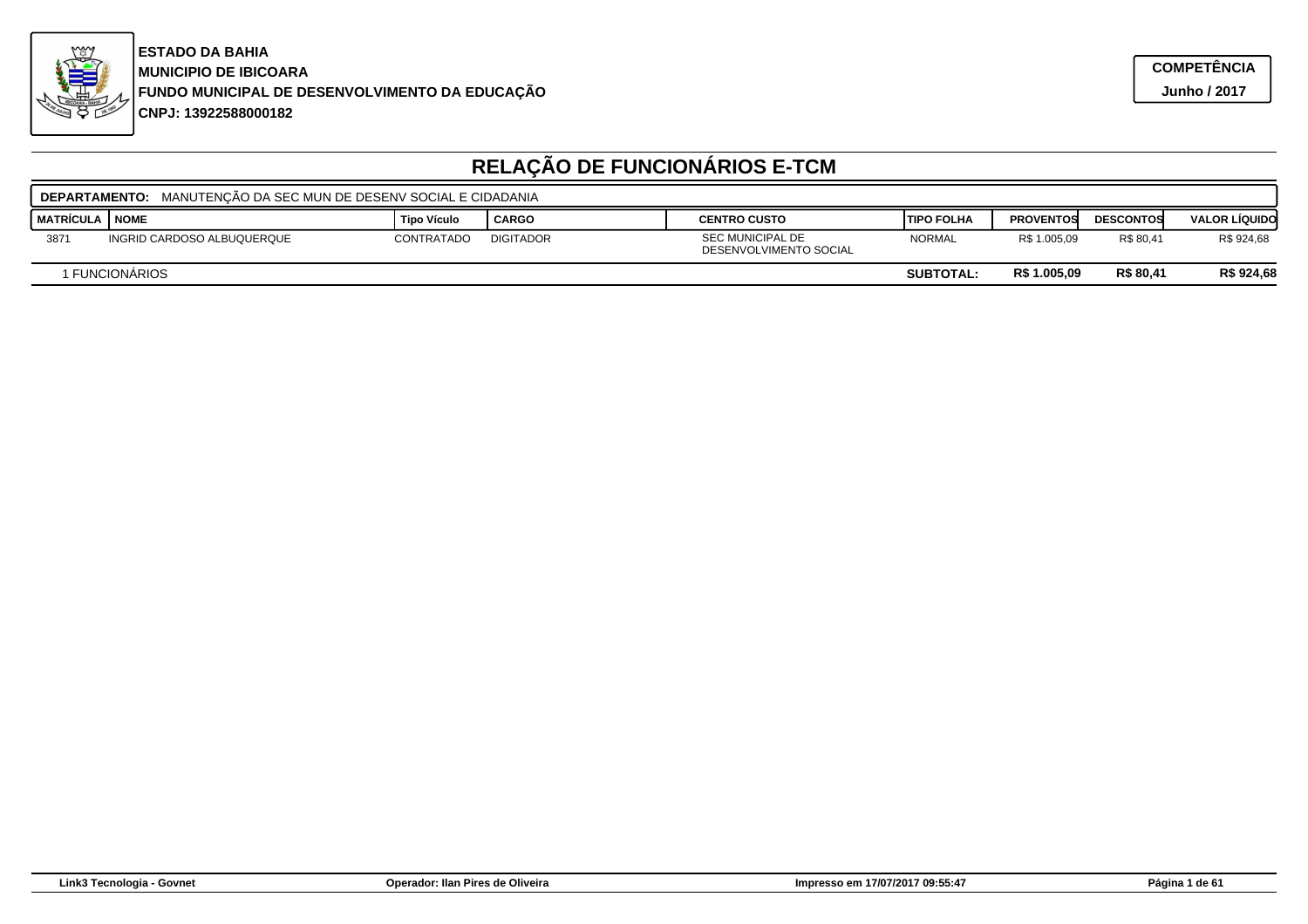

|                  | <b>DEPARTAMENTO: MANUTENCÃO DA DIVISÃO DE ATENCÃO BÁSICA</b>                |                    |                               |                     |                   |                  |                  |                      |  |  |
|------------------|-----------------------------------------------------------------------------|--------------------|-------------------------------|---------------------|-------------------|------------------|------------------|----------------------|--|--|
| <b>MATRÍCULA</b> | <b>NOME</b>                                                                 | <b>Tipo Vículo</b> | <b>CARGO</b>                  | <b>CENTRO CUSTO</b> | <b>TIPO FOLHA</b> | <b>PROVENTOS</b> | <b>DESCONTOS</b> | <b>VALOR LÍQUIDO</b> |  |  |
| 404              | CLEMENS APARECIDO RODRIGUES NOVAIS                                          | <b>ESTATUTARIO</b> | <b>MOTORISTA I A</b>          | SAÚDE 15%           | <b>NORMAL</b>     | R\$ 1.970,66     | R\$ 206,91       | R\$ 1.763,75         |  |  |
| 213              | DAMIANA SILVA AMORIM                                                        | <b>ESTATUTARIO</b> | <b>AUXILIAR DE LIMPEZA</b>    | SAÚDE 15%           | <b>NORMAL</b>     | R\$ 1.124,40     | R\$ 133,05       | R\$ 991,35           |  |  |
| 36               | DILENE NOVAIS BARBOSA                                                       | <b>ESTATUTARIO</b> | AUX DE SERVICOS GERAIS        | PAB                 | <b>NORMAL</b>     | R\$ 1.058,81     | R\$ 150,83       | R\$ 907,98           |  |  |
| 214              | <b>ELMAR AGUIAR SILVA</b>                                                   | <b>ESTATUTARIO</b> | AUXILIAR DE ENFERMAGEM I A    | SAÚDE 15%           | <b>NORMAL</b>     | R\$ 1.246,21     | R\$ 146,45       | R\$ 1.099,76         |  |  |
| 211              | <b>IVONE MARTINS XAVIER</b>                                                 | <b>ESTATUTARIO</b> | AUXILIAR DE ENFERMAGEM I A    | PAB                 | <b>NORMAL</b>     | R\$ 1.442,98     | R\$ 805,46       | R\$ 637,52           |  |  |
| 239              | <b>JECIANE LUZ FERREIRA MOREIRA</b>                                         | <b>ESTATUTARIO</b> | <b>AUX DE SERVICOS GERAIS</b> | PAB                 | <b>NORMAL</b>     | R\$ 1.558,54     | R\$420,34        | R\$ 1.138,20         |  |  |
| 2787             | LEONE NOVAIS MARTINS SILES LEDO                                             | <b>ESTATUTARIO</b> | AUXILIAR DE ENFERMAGEM I A    | SAÚDE 15%           | <b>NORMAL</b>     | R\$ 1.302,43     | R\$ 912,44       | R\$ 389,99           |  |  |
| 237              | LUCICLEA SOUZA SANTANA AGUIAR                                               | <b>ESTATUTARIO</b> | <b>ENFERMEIRO</b>             | PAB                 | <b>NORMAL</b>     | R\$ 6.048,00     | R\$ 2.178,87     | R\$ 3.869,13         |  |  |
| 326              | MANOELITO ATAIDES SANTOS                                                    | <b>ESTATUTARIO</b> | <b>MOTORISTA I A</b>          | SAÚDE 15%           | <b>NORMAL</b>     | R\$ 2.175,37     | R\$ 182,95       | R\$ 1.992,42         |  |  |
| 204              | MARIA DA GLORIA AGUIAR FERREIRA                                             | <b>ESTATUTARIO</b> | AUXILIAR DE ENFERMAGEM I A    | SAÚDE 15%           | <b>NORMAL</b>     | R\$ 1.305,39     | R\$469,60        | R\$ 835,79           |  |  |
| 206              | NOEME BARBOSA SILVA                                                         | <b>ESTATUTARIO</b> | AUX DE SERVICOS GERAIS        | PAB                 | <b>NORMAL</b>     | R\$ 1.058,81     | R\$ 125,84       | R\$ 932,97           |  |  |
| 69               | REINALDO PEREIRA SILVA                                                      | <b>ESTATUTARIO</b> | <b>MOTORISTA I A</b>          | SAÚDE 15%           | <b>NORMAL</b>     | R\$ 1.633,11     | R\$ 208,74       | R\$ 1.424,37         |  |  |
|                  | R\$ 5.941,48<br>R\$ 21.924,71<br><b>12 FUNCIONÁRIOS</b><br><b>SUBTOTAL:</b> |                    |                               |                     |                   |                  |                  | R\$ 15.983,23        |  |  |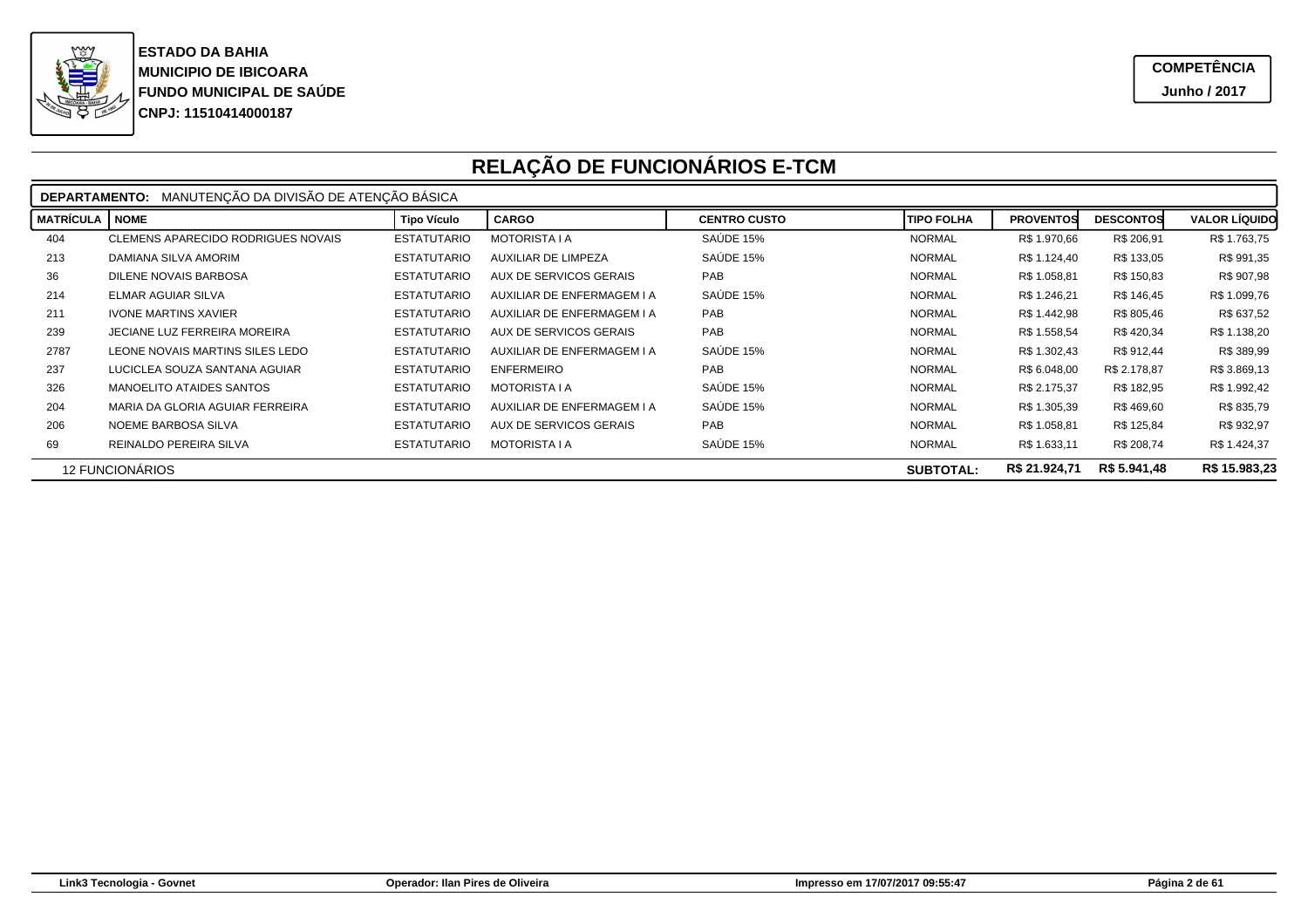

|                                                                  | <b>' DEPARTAMENTO: MANUTENÇÃO DA DIVISÃO DE SAÚDE BUCAL</b> |                    |                   |                     |                    |                  |                  |                      |  |  |
|------------------------------------------------------------------|-------------------------------------------------------------|--------------------|-------------------|---------------------|--------------------|------------------|------------------|----------------------|--|--|
| I MATRÍCULA                                                      | <b>NOME</b>                                                 | <b>Tipo Vículo</b> | <b>CARGO</b>      | <b>CENTRO CUSTO</b> | <b>ITIPO FOLHA</b> | <b>PROVENTOS</b> | <b>DESCONTOS</b> | <b>VALOR LÍQUIDO</b> |  |  |
| 210                                                              | MARTA VALERIA PEREIRA DE ARAUJO SANTOS                      | <b>ESTATUTARIO</b> | <b>ODONTOLOGO</b> | SAUDE BUCAL         | <b>NORMAL</b>      | R\$ 6.533.15     | R\$ 846.94       | R\$ 5.686,21         |  |  |
| R\$ 846.94<br>R\$ 6.533.15<br>I FUNCIONÁRIOS<br><b>SUBTOTAL:</b> |                                                             |                    |                   |                     |                    | R\$ 5.686,21     |                  |                      |  |  |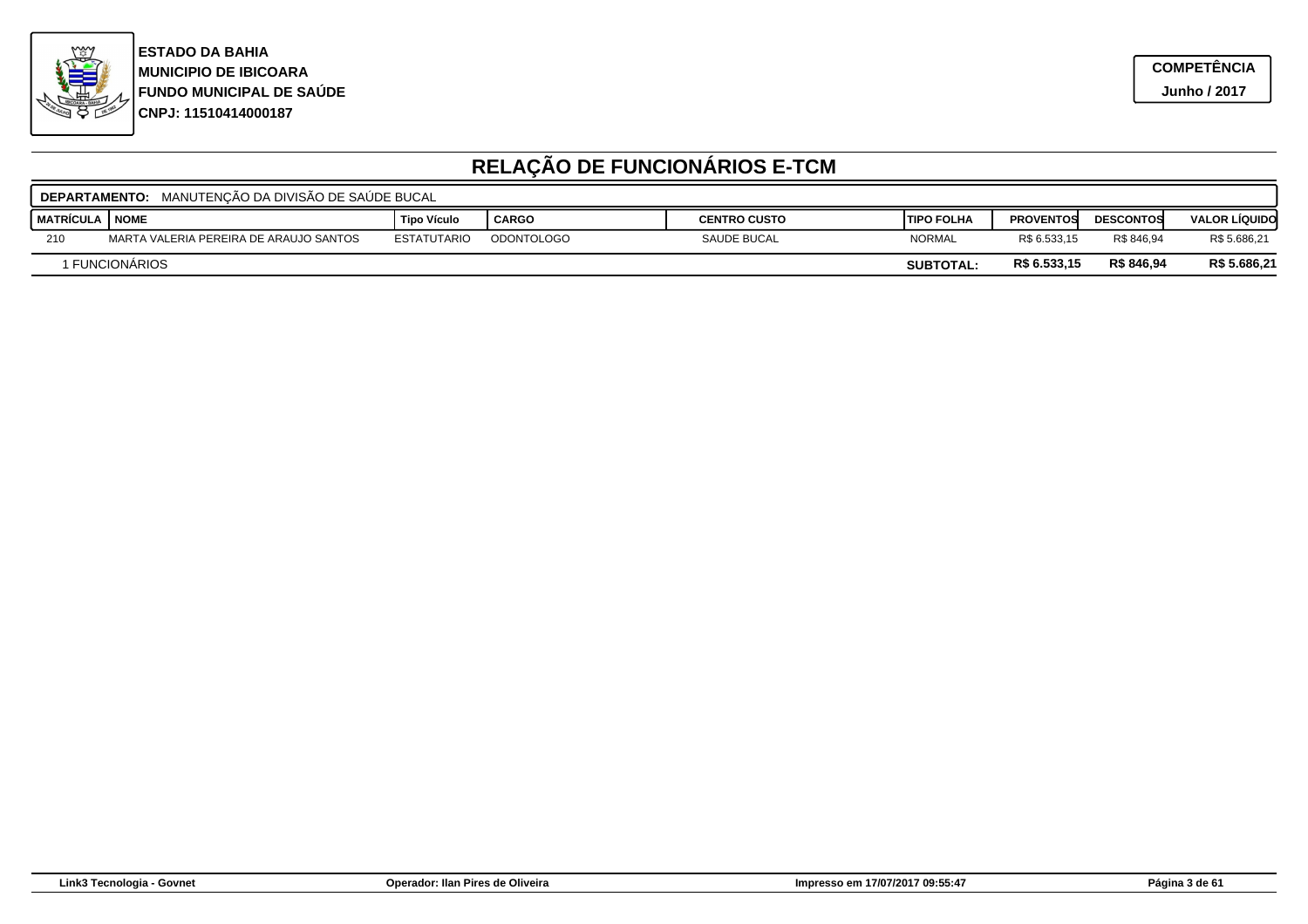

|                                                                             | DEPARTAMENTO: MANUTENÇÃO DA DIVISÃO DE VIGILÂNCIA EM SAÚDE |                    |                               |                     |                   |                  |                  |                      |  |  |
|-----------------------------------------------------------------------------|------------------------------------------------------------|--------------------|-------------------------------|---------------------|-------------------|------------------|------------------|----------------------|--|--|
| <b>MATRÍCULA</b>                                                            | <b>NOME</b>                                                | <b>Tipo Vículo</b> | <b>CARGO</b>                  | <b>CENTRO CUSTO</b> | <b>TIPO FOLHA</b> | <b>PROVENTOS</b> | <b>DESCONTOS</b> | <b>VALOR LÍQUIDO</b> |  |  |
| 201                                                                         | DANILO BARBOSA RIBEIRO                                     | <b>ESTATUTARIO</b> | <b>AUX DE SERVICOS GERAIS</b> | VIG. SANITARIA      | <b>NORMAL</b>     | R\$ 1.230,43     | R\$ 591,00       | R\$ 639,43           |  |  |
| 220                                                                         | GILVAN PEREIRA DE SOUZA                                    | <b>ESTATUTARIO</b> | <b>SERVENTE I A</b>           | VIG. SANITARIA      | <b>NORMAL</b>     | R\$ 1.505,58     | R\$ 582,56       | R\$ 923,02           |  |  |
| 243                                                                         | JANIMARKES DOMINGUES AGUIAR                                | <b>ESTATUTARIO</b> | AUX DE SERVICOS GERAIS        | VIG. SANITARIA      | <b>NORMAL</b>     | R\$ 1.339,88     | R\$ 125,84       | R\$ 1.214,04         |  |  |
| 219                                                                         | JHON LENON AGUIAR SOUZA                                    | <b>ESTATUTARIO</b> | <b>AUX DE SERVICOS GERAIS</b> | VIG. SANITARIA      | <b>NORMAL</b>     | R\$ 1.239,80     | R\$ 141,30       | R\$ 1.098,50         |  |  |
| 227                                                                         | JOAO PAULO RIBEIRO AGUIAR                                  | <b>ESTATUTARIO</b> | AUX DE SERVICOS GERAIS        | VIG. SANITARIA      | <b>NORMAL</b>     | R\$ 1.199,36     | R\$ 141,30       | R\$ 1.058,06         |  |  |
| 39                                                                          | <b>MACIO MATOS DOMINGUES</b>                               | <b>ESTATUTARIO</b> | AUX DE SERVICOS GERAIS        | VIG. SANITARIA      | <b>NORMAL</b>     | R\$ 1.530,43     | R\$ 141,30       | R\$ 1.389,13         |  |  |
| 37                                                                          | MARCOS ALVES DA SILVA                                      | <b>ESTATUTARIO</b> | AUX DE SERVICOS GERAIS        | VIG. SANITARIA      | <b>NORMAL</b>     | R\$ 1.230,43     | R\$ 574,14       | R\$ 656,29           |  |  |
| 3480                                                                        | MARLUCIO PIRES DE OLIVEIRA                                 | <b>ESTATUTARIO</b> | AUXILIAR DE SERVICOS GERAIS   | VIG. SANITARIA      | <b>NORMAL</b>     | R\$ 1.230,43     | R\$ 141,30       | R\$ 1.089,13         |  |  |
| 223                                                                         | NEILON SANTANA SILVA                                       | <b>ESTATUTARIO</b> | AUX DE SERVICOS GERAIS        | VIG. SANITARIA      | <b>NORMAL</b>     | R\$ 1.239,80     | R\$ 141,30       | R\$ 1.098,50         |  |  |
| 28                                                                          | <b>RAMON MARTINS AGUIAR</b>                                | <b>ESTATUTARIO</b> | AUX DE SERVICOS GERAIS        | VIG. SANITARIA      | <b>NORMAL</b>     | R\$ 1.230,43     | R\$ 141,30       | R\$ 1.089,13         |  |  |
| 397                                                                         | SIDNEI SOUZA FERREIRA                                      | <b>ESTATUTARIO</b> | AUX DE SERVICOS GERAIS        | VIG. SANITARIA      | <b>NORMAL</b>     | R\$ 1.511,69     | R\$ 523,18       | R\$ 988,51           |  |  |
| 31                                                                          | <b>WANDERLEY GUIMARAES SANTOS</b>                          | <b>ESTATUTARIO</b> | AUX DE SERVICOS GERAIS        | VIG. SANITARIA      | <b>NORMAL</b>     | R\$ 1.199,36     | R\$ 141,30       | R\$ 1.058,06         |  |  |
| R\$ 15.687,62<br>R\$ 3.385,82<br><b>12 FUNCIONÁRIOS</b><br><b>SUBTOTAL:</b> |                                                            |                    |                               |                     |                   |                  | R\$ 12.301,80    |                      |  |  |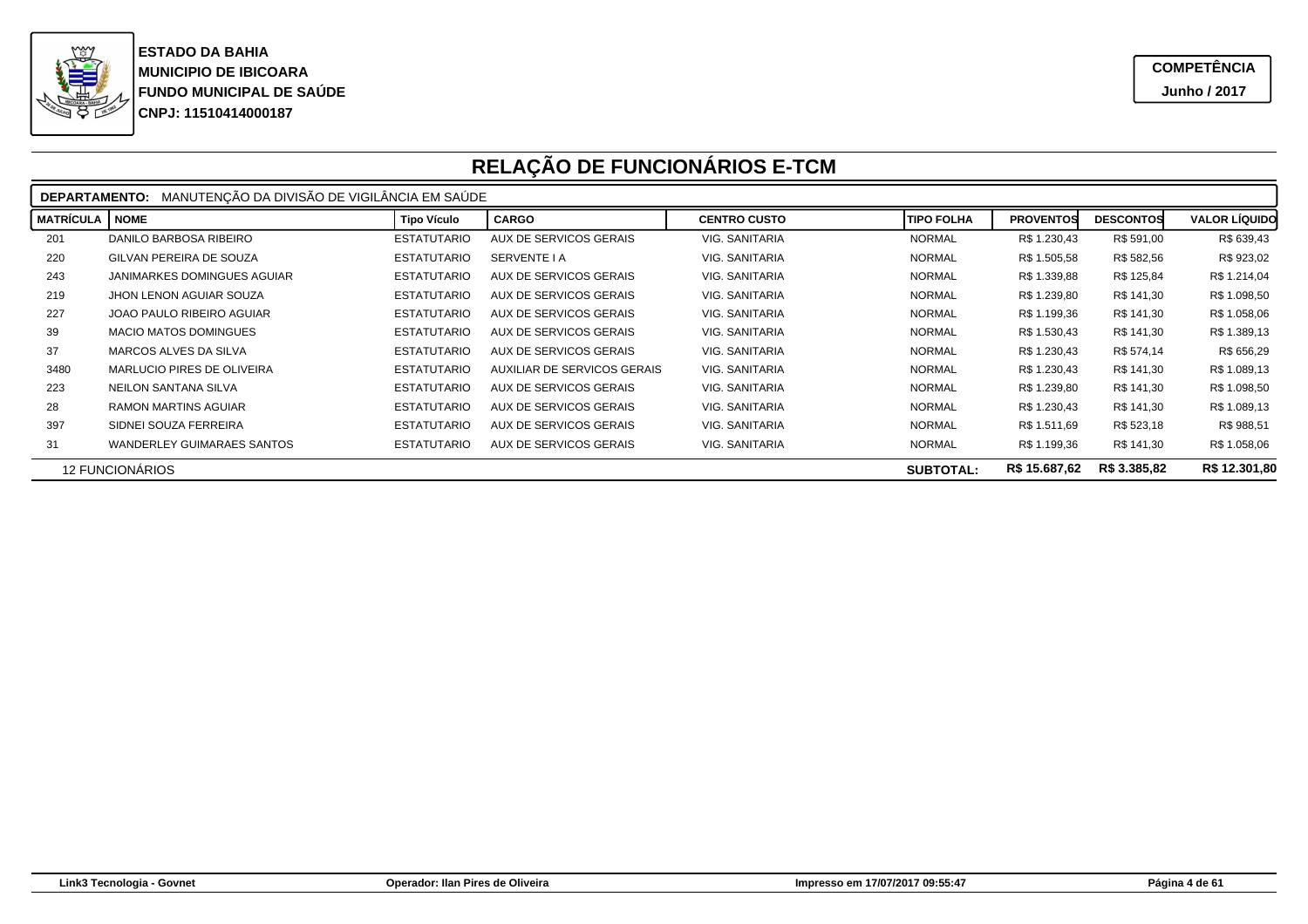

|                                                                      | MANUTENCÃO DO DEPART DE ADMINISTRACÃO DA SAÚDE<br><b>DEPARTAMENTO:</b> |                    |                            |                     |                   |                  |                  |                      |  |
|----------------------------------------------------------------------|------------------------------------------------------------------------|--------------------|----------------------------|---------------------|-------------------|------------------|------------------|----------------------|--|
| MATRÍCULA                                                            | <b>NOME</b>                                                            | <b>Tipo Vículo</b> | <b>CARGO</b>               | <b>CENTRO CUSTO</b> | <b>TIPO FOLHA</b> | <b>PROVENTOS</b> | <b>DESCONTOS</b> | <b>VALOR LÍQUIDO</b> |  |
| 110                                                                  | ADENILSON SOUZA PIRES LUZ                                              | <b>ESTATUTARIO</b> | AUX DE SERVICOS GERAIS     | SAMU                | <b>NORMAL</b>     | R\$ 1.503,54     | R\$ 192,39       | R\$ 1.311,15         |  |
| 3466                                                                 | ALMIRA TRINDADE DOS ANJOS                                              | <b>ESTATUTARIO</b> | AUX. SERVICOS GERAIS       | SAÚDE 15%           | <b>NORMAL</b>     | R\$ 1.111.58     | R\$ 398,10       | R\$ 713,48           |  |
| 153                                                                  | DAMARES PRADO DA SILVA BARBOSA                                         | <b>ESTATUTARIO</b> | AUX DE SERVICOS GERAIS     | SAÚDE 15%           | <b>NORMAL</b>     | R\$ 1.108,81     | R\$ 125,84       | R\$ 982,97           |  |
| 241                                                                  | ELVIRA RODRIGUES NOVAIS                                                | <b>ESTATUTARIO</b> | AUXILIAR DE ENFERMAGEM I A | SAÚDE 15%           | <b>NORMAL</b>     | R\$ 1.246,21     | R\$ 146,45       | R\$ 1.099,76         |  |
| 106                                                                  | JOSE NASCIMENTO LIMA                                                   | <b>ESTATUTARIO</b> | SERVENTE I A               | SAÚDE 15%           | <b>NORMAL</b>     | R\$ 1.178.81     | R\$ 116.47       | R\$ 1.062,34         |  |
| 202                                                                  | LINDACI SILVA LIMA DE ALMEIDA                                          | <b>ESTATUTARIO</b> | AUX DE SERVICOS GERAIS     | SAÚDE 15%           | <b>NORMAL</b>     | R\$ 1.089,88     | R\$ 116.47       | R\$ 973,41           |  |
|                                                                      | ROBERTO BOTELHO BRAGA                                                  | <b>ESTATUTARIO</b> | <b>MOTORISTA</b>           | SAÚDE 15%           | <b>NORMAL</b>     | R\$ 1.617,54     | R\$ 187.78       | R\$ 1.429,76         |  |
| 230                                                                  | SEBASTIANA SANTOS DOMINGUES                                            | <b>ESTATUTARIO</b> | AUX DE SERVICOS GERAIS     | SAÚDE 15%           | <b>NORMAL</b>     | R\$ 1.177.17     | R\$ 186.69       | R\$ 990,48           |  |
| 225                                                                  | SELMA CAIRES DE OLIVEIRA                                               | <b>ESTATUTARIO</b> | AUX DE SERVICOS GERAIS     | SAÚDE 15%           | <b>NORMAL</b>     | R\$ 1.099,25     | R\$ 414.91       | R\$ 684,34           |  |
| 61                                                                   | WASHINGTON XAVIER SOUZA                                                | <b>ESTATUTARIO</b> | AUX DE SERVICOS GERAIS     | SAÚDE 15%           | <b>NORMAL</b>     | R\$ 1.152,02     | R\$ 275,40       | R\$ 876,62           |  |
| R\$ 2.160.50<br>R\$ 12.284,81<br>10 FUNCIONÁRIOS<br><b>SUBTOTAL:</b> |                                                                        |                    |                            |                     |                   | R\$ 10.124,31    |                  |                      |  |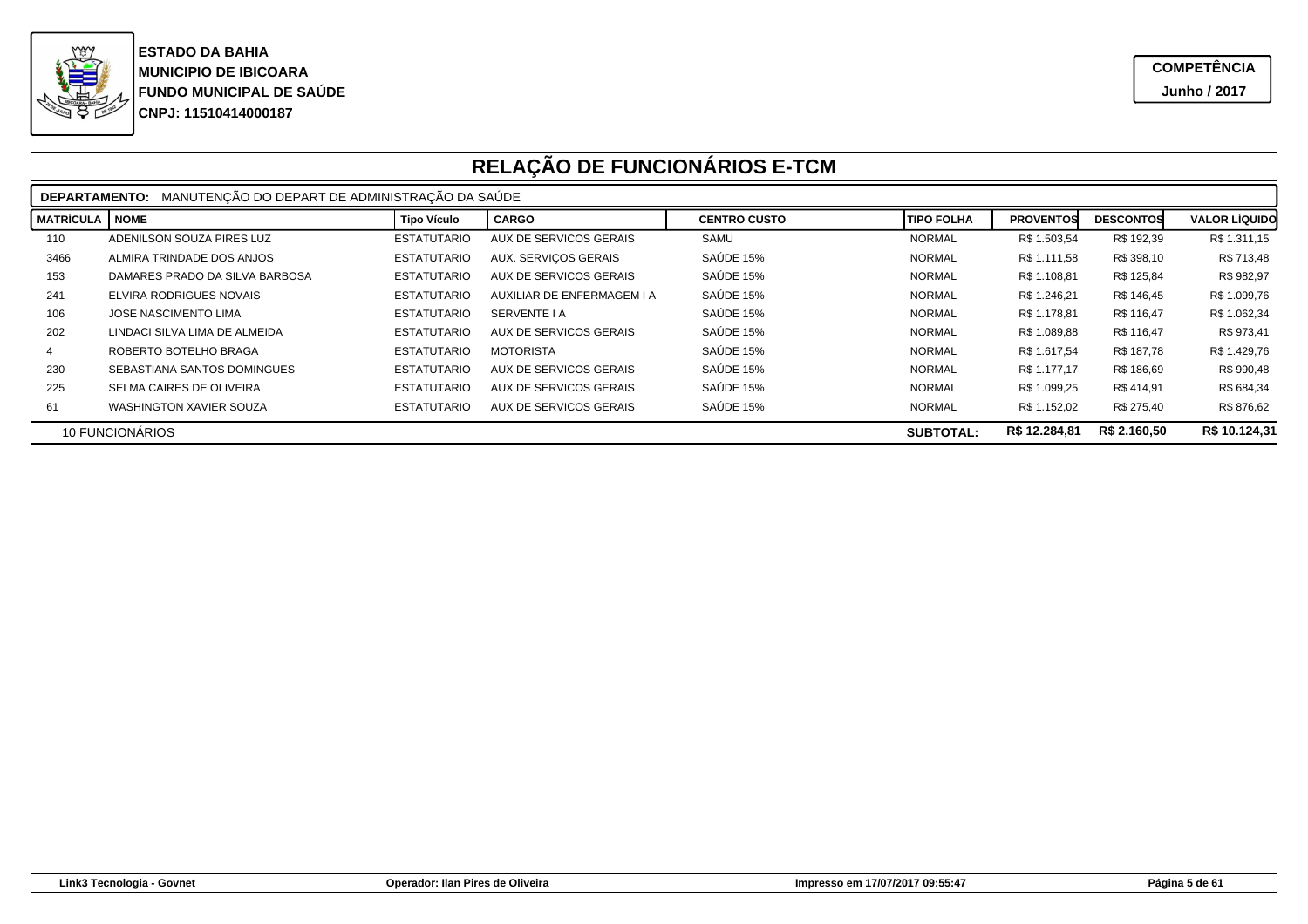

|                  | DEPARTAMENTO: MANUTENÇÃO DO PROGRAMA DE AGENTES COMUNITÁRIOS |                                  |                                       |                     |                                 |                  |                  |                      |  |  |
|------------------|--------------------------------------------------------------|----------------------------------|---------------------------------------|---------------------|---------------------------------|------------------|------------------|----------------------|--|--|
| <b>MATRÍCULA</b> | <b>NOME</b>                                                  | <b>Tipo Vículo</b>               | <b>CARGO</b>                          | <b>CENTRO CUSTO</b> | <b>TIPO FOLHA</b>               | <b>PROVENTOS</b> | <b>DESCONTOS</b> | <b>VALOR LÍQUIDO</b> |  |  |
| 12 <sup>°</sup>  | ALCINEI OLIVEIRA MACEDO                                      | <b>ESTATUTARIO</b>               | AGENTE COMUNITARIO DE<br>SAUDE        | <b>ACS</b>          | <b>NORMAL</b>                   | R\$ 1.206,66     | R\$ 153,01       | R\$ 1.053,65         |  |  |
| 216              | ALFREDO LUCIANO ALVES                                        | <b>ESTATUTARIO</b>               | AGENTE COMUNITARIO DE<br>SAUDE        | ACS                 | <b>NORMAL</b>                   | R\$ 1.289,73     | R\$ 131,62       | R\$ 1.158,11         |  |  |
| 233              | ANDRE PEREIRA DE OLIVEIRA                                    | <b>ESTATUTARIO</b>               | AGENTE COMUNITARIO DE<br><b>SAUDE</b> | <b>ACS</b>          | <b>NORMAL</b>                   | R\$ 1.237,73     | R\$ 163,15       | R\$ 1.074,58         |  |  |
| 29               | CLAUDINES MARIA ALVES PIRES                                  | <b>ESTATUTARIO</b>               | AGENTE COMUNITARIO DE<br><b>SAUDE</b> | ACS                 | <b>NORMAL</b>                   | R\$ 1.206,66     | R\$ 163,15       | R\$ 1.043,51         |  |  |
| 398              | CLEONICE MARIA DE SOUZA                                      | <b>ESTATUTARIO</b>               | AGENTE COMUNITARIO DE<br><b>SAUDE</b> | ACS                 | <b>NORMAL</b>                   | R\$ 502,94       | R\$ 501,85       | R\$ 1,09             |  |  |
| 207              | CRISTINA AGUIAR SILVA                                        | <b>ESTATUTARIO</b>               | <b>AGENTE COMUNITARIO DE</b><br>SAUDE | <b>ACS</b>          | <b>NORMAL</b>                   | R\$ 1.544,66     | R\$406,30        | R\$ 1.138,36         |  |  |
| 200              | DIENE SILVA DE OLIVEIRA                                      | <b>ESTATUTARIO</b>               | AGENTE COMUNITARIO DE<br><b>SAUDE</b> | ACS                 | <b>NORMAL</b>                   | R\$ 1.227,59     | R\$ 162,04       | R\$ 1.065,55         |  |  |
| 30               | ELISBETE LIMA COSTA                                          | <b>ESTATUTARIO</b>               | AGENTE COMUNITARIO DE<br>SAUDE        | ACS                 | <b>NORMAL</b>                   | R\$ 1.237,73     | R\$ 163,15       | R\$ 1.074,58         |  |  |
| 371              | EMIRIAM OLIVEIRA DANTAS                                      | <b>ESTATUTARIO</b>               | AGENTE COMUNITARIO DE<br>SAUDE        | <b>ACS</b>          | <b>NORMAL</b>                   | R\$ 1.206,66     | R\$ 340,74       | R\$ 865,92           |  |  |
| 221              | FONSIVALDO ALMEIDA NOVAIS                                    | <b>ESTATUTARIO</b>               | AGENTE COMUNITARIO DE<br>SAUDE        | ACS                 | <b>NORMAL</b>                   | R\$ 1.196,52     | R\$ 162,04       | R\$ 1.034,48         |  |  |
| 399              | FRANCISCO PAULO BARBOSA DE NOVAIS                            | <b>ESTATUTARIO</b>               | AGENTE COMUNITARIO DE<br>SAUDE        | <b>ACS</b>          | <b>NORMAL</b>                   | R\$ 1.206,66     | R\$492,12        | R\$ 714,54           |  |  |
| 205              | <b>GEANE APARECIDA DE ALMEIDA RODRIGUES</b>                  | <b>ESTATUTARIO</b>               | AGENTE COMUNITARIO DE<br>SAUDE        | <b>ACS</b>          | <b>NORMAL</b>                   | R\$ 1.268,80     | R\$ 163,15       | R\$ 1.105,65         |  |  |
| 218              | <b>IVANE SILVA XAVIER</b>                                    | <b>ESTATUTARIO</b>               | AGENTE COMUNITARIO DE<br>SAUDE        | <b>ACS</b>          | <b>NORMAL</b>                   | R\$ 1.237,73     | R\$ 163,15       | R\$ 1.074,58         |  |  |
| 224              | <b>IVANETE SANTOS RIBEIRO</b>                                | <b>ESTATUTARIO</b>               | AGENTE COMUNITARIO DE<br>SAUDE        | ACS                 | <b>NORMAL</b>                   | R\$ 1.544,66     | R\$ 163,15       | R\$ 1.381,51         |  |  |
| 217              | IZAETE BARBOSA DE SOUZA                                      | <b>ESTATUTARIO</b>               | AGENTE COMUNITARIO DE<br>SAUDE        | <b>ACS</b>          | <b>NORMAL</b>                   | R\$ 1.237,73     | R\$ 163,15       | R\$ 1.074,58         |  |  |
| 212              | JEOBSON DOS REIS OLIVEIRA                                    | <b>ESTATUTARIO</b>               | AGENTE COMUNITARIO DE<br><b>SAUDE</b> | ACS                 | <b>NORMAL</b>                   | R\$ 1.206,66     | R\$ 200,33       | R\$ 1.006,33         |  |  |
| 35               | <b>JUCELIA SANTANA SILVA</b>                                 | <b>ESTATUTARIO</b>               | AGENTE COMUNITARIO DE<br>SAUDE        | ACS                 | <b>NORMAL</b>                   | R\$ 1.544,66     | R\$ 163,15       | R\$ 1.381,51         |  |  |
| 8                | <b>JULIANA COSTA PEREIRA</b>                                 | <b>ESTATUTARIO</b>               | AGENTE COMUNITARIO DE<br>SAUDE        | <b>ACS</b>          | <b>NORMAL</b>                   | R\$ 1.544,66     | R\$ 163,15       | R\$ 1.381,51         |  |  |
| 408              | LENICE NOVAIS SANTOS                                         | <b>ESTATUTARIO</b>               | AGENTE COMUNITARIO DE<br>SAUDE        | <b>ACS</b>          | <b>NORMAL</b>                   | R\$ 1.206,66     | R\$ 163,15       | R\$ 1.043,51         |  |  |
| 38               | MARIA DA GLORIA LUZ OLIVEIRA                                 | <b>ESTATUTARIO</b>               | AGENTE COMUNITARIO DE<br>SAUDE        | ACS                 | <b>NORMAL</b>                   | R\$ 1.206,66     | R\$ 163,15       | R\$ 1.043,51         |  |  |
| 232              | MARIA ILDA SANTOS ALVES                                      | <b>ESTATUTARIO</b>               | AGENTE COMUNITARIO DE<br>SAUDE        | <b>ACS</b>          | <b>NORMAL</b>                   | R\$ 1.268,80     | R\$ 163,15       | R\$ 1.105,65         |  |  |
| 235              | MARIA LUIZA PEREIRA DE SANTANA                               | <b>ESTATUTARIO</b>               | AGENTE COMUNITARIO DE<br>SAUDE        | ACS                 | <b>NORMAL</b>                   | R\$ 1.206,66     | R\$ 163,15       | R\$ 1.043,51         |  |  |
| 395              | MARIA NILZA ROCHA MENDES                                     | <b>ESTATUTARIO</b>               | AGENTE COMUNITARIO DE<br>SAUDE        | ACS                 | <b>NORMAL</b>                   | R\$ 1.544,66     | R\$ 163,15       | R\$ 1.381,51         |  |  |
|                  | Link3 Tecnologia - Govnet                                    | Operador: Ilan Pires de Oliveira |                                       |                     | Impresso em 17/07/2017 09:55:47 |                  |                  | Página 6 de 61       |  |  |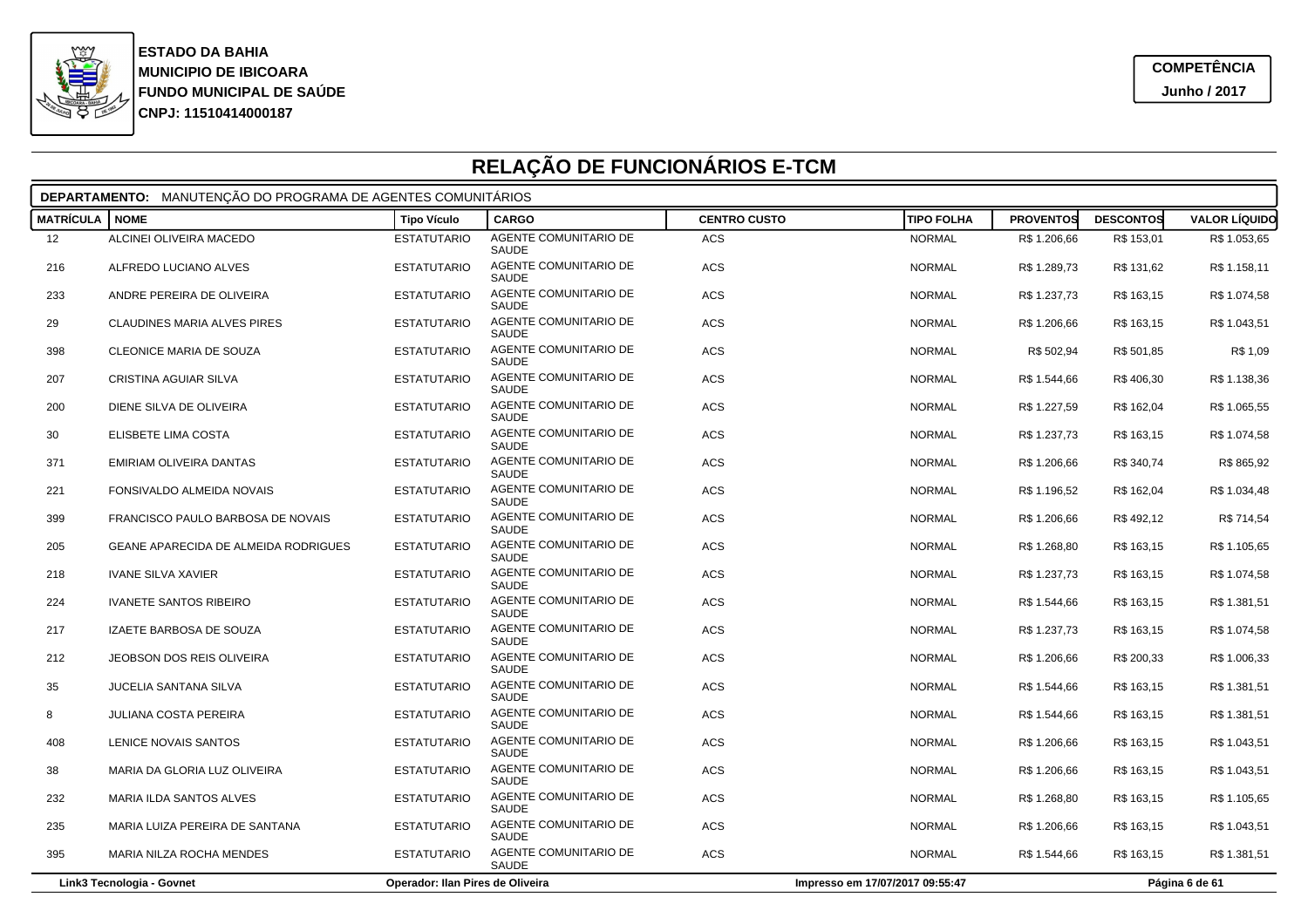

|     | RELAÇÃO DE FUNCIONÁRIOS E-TCM                                                         |                    |                                       |            |               |              |            |              |  |  |
|-----|---------------------------------------------------------------------------------------|--------------------|---------------------------------------|------------|---------------|--------------|------------|--------------|--|--|
| 226 | MARIA RILZA FERREIRA SILVA                                                            | <b>ESTATUTARIO</b> | AGENTE COMUNITARIO DE<br>SAUDE        | ACS        | <b>NORMAL</b> | R\$ 1.206,66 | R\$ 163,15 | R\$ 1.043,51 |  |  |
| 236 | MARICELIA DA SILVA ALMEIDA SANTOS                                                     | <b>ESTATUTARIO</b> | AGENTE COMUNITARIO DE<br>SAUDE        | ACS        | <b>NORMAL</b> | R\$ 1.206,66 | R\$ 395,80 | R\$ 810,86   |  |  |
| 33  | <b>MARISA BARBOSA AGUIAR</b>                                                          | <b>ESTATUTARIO</b> | AGENTE COMUNITARIO DE<br><b>SAUDE</b> | <b>ACS</b> | <b>NORMAL</b> | R\$ 1.206,66 | R\$464,28  | R\$ 742,38   |  |  |
| 240 | MAUCELHA FERREIRA DOS SANTOS                                                          | <b>ESTATUTARIO</b> | AGENTE COMUNITARIO DE<br>SAUDE        | ACS        | <b>NORMAL</b> | R\$ 1.544,66 | R\$ 163,15 | R\$ 1.381,51 |  |  |
| 32  | NEUZELINA DA SILVA C PEREIRA                                                          | <b>ESTATUTARIO</b> | AGENTE COMUNITARIO DE<br>SAUDE        | <b>ACS</b> | <b>NORMAL</b> | R\$ 1.206,66 | R\$ 200,33 | R\$ 1.006,33 |  |  |
| 222 | NIVALDO JOSE DE SOUZA                                                                 | <b>ESTATUTARIO</b> | AGENTE COMUNITARIO DE<br>SAUDE        | ACS        | <b>NORMAL</b> | R\$ 1.206,66 | R\$ 163,15 | R\$ 1.043,51 |  |  |
| 407 | ORLANDO GOMES SILVA                                                                   | <b>ESTATUTARIO</b> | AGENTE COMUNITARIO DE<br>SAUDE        | ACS        | <b>NORMAL</b> | R\$ 1.206,66 | R\$ 142,87 | R\$ 1.063,79 |  |  |
| 396 | ROSELANGE SANTOS FERREIRA                                                             | <b>ESTATUTARIO</b> | AGENTE COMUNITARIO DE<br>SAUDE        | ACS        | <b>NORMAL</b> | R\$ 1.206,66 | R\$ 163,15 | R\$ 1.043,51 |  |  |
| 203 | ROSENEIDE CORREIA DA SILVA                                                            | <b>ESTATUTARIO</b> | AGENTE COMUNITARIO DE<br>SAUDE        | ACS        | <b>NORMAL</b> | R\$ 1.544,66 | R\$ 163,15 | R\$ 1.381,51 |  |  |
| 25  | SALVADOR JOSE DA SILVA                                                                | <b>ESTATUTARIO</b> | AGENTE COMUNITARIO DE<br>SAUDE        | ACS        | <b>NORMAL</b> | R\$ 1.206,66 | R\$ 509,10 | R\$ 697,56   |  |  |
| 9   | SALVADOR SOUZA DOS SANTOS                                                             | <b>ESTATUTARIO</b> | AGENTE COMUNITARIO DE<br>SAUDE        | ACS        | <b>NORMAL</b> | R\$ 1.237,73 | R\$ 153,01 | R\$ 1.084,72 |  |  |
| 231 | SILVANO BARBOSA DE CARVALHO                                                           | <b>ESTATUTARIO</b> | AGENTE COMUNITARIO DE<br>SAUDE        | ACS        | <b>NORMAL</b> | R\$ 550,75   | R\$ 156,73 | R\$ 394,02   |  |  |
| 229 | SONIA PEREIRA SILVA                                                                   | <b>ESTATUTARIO</b> | AGENTE COMUNITARIO DE<br>SAUDE        | ACS        | <b>NORMAL</b> | R\$ 1.237,73 | R\$ 163,15 | R\$ 1.074,58 |  |  |
| 23  | VERA LUCIA ALMEIDA DOS SANTOS                                                         | <b>ESTATUTARIO</b> | AGENTE COMUNITARIO DE<br>SAUDE        | ACS        | <b>NORMAL</b> | R\$ 1.206,66 | R\$ 163,15 | R\$ 1.043,51 |  |  |
| 234 | ZENILDA DE JESUS PIRES                                                                | <b>ESTATUTARIO</b> | AGENTE COMUNITARIO DE<br>SAUDE        | ACS        | <b>NORMAL</b> | R\$ 1.237,73 | R\$ 163,15 | R\$ 1.074,58 |  |  |
|     | 38 FUNCIONÁRIOS<br>R\$ 8.161.47<br>R\$ 39,133.61<br>R\$ 47.295.08<br><b>SUBTOTAL:</b> |                    |                                       |            |               |              |            |              |  |  |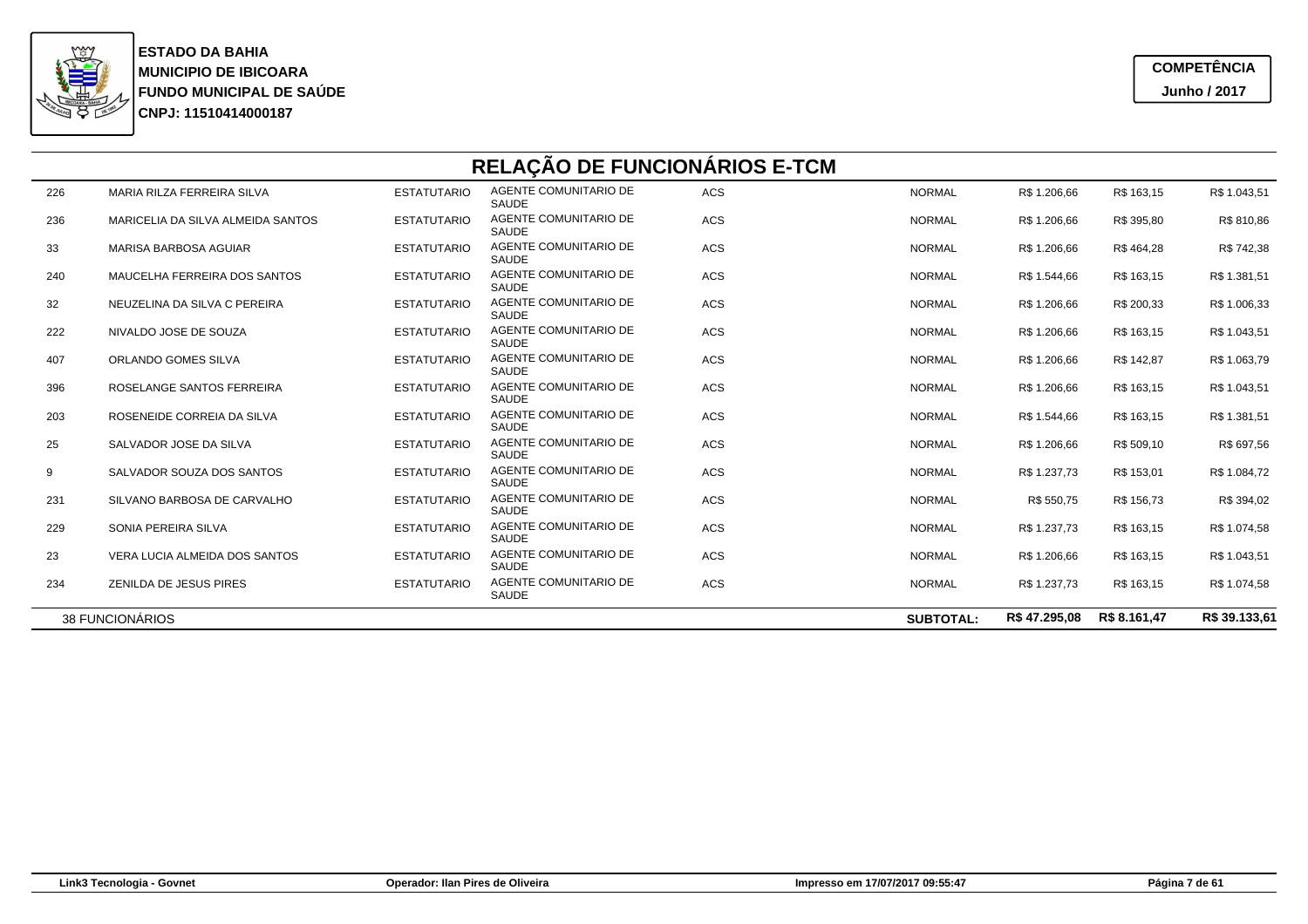

|             | <b>DEPARTAMENTO: SEC MUN DE SAUDE</b> |                    |                         |                     |                    |                  |                  |                      |  |  |
|-------------|---------------------------------------|--------------------|-------------------------|---------------------|--------------------|------------------|------------------|----------------------|--|--|
| I MATRÍCULA | <b>NOME</b>                           | <b>Tipo Vículo</b> | <b>CARGO</b>            | <b>CENTRO CUSTO</b> | <b>ITIPO FOLHA</b> | <b>PROVENTOS</b> | <b>DESCONTOS</b> | <b>VALOR LÍQUIDO</b> |  |  |
| 3942        | IARA JESUS DA SILVA                   | CONTRATADO         | AUXILIAR ADMINISTRATIVO | SAUDE 15%           | <b>NORMAL</b>      | R\$ 1.054,00     | R\$ 84.32        | R\$ 969,68           |  |  |
|             | <b>FUNCIONARIOS</b>                   |                    |                         |                     | <b>SUBTOTAL:</b>   | R\$ 1.054,00     | R\$ 84,32        | R\$ 969,68           |  |  |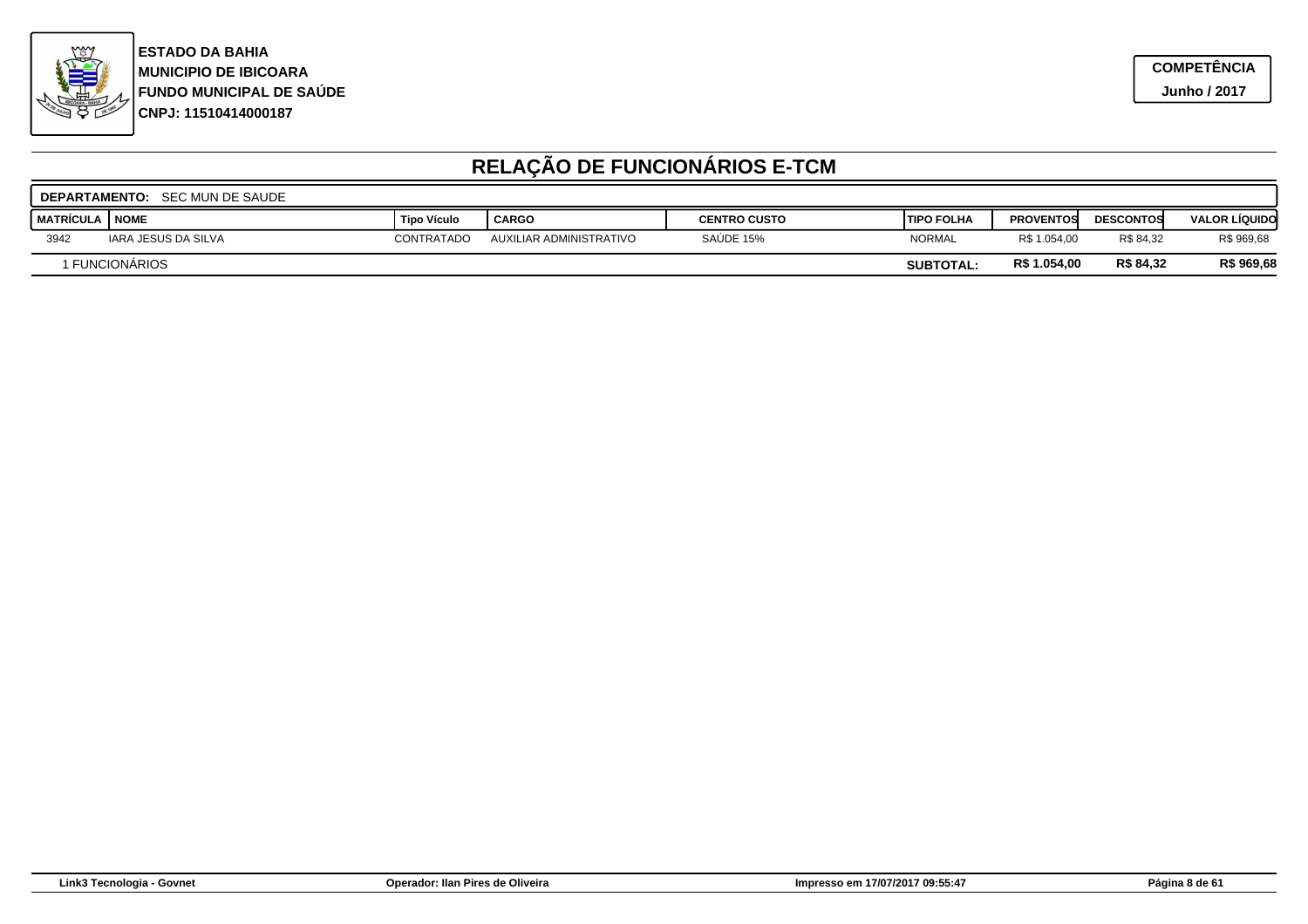

|                  | <b>DEPARTAMENTO:</b> SEC MUNICIPAL DE SAUDE |                                  |                                                       |                       |                                 |                  |                  |                      |  |
|------------------|---------------------------------------------|----------------------------------|-------------------------------------------------------|-----------------------|---------------------------------|------------------|------------------|----------------------|--|
| <b>MATRÍCULA</b> | <b>NOME</b>                                 | <b>Tipo Vículo</b>               | <b>CARGO</b>                                          | <b>CENTRO CUSTO</b>   | <b>TIPO FOLHA</b>               | <b>PROVENTOS</b> | <b>DESCONTOS</b> | <b>VALOR LÍQUIDO</b> |  |
| 3587             | ALANA SILVA ALMEIDA                         | COMISSIONADO                     | COORDENADOR INDIVIDUAL DE<br>USF <sub>1</sub>         | <b>PSF</b>            | <b>NORMAL</b>                   | R\$ 3.000,00     | R\$ 387,45       | R\$ 2.612,55         |  |
| 3665             | <b>ALEX BENTO ALVES</b>                     | CONTRATADO                       | AUXILIAR DE SERVICOS GERAIS                           | VIG. SANITARIA        | <b>NORMAL</b>                   | R\$ 937,00       | R\$ 74,96        | R\$862,04            |  |
| 3726             | ALEX FERREIRA JARDIM                        | CONTRATADO                       | <b>PORTEIRO</b>                                       | SAÚDE 15%             | <b>NORMAL</b>                   | R\$ 937,00       | R\$ 74,96        | R\$ 862,04           |  |
| 3678             | ALIANA SANTOS AGUIAR LEITE                  | CONTRATADO                       | AUXILIAR DE SERVICOS GERAIS                           | VIG. SANITARIA        | <b>NORMAL</b>                   | R\$ 999,14       | R\$ 74,96        | R\$ 924,18           |  |
| 3550             | ALINE AGUIAR SILVA                          | COMISSIONADO                     | COORDENADOR INDIVIDUAL DE<br>USF <sub>1</sub>         | <b>PSF</b>            | <b>NORMAL</b>                   | R\$ 3.000,00     | R\$ 387,45       | R\$ 2.612,55         |  |
| 3783             | ANA CLAUDIA OLIVEIRA DE ABREU               | CONTRATADO                       | AUXILIAR ADMINISTRATIVO                               | <b>VIG. SANITARIA</b> | <b>NORMAL</b>                   | R\$ 999,14       | R\$ 74,96        | R\$ 924,18           |  |
| 3592             | ANA GLORIA BARBOSA RIBEIRO                  | COMISSIONADO                     | SUBSECRETARIO(A)                                      | SAÚDE 15%             | <b>NORMAL</b>                   | R\$ 3.000,00     | R\$ 387,45       | R\$ 2.612,55         |  |
| 3627             | ANTONIO SEBASTIAO ARCANJO SANTOS            | CONTRATADO                       | <b>MOTORISTA CONTRATADO</b>                           | SAÚDE 15%             | <b>NORMAL</b>                   | R\$ 1.005,09     | R\$ 80,41        | R\$ 924,68           |  |
| 3644             | ARILMA DE JESUS DA SILVA                    | CONTRATADO                       | AUXILIAR DE SERVICOS GERAIS                           | SAÚDE 15%             | <b>NORMAL</b>                   | R\$ 937,00       | R\$ 74,96        | R\$ 862,04           |  |
| 3657             | AUDINEIA DOS SANTOS COSTA                   | CONTRATADO                       | AUXILIAR DE SERVICOS GERAIS                           | CAPS                  | <b>NORMAL</b>                   | R\$ 968,07       | R\$ 74,96        | R\$ 893,11           |  |
| 3639             | <b>BELUCIO DOURADO GUIMARAES</b>            | CONTRATADO                       | <b>VIGIA</b>                                          | SAÚDE 15%             | <b>NORMAL</b>                   | R\$ 937,00       | R\$ 74,96        | R\$862,04            |  |
| 3782             | <b>BRUNO PRADO SILVA</b>                    | CONTRATADO                       | AUXILIAR DE SERVICOS GERAIS                           | VIG. SANITARIA        | <b>NORMAL</b>                   | R\$ 937,00       | R\$ 74,96        | R\$ 862,04           |  |
| 3612             | CHARLA AMORIM COSTA                         | CONTRATADO                       | AUXILIAR ADMINISTRATIVO                               | SAÚDE 15%             | <b>NORMAL</b>                   | R\$ 1.054,00     | R\$ 84,32        | R\$ 969,68           |  |
| 3653             | CLEIA LUZ CHAGAS DE SOUZA                   |                                  | COMISSIONADO GERENTE DE TFD                           | SAÚDE 15%             | <b>NORMAL</b>                   | R\$ 1.031,07     | R\$ 80,00        | R\$ 951,07           |  |
| 3591             | CLEUSA DE SOUZA SANTOS FREITAS              | <b>COMISSIONADO</b>              | COORDENADORA DE ATENCAO<br><b>BASICA</b>              | SAÚDE 15%             | <b>NORMAL</b>                   | R\$ 3.000,00     | R\$ 387,45       | R\$ 2.612,55         |  |
| 3796             | DEISE SILVA CAIRES                          | CONTRATADO                       | <b>DIGITADOR</b>                                      | SAÚDE 15%             | <b>NORMAL</b>                   | R\$ 1.518,09     | R\$ 121,45       | R\$ 1.396,64         |  |
| 3584             | DIANA DE JESUS GUIMARAES                    | <b>COMISSIONADO</b>              | COORDENADORA DO CENTRO<br>DE APOIO PSICOSOCIAL - CAPS | CAPS                  | <b>NORMAL</b>                   | R\$ 3.315,00     | R\$ 387,45       | R\$ 2.927,55         |  |
| 3673             | DIONEI FERREIRA DA SILVA                    | CONTRATADO                       | AUXILIAR DE SERVICOS GERAIS                           | VIG. SANITARIA        | <b>NORMAL</b>                   | R\$ 937,00       | R\$ 74,96        | R\$ 862,04           |  |
| 3600             | EDENISIO GUIMARAES SILVA                    | <b>AGENTE</b><br><b>POLITICO</b> | SECRETARIO DE SAUDE                                   | SAÚDE 15%             | <b>NORMAL</b>                   | R\$ 6.000,00     | R\$ 1.221,76     | R\$4.778,24          |  |
| 3589             | EDILAINE LAGO MARTINS                       | <b>COMISSIONADO</b>              | COORDENADOR INDIVIDUAL DE<br>USF <sub>1</sub>         | <b>PSF</b>            | <b>NORMAL</b>                   | R\$ 3.000,00     | R\$ 387,45       | R\$ 2.612,55         |  |
| 3619             | EDINEUBE ATAIDES DOS SANTOS                 | CONTRATADO                       | <b>VIGIA</b>                                          | SAÚDE 15%             | <b>NORMAL</b>                   | R\$ 1.054,00     | R\$ 84,32        | R\$ 969,68           |  |
| 3789             | EDIVALDO JESUS DA SILVA                     | CONTRATADO                       | <b>PORTEIRO</b>                                       | CAPS                  | <b>NORMAL</b>                   | R\$ 937,00       | R\$ 74,96        | R\$ 862,04           |  |
| 3628             | EDNA MARTA SOUZA FERREIRA                   | CONTRATADO                       | <b>AUXILIAR DE SERVICOS GERAIS</b>                    | SAÚDE 15%             | <b>NORMAL</b>                   | R\$ 937,00       | R\$ 74,96        | R\$862,04            |  |
| 3659             | <b>EDNOLIA AGUIAR</b>                       | CONTRATADO                       | <b>INSTRUTORA DE ARTES</b>                            | CAPS                  | <b>NORMAL</b>                   | R\$ 937,00       | R\$ 74,96        | R\$ 862,04           |  |
| 3651             | ELAINE DE JESUS MACEDO                      | CONTRATADO                       | AUXILIAR ADMINISTRATIVO                               | SAÚDE 15%             | <b>NORMAL</b>                   | R\$ 999,14       | R\$ 74,96        | R\$ 924,18           |  |
| 3642             | ELICARMES JARDIM XAVIER                     | CONTRATADO                       | <b>PORTEIRO</b>                                       | SAÚDE 15%             | <b>NORMAL</b>                   | R\$ 937,00       | R\$ 74,96        | R\$862,04            |  |
| 3618             | ELIENE MATOS DA SILVA                       | CONTRATADO                       | AUX DE SERVICOS GERAIS                                | SAÚDE 15%             | <b>NORMAL</b>                   | R\$ 1.085,07     | R\$ 84,32        | R\$ 1.000,75         |  |
| 3646             | ELISANGELA SANTOS ALCANTARA                 | CONTRATADO                       | AUXILIAR ADMINISTRATIVO                               | SAÚDE 15%             | <b>NORMAL</b>                   | R\$ 937,00       | R\$ 74,96        | R\$ 862,04           |  |
| 3805             | ELMISSON DE JESUS SANTOS                    | CONTRATADO                       | <b>MOTORISTA CONTRATADO</b>                           | SAMU                  | <b>NORMAL</b>                   | R\$ 1.005,09     | R\$ 80,41        | R\$ 924,68           |  |
| 3953             | <b>EMERSON MARINHO BATISTA</b>              | CONTRATADO                       | AUXILIAR DE SERVICOS GERAIS                           | VIG. SANITARIA        | <b>NORMAL</b>                   | R\$ 937,00       | R\$ 74,96        | R\$ 862,04           |  |
| 3686             | EVA CARVALHO DOS SANTOS                     | <b>COMISSIONADO</b>              | DIRETORA DA CENTRAL DE<br>REGULACAO DE CONSULTAS      | SAÚDE 15%             | <b>NORMAL</b>                   | R\$ 1.500,00     | R\$ 120,00       | R\$ 1.380,00         |  |
|                  | Link3 Tecnologia - Govnet                   | Operador: Ilan Pires de Oliveira |                                                       |                       | Impresso em 17/07/2017 09:55:47 |                  |                  | Página 9 de 61       |  |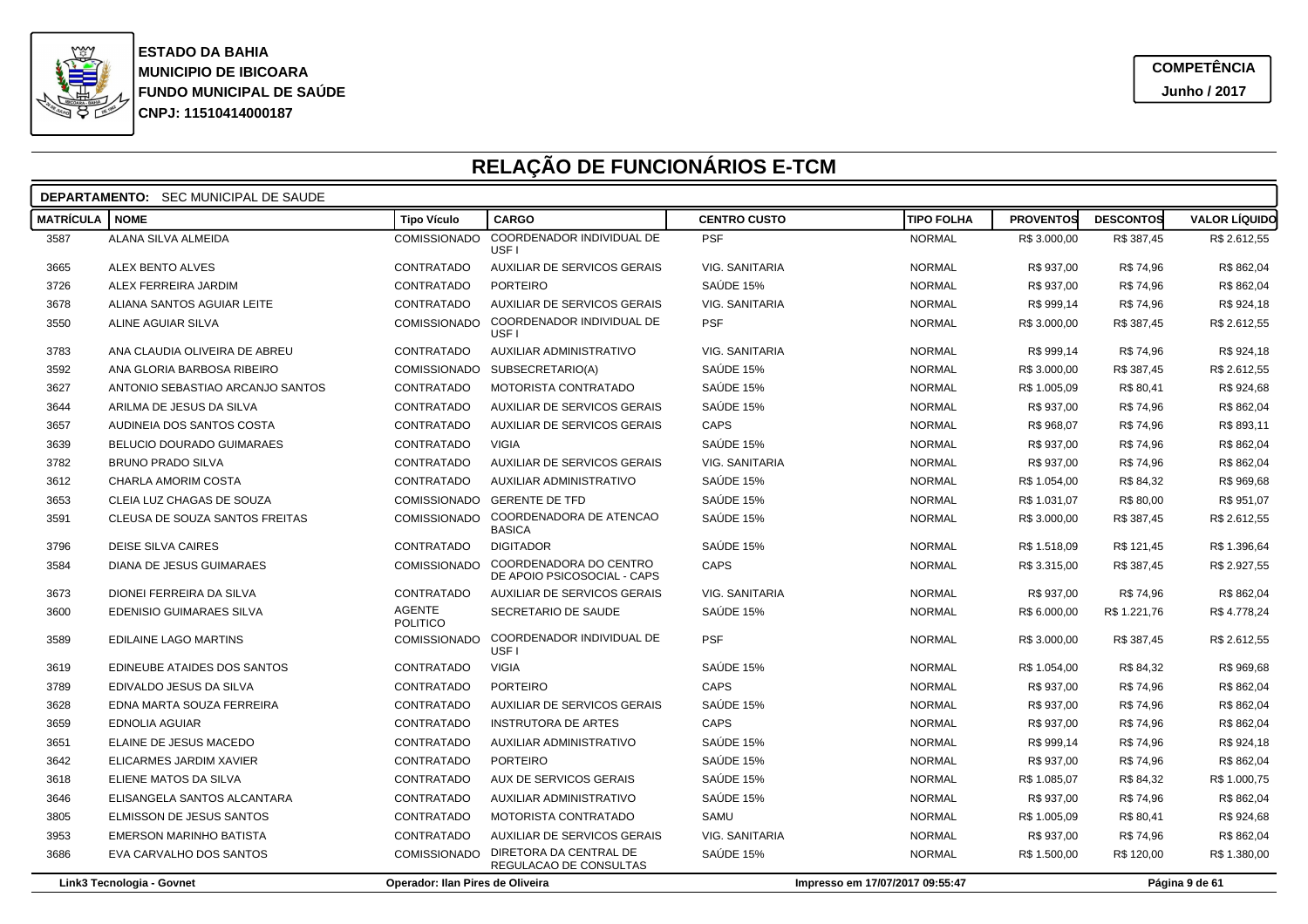

3674

3554

3613

3641

3647

3450

3564

3667

3690

3634

3679

3623

3621

3682

3697

3781

3671

3693

3636

3874

3630

3806

3792

3586

3617

2778

3648

3695

3683

3585

3790

3670

3666

**CNPJ: 11510414000187FUNDO MUNICIPAL DE SAÚDE MUNICIPIO DE IBICOARA ESTADO DA BAHIA**

|   | RELAÇÃO DE FUNCIONÁRIOS E-TCM      |                     |                                                            |                       |               |              |            |              |  |  |
|---|------------------------------------|---------------------|------------------------------------------------------------|-----------------------|---------------|--------------|------------|--------------|--|--|
| 4 | FABIANA ALCANTARA DOS SANTOS       | CONTRATADO          | AUXILIAR DE SERVICOS GERAIS                                | SAUDE 15%             | <b>NORMAL</b> | R\$ 937,00   | R\$ 74,96  | R\$ 862,04   |  |  |
| 4 | <b>FABRICIA XAVIER DOMINGUES</b>   | <b>COMISSIONADO</b> | COORDENADOR INDIVIDUAL DE<br>USF I                         | <b>PSF</b>            | <b>NORMAL</b> | R\$ 3.000,00 | R\$ 387,45 | R\$ 2.612,55 |  |  |
| 3 | FRANCISLEIA SANTOS DA SILVA        | CONTRATADO          | AUXILIAR ADMINISTRATIVO                                    | SAÚDE 15%             | <b>NORMAL</b> | R\$ 1.054,00 | R\$ 84,32  | R\$ 969,68   |  |  |
|   | GILSON LUZ DE ALCANTARA            | CONTRATADO          | <b>PORTEIRO</b>                                            | SAÚDE 15%             | <b>NORMAL</b> | R\$ 937,00   | R\$ 74,96  | R\$ 862,04   |  |  |
|   | <b>GLECIA PIRES RIBEIRO</b>        | CONTRATADO          | AUXILIAR ADMINISTRATIVO                                    | SAÚDE 15%             | <b>NORMAL</b> | R\$ 937,00   | R\$ 74,96  | R\$ 862,04   |  |  |
| 0 | <b>HUGO PASCOAL SANTOS RIBEIRO</b> |                     | COMISSIONADO COORD DE VIG EPIDEMIOLOGICA                   | VIG. SANITARIA        | <b>NORMAL</b> | R\$ 3.000,00 | R\$ 387,45 | R\$ 2.612,55 |  |  |
| 4 | ILMA REIS LEMOS                    |                     | COMISSIONADO COORDENADOR INDIVIDUAL DE<br>USF <sub>I</sub> | SAÚDE 15%             | <b>NORMAL</b> | R\$ 3.000,00 | R\$ 373,23 | R\$ 2.626,77 |  |  |
|   | <b>IVAN DOS SANTOS NOVAIS</b>      | CONTRATADO          | AUXILIAR DE SERVICOS GERAIS                                | VIG. SANITARIA        | <b>NORMAL</b> | R\$ 937,00   | R\$ 74,96  | R\$ 862,04   |  |  |
| 0 | <b>IVONE FERREIRA PURIFICACAO</b>  | <b>COMISSIONADO</b> | <b>GERENTE DE INFORMATICA</b>                              | SAUDE 15%             | <b>NORMAL</b> | R\$ 1.031,07 | R\$ 80,00  | R\$ 951,07   |  |  |
| 4 | <b>JAILSON DA SILVA MENDES</b>     | CONTRATADO          | <b>PORTEIRO</b>                                            | SAÚDE 15%             | <b>NORMAL</b> | R\$ 999,14   | R\$ 74,96  | R\$ 924,18   |  |  |
| 9 | JAQUESSON ALVES AGUIAR             | CONTRATADO          | <b>AUXILIAR DE SERVICOS GERAIS</b>                         | VIG. SANITARIA        | <b>NORMAL</b> | R\$ 937,00   | R\$ 74,96  | R\$ 862,04   |  |  |
| 3 | JOAO NILSON NETO SOARES            | CONTRATADO          | MOTORISTA CONTRATADO                                       | SAMU                  | <b>NORMAL</b> | R\$ 1.005,09 | R\$ 80,41  | R\$ 924,68   |  |  |
|   | JOELMA REIS MACEDO                 | CONTRATADO          | AUX DE SERVICOS GERAIS                                     | SAÚDE 15%             | <b>NORMAL</b> | R\$ 1.054,00 | R\$ 84,32  | R\$ 969,68   |  |  |
| 2 | JOSEMAR AGUIAR DE OLIVEIRA         | CONTRATADO          | AUXILIAR DE SERVICOS GERAIS                                | <b>VIG. SANITARIA</b> | <b>NORMAL</b> | R\$ 937,00   | R\$ 74,96  | R\$ 862,04   |  |  |
|   | JOSE PAZ DOS SANTOS                | CONTRATADO          | <b>VIGIA</b>                                               | SAÚDE 15%             | <b>NORMAL</b> | R\$ 937,00   | R\$ 74,96  | R\$ 862,04   |  |  |
|   | JOSUEL DOS SANTOS CARDOSO JUNIOR   | CONTRATADO          | AUXILIAR DE SERVICOS GERAIS                                | VIG. SANITARIA        | <b>NORMAL</b> | R\$ 937,00   | R\$ 74,96  | R\$ 862,04   |  |  |
|   | JUCIENE ALMEIDA SILVA              | CONTRATADO          | AUXILIAR DE SERVICOS GERAIS                                | SAÚDE 15%             | <b>NORMAL</b> | R\$ 937,00   | R\$74,96   | R\$ 862,04   |  |  |
| 3 | LEIDEDAIANE RIBEIRO DE SOUZA       | CONTRATADO          | AUXILIAR DE SERVICOS GERAIS                                | SAÚDE 15%             | <b>NORMAL</b> | R\$ 937,00   | R\$ 74,96  | R\$ 862,04   |  |  |
| 6 | LENITA DA SILVA FERREIRA           | CONTRATADO          | AUXILIAR DE SERVICOS GERAIS                                | SAÚDE 15%             | <b>NORMAL</b> | R\$ 999,14   | R\$ 74,96  | R\$ 924,18   |  |  |
| 4 | <b>LILIANE SANTOS CAIRES</b>       | CONTRATADO          | AUXILIAR DE SERVICOS GERAIS                                | SAÚDE 15%             | <b>NORMAL</b> | R\$ 937,00   | R\$ 74,96  | R\$ 862,04   |  |  |
| 0 | LUCAS MACHADO DOS SANTOS           | CONTRATADO          | <b>PORTEIRO</b>                                            | SAÚDE 15%             | <b>NORMAL</b> | R\$ 937,00   | R\$ 74,96  | R\$ 862,04   |  |  |
| 6 | LUCINEIA RAMOS DE SOUZA            | CONTRATADO          | PADAGOGA                                                   | CAPS                  | <b>NORMAL</b> | R\$ 1.507,08 | R\$ 120,57 | R\$ 1.386,51 |  |  |
| 2 | LUZIENE SILVA CHAGAS               | CONTRATADO          | <b>AUXILIAR ADMINISTRATIVO</b>                             | SAÚDE 15%             | <b>NORMAL</b> | R\$ 1.002,00 | R\$ 80,16  | R\$ 921,84   |  |  |
| 6 | MARIA APARECIDA CORREIA MOURA      | COMISSIONADO        | COORDENADOR INDIVIDUAL DE<br>USF <sub>1</sub>              | <b>PSF</b>            | <b>NORMAL</b> | R\$ 3.000,00 | R\$ 387,45 | R\$ 2.612,55 |  |  |
|   | MARIA DE FATIMA SANTOS SILVA       | CONTRATADO          | AUXILIAR DE SERVICOS GERAIS                                | SAÚDE 15%             | <b>NORMAL</b> | R\$ 1.297,36 | R\$ 103,79 | R\$ 1.193,57 |  |  |
| 8 | MARIA JOSE NETA DA SILVA           | <b>COMISSIONADO</b> | COORDENADOR DO SERVIÇO DE<br>ATEN. MOVEL 192               | SAMU                  | <b>NORMAL</b> | R\$ 3.000,00 | R\$ 387,45 | R\$ 2.612,55 |  |  |
| 8 | <b>MARINES COSTA AMORIM</b>        | CONTRATADO          | AUXILIAR ADMINISTRATIVO                                    | SAUDE 15%             | <b>NORMAL</b> | R\$ 937,00   | R\$ 74,96  | R\$ 862,04   |  |  |
| 5 | MILA DA SILVA PIRES                | CONTRATADO          | AUXILIAR DE SERVICOS ESPECIAIS                             | SAUDE BUCAL           | <b>NORMAL</b> | R\$ 937,00   | R\$ 74,96  | R\$ 862,04   |  |  |
| 3 | MIRELIA DE SOUZA NOVAIS            | <b>COMISSIONADO</b> | DIRETORA DE APOIO TECNICO<br><b>ADMINISTRATIVO</b>         | SAUDE 15%             | <b>NORMAL</b> | R\$ 1.500,00 | R\$ 120,00 | R\$ 1.380,00 |  |  |
| 5 | MONILE SANATANA DIAS BARRETO       | <b>COMISSIONADO</b> | COORDENADOR INDIVIDUAL DE<br>USF <sub>1</sub>              | <b>PSF</b>            | <b>NORMAL</b> | R\$ 3.000,00 | R\$ 387,45 | R\$ 2.612,55 |  |  |
| O | NAIARA DE SOUZA CAIRES             | CONTRATADO          | AUXILIAR DE SERVICOS GERAIS                                | SAÚDE 15%             | <b>NORMAL</b> | R\$ 937,00   | R\$ 74,96  | R\$ 862,04   |  |  |
|   | NATAI IA AGUIAR SII VA             | CONTRATADO          | AUXILIAR ADMINISTRATIVO                                    | <b>SAUDE 15%</b>      | <b>NORMAL</b> | R\$ 937.00   | R\$ 74.96  | R\$ 862 04   |  |  |

AUXILIAR ADMINISTRATIVO SAÚDE 15%<br>AUXILIAR DE SERVICOS GERAIS VIG. SANITARIA

#### **Link3 Tecnologia - Govnet**

NATALIA MARINHO BATISTA

**Operador: Ilan Pires de Oliveira**

CONTRATADO

CONTRATADO

**Impresso em 17/07/2017 09:55:47 Página 10 de 61**

AUXILIAR DE SERVICOS GERAIS VIG. SANITARIA NORMAL R\$ 968,07 R\$ 74,96 R\$ 893,11

% NORMAL R\$ 937,00 R\$ 74,96 R\$ 862,04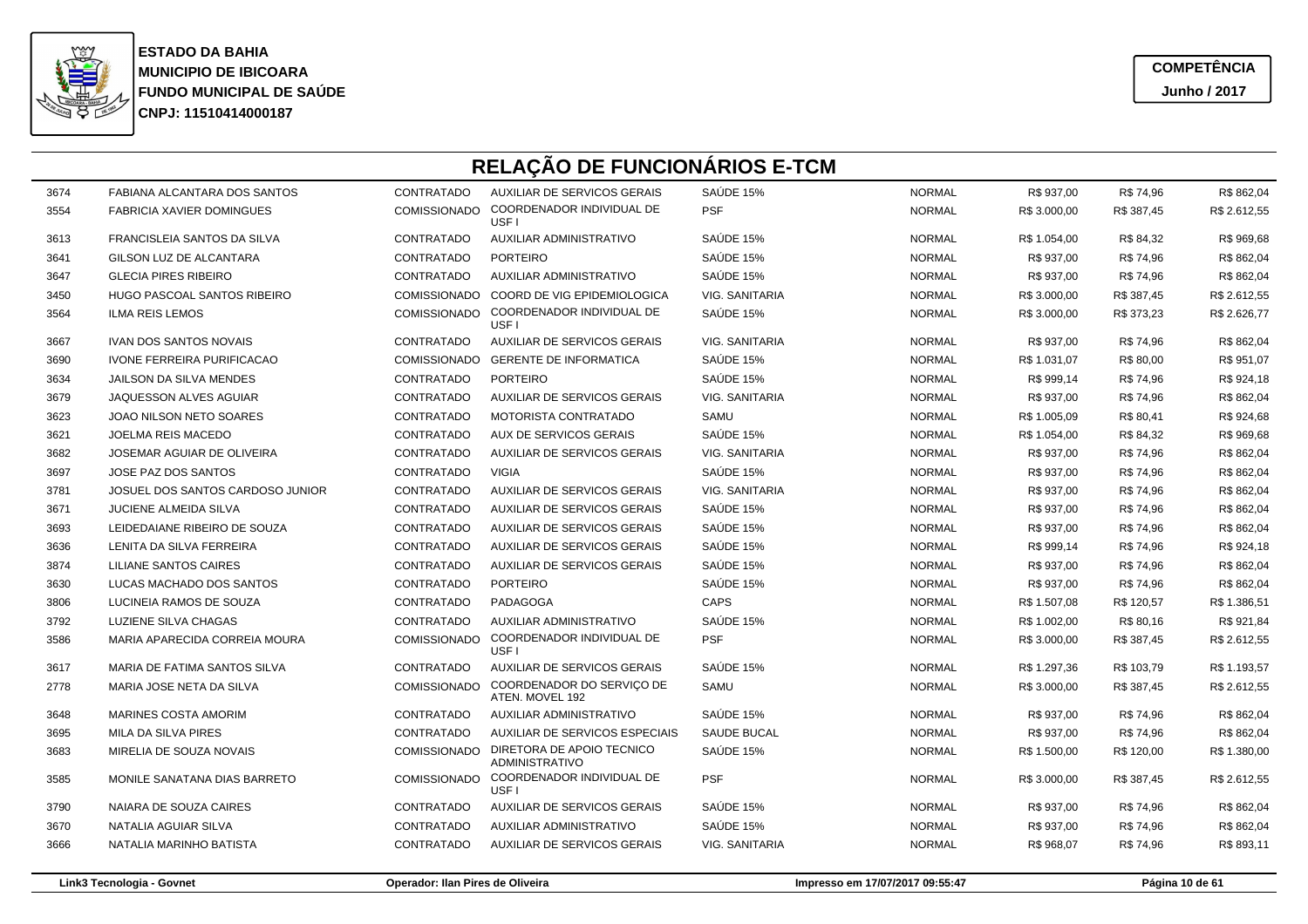

|      | RELAÇÃO DE FUNCIONÁRIOS E-TCM        |                     |                                                          |                       |                  |                              |            |                |  |  |
|------|--------------------------------------|---------------------|----------------------------------------------------------|-----------------------|------------------|------------------------------|------------|----------------|--|--|
| 3624 | NATALINO MARINHO DO NASCIMENTO       | CONTRATADO          | MOTORISTA CONTRATADO                                     | SAMU                  | <b>NORMAL</b>    | R\$ 1.005.09                 | R\$ 80,41  | R\$ 924,68     |  |  |
| 3656 | NILZETE SILVA FERREIRA DOS REIS      | CONTRATADO          | AUXILIAR DE SERVICOS GERAIS                              | SAÚDE 15%             | <b>NORMAL</b>    | R\$ 968.07                   | R\$ 74,96  | R\$ 893,11     |  |  |
| 3661 | NORBERTO CARVALHO DOS SANTOS         | CONTRATADO          | <b>PORTEIRO</b>                                          | SAÚDE 15%             | <b>NORMAL</b>    | R\$ 937.00                   | R\$ 74,96  | R\$ 862,04     |  |  |
| 3688 | PAULO BARBOSA                        | CONTRATADO          | <b>VIGIA</b>                                             | SAÚDE 15%             | <b>NORMAL</b>    | R\$ 937.00                   | R\$ 74,96  | R\$ 862,04     |  |  |
| 3655 | RAIMARA ALMEIDA SANTANA              | <b>COMISSIONADO</b> | <b>GERENTE DE CONTROLE E</b><br>ALIMENTACAO DO S. DO SUS | SAÚDE 15%             | <b>NORMAL</b>    | R\$ 1.000.00                 | R\$ 80,00  | R\$ 920,00     |  |  |
| 3620 | ROGERIO SANTOS DOS REIS              | CONTRATADO          | <b>VIGIA</b>                                             | SAÚDE 15%             | <b>NORMAL</b>    | R\$ 1.124.20                 | R\$ 89,94  | R\$ 1.034,26   |  |  |
| 3658 | ROSALINE DOS SANTOS SILVA            | CONTRATADO          | <b>AUXILIAR ADMINISTRATIVO</b>                           | CAPS                  | <b>NORMAL</b>    | R\$ 937.00                   | R\$ 74,96  | R\$ 862,04     |  |  |
| 3635 | ROSANA CARDOSO DE JESUS              | CONTRATADO          | AUXILIAR DE SERVICOS GERAIS                              | SAÚDE 15%             | <b>NORMAL</b>    | R\$ 968.07                   | R\$ 74,96  | R\$ 893,11     |  |  |
| 3676 | ROSIMERE NOVAIS CAIRES DOS SANTOS    | CONTRATADO          | AUXILIAR DE SERVICOS GERAIS                              | SAÚDE 15%             | <b>NORMAL</b>    | R\$ 968,07                   | R\$ 74,96  | R\$ 893,11     |  |  |
| 3791 | <b>SARAH SILVA CAIRES</b>            | <b>COMISSIONADO</b> | COORDENADOR DE FARMÁCIA<br><b>BÁSICA E HOSPITALAR</b>    | SAÚDE 15%             | <b>NORMAL</b>    | R\$ 3.000.00                 | R\$ 387.45 | R\$ 2.612,55   |  |  |
| 3692 | SHEILA APARECIDA ASSUNCAO DOS SANTOS | CONTRATADO          | AUXILIAR DE SERVICOS ESPECIAIS                           | <b>SAUDE BUCAL</b>    | <b>NORMAL</b>    | R\$ 937,00                   | R\$ 74,96  | R\$ 862,04     |  |  |
| 3812 | SHELLEM AGUIAR PAIXAO                | CONTRATADO          | <b>INSTRUTORA DE ARTES</b>                               | CAPS                  | <b>NORMAL</b>    | R\$ 937.00                   | R\$ 74,96  | R\$ 862,04     |  |  |
| 3637 | SIMONE SILVA DOS SANTOS              | CONTRATADO          | <b>AUXILIAR ADMINISTRATIVO</b>                           | SAÚDE 15%             | <b>NORMAL</b>    | R\$ 937.00                   | R\$ 74,96  | R\$ 862,04     |  |  |
| 3649 | SIRLEI LUZ DE OLIVEIRA               | CONTRATADO          | AUXILIAR DE SERVICOS GERAIS                              | SAÚDE 15%             | <b>NORMAL</b>    | R\$ 937,00                   | R\$ 74,96  | R\$ 862,04     |  |  |
| 3631 | TAINA FERREIRA OLIVEIRA              | CONTRATADO          | AUXILIAR DE SERVICOS ESPECIAIS                           | <b>SAUDE BUCAL</b>    | <b>NORMAL</b>    | R\$ 937.00                   | R\$ 74,96  | R\$ 862,04     |  |  |
| 3616 | VALDECI PEREIRA DA SILVA             | CONTRATADO          | AUXILIAR DE SERVICOS GERAIS                              | SAÚDE 15%             | <b>NORMAL</b>    | R\$ 1.054.00                 | R\$ 84,32  | R\$ 969,68     |  |  |
| 3614 | VALDELIA MENDES DA SILVA             | CONTRATADO          | <b>AUXILIAR ADMINISTRATIVO</b>                           | SAÚDE 15%             | <b>NORMAL</b>    | R\$ 1.054,00                 | R\$ 84,32  | R\$ 969,68     |  |  |
| 3952 | VALDEMI PEREIRA SANSÃO               | CONTRATADO          | MOTORISTA CONTRATADO                                     | SAMU                  | <b>NORMAL</b>    | R\$ 2.010,18                 | R\$ 180,92 | R\$ 1.829,26   |  |  |
| 3681 | <b>VALDIRAN AGUIAR PEREIRA</b>       | CONTRATADO          | AUXILIAR DE SERVICOS GERAIS                              | <b>VIG. SANITARIA</b> | <b>NORMAL</b>    | R\$ 937.00                   | R\$ 74,96  | R\$ 862,04     |  |  |
| 3638 | VALDIRENE SOUZA SOARES               | CONTRATADO          | AUXILIAR DE SERVICOS GERAIS                              | SAÚDE 15%             | <b>NORMAL</b>    | R\$ 999.14                   | R\$ 74,96  | R\$ 924,18     |  |  |
| 3687 | VANDERLEIA DOS SANTOS SOUZA          | CONTRATADO          | <b>AUXILIAR ADMINISTRATIVO</b>                           | SAÚDE 15%             | <b>NORMAL</b>    | R\$ 937.00                   | R\$ 74,96  | R\$ 862,04     |  |  |
| 3680 | VITOR HUGO SILVA NUNES               | CONTRATADO          | AUXILIAR DE SERVICOS GERAIS                              | <b>VIG. SANITARIA</b> | <b>NORMAL</b>    | R\$ 937,00                   | R\$ 74,96  | R\$ 862,04     |  |  |
| 3563 | <b>WILTON NEVES AGUIAR</b>           | <b>COMISSIONADO</b> | DIRETOR DE MANUTENCAO E<br>CONFIG. DE REDES              | SAÚDE 15%             | <b>NORMAL</b>    | R\$ 1.500,00                 | R\$ 120.00 | R\$ 1.380,00   |  |  |
|      | 87 FUNCIONÁRIOS                      |                     |                                                          |                       | <b>SUBTOTAL:</b> | R\$ 120.143.67 R\$ 12.201.10 |            | R\$ 107,942.57 |  |  |

87 FUNCIONÁRIOS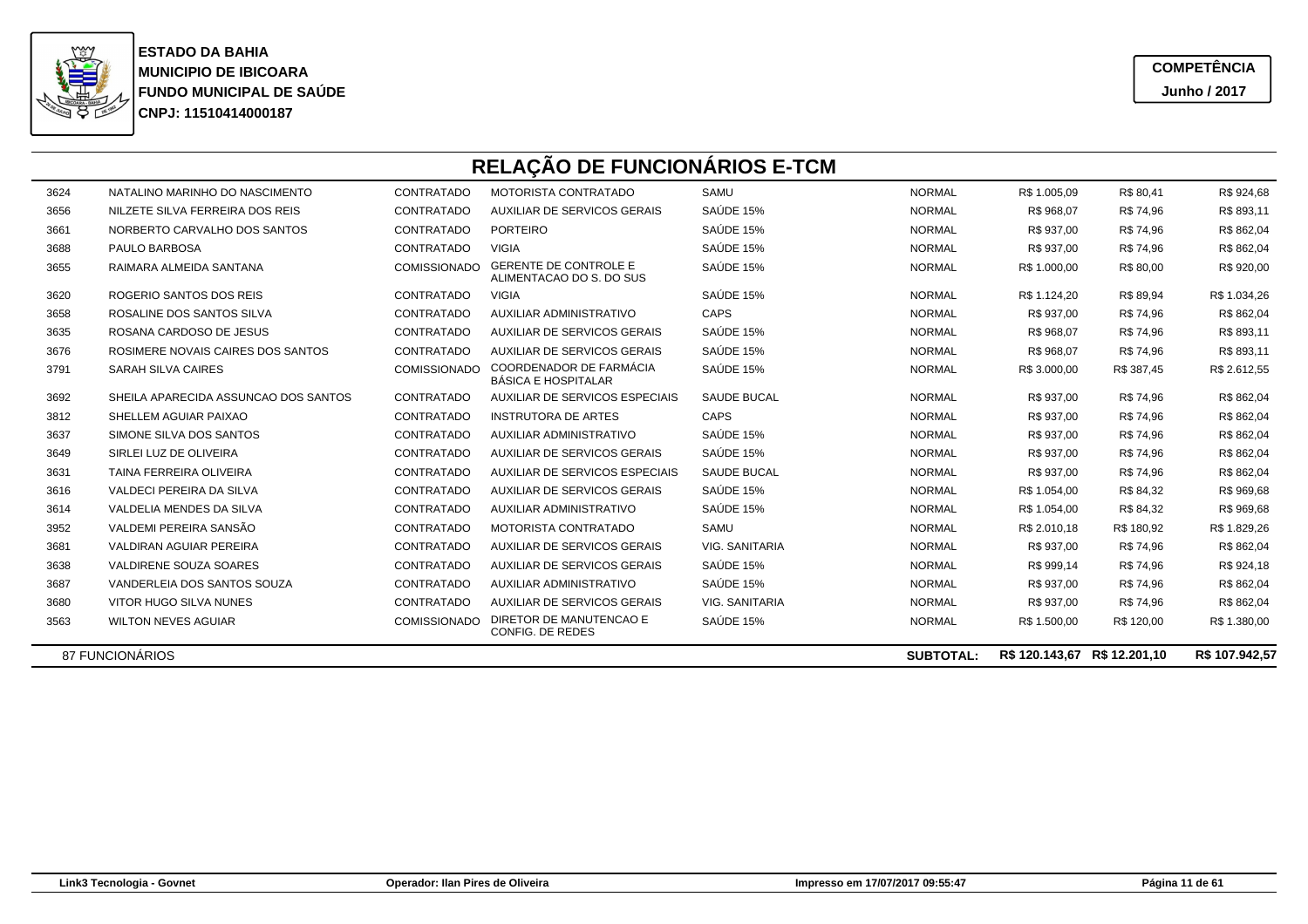

|                                                                  | SECRETARIA DE SAUDE<br><b>DEPARTAMENTO:</b>            |                    |                             |                     |                   |                  |                  |                      |  |
|------------------------------------------------------------------|--------------------------------------------------------|--------------------|-----------------------------|---------------------|-------------------|------------------|------------------|----------------------|--|
| <b>MATRÍCULA</b>                                                 | <b>NOME</b>                                            | <b>Tipo Vículo</b> | <b>CARGO</b>                | <b>CENTRO CUSTO</b> | <b>TIPO FOLHA</b> | <b>PROVENTOS</b> | <b>DESCONTOS</b> | <b>VALOR LÍQUIDO</b> |  |
| 3950                                                             | CALIANA ALMEIDA DOS SANTOS                             | CONTRATADO         | AUXILIAR ADMINISTRATIVO     | SAÚDE 15%           | <b>NORMAL</b>     | R\$ 1.185,56     | R\$ 94,84        | R\$ 1.090,72         |  |
| 3944                                                             | EDICLEI ALVES OLIVEIRA                                 | CONTRATADO         | MOTORISTA CONTRATADO        | SAÚDE 15%           | <b>NORMAL</b>     | R\$ 1.470.61     | R\$ 112.41       | R\$ 1.358,20         |  |
| 3948                                                             | <b>IGOR FERREIRA BARBOSA</b>                           | CONTRATADO         | MOTORISTA CONTRATADO        | SAÚDE 15%           | <b>NORMAL</b>     | R\$ 1.005,09     | R\$ 80,41        | R\$ 924,68           |  |
| 3951                                                             | JANILSON AVANGELISTA PORTELA                           | CONTRATADO         | AUXILIAR DE SERVICOS GERAIS | VIG. SANITARIA      | <b>NORMAL</b>     | R\$ 937,00       | R\$ 74,96        | R\$ 862,04           |  |
| 3943                                                             | NILZETE DOS SANTOS SILVA                               | CONTRATADO         | AUXILIAR DE SERVICOS GERAIS | <b>CAPS</b>         | <b>NORMAL</b>     | R\$ 937,00       | R\$ 74,96        | R\$ 862,04           |  |
| 3931                                                             | PAULO SERGIO ALEXANDRINO DE JESUS                      | CONTRATADO         | AUXILIAR DE SERVICOS GERAIS | <b>CAPS</b>         | <b>NORMAL</b>     | R\$ 937,00       | R\$ 74,96        | R\$ 862,04           |  |
| 3949                                                             | WELIDA KLISSIA DOS SANTOS ASSUNCAO DA SILVA CONTRATADO |                    | AUXILIAR ADMINISTRATIVO     | SAÚDE 15%           | <b>NORMAL</b>     | R\$ 1.374.26     | R\$ 109,94       | R\$ 1.264,32         |  |
| R\$ 622,48<br>R\$ 7.846,52<br>7 FUNCIONARIOS<br><b>SUBTOTAL:</b> |                                                        |                    |                             |                     | R\$ 7.224,04      |                  |                  |                      |  |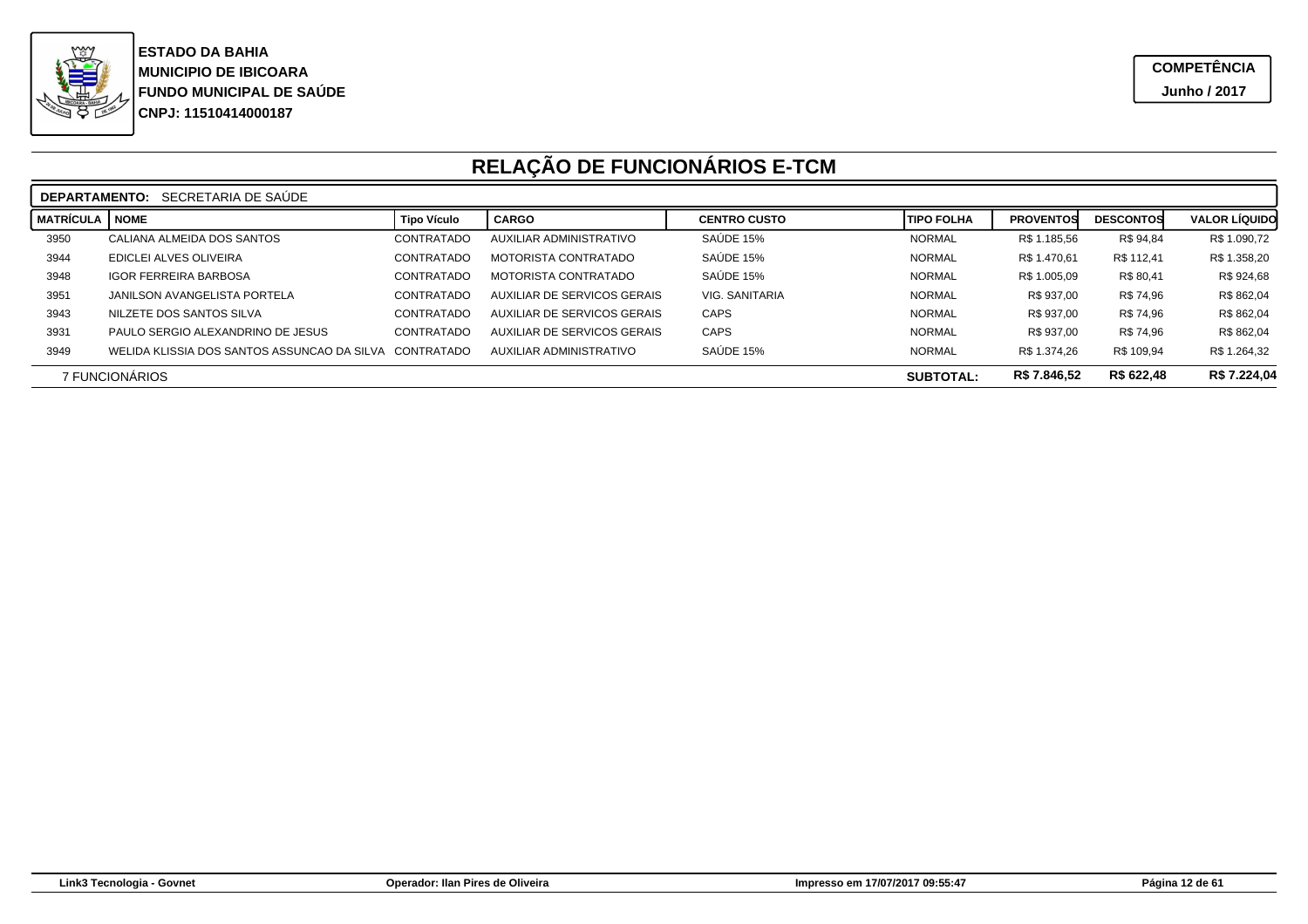

### **RELAÇÃO DE FUNCIONÁRIOS E-TCM**

| <b>DEPARTAMENTO:</b> MANUT DA SEC DE INFRAESTRUTURA E SERVIÇO PÚBLICOS |                               |                    |                               |                                                                |                   |                  |                  |                      |  |  |  |
|------------------------------------------------------------------------|-------------------------------|--------------------|-------------------------------|----------------------------------------------------------------|-------------------|------------------|------------------|----------------------|--|--|--|
| <b>MATRÍCULA</b>                                                       | <b>NOME</b>                   | <b>Tipo Vículo</b> | <b>CARGO</b>                  | <b>CENTRO CUSTO</b>                                            | <b>TIPO FOLHA</b> | <b>PROVENTOS</b> | <b>DESCONTOS</b> | <b>VALOR LÍQUIDO</b> |  |  |  |
| 109                                                                    | ADRIANO SILVA SOUZA           | <b>ESTATUTARIO</b> | AUXILIAR DE SERVICOS GERAIS   | SEC MUNICIPAL DE INFRA ESTRUTURANORMAL<br>PLANJ E DESEN URBANO |                   | R\$ 1.120,95     | R\$ 116.47       | R\$ 1.004,48         |  |  |  |
| 73                                                                     | AGNALDO FERREIRA FILHO        | <b>ESTATUTARIO</b> | SERVENTE I A                  | SEC MUNICIPAL DE INFRA ESTRUTURANORMAL<br>PLANJ E DESEN URBANO |                   | R\$ 1.068,18     | R\$ 125,84       | R\$ 942,34           |  |  |  |
| 3576                                                                   | ALEQUES SANDRO SILVA LUZ      |                    | COMISSIONADO DIRETOR DE OBRAS | SECRETARIA MUNICIPAL DE<br><b>TRANSPORTES</b>                  | <b>NORMAL</b>     | R\$ 2.203,62     | R\$ 156,93       | R\$ 2.046,69         |  |  |  |
| 105                                                                    | ANTONIO OLIVEIRA DE ALCANTARA | <b>ESTATUTARIO</b> | SERVENTE I A                  | SEC MUNICIPAL DE INFRA ESTRUTURANORMAL<br>PLANJ E DESEN URBANO |                   | R\$ 1.537,98     | R\$ 178,55       | R\$ 1.359,43         |  |  |  |
| $\overline{7}$                                                         | CRISTIANO SILVA               | <b>ESTATUTARIO</b> | AUX DE SERVICOS GERAIS        | SEC MUNICIPAL DE INFRA ESTRUTURANORMAL<br>PLANJ E DESEN URBANO |                   | R\$ 1.389,88     | R\$488,00        | R\$ 901,88           |  |  |  |
| 403                                                                    | EDISON PEREIRA SILVA          | <b>ESTATUTARIO</b> | PEDREIRO I A                  | SEC MUNICIPAL DE INFRA ESTRUTURANORMAL<br>PLANJ E DESEN URBANO |                   | R\$ 1.218,10     | R\$ 133,99       | R\$ 1.084,11         |  |  |  |
| 101                                                                    | <b>GERALDO SILVA OLIVEIRA</b> | <b>ESTATUTARIO</b> | AUXILIAR DE LIMPEZA           | SEC MUNICIPAL DE INFRA ESTRUTURANORMAL<br>PLANJ E DESEN URBANO |                   | R\$ 1.208,73     | R\$ 142,33       | R\$ 1.066,40         |  |  |  |
| $\mathbf{1}$                                                           | GILBERTO BARBOSA DE SOUZA     | <b>ESTATUTARIO</b> | <b>ZELADOR</b>                | SEC MUNICIPAL DE INFRA ESTRUTURANORMAL<br>PLANJ E DESEN URBANO |                   | R\$ 1.146,10     | R\$ 122,65       | R\$ 1.023,45         |  |  |  |
| 21                                                                     | <b>IVONEY SOUZA FERREIRA</b>  | <b>ESTATUTARIO</b> | SERVENTE I A                  | SEC MUNICIPAL DE INFRA ESTRUTURANORMAL<br>PLANJ E DESEN URBANO |                   | R\$ 1.609,49     | R\$ 169,18       | R\$ 1.440,31         |  |  |  |
| 17                                                                     | JAIME RODRIGUES DA SILVA      | <b>ESTATUTARIO</b> | AUXILIAR DE LIMPEZA           | SEC MUNICIPAL DE INFRA ESTRUTURANORMAL<br>PLANJ E DESEN URBANO |                   | R\$ 1.115,03     | R\$ 122,65       | R\$ 992,38           |  |  |  |
| 405                                                                    | JOAO EDGAR SOUZA LUZ          | <b>ESTATUTARIO</b> | AUXILIAR DE LIMPEZA           | SEC MUNICIPAL DE INFRA ESTRUTURANORMAL<br>PLANJ E DESEN URBANO |                   | R\$ 1.115,03     | R\$ 132,02       | R\$ 983,01           |  |  |  |
| 111                                                                    | JOSE EDUARDO DIAS NOVAIS      | <b>ESTATUTARIO</b> | SERVENTE I A                  | SEC MUNICIPAL DE INFRA ESTRUTURANORMAL<br>PLANJ E DESEN URBANO |                   | R\$ 1.099,25     | R\$ 116,47       | R\$ 982,78           |  |  |  |
| 75                                                                     | <b>JOSENISIO PRADO SILVA</b>  | <b>ESTATUTARIO</b> | PEDREIRO I A                  | SEC MUNICIPAL DE INFRA ESTRUTURANORMAL<br>PLANJ E DESEN URBANO |                   | R\$ 1.725,38     | R\$ 189,79       | R\$ 1.535,59         |  |  |  |
| 3537                                                                   | <b>JURACY PASSOS DA SILVA</b> | <b>ESTATUTARIO</b> | <b>ELETRICISTA</b>            | SEC MUNICIPAL DE INFRA ESTRUTURANORMAI<br>PLANJ E DESEN URBANO |                   | R\$ 1.115,03     | R\$ 519,17       | R\$ 595,86           |  |  |  |
| 6                                                                      | MANOEL RIBEIRO LUZ            | <b>ESTATUTARIO</b> | SERVENTE I A                  | SEC MUNICIPAL DE INFRA ESTRUTURANORMAL<br>PLANJ E DESEN URBANO |                   | R\$ 1.115,03     | R\$ 132,02       | R\$ 983,01           |  |  |  |
| 16                                                                     | NILSON SANTOS DA CRUZ         | <b>ESTATUTARIO</b> | SERVENTE I A                  | SEC MUNICIPAL DE INFRA ESTRUTURANORMAL<br>PLANJ E DESEN URBANO |                   | R\$ 1.211,20     | R\$ 119,56       | R\$ 1.091,64         |  |  |  |
| 100                                                                    | OTONIEL PEREIRA SILVA         | <b>ESTATUTARIO</b> | PEDREIRO I A                  | SEC MUNICIPAL DE INFRA ESTRUTURANORMAL<br>PLANJ E DESEN URBANO |                   | R\$ 1.404,26     | R\$412,54        | R\$ 991,72           |  |  |  |
| 19                                                                     | REGINALDO DO CARMO FERREIRA   | <b>ESTATUTARIO</b> | SERVENTE I A                  | SEC MUNICIPAL DE INFRA ESTRUTURANORMAL<br>PLANJ E DESEN URBANO |                   | R\$ 1.049,44     | R\$ 378,87       | R\$ 670,57           |  |  |  |
| 410                                                                    | REINALDO DE NOVAIS SANTOS     | <b>ESTATUTARIO</b> | OPERADOR DE MAQUINA           | SEC MUNICIPAL DE INFRA ESTRUTURANORMAL<br>PLANJ E DESEN URBANO |                   | R\$ 1.122,04     | R\$ 123,42       | R\$ 998,62           |  |  |  |
| 228                                                                    | RONEY AGUIAR SOUZA            | <b>ESTATUTARIO</b> | AUX DE SERVICOS GERAIS        | SEC MUNICIPAL DE INFRA ESTRUTURANORMAL<br>PLANJ E DESEN URBANO |                   | R\$432.32        | R\$ 119.91       | R\$ 312,41           |  |  |  |
| 77                                                                     | SUED AMARAL BARBOSA           | <b>ESTATUTARIO</b> | SERVENTE I A                  | SEC DE INFRAESTRUTURA - EMBASA NORMAL                          |                   | R\$ 1.099,25     | R\$ 116,47       | R\$ 982,78           |  |  |  |
|                                                                        | 21 FUNCIONÁRIOS               |                    |                               |                                                                | <b>SUBTOTAL:</b>  | R\$ 26.106,29    | R\$4.116,83      | R\$ 21.989,46        |  |  |  |

**Link3 Tecnologia - Govnet**

**Operador: Ilan Pires de Oliveira**

**Impresso em 17/07/2017 09:55:47 Página 13 de 61**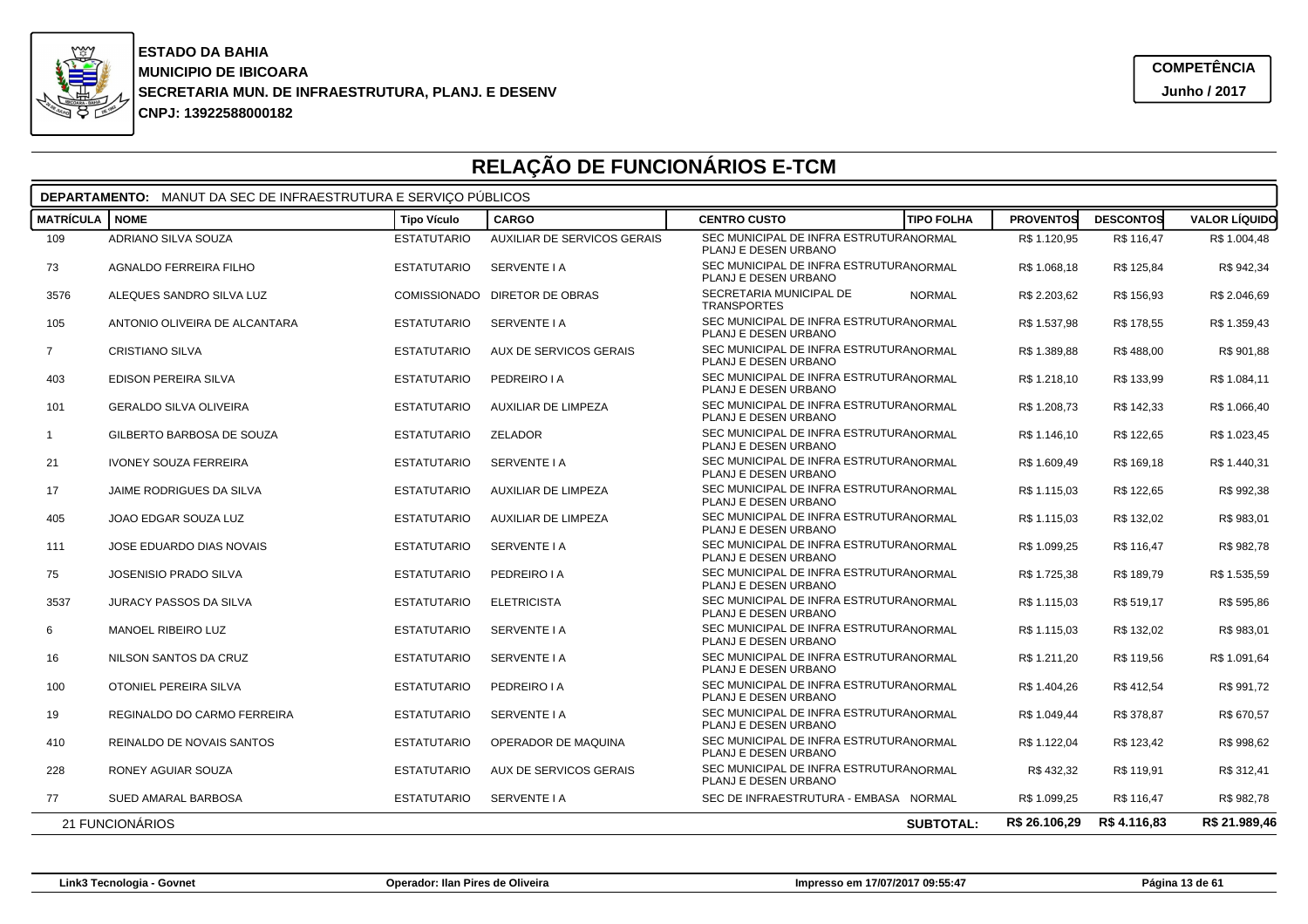

|                                                                    | MANUT DO DEPARTAMENTO DE INFRAESTRUTURA<br><b>DEPARTAMENTO:</b> |                                  |                                                    |                                                                |                   |                  |                  |                      |  |  |
|--------------------------------------------------------------------|-----------------------------------------------------------------|----------------------------------|----------------------------------------------------|----------------------------------------------------------------|-------------------|------------------|------------------|----------------------|--|--|
| I matrícula I                                                      | <b>NOME</b>                                                     | <b>Tipo Vículo</b>               | <b>CARGO</b>                                       | <b>CENTRO CUSTO</b>                                            | <b>TIPO FOLHA</b> | <b>PROVENTOS</b> | <b>DESCONTOS</b> | <b>VALOR LÍQUIDO</b> |  |  |
| 3593                                                               | CARDOSO BARBOSA SANTOS                                          |                                  | COMISSIONADO DIRETOR DE OBRAS                      | SEC MUNICIPAL DE INFRA ESTRUTURANORMAI<br>PLANJ E DESEN URBANO |                   | R\$ 1.500,00     | R\$ 120.00       | R\$ 1.380,00         |  |  |
| 3601                                                               | <b>COSMO PRADO SILVA</b>                                        | <b>COMISSIONADO</b>              | DIRETOR DE OPERACOES E<br><b>SERVICOS PUBLICOS</b> | SEC MUNICIPAL DE INFRA ESTRUTURANORMAI<br>PLANJ E DESEN URBANO |                   | R\$ 1.500,00     | R\$ 120.00       | R\$ 1.380,00         |  |  |
| 3567                                                               | TADEU CARVALHO MATOS                                            | <b>AGENTE</b><br><b>POLITICO</b> | SECRET OBRAS INFRA -<br>ESTRUTURA                  | SEC MUNICIPAL DE INFRA ESTRUTURANORMAI<br>PLANJ E DESEN URBANO |                   | R\$ 6.000.00     | R\$ 1.221.76     | R\$4.778.24          |  |  |
| R\$ 1.461,76<br>R\$ 9.000,00<br>3 FUNCIONARIOS<br><b>SUBTOTAL:</b> |                                                                 |                                  |                                                    |                                                                |                   | R\$ 7.538,24     |                  |                      |  |  |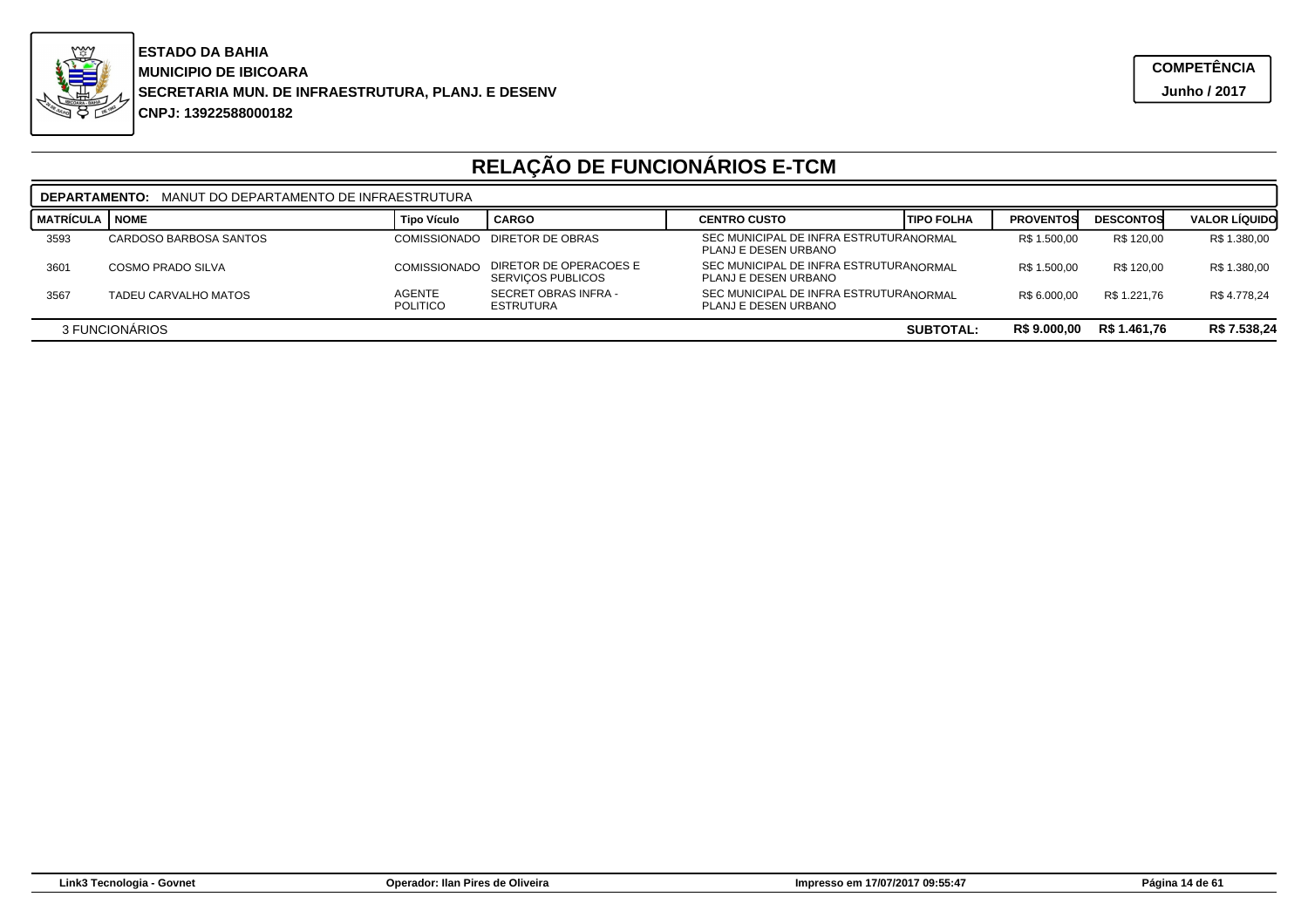

|                  | MANUT DO DEPARTAMENTO DE SERVICOS PÚBLICOS<br><b>DEPARTAMENTO:</b> |                     |                          |                                               |                   |                  |                  |                      |  |  |
|------------------|--------------------------------------------------------------------|---------------------|--------------------------|-----------------------------------------------|-------------------|------------------|------------------|----------------------|--|--|
| <b>MATRÍCULA</b> | <b>NOME</b>                                                        | <b>Tipo Vículo</b>  | <b>CARGO</b>             | <b>CENTRO CUSTO</b>                           | <b>TIPO FOLHA</b> | <b>PROVENTOS</b> | <b>DESCONTOS</b> | <b>VALOR LÍQUIDO</b> |  |  |
| 102              | AVACI PEREIRA AGUIAR                                               | <b>ESTATUTARIO</b>  | <b>MOTORISTA I A</b>     | SECRETARIA MUNICIPAL DE<br><b>TRANSPORTES</b> | <b>NORMAL</b>     | R\$ 1.430,32     | R\$ 164,45       | R\$ 1.265,87         |  |  |
| 118              | ELIAS JOSE BARBOSA                                                 | <b>ESTATUTARIO</b>  | AUX DE SERVICOS GERAIS   | SECRETARIA MUNICIPAL DE<br><b>TRANSPORTES</b> | <b>NORMAL</b>     | R\$ 1.371.14     | R\$ 500.18       | R\$ 870,96           |  |  |
|                  | EVALDO BOTELHO BRAGA                                               | <b>ESTATUTARIO</b>  | <b>MOTORISTA</b>         | SECRETARIA MUNICIPAL DE<br><b>TRANSPORTES</b> | <b>NORMAL</b>     | R\$ 1.588,66     | R\$ 533,83       | R\$ 1.054,83         |  |  |
| 3578             | NERIVALDO RIBEIRO SILVA                                            | <b>COMISSIONADO</b> | DIRETOR DE ABASTECIMENTO | SECRETARIA MUNICIPAL DE<br><b>TRANSPORTES</b> | <b>NORMAL</b>     | R\$ 1.500,00     | R\$ 120.00       | R\$ 1.380,00         |  |  |
| 78               | ROBERTO SANTOS REIS                                                | <b>ESTATUTARIO</b>  | <b>MOTORISTA I A</b>     | SECRETARIA MUNICIPAL DE<br><b>TRANSPORTES</b> | <b>NORMAL</b>     | R\$ 1.150.13     | R\$456.58        | R\$ 693,55           |  |  |
|                  | R\$ 7.040,25<br>R\$ 1.775,04<br>5 FUNCIONÁRIOS<br><b>SUBTOTAL:</b> |                     |                          |                                               |                   |                  | R\$ 5.265,21     |                      |  |  |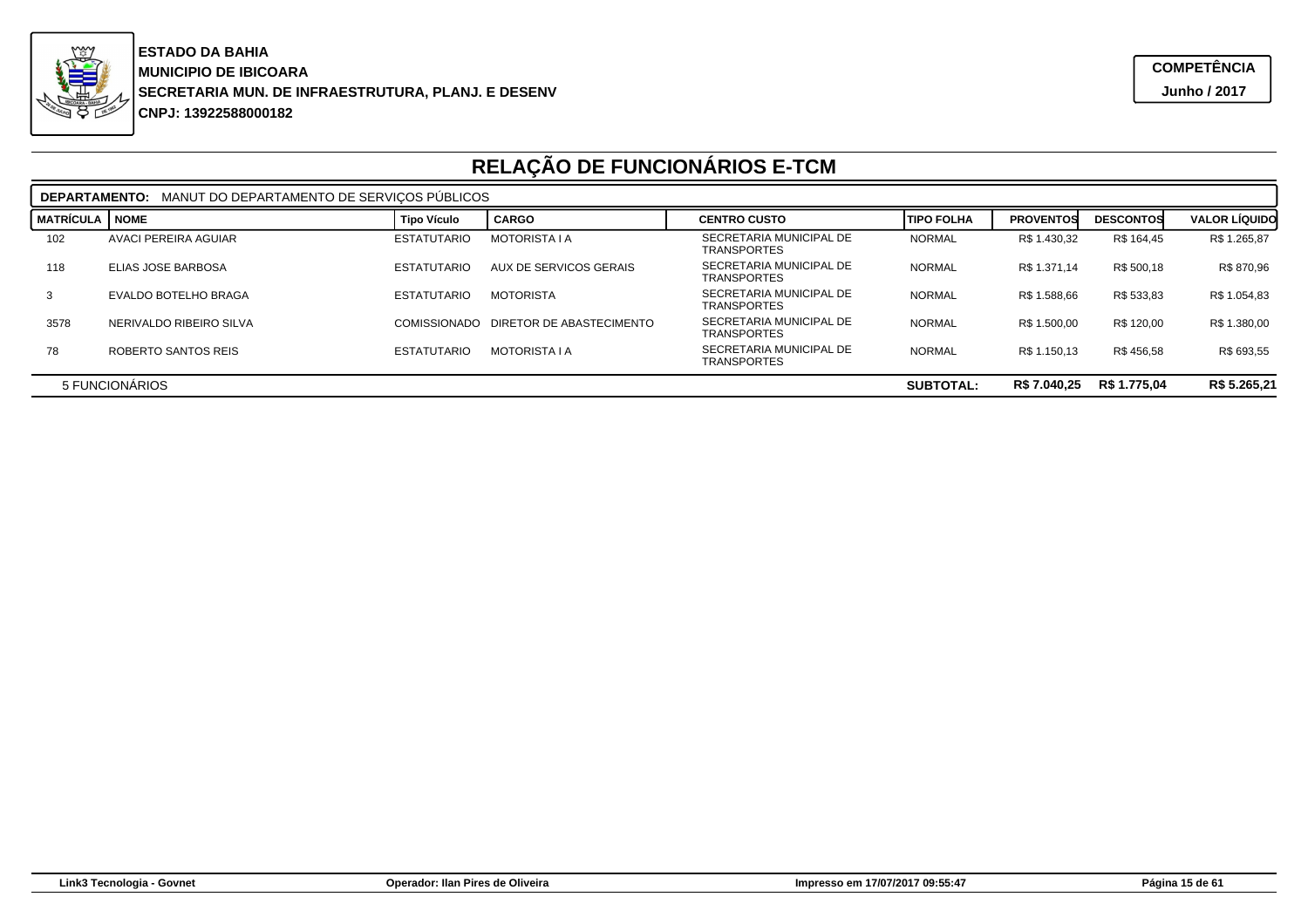

|                  | SEC MUNICIPAL DE INFRA - ESTR PLAN E DES<br><b>DEPARTAMENTO:</b>                      |                     |                                |                                                                |                                       |                  |                      |  |  |  |  |
|------------------|---------------------------------------------------------------------------------------|---------------------|--------------------------------|----------------------------------------------------------------|---------------------------------------|------------------|----------------------|--|--|--|--|
| <b>MATRÍCULA</b> | <b>NOME</b>                                                                           | <b>Tipo Vículo</b>  | <b>CARGO</b>                   | <b>CENTRO CUSTO</b>                                            | <b>TIPO FOLHA</b><br><b>PROVENTOS</b> | <b>DESCONTOS</b> | <b>VALOR LÍQUIDO</b> |  |  |  |  |
| 3724             | ARMANDO RODRIGUES DOS SANTOS                                                          | CONTRATADO          | AUX DE SERVICOS GERAIS         | SEC MUNICIPAL DE INFRA ESTRUTURANORMAL<br>PLANJ E DESEN URBANO | R\$ 937,00                            | R\$ 74,96        | R\$ 862,04           |  |  |  |  |
| 3770             | CARLOS FAGUNDES DE OLIVEIRA                                                           | CONTRATADO          | <b>AUX DE SERVICOS GERAIS</b>  | SEC MUNICIPAL DE INFRA ESTRUTURANORMAL<br>PLANJ E DESEN URBANO | R\$ 937,00                            | R\$ 74,96        | R\$ 862,04           |  |  |  |  |
| 3735             | CLAUDINEI SOUZA RODRIGUES                                                             | CONTRATADO          | AUXILIAR DE SERVICOS GERAIS    | SEC MUNICIPAL DE INFRA ESTRUTURANORMAL<br>PLANJ E DESEN URBANO | R\$ 937,00                            | R\$ 74,96        | R\$ 862,04           |  |  |  |  |
| 3769             | EDEMILSON JESUS DE AMORIM                                                             | CONTRATADO          | <b>AUXILIAR DE ELETRICISTA</b> | SEC MUNICIPAL DE INFRA ESTRUTURANORMAL<br>PLANJ E DESEN URBANO | R\$ 937,00                            | R\$ 74,96        | R\$ 862,04           |  |  |  |  |
| 3818             | EDINALDO DA SILVA BARBOSA                                                             | CONTRATADO          | <b>OPERADOR DE MAQUINAS I</b>  | SEC MUNICIPAL DE INFRA ESTRUTURANORMAL<br>PLANJ E DESEN URBANO | R\$ 1.700,17                          | R\$ 96,01        | R\$ 1.604,16         |  |  |  |  |
| 3772             | <b>FLAVIO DOS SANTOS RIBEIRO</b>                                                      | CONTRATADO          | TÉCNICO DE NIVEL MEDIO         | SEC MUNICIPAL DE INFRA ESTRUTURANORMAL<br>PLANJ E DESEN URBANO | R\$ 1.505,86                          | R\$ 120,47       | R\$ 1.385,39         |  |  |  |  |
| 3733             | FRANCISCO CESAR SOUZA DO CARMO                                                        | CONTRATADO          | AUXILIAR DE SERVICOS GERAIS    | SEC MUNICIPAL DE INFRA ESTRUTURANORMAL<br>PLANJ E DESEN URBANO | R\$ 937,00                            | R\$ 74.96        | R\$ 862,04           |  |  |  |  |
| 3547             | <b>ISRAEL PRADO SILVA</b>                                                             | <b>COMISSIONADO</b> | SUBSECRETARIO(A)               | SEC MUNICIPAL DE INFRA ESTRUTURANORMAL<br>PLANJ E DESEN URBANO | R\$ 3.000,00                          | R\$ 387,45       | R\$ 2.612,55         |  |  |  |  |
| 3814             | JOSE NEY DOS SANTOS GOMES                                                             | <b>CONTRATADO</b>   | AUXILIAR DE SERVICOS GERAIS    | SEC MUNICIPAL DE INFRA ESTRUTURANORMAI<br>PLANJ E DESEN URBANO | R\$ 937,00                            | R\$ 74,96        | R\$ 862,04           |  |  |  |  |
| 3767             | <b>MARLEY SILVA RODRIGUES</b>                                                         | CONTRATADO          | <b>ENGENHEIRO CIVIL</b>        | SEC MUNICIPAL DE INFRA ESTRUTURANORMAL<br>PLANJ E DESEN URBANO | R\$4.483,08                           | R\$ 639,43       | R\$ 3.843,65         |  |  |  |  |
| 3737             | NATALINO MARTINS OLIVEIRA                                                             | CONTRATADO          | AUXILIAR DE SERVICOS GERAIS    | SEC MUNICIPAL DE INFRA ESTRUTURANORMAL<br>PLANJ E DESEN URBANO | R\$ 937.00                            | R\$ 74,96        | R\$ 862,04           |  |  |  |  |
|                  | R\$ 15.480,03<br>11 FUNCIONÁRIOS<br>R\$ 17.248,11<br>R\$ 1.768,08<br><b>SUBTOTAL:</b> |                     |                                |                                                                |                                       |                  |                      |  |  |  |  |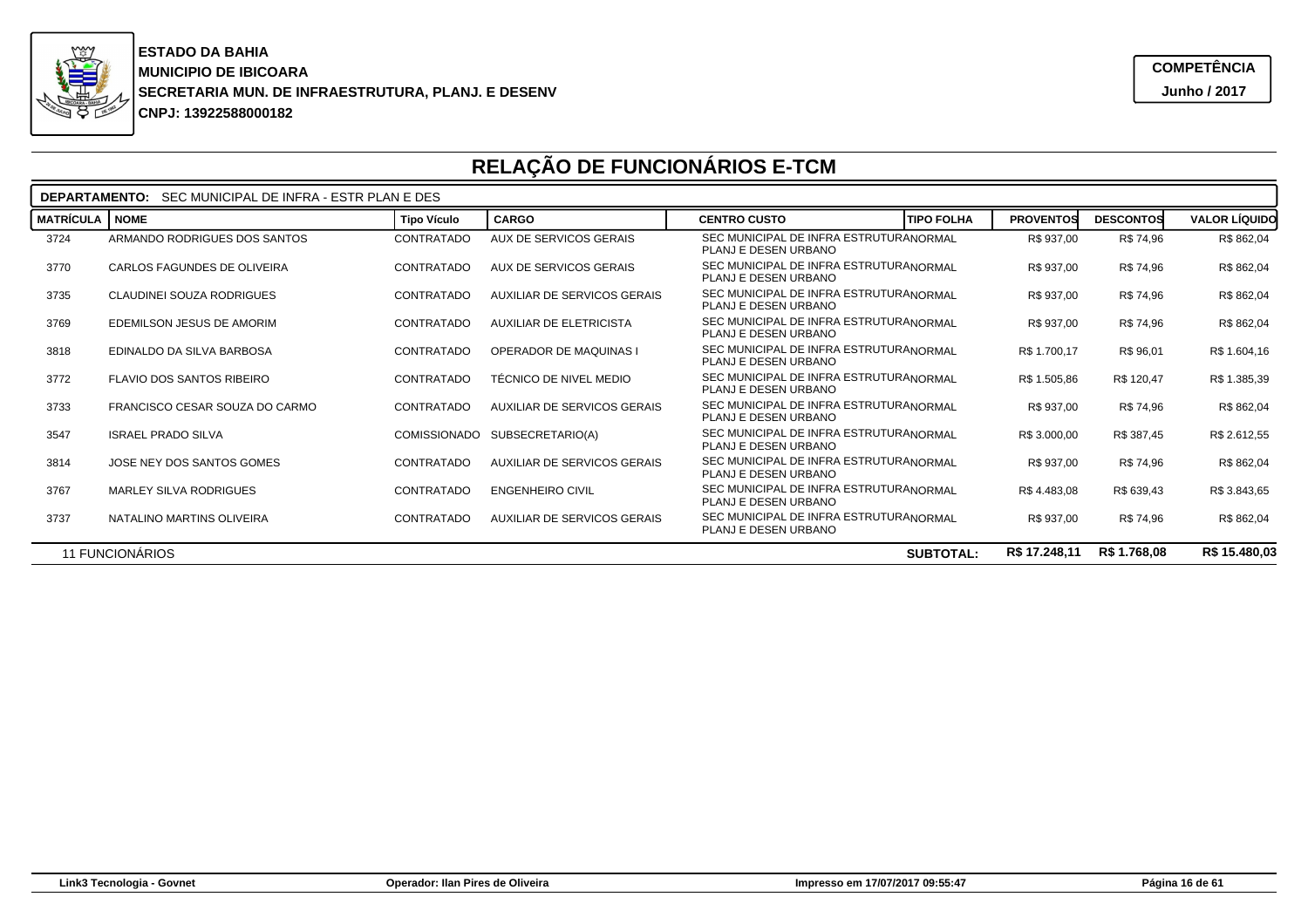

|                                                                 | <b>DEPARTAMENTO:</b> GABINETE DO PREFEITO |                    |                                 |                             |                    |                  |                  |                      |  |  |
|-----------------------------------------------------------------|-------------------------------------------|--------------------|---------------------------------|-----------------------------|--------------------|------------------|------------------|----------------------|--|--|
| <b>MATRÍCULA</b>                                                | <b>NOME</b>                               | <b>Tipo Vículo</b> | <b>CARGO</b>                    | <b>CENTRO CUSTO</b>         | <b>'TIPO FOLHA</b> | <b>PROVENTOS</b> | <b>DESCONTOS</b> | <b>VALOR LIQUIDO</b> |  |  |
| 3817                                                            | AIAC CARLOS SILVA RODRIGUES               | CONTRATADO         | MOTORISTA DO GABINETE           | <b>GABINETE DO PREFEITO</b> | <b>NORMAL</b>      | R\$ 2.200,17     | R\$ 96,01        | R\$ 2.104,16         |  |  |
| 3580                                                            | AMARILDO DA SILVA LEAL                    |                    | COMISSIONADO CHEFE DE SEGURANÇA | <b>GABINETE DO PREFEITO</b> | <b>NORMAL</b>      | R\$ 2.137.50     | R\$ 192.38       | R\$ 1.945,12         |  |  |
| R\$ 288,39<br>R\$4.337,67<br>2 FUNCIONÁRIOS<br><b>SUBTOTAL:</b> |                                           |                    |                                 |                             |                    | R\$4.049,28      |                  |                      |  |  |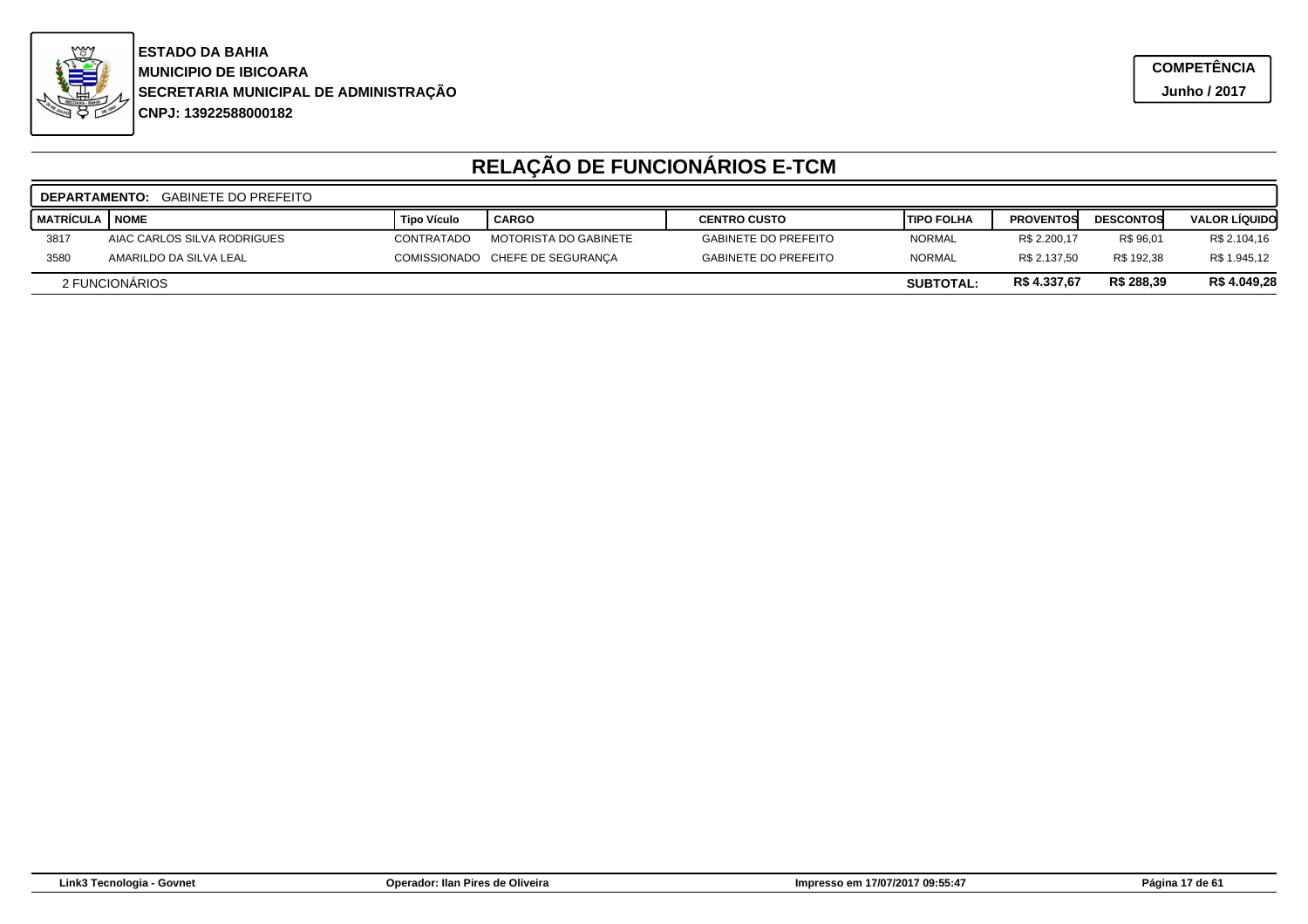

|                                                                  | <b>DEPARTAMENTO:</b> MANUT DA SEC DE INFRAESTRUTURA E SERVICO PUBLICOS |                    |                             |                                               |                    |                  |                  |                      |  |  |
|------------------------------------------------------------------|------------------------------------------------------------------------|--------------------|-----------------------------|-----------------------------------------------|--------------------|------------------|------------------|----------------------|--|--|
| I MATRÍCULA                                                      | I NOME                                                                 | <b>Tipo Vículo</b> | CARGO                       | <b>CENTRO CUSTO</b>                           | <b>ITIPO FOLHA</b> | <b>PROVENTOS</b> | <b>DESCONTOS</b> | <b>VALOR LÍQUIDO</b> |  |  |
| 3774                                                             | SAULO ROCHA DOS SANTOS                                                 | CONTRATADO         | AUXILIAR DE SERVICOS GERAIS | SECRETARIA MUNICIPAL DE<br><b>TRANSPORTES</b> | <b>NORMAL</b>      | R\$ 1.405,50     | R\$ 112.44       | R\$ 1.293,06         |  |  |
| R\$ 112,44<br>R\$ 1.405,50<br>I FUNCIONÀRIOS<br><b>SUBTOTAL:</b> |                                                                        |                    |                             |                                               |                    |                  | R\$ 1.293,06     |                      |  |  |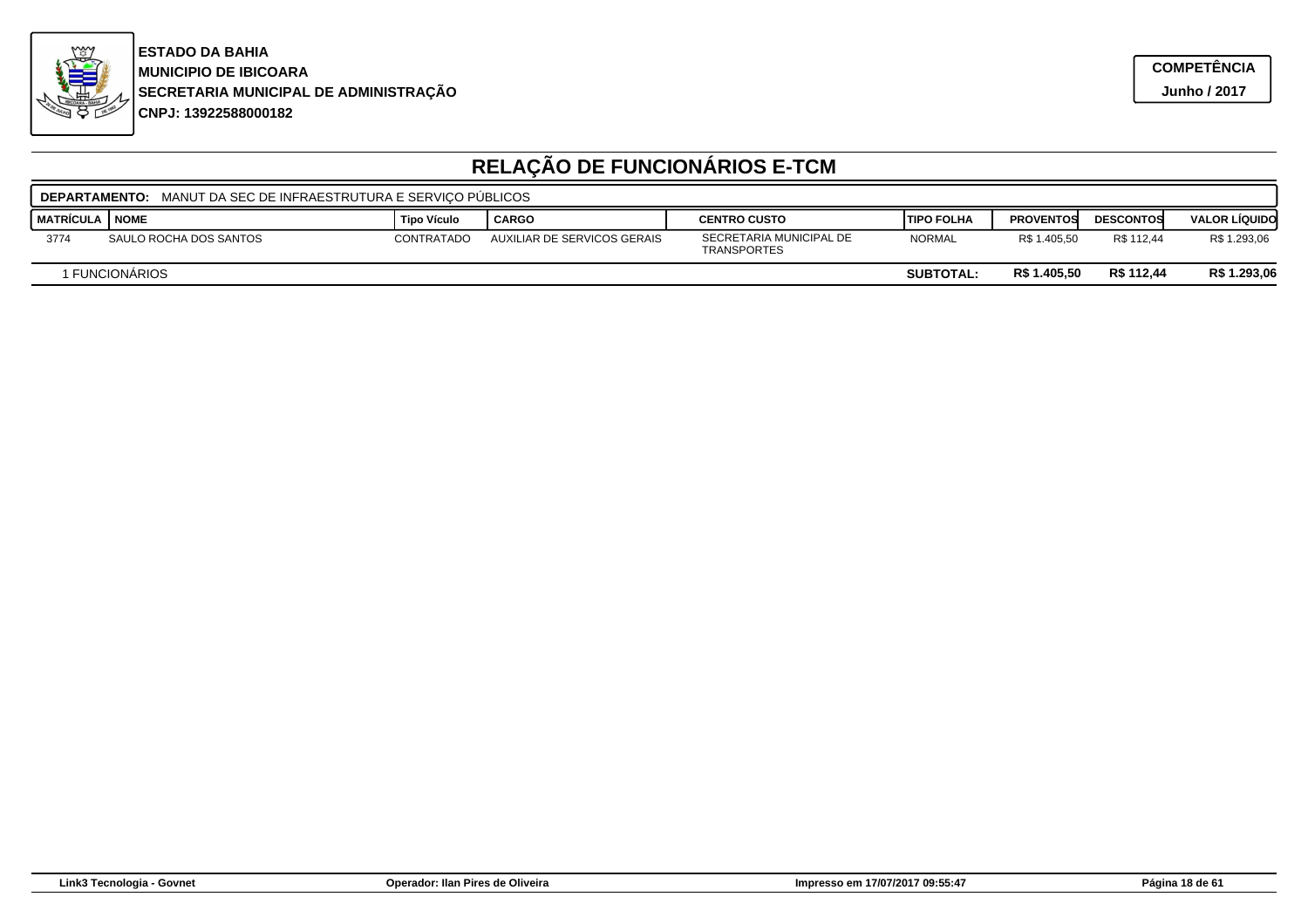

| DEPARTAMENTO: MANUTENÇÃO DA DIVISÃO DE PATRIMÔNIO E ARQUIVO MUNI |                    |                    |                                     |                     |                    |                  |                  |                      |  |
|------------------------------------------------------------------|--------------------|--------------------|-------------------------------------|---------------------|--------------------|------------------|------------------|----------------------|--|
| I MATRÍCULA                                                      | I NOME             | <b>Tipo Vículo</b> | ' CARGO                             | <b>CENTRO CUSTO</b> | <b>ITIPO FOLHA</b> | <b>PROVENTOS</b> | <b>DESCONTOS</b> | <b>VALOR LÍQUIDO</b> |  |
| 3954                                                             | JADER SOARES SILVA | COMISSIONADO       | COORDENADORA DE<br><b>CONTRATOS</b> | ADMINISTRAÇÃO       | <b>NORMAL</b>      | R\$ 1.700,00     | R\$ 153.00       | R\$ 1.547,00         |  |
| R\$ 153.00<br>R\$ 1.700,00<br>I FUNCIONÀRIOS<br><b>SUBTOTAL:</b> |                    |                    |                                     |                     |                    |                  | R\$ 1.547,00     |                      |  |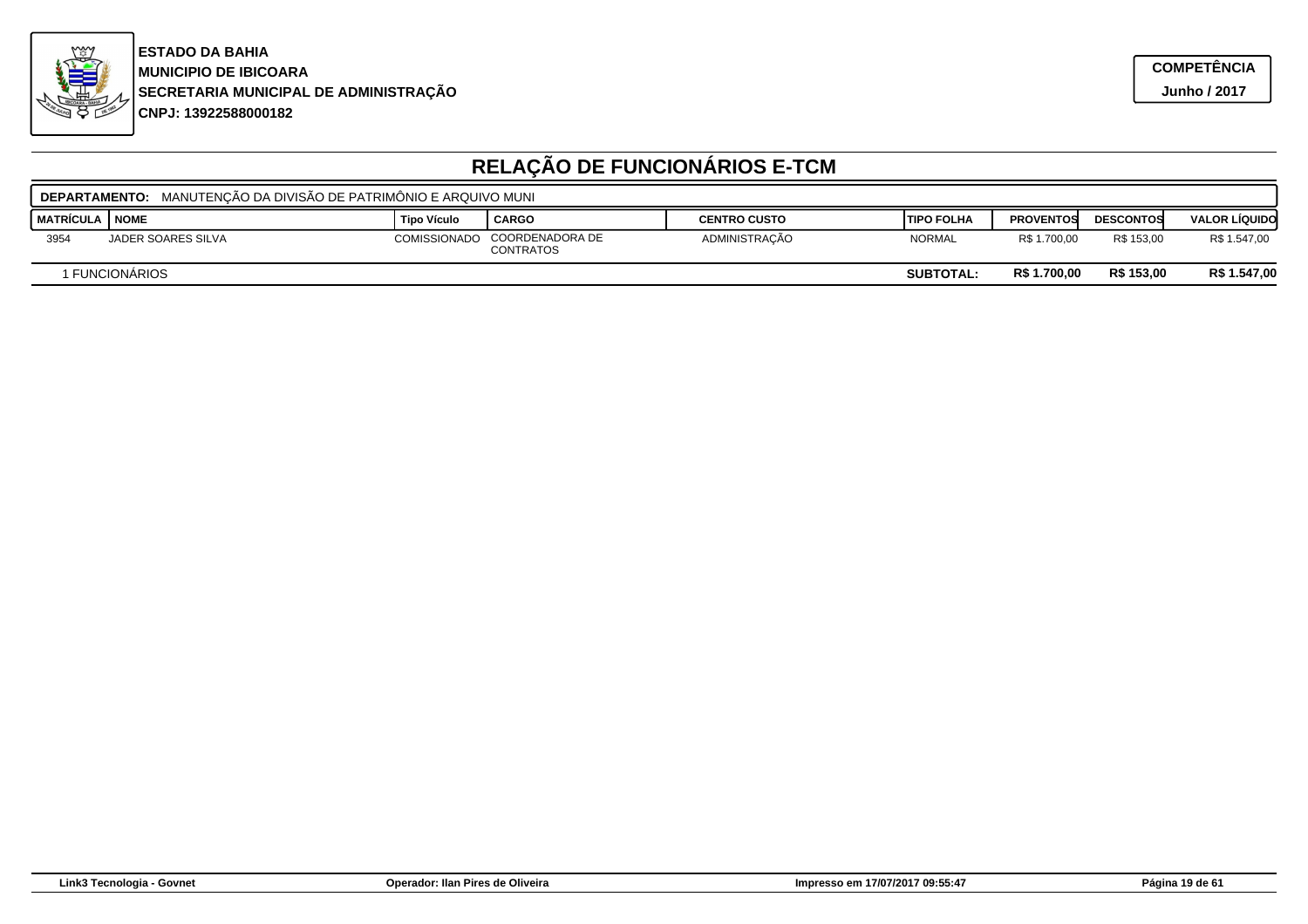

|                                                                       | MANUTENÇÃO DA GESTÃO ADMINISTRATIVA - RPPS<br><b>DEPARTAMENTO:</b> |                    |                               |                            |                   |                  |                  |                      |  |
|-----------------------------------------------------------------------|--------------------------------------------------------------------|--------------------|-------------------------------|----------------------------|-------------------|------------------|------------------|----------------------|--|
| <b>MATRÍCULA</b>                                                      | <b>NOME</b>                                                        | <b>Tipo Vículo</b> | <b>CARGO</b>                  | <b>CENTRO CUSTO</b>        | <b>TIPO FOLHA</b> | <b>PROVENTOS</b> | <b>DESCONTOS</b> | <b>VALOR LÍQUIDO</b> |  |
| 446                                                                   | ADENY MATOS AGUIAR                                                 | APOSENTADO         | AUX DE SERVICOS GERAIS        | APOSENTADOS E PENSIONISTAS | <b>NORMAL</b>     | R\$ 937.00       | R\$ 0,00         | R\$ 937,00           |  |
| 463                                                                   | EDELTRUDES MATOS DOS SANTOS                                        | APOSENTADO         | AUX DE SERVICOS GERAIS        | APOSENTADOS E PENSIONISTAS | <b>NORMAL</b>     | R\$ 937.00       | R\$ 0,00         | R\$ 937,00           |  |
| 449                                                                   | ELENITA RODRIGUES E NOVAIS                                         | APOSENTADO         | AUX DE SERVICOS GERAIS        | APOSENTADOS E PENSIONISTAS | <b>NORMAL</b>     | R\$ 937.00       | R\$ 0,00         | R\$ 937,00           |  |
| 453                                                                   | ELISABETE DE OLIVEIRA SOUZA                                        | APOSENTADO         | AUX DE SERVICOS GERAIS        | APOSENTADOS E PENSIONISTAS | <b>NORMAL</b>     | R\$ 937,00       | R\$ 0,00         | R\$ 937,00           |  |
| 464                                                                   | MARIA ALVES DA SILVA                                               | APOSENTADO         | AUX DE SERVICOS GERAIS        | APOSENTADOS E PENSIONISTAS | <b>NORMAL</b>     | R\$ 937,00       | R\$ 0,00         | R\$ 937,00           |  |
| 448                                                                   | MARIA CONCEICAO NOVAIS MARTINS                                     | APOSENTADO         | AUXILIAR DE SERVICOS GERAIS   | APOSENTADOS E PENSIONISTAS | <b>NORMAL</b>     | R\$ 937.00       | R\$ 0,00         | R\$ 937,00           |  |
| 447                                                                   | MARONITA DA SILVA AMORIM                                           | APOSENTADO         | <b>AUX DE SERVICOS GERAIS</b> | APOSENTADOS E PENSIONISTAS | <b>NORMAL</b>     | R\$ 937.00       | R\$ 0,00         | R\$ 937,00           |  |
| R\$ 6.559,00<br><b>R\$ 0.00</b><br>7 FUNCIONÁRIOS<br><b>SUBTOTAL:</b> |                                                                    |                    |                               |                            |                   | R\$ 6.559,00     |                  |                      |  |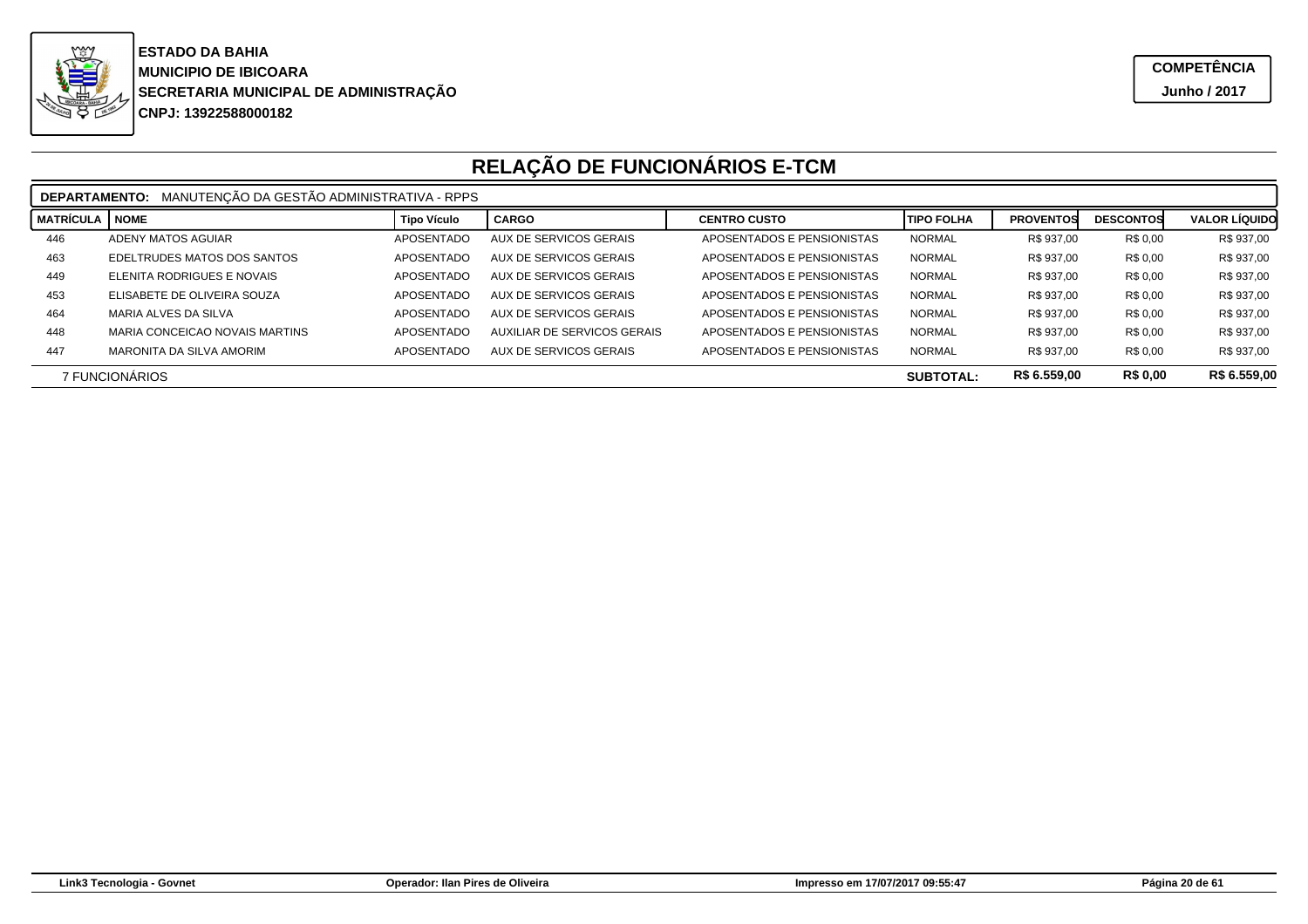

|                                                                           | MANUTENCÃO DA SECRETARIA MUN DE ADMINISTRACÃO<br><b>DEPARTAMENTO:</b> |                           |                                       |                     |                   |                  |                  |                      |  |  |
|---------------------------------------------------------------------------|-----------------------------------------------------------------------|---------------------------|---------------------------------------|---------------------|-------------------|------------------|------------------|----------------------|--|--|
| I MATRÍCULA                                                               | <b>NOME</b>                                                           | <b>Tipo Vículo</b>        | <b>CARGO</b>                          | <b>CENTRO CUSTO</b> | <b>TIPO FOLHA</b> | <b>PROVENTOS</b> | <b>DESCONTOS</b> | <b>VALOR LÍQUIDO</b> |  |  |
| 3570                                                                      | JOAN DA SILVA PRAXEDES                                                | <b>AGENTE</b><br>POLITICO | <b>SECRETARIO DE</b><br>ADMINISTRACAO | ADMINISTRAÇÃO       | <b>NORMAL</b>     | R\$ 6.000.00     | R\$ 1.065.35     | R\$4.934,65          |  |  |
| R\$ 1.065.35<br><b>R\$ 6.000.00</b><br>1 FUNCIONÁRIOS<br><b>SUBTOTAL:</b> |                                                                       |                           |                                       |                     |                   |                  |                  | R\$4.934,65          |  |  |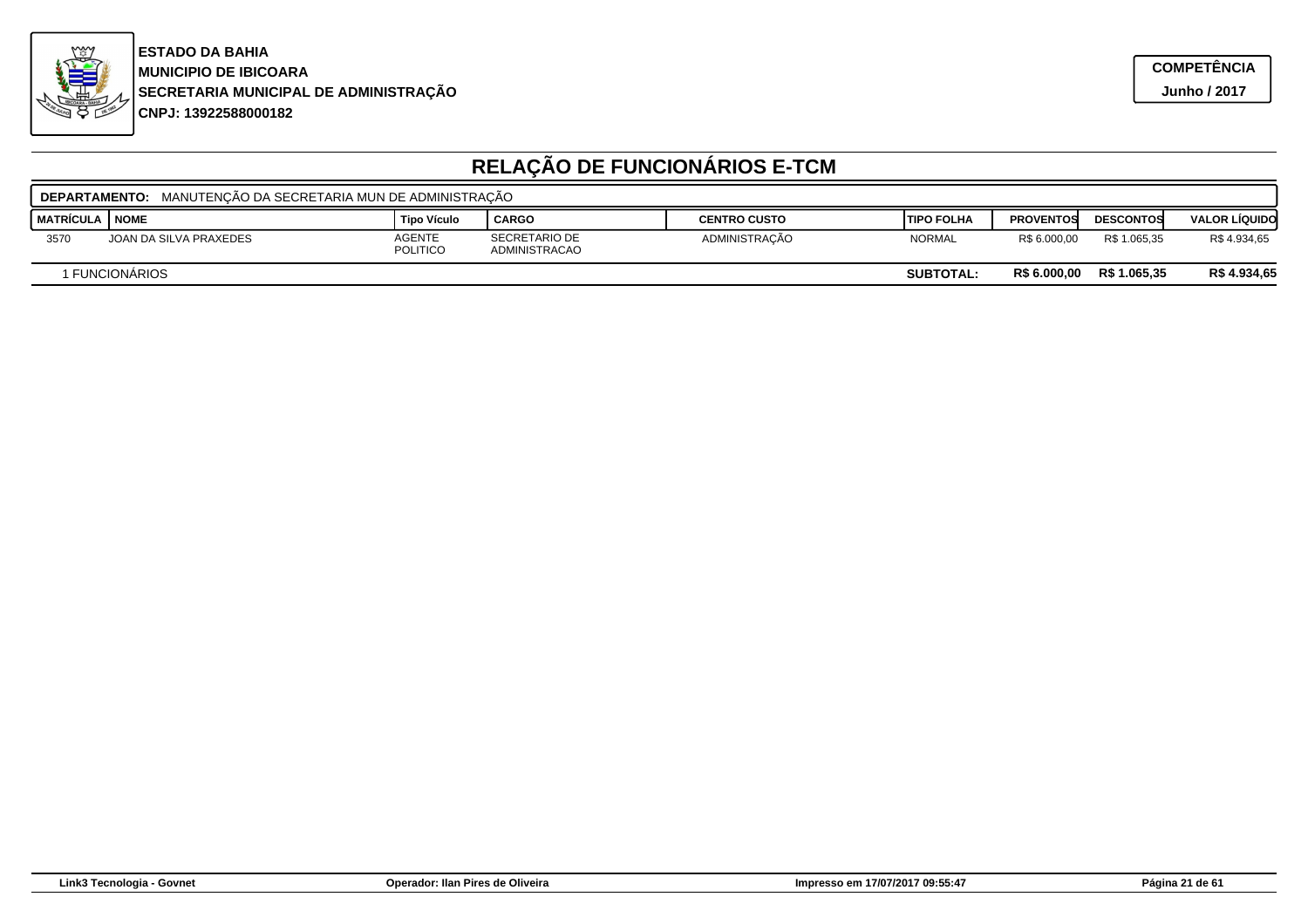

|                                                                  | MANUTENÇÃO DO DEPARTAMENTO DE ADMINISTRAÇÃO<br><b>DEPARTAMENTO:</b> |                    |                       |                     |                    |                  |                  |                      |  |  |
|------------------------------------------------------------------|---------------------------------------------------------------------|--------------------|-----------------------|---------------------|--------------------|------------------|------------------|----------------------|--|--|
| <b>MATRÍCULA I NOME</b>                                          |                                                                     | <b>Tipo Vículo</b> | <b>CARGO</b>          | <b>CENTRO CUSTO</b> | <b>ITIPO FOLHA</b> | <b>PROVENTOS</b> | <b>DESCONTOS</b> | <b>VALOR LIQUIDO</b> |  |  |
| 10                                                               | <b>HERMES PEREIRA AGUIAR</b>                                        | <b>ESTATUTARIO</b> | <b>AGENTE ADM</b>     | ADMINISTRAÇÃO       | <b>NORMAL</b>      | R\$ 1.680,00     | R\$ 254.80       | R\$ 1.425,20         |  |  |
| 115                                                              | JONILSON OLIVEIRA NOVAIS                                            | <b>ESTATUTARIO</b> | AGENTE ADM CLASSE I A | ADMINISTRAÇÃO       | <b>NORMAL</b>      | R\$ 1.167.80     | R\$400.67        | R\$ 767,13           |  |  |
| R\$ 655,47<br>R\$ 2.847,80<br>2 FUNCIONARIOS<br><b>SUBTOTAL:</b> |                                                                     |                    |                       |                     |                    |                  | R\$ 2.192,33     |                      |  |  |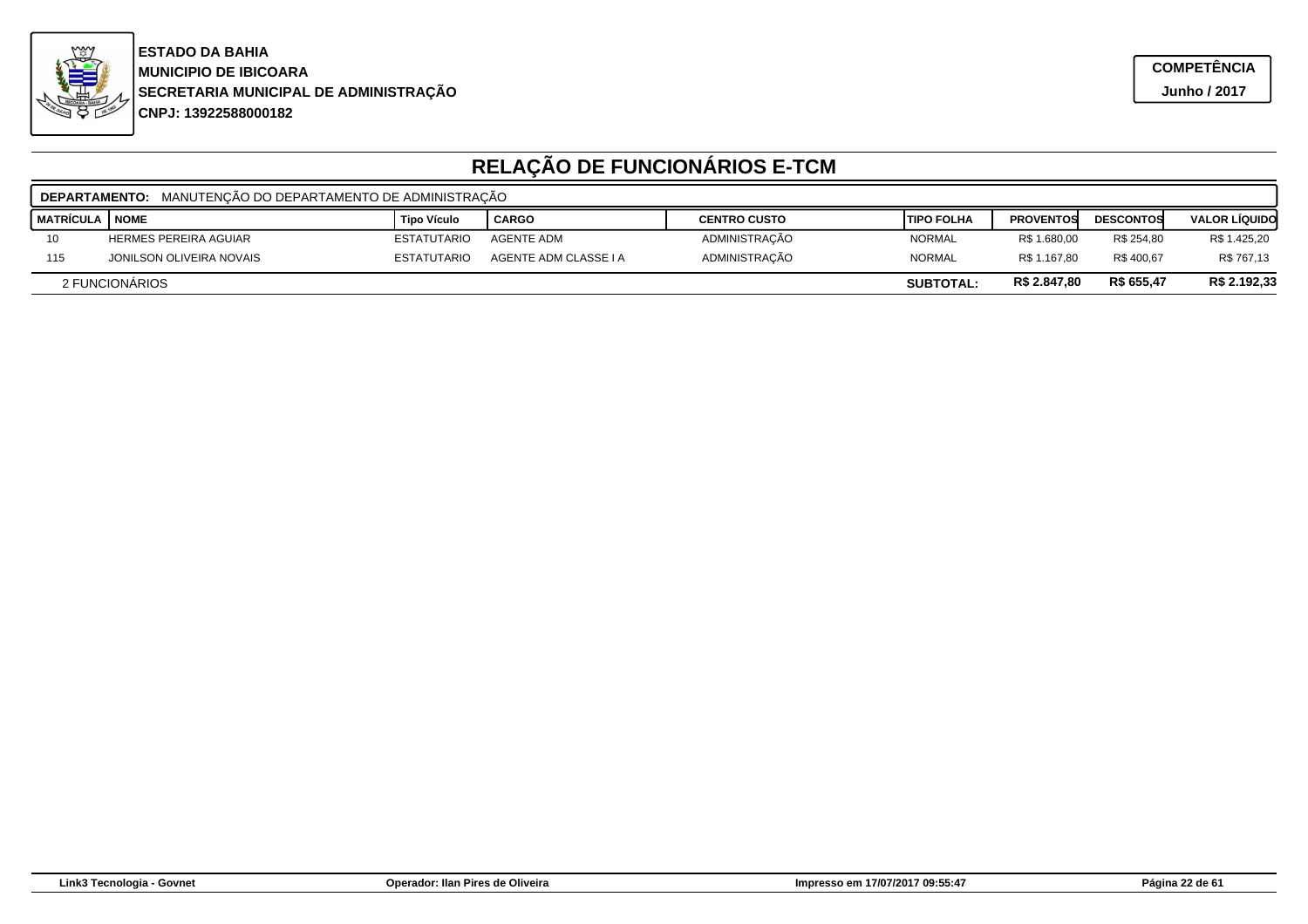

|             | MANUTENCÃO DO DEPARTAMENTO DE FINANCAS<br><b>DEPARTAMENTO:</b> |                                  |                        |                     |                    |                  |                  |                      |  |  |
|-------------|----------------------------------------------------------------|----------------------------------|------------------------|---------------------|--------------------|------------------|------------------|----------------------|--|--|
| I MATRÍCULA | <b>NOME</b>                                                    | <b>Tipo Vículo</b>               | <b>CARGO</b>           | <b>CENTRO CUSTO</b> | <b>ITIPO FOLHA</b> | <b>PROVENTOS</b> | <b>DESCONTOS</b> | <b>VALOR LÍQUIDO</b> |  |  |
| 3571        | KELLY SANTOS AGUIAR                                            | <b>AGENTE</b><br><b>POLITICO</b> | SECRETARIO DE FINANCAS | ADMINISTRAÇÃO       | <b>NORMAL</b>      | R\$ 6.000.00     | R\$ 1.221.76     | R\$4.778,24          |  |  |
|             | 1 FUNCIONÁRIOS                                                 |                                  |                        |                     | <b>SUBTOTAL:</b>   | R\$ 6.000,00     | R\$ 1.221.76     | R\$ 4.778,24         |  |  |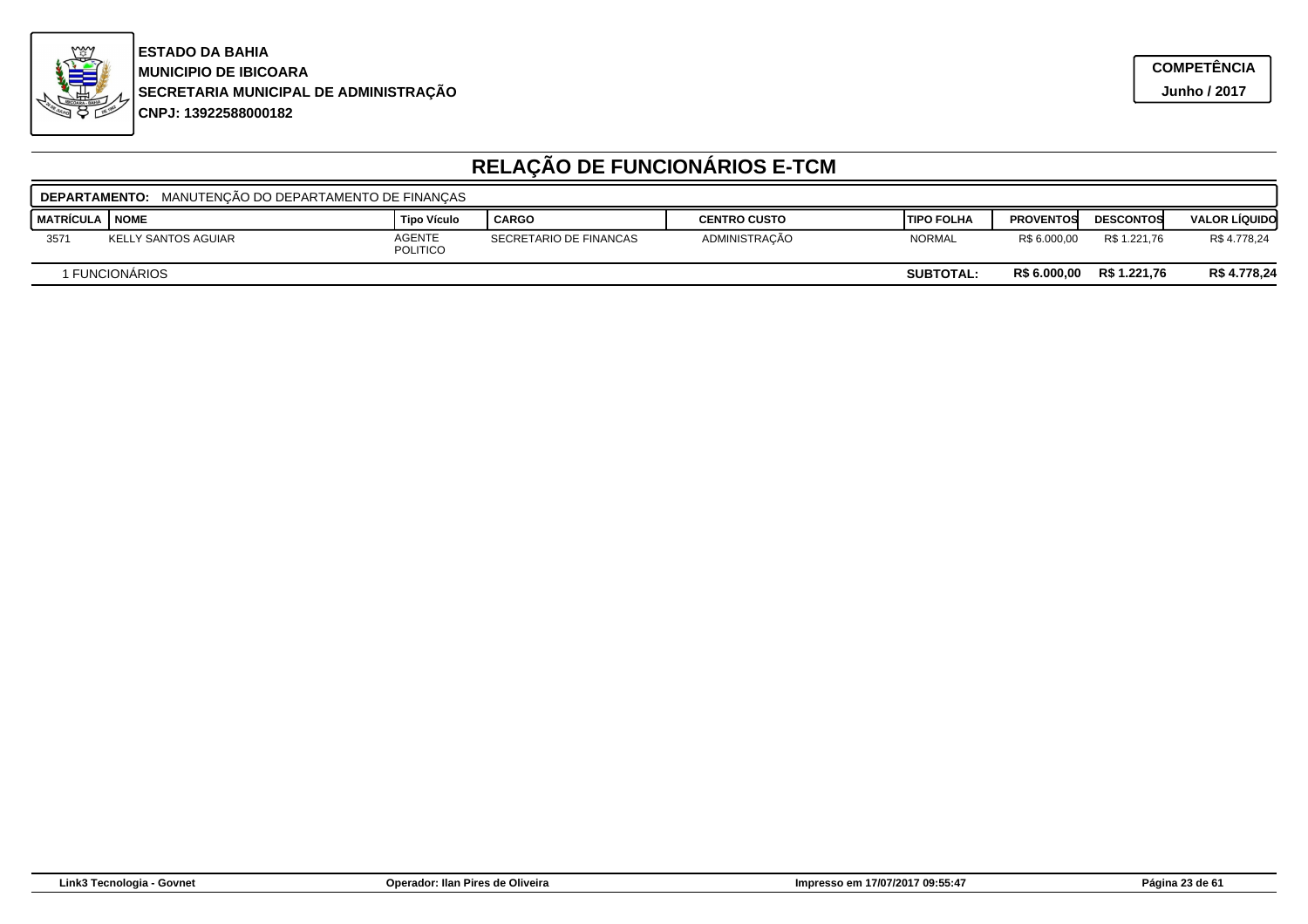

| <b>DEPARTAMENTO:</b> MANUTENCÃO DO DEPART DE ASSIST SOCIAL E CIDADANIA |                           |                    |                         |                                                   |                    |                  |                  |                      |  |
|------------------------------------------------------------------------|---------------------------|--------------------|-------------------------|---------------------------------------------------|--------------------|------------------|------------------|----------------------|--|
| I MATRÍCULA                                                            | I NOME                    | <b>Tipo Vículo</b> | CARGO                   | <b>CENTRO CUSTO</b>                               | <b>ITIPO FOLHA</b> | <b>PROVENTOS</b> | <b>DESCONTOS</b> | <b>VALOR LÍQUIDO</b> |  |
| 3477                                                                   | EUZENALIA OLIVEIRA SANTOS | <b>ESTATUTARIO</b> | AGENTE ADMINISTRATIVO I | <b>SEC MUNICIPAL DE</b><br>DESENVOLVIMENTO SOCIAL | <b>NORMAL</b>      | R\$ 1.049.44     | R\$ 827.24       | R\$ 222,20           |  |
| R\$ 827,24<br>R\$ 1.049.44<br>I FUNCIONÀRIOS<br><b>SUBTOTAL:</b>       |                           |                    |                         |                                                   |                    |                  | R\$ 222,20       |                      |  |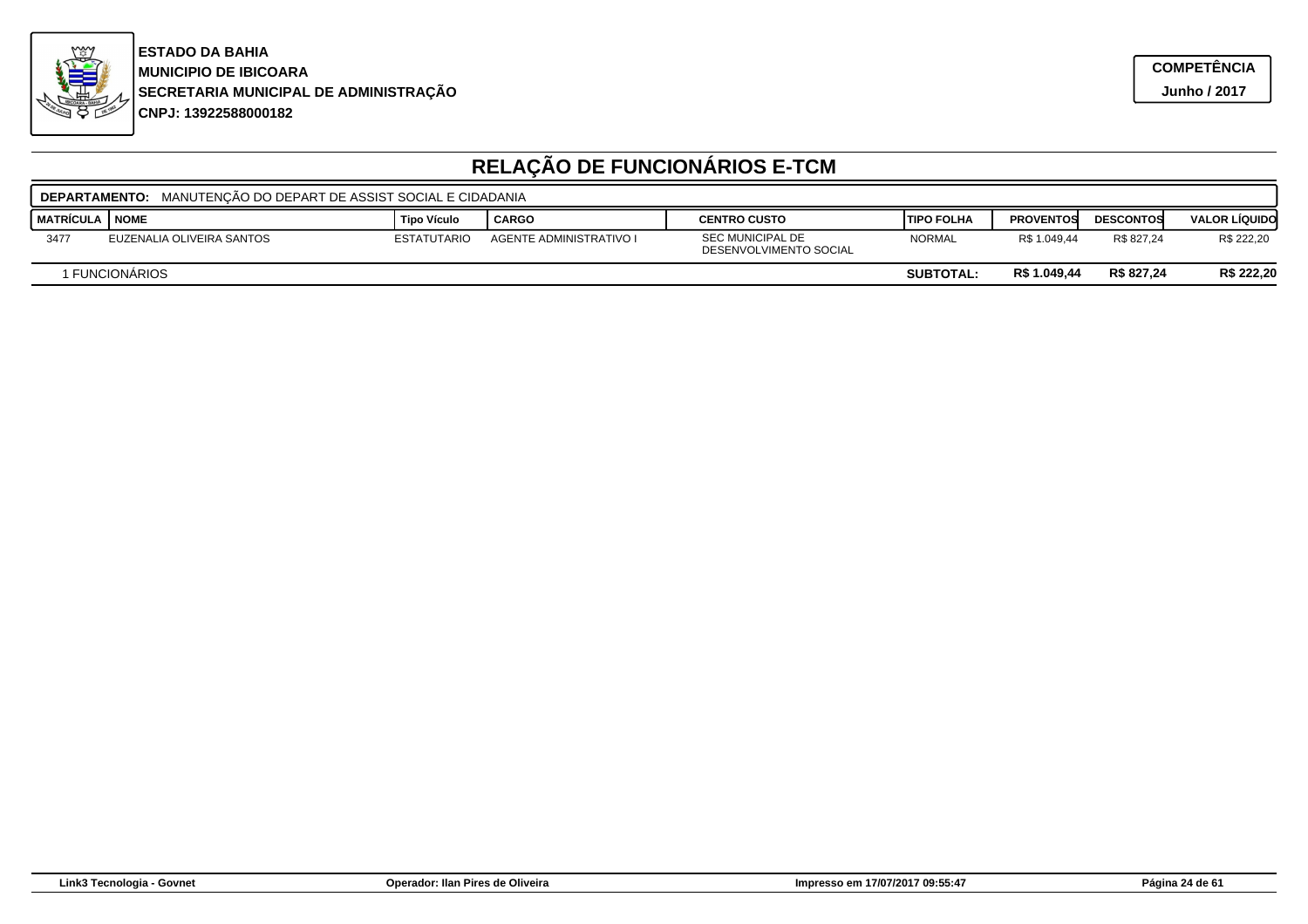

|                                                                   | <b>DEPARTAMENTO: MANUTENCÃO DO GABINETE</b> |                                  |                                        |                             |                   |                  |                  |                      |  |  |  |
|-------------------------------------------------------------------|---------------------------------------------|----------------------------------|----------------------------------------|-----------------------------|-------------------|------------------|------------------|----------------------|--|--|--|
| <b>MATRÍCULA</b>                                                  | I NOME                                      | <b>Tipo Vículo</b>               | <b>CARGO</b>                           | <b>CENTRO CUSTO</b>         | <b>TIPO FOLHA</b> | <b>PROVENTOS</b> | <b>DESCONTOS</b> | <b>VALOR LÍQUIDO</b> |  |  |  |
| 3597                                                              | ELIAS BARBOSA JUNIOR                        | <b>AGENTE</b><br><b>POLITICO</b> | VICE - PREFEITO                        | <b>GABINETE DO PREFEITO</b> | <b>NORMAL</b>     | R\$ 9.000,00     | R\$ 1.890,35     | R\$ 7.109,65         |  |  |  |
| 3596                                                              | HAROLDO AGUIAR                              | <b>AGENTE</b><br><b>POLITICO</b> | PREFEITO                               | <b>GABINETE DO PREFEITO</b> | <b>NORMAL</b>     | R\$ 18,000.00    | R\$ 9.389.17     | R\$ 8.610,83         |  |  |  |
| 3868                                                              | SUELEN SANTOS AGUIAR CAIRES                 | <b>COMISSIONADO</b>              | ASSESSOR TECNICO DO<br><b>GABINETE</b> | ADMINISTRAÇÃO               | <b>NORMAL</b>     | R\$ 2.500.00     | R\$ 252,82       | R\$ 2.247,18         |  |  |  |
| R\$ 29.500,00 R\$ 11.532,34<br>3 FUNCIONARIOS<br><b>SUBTOTAL:</b> |                                             |                                  |                                        |                             |                   |                  | R\$ 17.967,66    |                      |  |  |  |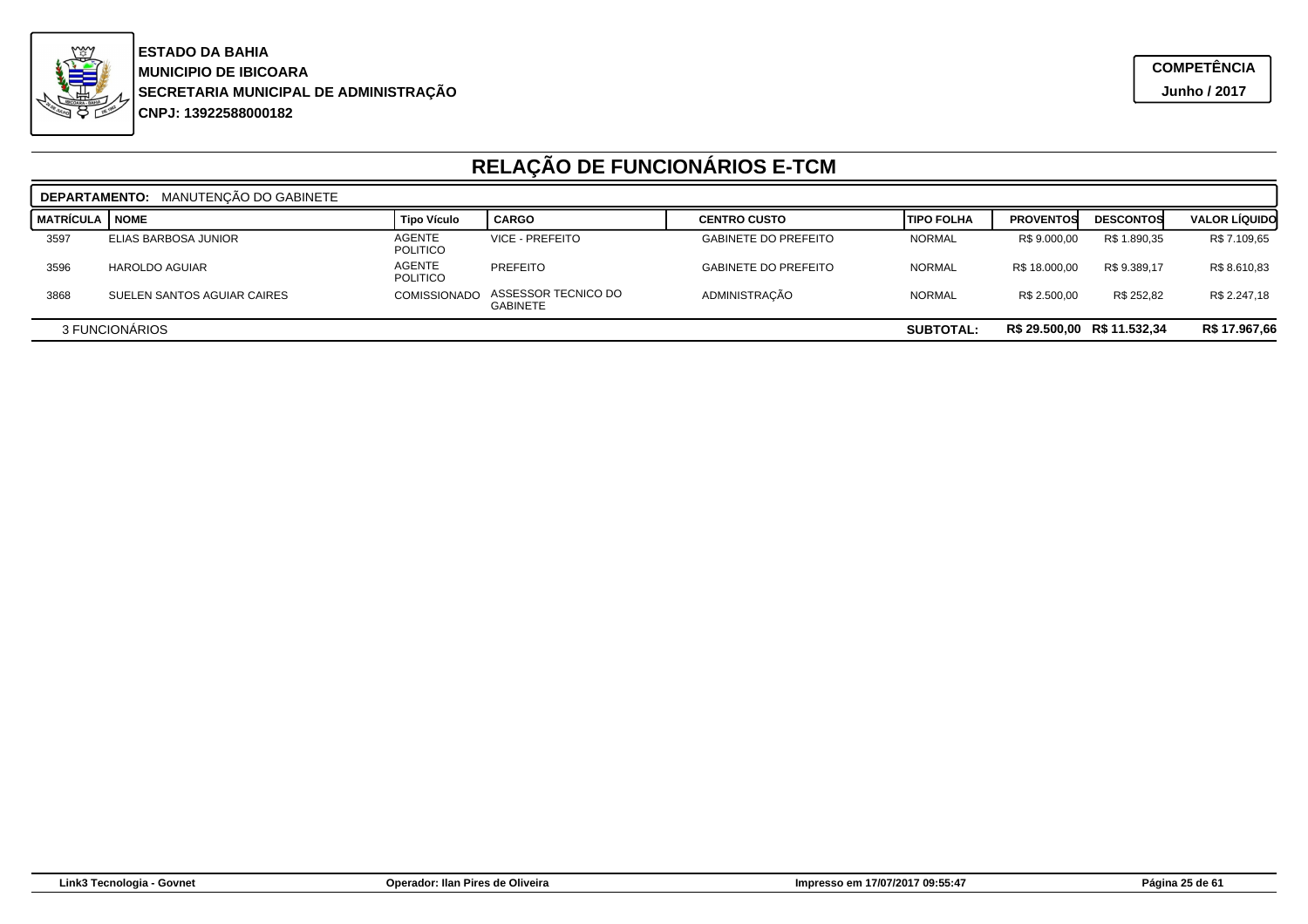

| <b>DEPARTAMENTO:</b><br>SEC MUNICIPAL DE ADM E FINANCAS |                                                 |                          |                                                  |                      |                   |                  |                  |                      |  |  |
|---------------------------------------------------------|-------------------------------------------------|--------------------------|--------------------------------------------------|----------------------|-------------------|------------------|------------------|----------------------|--|--|
| <b>MATRÍCULA</b>                                        | <b>NOME</b>                                     | <b>Tipo Vículo</b>       | <b>CARGO</b>                                     | <b>CENTRO CUSTO</b>  | <b>TIPO FOLHA</b> | <b>PROVENTOS</b> | <b>DESCONTOS</b> | <b>VALOR LÍQUIDO</b> |  |  |
| 3745                                                    | ADEMAR FIGUEREDO DE NOVAIS                      | CONTRATADO               | AUXILIAR DE SERVICOS GERAIS                      | ADMINISTRAÇÃO        | <b>NORMAL</b>     | R\$ 937,00       | R\$ 74,96        | R\$ 862,04           |  |  |
| 3557                                                    | ALEX DOS REIS OLIVEIRA                          | COMISSIONADO             | COORDENADOR DE LICITAÇÃO                         | <b>ADMINISTRAÇÃO</b> | <b>NORMAL</b>     | R\$ 2.000,00     | R\$ 180,00       | R\$ 1.820,00         |  |  |
| 3708                                                    | ARLETE CONCEICAO OLIVEIRA SILVA                 | CONTRATADO               | AUXILIAR DE SERVICOS GERAIS                      | <b>ADMINISTRAÇÃO</b> | <b>NORMAL</b>     | R\$ 937,00       | R\$ 74,96        | R\$ 862,04           |  |  |
| 3704                                                    | AVANI SILVA AGUIAR                              | CONTRATADO               | AUXILIAR DE SERVICOS GERAIS                      | <b>ADMINISTRAÇÃO</b> | <b>NORMAL</b>     | R\$ 937,00       | R\$ 74,96        | R\$ 862,04           |  |  |
| 3539                                                    | CAIQUE GUIMARAES AGUIAR                         | <b>COMISSIONADO</b>      | ADMINISTRADOR REGIONAL III                       | ADMINISTRAÇÃO        | <b>NORMAL</b>     | R\$ 1.100,00     | R\$ 88,00        | R\$ 1.012,00         |  |  |
| 3771                                                    | <b>CILENE NETO PIRES</b>                        | CONTRATADO               | AGENTE DE FISCALIZACAO                           | <b>ADMINISTRAÇÃO</b> | <b>NORMAL</b>     | R\$ 937,00       | R\$ 74,96        | R\$ 862,04           |  |  |
| 3703                                                    | CLAUDINEIA ARAUJO BARBOSA                       | CONTRATADO               | AUXILIAR DE SERVICOS GERAIS                      | ADMINISTRAÇÃO        | <b>NORMAL</b>     | R\$ 937,00       | R\$ 74,96        | R\$ 862,04           |  |  |
| 3542                                                    | <b>CLEITON SILVA XAVIER</b>                     | COMISSIONADO             | <b>COORD DE CONTABILIDADE E</b><br>ORÇAMENTO     | <b>ADMINISTRAÇÃO</b> | <b>NORMAL</b>     | R\$ 2.003,00     | R\$ 180,27       | R\$ 1.822,73         |  |  |
| 3553                                                    | CRISTIANO AGUIAR SANTANA                        | COMISSIONADO             | DIRETORA DE RECEITAS                             | ADMINISTRAÇÃO        | <b>NORMAL</b>     | R\$ 1.987,00     | R\$ 178,83       | R\$ 1.808,17         |  |  |
| 3538                                                    | DEBORA FERNANDA SILVA CRUZ                      | COMISSIONADO CONTROLADOR |                                                  | ADMINISTRAÇÃO        | <b>NORMAL</b>     | R\$ 3.700,00     | R\$ 546,15       | R\$ 3.153,85         |  |  |
| 3841                                                    | ERLANE CRUZ DAS NEVES                           | CONTRATADO               | <b>SERVICO MILITAR</b>                           | <b>ADMINISTRAÇÃO</b> | <b>NORMAL</b>     | R\$ 968,07       | R\$ 74,96        | R\$ 893,11           |  |  |
| 3551                                                    | <b>FABIO HENRIQUE SOARES DE OLIVEIRA SANTOS</b> | <b>COMISSIONADO</b>      | DIRETOR DE ADMINISTRACAO<br>PATRIM E SUPRIMENTOS | ADMINISTRAÇÃO        | <b>NORMAL</b>     | R\$ 1.976,00     | R\$ 177.84       | R\$ 1.798,16         |  |  |
| 3572                                                    | HEBERT PESSOA NOVAIS SILVA                      |                          | COMISSIONADO SUBSECRETARIO(A)                    | <b>ADMINISTRAÇÃO</b> | <b>NORMAL</b>     | R\$ 3.000,00     | R\$ 387,45       | R\$ 2.612,55         |  |  |
| 3558                                                    | <b>ILAN PIRES DE OLIVEIRA</b>                   | <b>COMISSIONADO</b>      | DIRETOR DE RECURSOS<br><b>HUMANOS</b>            | <b>ADMINISTRAÇÃO</b> | <b>NORMAL</b>     | R\$ 2.500,00     | R\$ 252.82       | R\$ 2.247,18         |  |  |
| 3824                                                    | JEOVANIA DE SOUZA SILVA                         | CONTRATADO               | <b>AUXILIAR ADMINISTRATIVO</b>                   | <b>ADMINISTRAÇÃO</b> | <b>NORMAL</b>     | R\$ 937,00       | R\$ 74,96        | R\$ 862,04           |  |  |
| 3575                                                    | JOSE CARLOS ALCANTARA PAUFERRO JUNIOR           | <b>COMISSIONADO</b>      | ASSESSOR DE COMUNICACAO                          | <b>ADMINISTRAÇÃO</b> | <b>NORMAL</b>     | R\$ 2.500,00     | R\$ 252,82       | R\$ 2.247,18         |  |  |
| 3541                                                    | <b>LAZARO ROCHA AGUIAR</b>                      |                          | COMISSIONADO ASSESSOR TECNICO                    | <b>ADMINISTRAÇÃO</b> | <b>NORMAL</b>     | R\$ 2.500,00     | R\$ 252,82       | R\$ 2.247,18         |  |  |
| 3728                                                    | LEOLINO HUGO SFALSINI TORRES                    | CONTRATADO               | AUXILIAR ADMINISTRATIVO                          | ADMINISTRAÇÃO        | <b>NORMAL</b>     | R\$ 937,00       | R\$ 74,96        | R\$ 862,04           |  |  |
| 3823                                                    | LUCAS DE SOUZA JARDIM                           | CONTRATADO               | <b>AUXILIAR ADMINISTRATIVO</b>                   | <b>ADMINISTRAÇÃO</b> | <b>NORMAL</b>     | R\$ 937,00       | R\$ 74,96        | R\$ 862,04           |  |  |
| 3750                                                    | PABLO JUNIOR FERNANDES BALEEIRO                 | CONTRATADO               | <b>ADMINISTRADOR I</b>                           | ADMINISTRAÇÃO        | <b>NORMAL</b>     | R\$ 2.186,69     | R\$ 203,24       | R\$ 1.983,45         |  |  |
| 3731                                                    | PAULO ROBERIO DE NOVAIS SANTOS                  | CONTRATADO               | AGENTE DE FISCALIZACAO                           | <b>ADMINISTRAÇÃO</b> | <b>NORMAL</b>     | R\$ 1.200,17     | R\$ 96,01        | R\$ 1.104,16         |  |  |
| 3540                                                    | SERGIO MARTINS PEREIRA                          | COMISSIONADO             | <b>DIRETOR DE COMPRAS</b>                        | ADMINISTRAÇÃO        | <b>NORMAL</b>     | R\$ 1.987,00     | R\$ 178,83       | R\$ 1.808,17         |  |  |
| 3543                                                    | <b>UMBERTO PEREIRA DANTAS</b>                   | <b>COMISSIONADO</b>      | SUBSECRETARIO(A)                                 | <b>ADMINISTRAÇÃO</b> | <b>NORMAL</b>     | R\$ 3.000,00     | R\$ 387,45       | R\$ 2.612,55         |  |  |
| 3560                                                    | WALLAS AGUIAR NOVAIS                            | COMISSIONADO             | <b>GERENCIA DE ATENDIMENTO E</b><br>CADASTRO     | ADMINISTRAÇÃO        | <b>NORMAL</b>     | R\$ 1.000,00     | R\$ 80,00        | R\$ 920,00           |  |  |
|                                                         | 24 FUNCIONÁRIOS                                 |                          |                                                  |                      | <b>SUBTOTAL:</b>  | R\$41.103.93     | R\$4.117.17      | R\$ 36.986,76        |  |  |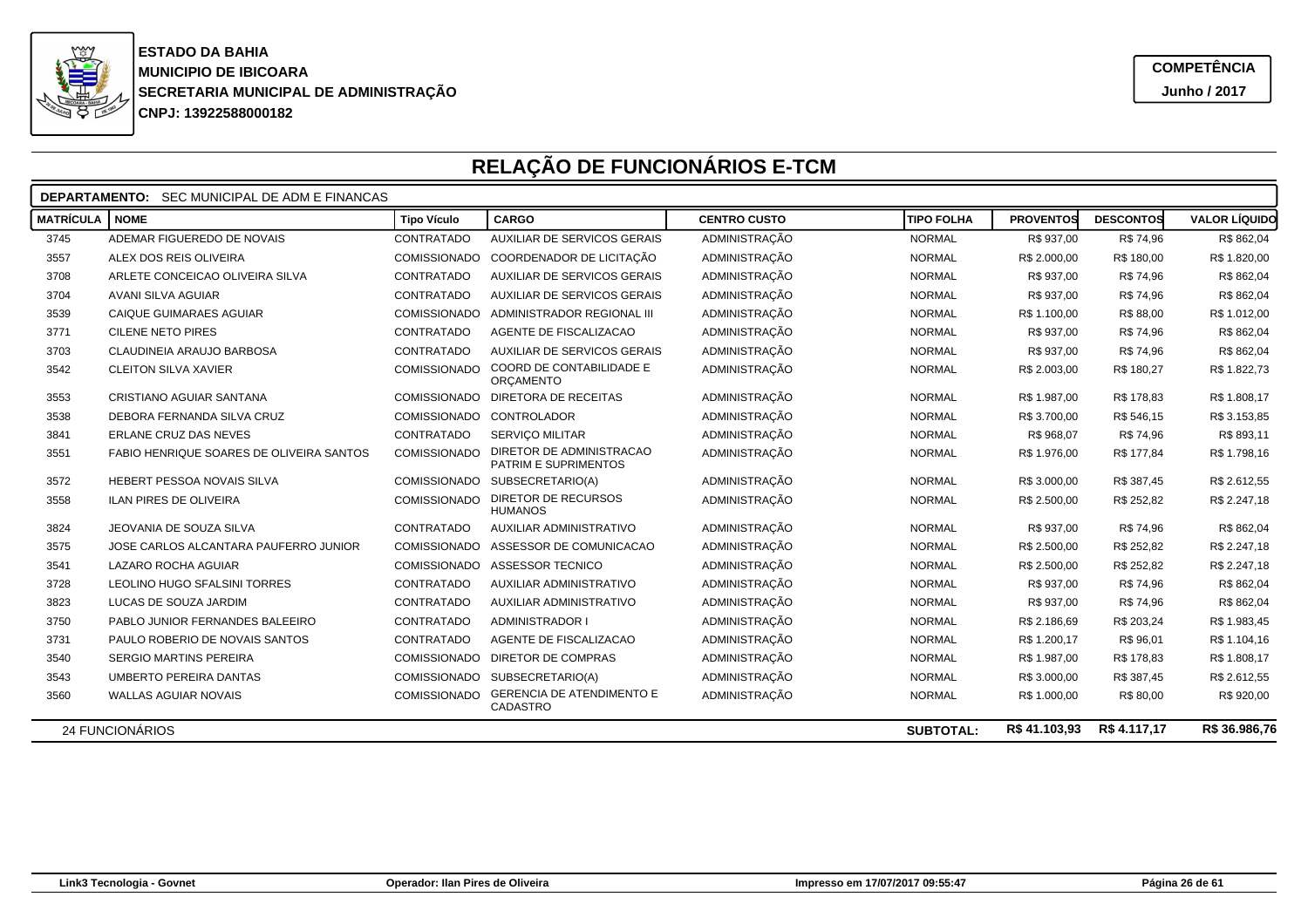

|                    | <b>DEPARTAMENTO: SECRETARIA DE TRANSPORTE</b> |             |                             |                                               |                    |                  |                  |                      |  |  |  |
|--------------------|-----------------------------------------------|-------------|-----------------------------|-----------------------------------------------|--------------------|------------------|------------------|----------------------|--|--|--|
| I MATRÍCULA I NOME |                                               | Tipo Vículo | <b>CARGO</b>                | <b>CENTRO CUSTO</b>                           | <b>ITIPO FOLHA</b> | <b>PROVENTOS</b> | <b>DESCONTOS</b> | <b>VALOR LÍQUIDO</b> |  |  |  |
| 3776               | VILMA OLIVEIRA AGUIAR                         | CONTRATADO  | AUXILIAR DE SERVICOS GERAIS | SECRETARIA MUNICIPAL DE<br><b>TRANSPORTES</b> | <b>NORMAL</b>      | R\$ 937.00       | R\$ 74.96        | R\$ 862,04           |  |  |  |
|                    | <b>FUNCIONARIOS</b>                           |             |                             |                                               | <b>SUBTOTAL:</b>   | R\$ 937,00       | R\$ 74,96        | R\$ 862,04           |  |  |  |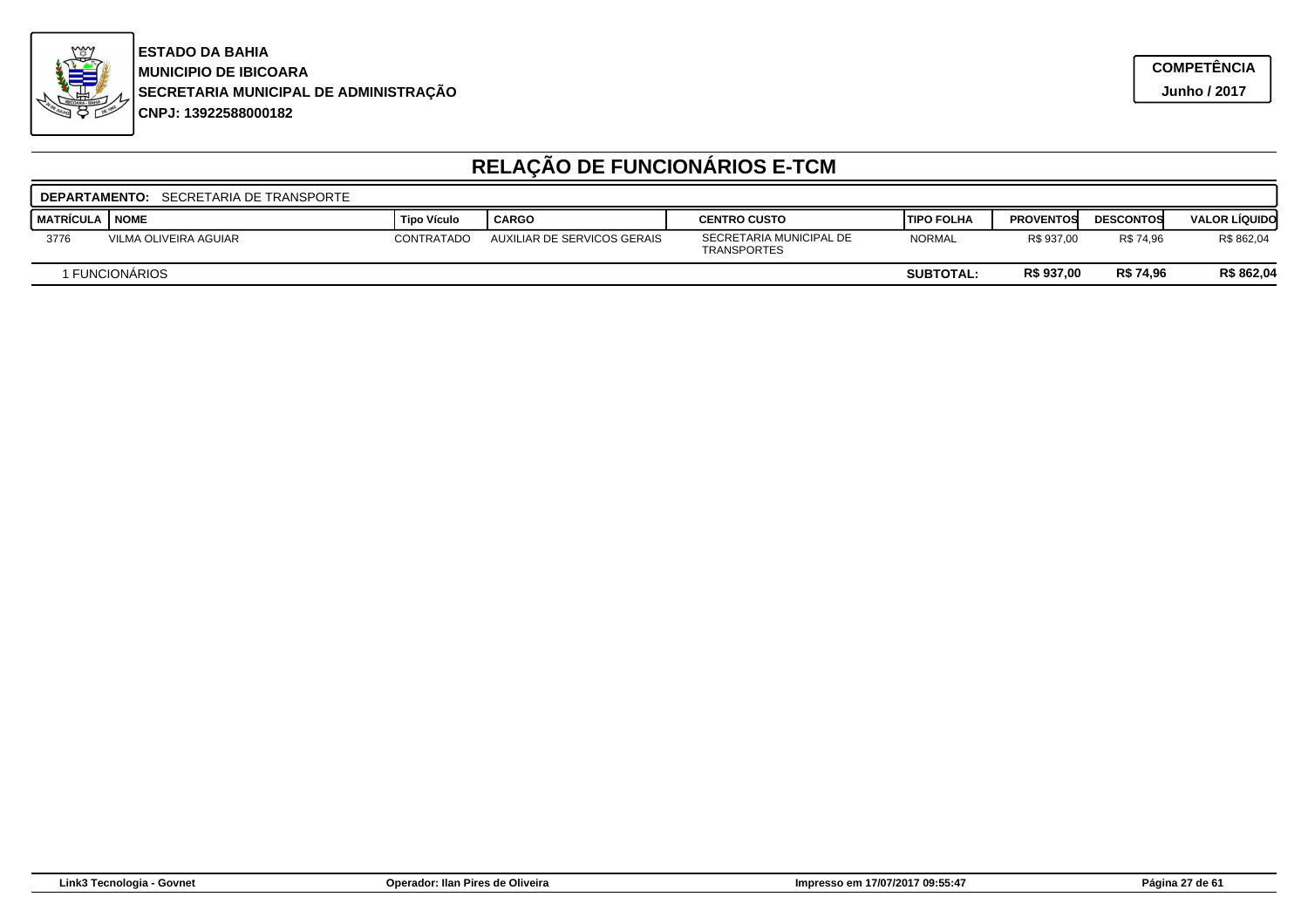

|                                                                  | <b>DEPARTAMENTO:</b>       |                    |                             |                                               |                   |                  |                  |                      |  |  |  |
|------------------------------------------------------------------|----------------------------|--------------------|-----------------------------|-----------------------------------------------|-------------------|------------------|------------------|----------------------|--|--|--|
| <b>MATRÍCULA</b>                                                 | <b>NOME</b>                | <b>Tipo Vículo</b> | <b>CARGO</b>                | <b>CENTRO CUSTO</b>                           | <b>TIPO FOLHA</b> | <b>PROVENTOS</b> | <b>DESCONTOS</b> | <b>VALOR LÍQUIDO</b> |  |  |  |
| 3773                                                             | GILBERTO SILVERIO DA SILVA | CONTRATADO         | OPERADOR DE MAQUINAS I      | SECRETARIA MUNICIPAL DE<br><b>TRANSPORTES</b> | <b>NORMAL</b>     | R\$ 1.860,17     | R\$ 116.81       | R\$ 1.743,36         |  |  |  |
| 3840                                                             | ROQUE DOS SANTOS PEREIRA   | CONTRATADO         | AUXILIAR DE SERVICOS GERAIS | SECRETARIA MUNICIPAL DE<br><b>TRANSPORTES</b> | <b>NORMAL</b>     | R\$ 937,00       | R\$ 74.96        | R\$ 862,04           |  |  |  |
| 3709                                                             | SILLAS GUIMARAES NETO      | CONTRATADO         | <b>MECANICO</b>             | SECRETARIA MUNICIPAL DE<br><b>TRANSPORTES</b> | <b>NORMAL</b>     | R\$ 1.100,00     | R\$ 88.00        | R\$ 1.012,00         |  |  |  |
| R\$ 279,77<br>R\$ 3.897,17<br>3 FUNCIONARIOS<br><b>SUBTOTAL:</b> |                            |                    |                             |                                               |                   | R\$ 3.617,40     |                  |                      |  |  |  |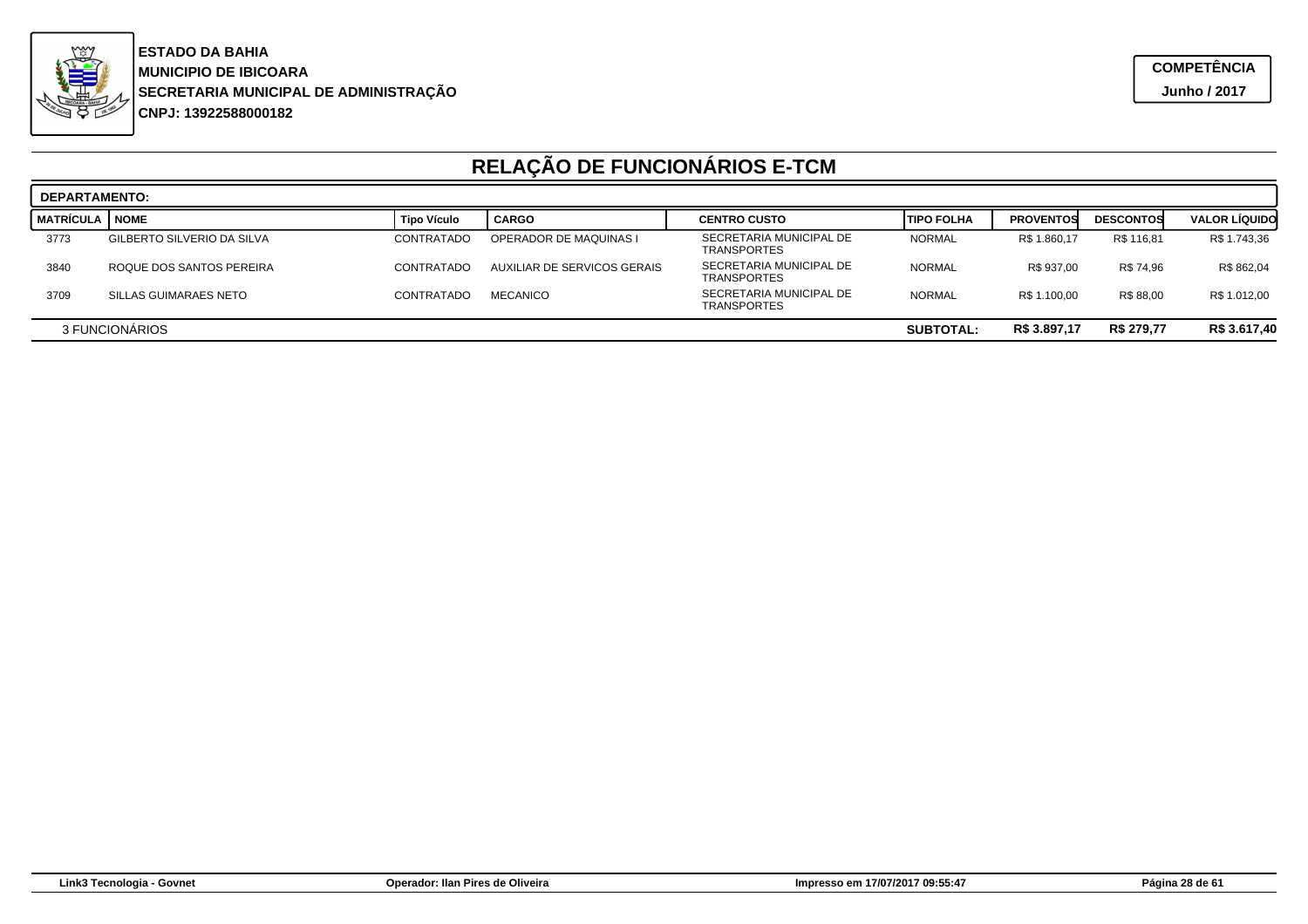

**CNPJ: 13922588000182SECRETARIA MUNICIPAL DE DESEN. ECONÔMICO E SUSTENT MUNICIPIO DE IBICOARA ESTADO DA BAHIA**

|                                                                    | MANUTENÇÃO DO DEPART DE AGRICULTURA E REC HIDRICOS<br><b>DEPARTAMENTO:</b> |                     |                                             |                           |                   |                  |                  |                      |  |  |
|--------------------------------------------------------------------|----------------------------------------------------------------------------|---------------------|---------------------------------------------|---------------------------|-------------------|------------------|------------------|----------------------|--|--|
| <b>MATRÍCULA   NOME</b>                                            |                                                                            | <b>Tipo Vículo</b>  | <b>CARGO</b>                                | <b>CENTRO CUSTO</b>       | <b>TIPO FOLHA</b> | <b>PROVENTOS</b> | <b>DESCONTOS</b> | <b>VALOR LÍQUIDO</b> |  |  |
| 460                                                                | LUCIANO AGUIAR DA SILVA                                                    | <b>ESTATUTARIO</b>  | TECNICO AGRICOLA N VI GRAU<br>11 CLASSE I-A | <b>SEC DE AGRICULTURA</b> | <b>NORMAL</b>     | R\$ 1.248.60     | R\$ 871.43       | R\$ 377,17           |  |  |
| 3945                                                               | ROMENIGUE SILVA NUNES                                                      | <b>COMISSIONADO</b> | DIRETOR DE POLITICAS<br>AGRICOLAS           | <b>SEC DE AGRICULTURA</b> | <b>NORMAL</b>     | R\$ 2.000.00     | R\$ 180.00       | R\$ 1.820,00         |  |  |
| 1798                                                               | <b>WELLINGTON DANTAS SILVA</b>                                             | CONTRATADO          | <b>TECNICO AGRICOLA</b>                     | <b>SEC DE AGRICULTURA</b> | <b>NORMAL</b>     | R\$ 1.325.27     | R\$ 106.02       | R\$ 1.219.25         |  |  |
| R\$ 4.573,87<br>R\$ 1.157,45<br>3 FUNCIONARIOS<br><b>SUBTOTAL:</b> |                                                                            |                     |                                             |                           |                   |                  | R\$ 3.416,42     |                      |  |  |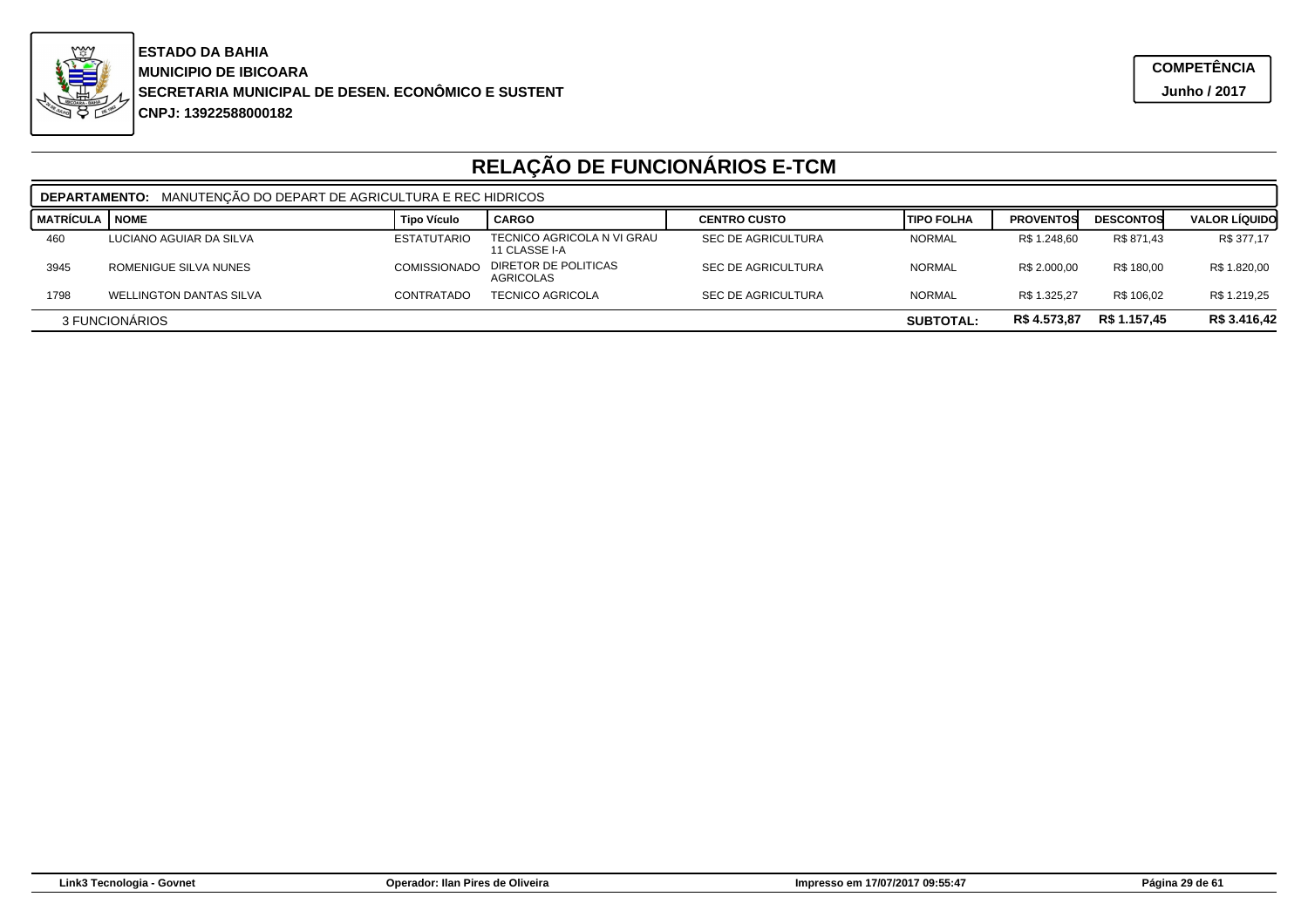

|                    | MANUT DO DEPARTAMENTO DE SERVICOS PÚBLICOS<br><b>DEPARTAMENTO:</b>             |                    |                        |                                                   |                   |                  |                  |                      |  |  |  |
|--------------------|--------------------------------------------------------------------------------|--------------------|------------------------|---------------------------------------------------|-------------------|------------------|------------------|----------------------|--|--|--|
| I MATRÍCULA I NOME |                                                                                | Tipo Vículo        | <b>CARGO</b>           | <b>CENTRO CUSTO</b>                               | <b>TIPO FOLHA</b> | <b>PROVENTOS</b> | <b>DESCONTOS</b> | <b>VALOR LÍQUIDO</b> |  |  |  |
| 65                 | JOSE EUDES SANTOS ALVES                                                        | <b>ESTATUTARIO</b> | AUX DE SERVICOS GERAIS | <b>SEC MUNICIPAL DE</b><br>DESENVOLVIMENTO SOCIAL | <b>NORMAL</b>     | R\$ 1.058,81     | R\$ 125.84       | R\$ 932,97           |  |  |  |
|                    | R\$ 125.84<br>R\$ 932,97<br>R\$ 1.058.81<br>I FUNCIONÀRIOS<br><b>SUBTOTAL:</b> |                    |                        |                                                   |                   |                  |                  |                      |  |  |  |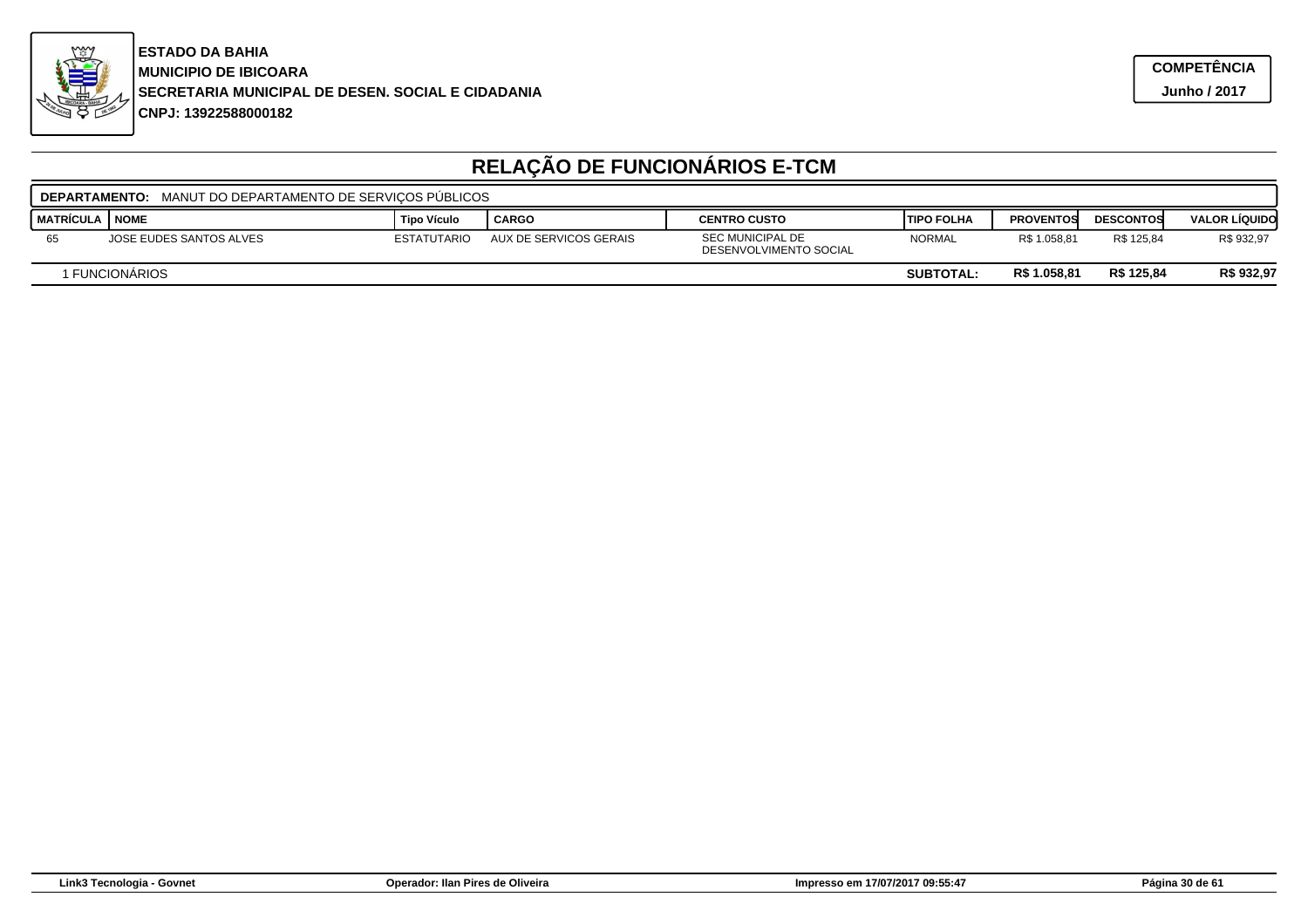

|                    | <b>DEPARTAMENTO:</b> MANUTENCÃO DA DIV DE APOIO A INFÂNCIA E Á ADOLESCE        |                    |                       |                                                   |               |                  |                  |                      |  |  |  |
|--------------------|--------------------------------------------------------------------------------|--------------------|-----------------------|---------------------------------------------------|---------------|------------------|------------------|----------------------|--|--|--|
| I MATRÍCULA I NOME |                                                                                | Tipo Vículo        | CARGO                 | <b>CENTRO CUSTO</b>                               | l TIPO FOLHA  | <b>PROVENTOS</b> | <b>DESCONTOS</b> | <b>VALOR LÍQUIDO</b> |  |  |  |
| 64                 | LUCIDETE DOS SANTOS VIEIRA                                                     | <b>ESTATUTARIO</b> | AGENTE DE PESSOAL I A | <b>SEC MUNICIPAL DE</b><br>DESENVOLVIMENTO SOCIAL | <b>NORMAL</b> | R\$ 1.115,03     | R\$ 132.02       | R\$ 983,01           |  |  |  |
|                    | R\$ 132.02<br>R\$ 1.115,03<br>R\$ 983,01<br>I FUNCIONÀRIOS<br><b>SUBTOTAL:</b> |                    |                       |                                                   |               |                  |                  |                      |  |  |  |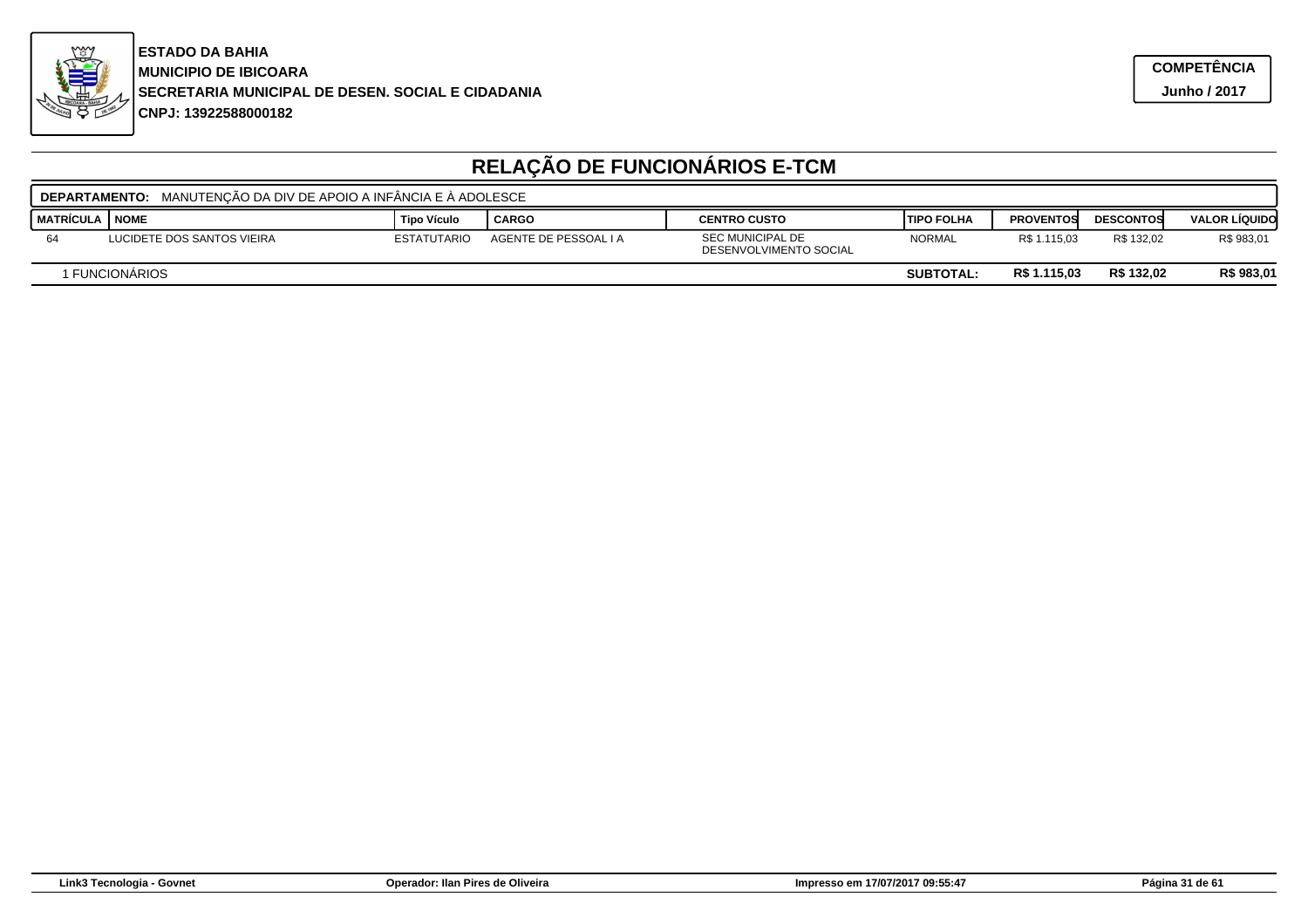

|                    | <b>DEPARTAMENTO: MANUTENCÃO DA SEC MUN DE DESENV SOCIAL E CIDADANIA</b>          |                   |                   |                                                      |               |                  |                  |                      |  |  |  |
|--------------------|----------------------------------------------------------------------------------|-------------------|-------------------|------------------------------------------------------|---------------|------------------|------------------|----------------------|--|--|--|
| <b>I MATRÍCULA</b> | I NOME                                                                           | Tipo Vículo       | <b>CARGO</b>      | <b>CENTRO CUSTO</b>                                  | ITIPO FOLHA   | <b>PROVENTOS</b> | <b>DESCONTOS</b> | <b>VALOR LÍQUIDO</b> |  |  |  |
| 3872               | MARIZA MATOS DOMINGUES                                                           | <b>CONTRATADO</b> | ASSISTENTE SOCIAL | FUNDO MUNICIPAL DE ASSISTENCIA<br>SOCIAL - VINCULADO | <b>NORMAL</b> | R\$ 2.186.69     | R\$ 203.24       | R\$ 1.983,45         |  |  |  |
|                    | R\$ 203.24<br>R\$ 2.186.69<br>R\$ 1.983,45<br>I FUNCIONÀRIOS<br><b>SUBTOTAL:</b> |                   |                   |                                                      |               |                  |                  |                      |  |  |  |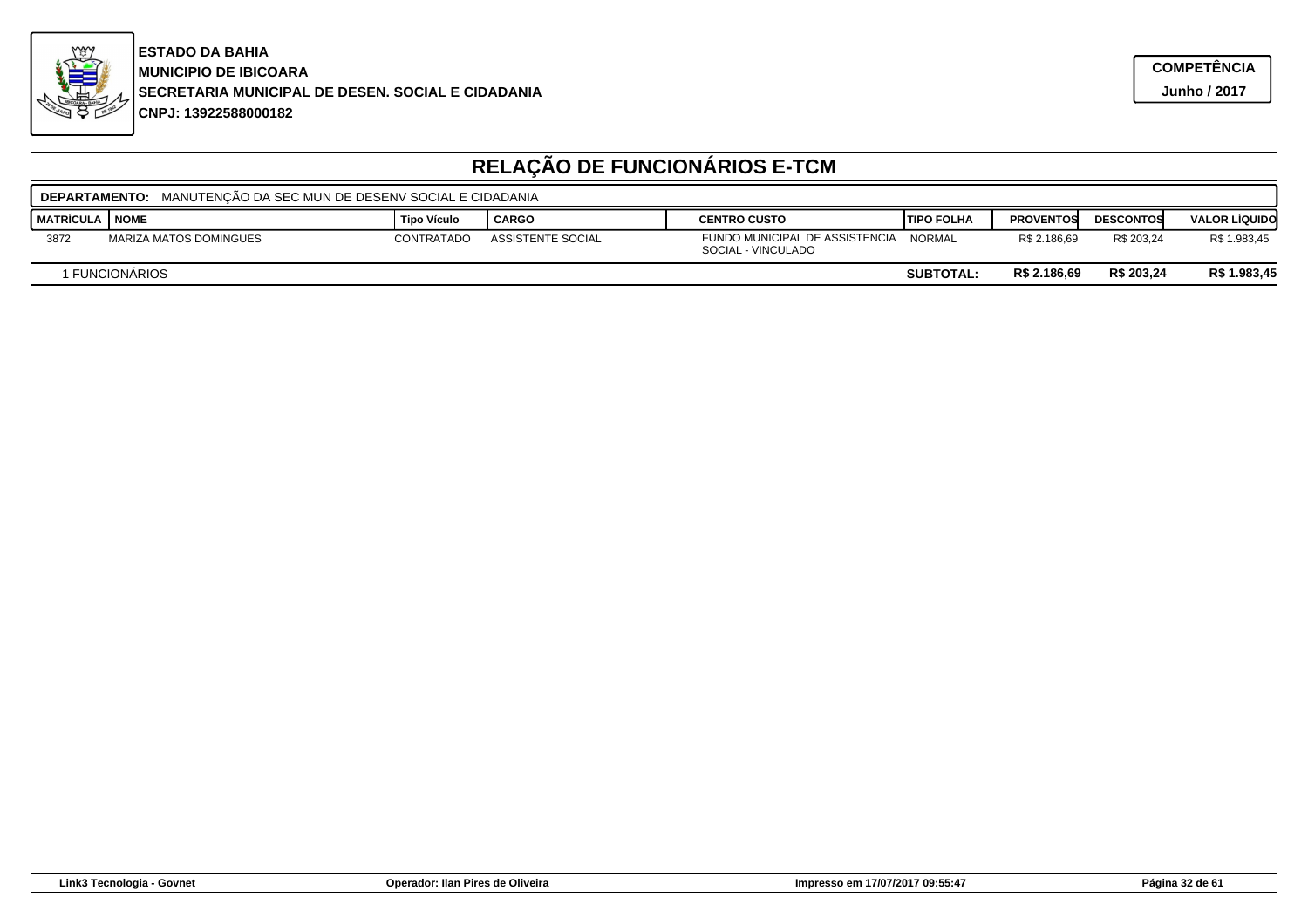

|                  | <b>DEPARTAMENTO: MANUTENÇÃO DO CONSELHO TUTELAR</b>                                |                     |                                  |                                                   |                        |                  |                  |                      |  |  |
|------------------|------------------------------------------------------------------------------------|---------------------|----------------------------------|---------------------------------------------------|------------------------|------------------|------------------|----------------------|--|--|
| <b>MATRÍCULA</b> | <b>NOME</b>                                                                        | <b>Tipo Vículo</b>  | <b>CARGO</b>                     | <b>CENTRO CUSTO</b>                               | <b>TIPO FOLHA</b>      | <b>PROVENTOS</b> | <b>DESCONTOS</b> | <b>VALOR LÍQUIDO</b> |  |  |
| 1579             | <b>CLEONE OLIVEIRA NOVAIS</b>                                                      | <b>COMISSIONADO</b> | <b>CONSELHEIRO TUTELAR</b>       | <b>SEC MUNICIPAL DE</b><br>DESENVOLVIMENTO SOCIAL | <b>NORMAL</b>          | R\$ 968,07       | R\$ 74.96        | R\$ 893,11           |  |  |
| 1583             | <b>GLAUCIARA DE DEUS LIMA</b>                                                      | <b>COMISSIONADO</b> | <b>CONSELHEIRO TUTELAR</b>       | <b>SEC MUNICIPAL DE</b><br>DESENVOLVIMENTO SOCIAL | <b>NORMAL</b>          | R\$ 968,07       | R\$ 74.96        | R\$ 893,11           |  |  |
| 1580             | LUCINEIA AGUIAR DA SILVA                                                           | <b>COMISSIONADO</b> | CONSELHEIRO TUTELAR              | <b>SEC MUNICIPAL DE</b><br>DESENVOLVIMENTO SOCIAL | <b>NORMAL</b>          | R\$ 968,07       | R\$ 274.29       | R\$ 693,78           |  |  |
| 2599             | MARCOS SULIVAN RIBEIRO AGUIAR                                                      | COMISSIONADO        | <b>CONSELHEIRO TUTELAR</b>       | <b>SEC MUNICIPAL DE</b><br>DESENVOLVIMENTO SOCIAL | <b>NORMAL</b>          | R\$ 999,14       | R\$ 74.96        | R\$ 924,18           |  |  |
| 123              | MARIA LUCIA FREITAS DE OLIVEIRA                                                    | <b>ESTATUTARIO</b>  | <b>ZELADOR</b>                   | <b>SEC MUNICIPAL DE</b><br>DESENVOLVIMENTO SOCIAL | <b>NORMAL</b>          | R\$ 1.117.99     | R\$406.24        | R\$ 711,75           |  |  |
| 3481             | MIRIAN SOUZA LUDUVICO GUIMARAES                                                    | COMISSIONADO        | <b>CONSELHEIRO TUTELAR</b>       | <b>SEC MUNICIPAL DE</b><br>DESENVOLVIMENTO SOCIAL | SALARIO<br>MATERNIDADE | R\$ 937,00       | R\$ 74.96        | R\$ 862,04           |  |  |
| 1581             | ROSALIA DOURADO LIMA                                                               |                     | COMISSIONADO CONSELHEIRO TUTELAR | <b>SEC MUNICIPAL DE</b><br>DESENVOLVIMENTO SOCIAL | <b>NORMAL</b>          | R\$ 999,14       | R\$ 331,15       | R\$ 667,99           |  |  |
|                  | R\$ 5.645,96<br>R\$ 1.311.52<br>R\$ 6.957,48<br>7 FUNCIONÁRIOS<br><b>SUBTOTAL:</b> |                     |                                  |                                                   |                        |                  |                  |                      |  |  |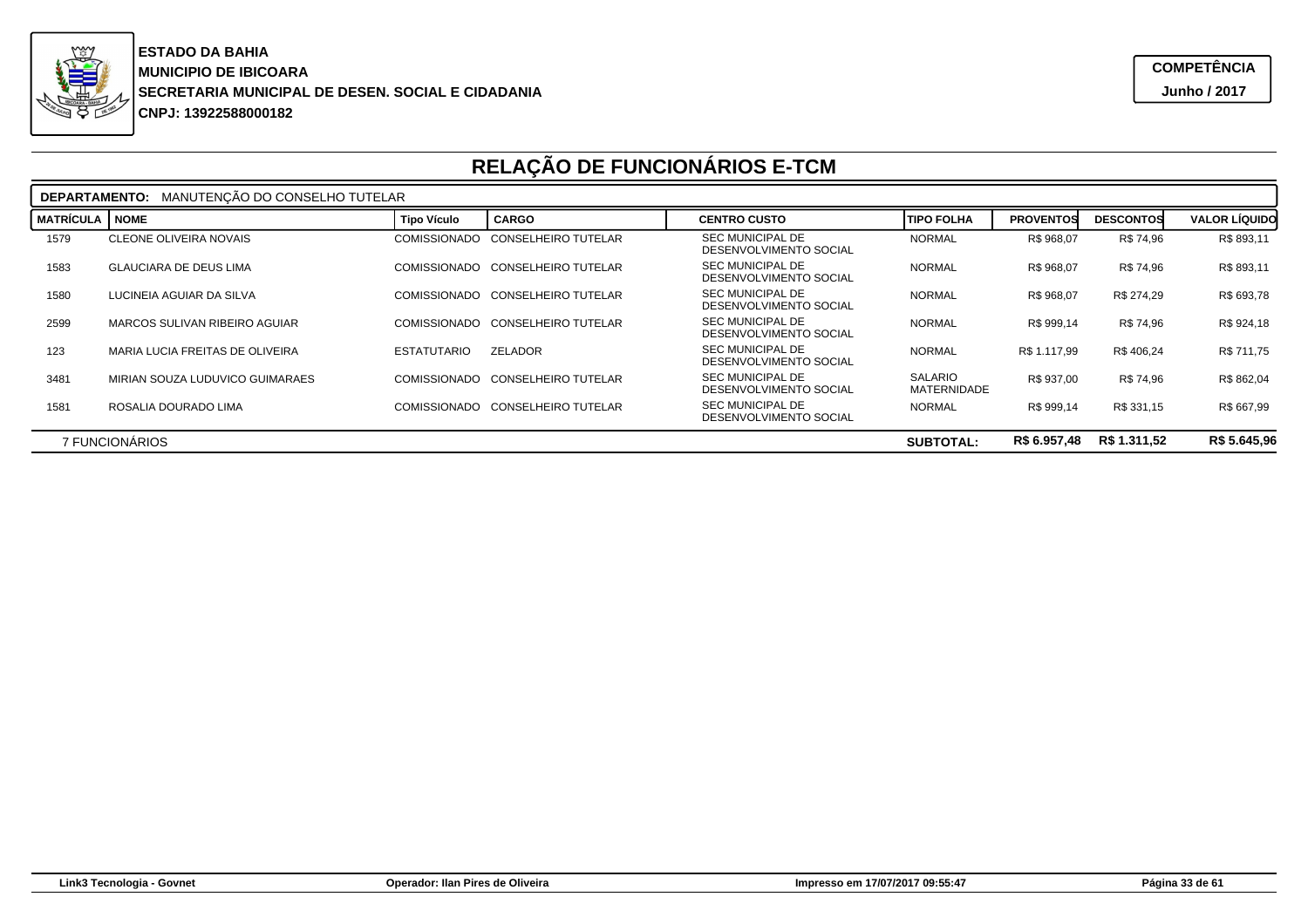

|                                                                                     | MANUTENÇÃO DO DEPART DE ASSIST SOCIAL E CIDADANIA<br><b>DEPARTAMENTO:</b> |                                  |                                          |                                                      |               |                  |                  |                      |  |  |  |
|-------------------------------------------------------------------------------------|---------------------------------------------------------------------------|----------------------------------|------------------------------------------|------------------------------------------------------|---------------|------------------|------------------|----------------------|--|--|--|
| <b>MATRÍCULA</b>                                                                    | <b>NOME</b>                                                               | <b>Tipo Vículo</b>               | <b>CARGO</b>                             | <b>CENTRO CUSTO</b>                                  | I TIPO FOLHA  | <b>PROVENTOS</b> | <b>DESCONTOS</b> | <b>VALOR LÍQUIDO</b> |  |  |  |
| 3934                                                                                | ALEXANDRE BATISTA DE JESUS                                                | CONTRATADO                       | <b>INSTRUTORA DE ARTES</b>               | SEC MUNICIPAL DE<br>DESENVOLVIMENTO SOCIAL           | <b>NORMAL</b> | R\$ 968.07       | R\$ 74.96        | R\$ 893,11           |  |  |  |
| 3947                                                                                | ANDREIA ANTUNES SOUZA LOPES                                               | CONTRATADO                       | ASSISTENTE SOCIAL                        | SEC MUNICIPAL DE<br>DESENVOLVIMENTO SOCIAL           | <b>NORMAL</b> | R\$ 2.186,69     | R\$ 203.24       | R\$ 1.983,45         |  |  |  |
| 3935                                                                                | LUCIENE MENDES BISPO                                                      | CONTRATADO                       | <b>PSICOLOGO</b>                         | FUNDO MUNICIPAL DE ASSISTENCIA<br>SOCIAL - VINCULADO | <b>NORMAL</b> | R\$ 2.988.13     | R\$ 356,91       | R\$ 2.631,22         |  |  |  |
| 3873                                                                                | NUCIA ROSA DE SOUZA                                                       | CONTRATADO                       | AUXILIAR DE SERVICOS GERAIS              | SEC MUNICIPAL DE<br>DESENVOLVIMENTO SOCIAL           | <b>NORMAL</b> | R\$ 968.07       | R\$ 74.96        | R\$ 893,11           |  |  |  |
| 3565                                                                                | OTO VAGNE NOVAIS PINA                                                     | <b>AGENTE</b><br><b>POLITICO</b> | SEC MUN DES SOCIAL E<br><b>CIDADANIA</b> | SEC MUNICIPAL DE<br>DESENVOLVIMENTO SOCIAL           | <b>NORMAL</b> | R\$ 6.000.00     | R\$ 2.636.14     | R\$ 3.363.86         |  |  |  |
| R\$ 9.764,75<br>R\$ 13.110,96<br>R\$ 3.346.21<br>5 FUNCIONÁRIOS<br><b>SUBTOTAL:</b> |                                                                           |                                  |                                          |                                                      |               |                  |                  |                      |  |  |  |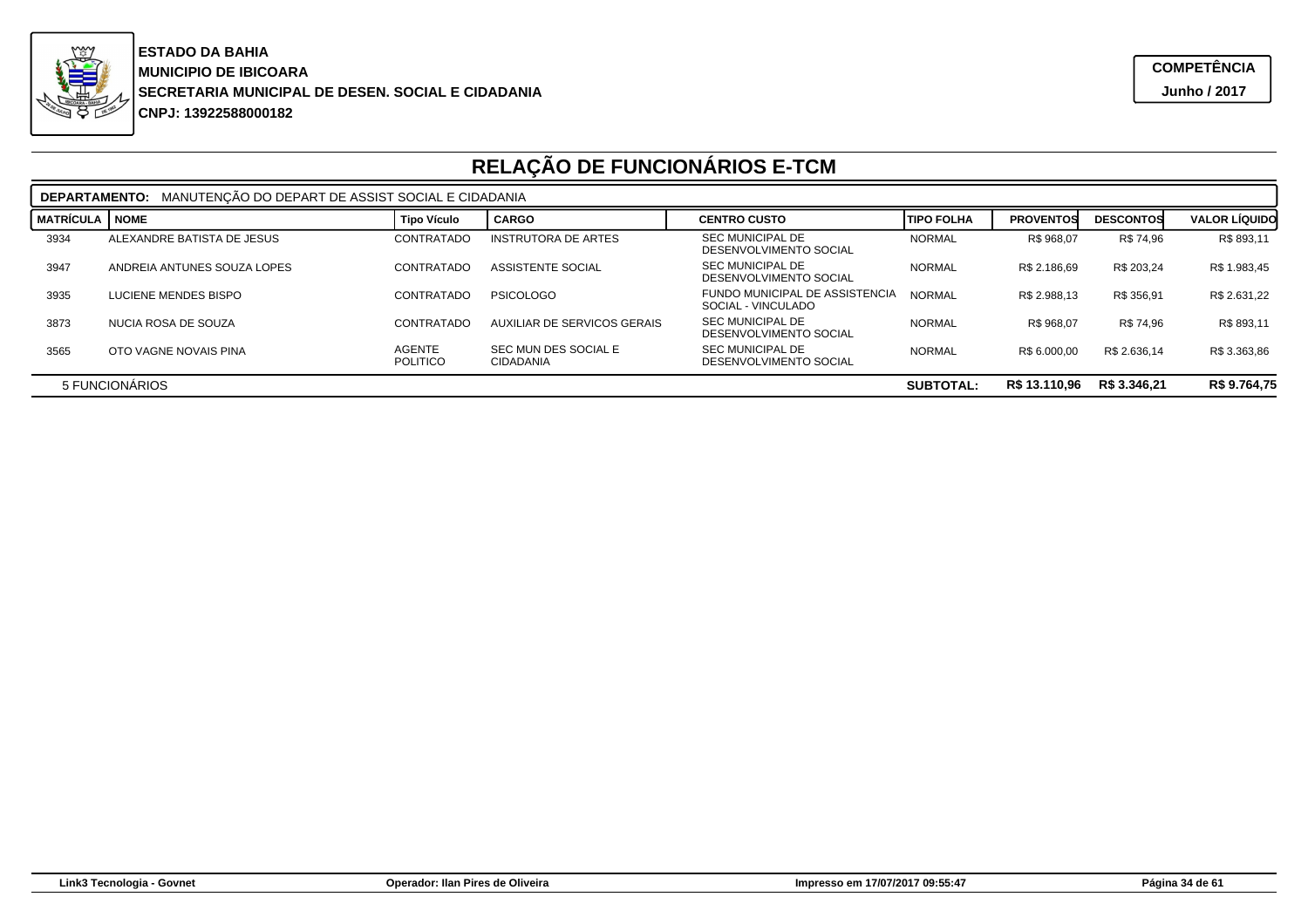

|                  | MNUTENCÃO DA DIVISÃO DE ASSISTENCIA SOCIAL<br><b>DEPARTAMENTO:</b> |                     |                                                              |                                                   |               |                  |                  |                      |  |  |  |
|------------------|--------------------------------------------------------------------|---------------------|--------------------------------------------------------------|---------------------------------------------------|---------------|------------------|------------------|----------------------|--|--|--|
| <b>MATRÍCULA</b> | <b>NOME</b>                                                        | <b>Tipo Vículo</b>  | <b>CARGO</b>                                                 | <b>CENTRO CUSTO</b>                               | ITIPO FOLHA   | <b>PROVENTOS</b> | <b>DESCONTOS</b> | <b>VALOR LIQUIDO</b> |  |  |  |
| 3867             | CASSIA ROSANA APARECIDA RABELLO                                    | <b>COMISSIONADO</b> | ASSESSOR TECNICO ACAO<br>SOCIAL                              | <b>SEC MUNICIPAL DE</b><br>DESENVOLVIMENTO SOCIAL | <b>NORMAL</b> | R\$ 2.500,00     | R\$ 252.82       | R\$ 2.247,18         |  |  |  |
| 350              | <b>CLEUDE BATISTA SANTOS</b>                                       | <b>ESTATUTARIO</b>  | <b>AGENTE ADMINISTRATIVO N4</b><br><b>GRAU 7 CLASSE II-A</b> | <b>SEC MUNICIPAL DE</b><br>DESENVOLVIMENTO SOCIAL | <b>NORMAL</b> | R\$ 1.122,04     | R\$478.85        | R\$ 643,19           |  |  |  |
|                  | R\$ 731,67<br>R\$ 3.622,04<br>2 FUNCIONARIOS<br><b>SUBTOTAL:</b>   |                     |                                                              |                                                   |               |                  |                  | R\$ 2.890,37         |  |  |  |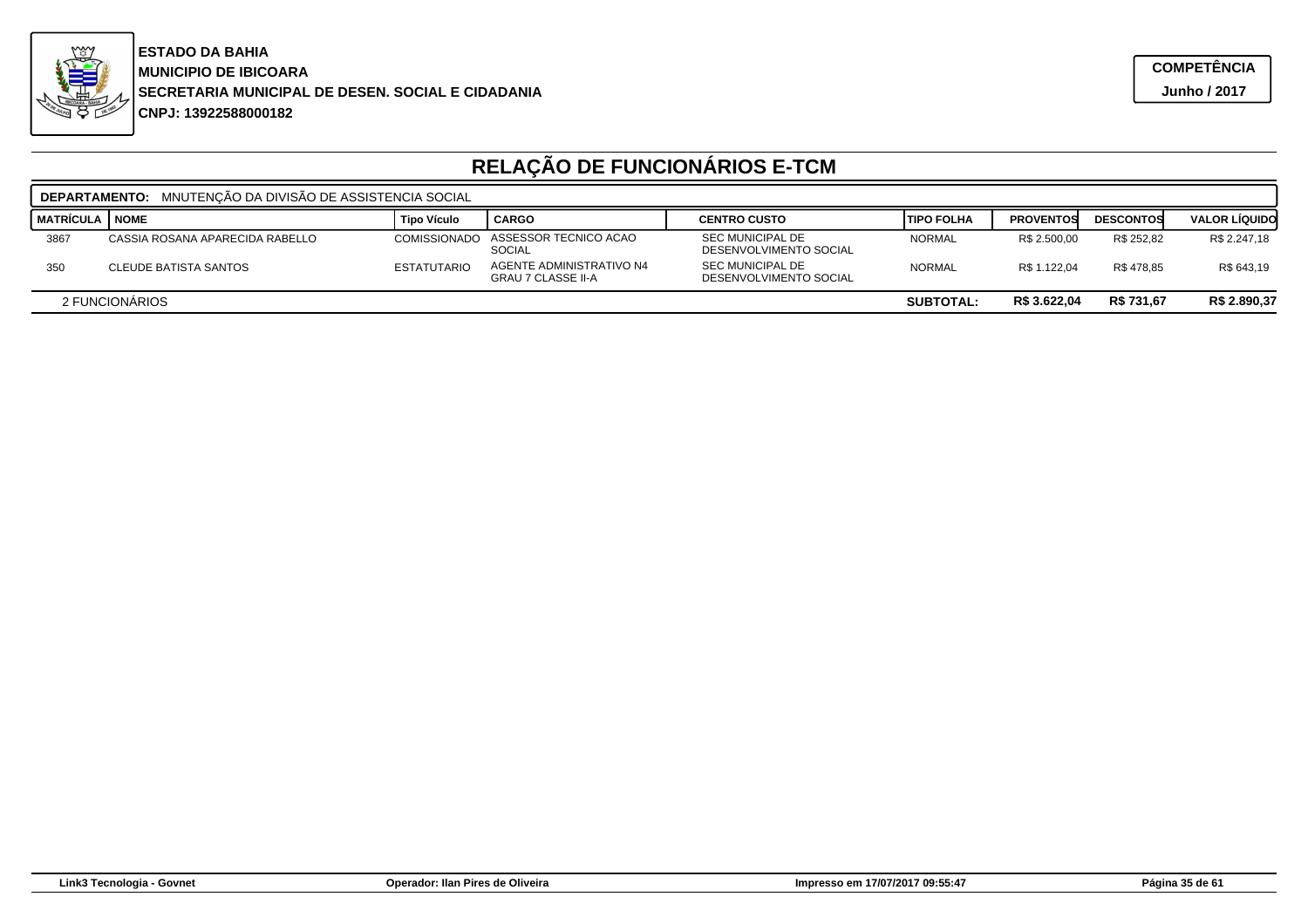

| <b>DEPARTAMENTO:</b> SEC MUNICIPAL DE DESEN SOC E CIDADANIA |                                        |                     |                                                           |                                                      |                   |                  |                  |                      |  |  |
|-------------------------------------------------------------|----------------------------------------|---------------------|-----------------------------------------------------------|------------------------------------------------------|-------------------|------------------|------------------|----------------------|--|--|
| <b>MATRÍCULA</b>                                            | <b>NOME</b>                            | <b>Tipo Vículo</b>  | <b>CARGO</b>                                              | <b>CENTRO CUSTO</b>                                  | <b>TIPO FOLHA</b> | <b>PROVENTOS</b> | <b>DESCONTOS</b> | <b>VALOR LÍQUIDO</b> |  |  |
| 3588                                                        | ADENILMA ALVES DA SILVA                | <b>COMISSIONADO</b> | DIRETORIA DA PROTECÃO<br><b>SOCIAL BASICA</b>             | <b>SEC MUNICIPAL DE</b><br>DESENVOLVIMENTO SOCIAL    | <b>NORMAL</b>     | R\$ 1.500,00     | R\$ 120.00       | R\$ 1.380,00         |  |  |
| 3719                                                        | ARIANA SANTOS RIBEIRO DE SOUZA         | CONTRATADO          | <b>ASSISTENTE SOCIAL</b>                                  | FUNDO MUNICIPAL DE ASSISTENCIA<br>SOCIAL - VINCULADO | <b>NORMAL</b>     | R\$ 2.186.69     | R\$ 203.24       | R\$ 1.983.45         |  |  |
| 3711                                                        | CRISTIANE MEIRA LUZ MARINHO            | CONTRATADO          | <b>AUXILIAR ADMINISTRATIVO</b>                            | <b>SEC MUNICIPAL DE</b><br>DESENVOLVIMENTO SOCIAL    | <b>NORMAL</b>     | R\$ 968,07       | R\$ 74,96        | R\$ 893,11           |  |  |
| 3764                                                        | ELENICE SOUSA REIS                     | CONTRATADO          | <b>AUXILIAR DE SERVICOS GERAIS</b>                        | <b>SEC MUNICIPAL DE</b><br>DESENVOLVIMENTO SOCIAL    | <b>NORMAL</b>     | R\$ 968,07       | R\$ 74,96        | R\$ 893,11           |  |  |
| 3716                                                        | ELIANA SOUZA ARAUJO                    | <b>COMISSIONADO</b> | <b>GERENTE DE</b><br>ACOMPANHAMENTO E<br>AVALIAÇÃO SOCIAL | <b>SEC MUNICIPAL DE</b><br>DESENVOLVIMENTO SOCIAL    | <b>NORMAL</b>     | R\$ 1.031,07     | R\$ 80,00        | R\$ 951,07           |  |  |
| 3566                                                        | ELISANGELA COSTA SANTOS                | <b>COMISSIONADO</b> | SUBSECRETARIO(A)                                          | <b>SEC MUNICIPAL DE</b><br>DESENVOLVIMENTO SOCIAL    | <b>NORMAL</b>     | R\$ 3.000,00     | R\$ 387.45       | R\$ 2.612,55         |  |  |
| 3763                                                        | <b>FABIANA SILVA LUZ</b>               | CONTRATADO          | AUXILIAR ADM DO CRAS                                      | <b>SEC MUNICIPAL DE</b><br>DESENVOLVIMENTO SOCIAL    | <b>NORMAL</b>     | R\$ 937.00       | R\$ 74,96        | R\$ 862,04           |  |  |
| 3706                                                        | <b>GEYSA NASCIMENTO DOS SANTOS</b>     | CONTRATADO          | <b>AUXILIAR DE SERVICOS GERAIS</b>                        | <b>SEC MUNICIPAL DE</b><br>DESENVOLVIMENTO SOCIAL    | <b>NORMAL</b>     | R\$ 999.14       | R\$ 74.96        | R\$ 924,18           |  |  |
| 3087                                                        | <b>IVANA GUIMARAES LIMA DOS SANTOS</b> | <b>COMISSIONADO</b> | DIRETORIA DE PROMOÇÃO<br>SOCIAL                           | <b>SEC MUNICIPAL DE</b><br>DESENVOLVIMENTO SOCIAL    | <b>NORMAL</b>     | R\$ 1.500.00     | R\$ 120.00       | R\$ 1.380.00         |  |  |
| 3811                                                        | <b>JACKSON DOMINGUES AGUIAR</b>        | <b>COMISSIONADO</b> | DIRETORIA DE APOIO AS ACOES<br><b>COMUNITARIAS</b>        | <b>SEC MUNICIPAL DE</b><br>DESENVOLVIMENTO SOCIAL    | <b>NORMAL</b>     | R\$ 1.500,00     | R\$ 120,00       | R\$ 1.380,00         |  |  |
| 3715                                                        | <b>JULIANA PATRICIA MESSIAS ARAUJO</b> | CONTRATADO          | <b>PSICOLOGO</b>                                          | FUNDO MUNICIPAL DE ASSISTENCIA<br>SOCIAL - VINCULADO | <b>NORMAL</b>     | R\$ 2.988,13     | R\$ 371,13       | R\$ 2.617,00         |  |  |
| 3712                                                        | ROMERO MARINHO DO NASCIMENTO           | CONTRATADO          | MOTORISTA CONTRATADO                                      | <b>SEC MUNICIPAL DE</b><br>DESENVOLVIMENTO SOCIAL    | <b>NORMAL</b>     | R\$ 1.036,16     | R\$ 80,41        | R\$ 955,75           |  |  |
| 3705                                                        | SANDRA AGUIAR DA SILVA                 | CONTRATADO          | <b>AUXILIAR ADMINISTRATIVO</b>                            | <b>SEC MUNICIPAL DE</b><br>DESENVOLVIMENTO SOCIAL    | <b>NORMAL</b>     | R\$ 999,14       | R\$ 74.96        | R\$ 924,18           |  |  |
| 3765                                                        | SANDRA PEREIRA SILVA                   | CONTRATADO          | <b>DIGITADOR</b>                                          | <b>SEC MUNICIPAL DE</b><br>DESENVOLVIMENTO SOCIAL    | <b>NORMAL</b>     | R\$ 1.005.09     | R\$ 80.41        | R\$ 924,68           |  |  |
| 3556                                                        | ZORA IONARA SANTOS DE SOUZA            | COMISSIONADO        | COORD ADMINISTRATIVA E<br><b>FINANCEIRA</b>               | <b>SEC MUNICIPAL DE</b><br>DESENVOLVIMENTO SOCIAL    | <b>NORMAL</b>     | R\$ 1.700,00     | R\$ 153,00       | R\$ 1.547,00         |  |  |
|                                                             | <b>15 FUNCIONÁRIOS</b>                 |                     |                                                           |                                                      | <b>SUBTOTAL:</b>  | R\$ 22,318,56    | R\$ 2.090.44     | R\$ 20.228.12        |  |  |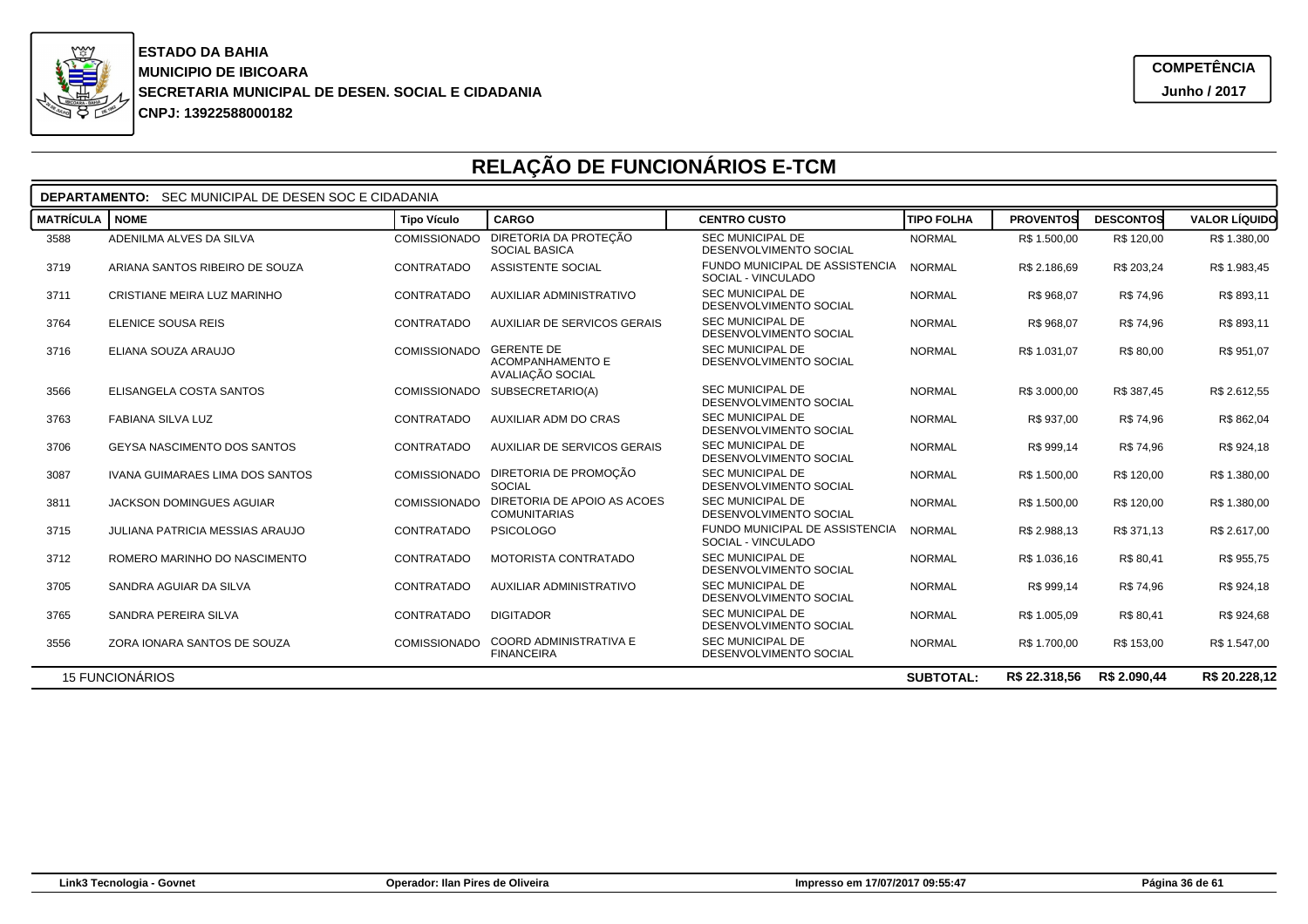

|                  | MANUTENÇÃO DA SECRETARIA MUN DE EDUCAÇÃO<br><b>DEPARTAMENTO:</b>                     |                     |                                                     |                     |                   |                  |                  |                      |  |  |
|------------------|--------------------------------------------------------------------------------------|---------------------|-----------------------------------------------------|---------------------|-------------------|------------------|------------------|----------------------|--|--|
| <b>MATRÍCULA</b> | <b>NOME</b>                                                                          | <b>Tipo Vículo</b>  | <b>CARGO</b>                                        | <b>CENTRO CUSTO</b> | <b>TIPO FOLHA</b> | <b>PROVENTOS</b> | <b>DESCONTOS</b> | <b>VALOR LÍQUIDO</b> |  |  |
| 3577             | ADRIANO DANTAS SOARES                                                                | <b>COMISSIONADO</b> | ASSESSOR TECNICO                                    | EDUCAÇÃO 40%        | <b>NORMAL</b>     | R\$ 2.500,00     | R\$ 252,82       | R\$ 2.247,18         |  |  |
| 3546             | ANDRE LUIS MARTINS PEREIRA                                                           | <b>COMISSIONADO</b> | DIRETOR DE ESPORTES DE<br><b>IBICOARA</b>           | EDUCAÇÃO 40%        | <b>NORMAL</b>     | R\$ 1.500,00     | R\$ 120,00       | R\$ 1.380,00         |  |  |
| 3810             | BEATRIZ BARBOSA DOS SANTOS                                                           | <b>COMISSIONADO</b> | DIRETOR DE ADMINISTRACAO E<br>RECURSOS HUMANOS      | EDUCAÇÃO 40%        | <b>NORMAL</b>     | R\$ 1.687,00     | R\$ 151,83       | R\$ 1.535,17         |  |  |
| 3595             | DENILSON ARAUJO DOS ANJOS                                                            | <b>COMISSIONADO</b> | <b>DIRETOR DE LAZER</b>                             | EDUCAÇÃO 40%        | <b>NORMAL</b>     | R\$ 1.500,00     | R\$ 120,00       | R\$ 1.380,00         |  |  |
| 3568             | MARCELO LIMA SILVA AGUIAR                                                            | <b>COMISSIONADO</b> | <b>COORDENADOR DE</b><br>ALIMENTACAO ESCOLAR        | EDUCAÇÃO 40%        | <b>NORMAL</b>     | R\$ 2.095,00     | R\$ 188,55       | R\$ 1.906,45         |  |  |
| 3574             | MARIA ZULEIDE DE ANDRADE LIMA                                                        | <b>COMISSIONADO</b> | SUBSECRETARIO(A)                                    | EDUCAÇÃO 25%        | <b>NORMAL</b>     | R\$ 3.000,00     | R\$ 387,45       | R\$ 2.612,55         |  |  |
| 3549             | PATRICIA SILVA PEREIRA                                                               | <b>COMISSIONADO</b> | ASSESSOR TECNICO                                    | EDUCAÇÃO 40%        | <b>NORMAL</b>     | R\$ 3.750,00     | R\$ 558,33       | R\$ 3.191,67         |  |  |
| 3544             | ROQUELINE SAMARA DOS REIS OLIVEIRA                                                   | <b>COMISSIONADO</b> | DIRETOR DE GESTAO DO FUNDO<br>MUNICIPAL DE EDUCACAO | EDUCAÇÃO 40%        | <b>NORMAL</b>     | R\$ 1.500,00     | R\$ 120,00       | R\$ 1.380,00         |  |  |
| 3555             | <b>UERIC SOUZA AGUIAR</b>                                                            | <b>COMISSIONADO</b> | DIRETOR DE DADOS E<br><b>ESTATISTICA</b>            | EDUCAÇÃO 40%        | <b>NORMAL</b>     | R\$ 1.500,00     | R\$ 120,00       | R\$ 1.380,00         |  |  |
|                  | R\$ 2.018.98<br>R\$ 17.013,02<br>R\$ 19.032,00<br>9 FUNCIONÁRIOS<br><b>SUBTOTAL:</b> |                     |                                                     |                     |                   |                  |                  |                      |  |  |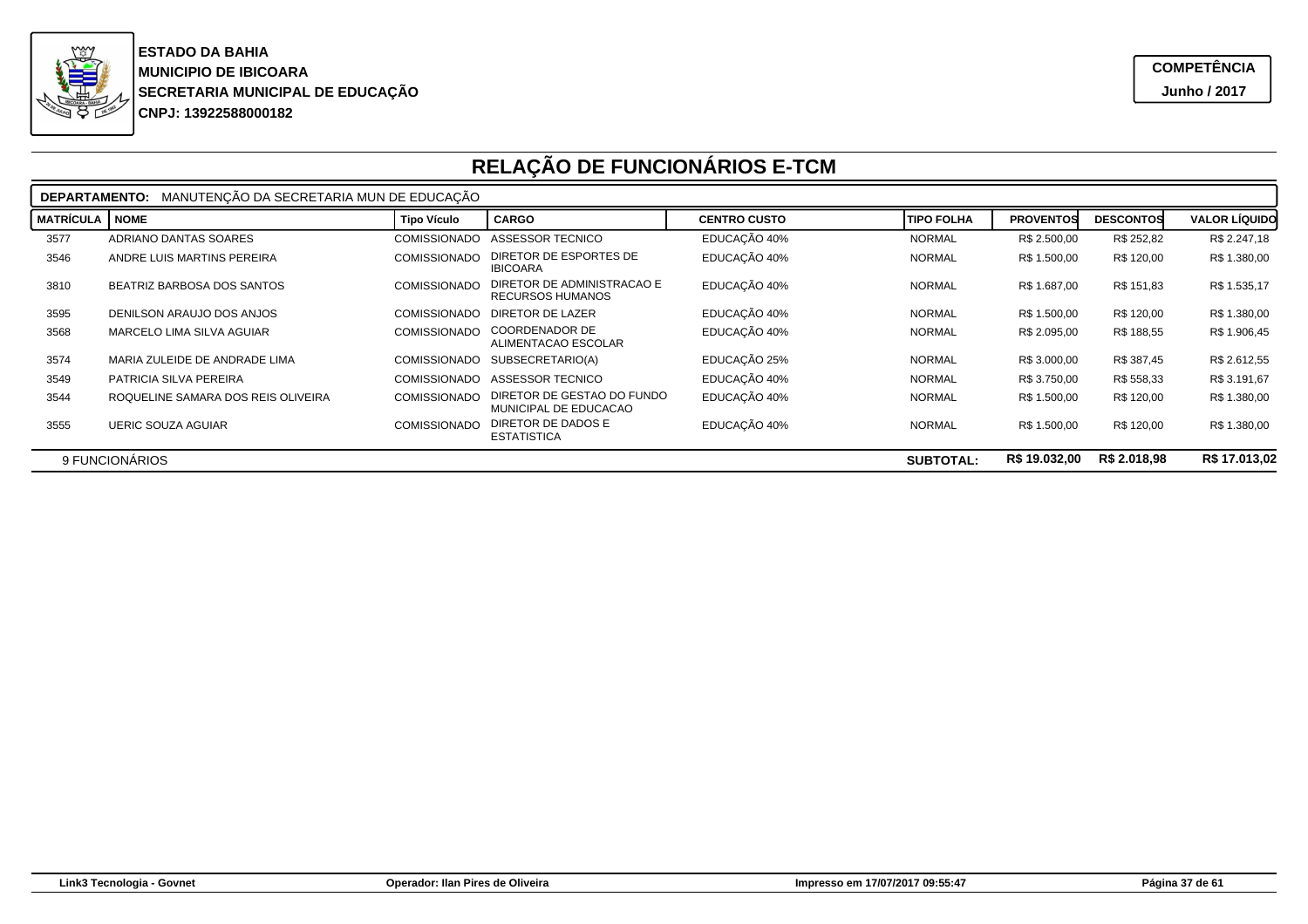

|                  | <b>DEPARTAMENTO:</b> MANUTENÇÃO DA UNIDADE - FUNDEB 40% |                                  |                           |                     |                                 |                  |                  |                      |  |  |
|------------------|---------------------------------------------------------|----------------------------------|---------------------------|---------------------|---------------------------------|------------------|------------------|----------------------|--|--|
| <b>MATRÍCULA</b> | <b>NOME</b>                                             | <b>Tipo Vículo</b>               | <b>CARGO</b>              | <b>CENTRO CUSTO</b> | <b>TIPO FOLHA</b>               | <b>PROVENTOS</b> | <b>DESCONTOS</b> | <b>VALOR LÍQUIDO</b> |  |  |
| 114              | ADENILDO FRANCISCO DE JESUS                             | <b>ESTATUTARIO</b>               | AUX DE SERVICOS GERAIS    | EDUCAÇÃO 40%        | <b>NORMAL</b>                   | R\$ 1.058,81     | R\$ 125,84       | R\$ 932,97           |  |  |
| 3903             | ADRIANA PINHEIRO                                        | CONTRATADO                       | AUXILIAR DE CLASSE        | EDUCAÇÃO 40%        | <b>NORMAL</b>                   | R\$ 937,00       | R\$ 74,96        | R\$ 862,04           |  |  |
| 3894             | ALEXSANDRA OLIVEIRA ALMEIDA                             | CONTRATADO                       | AUXILIAR DE CLASSE        | EDUCAÇÃO 40%        | <b>NORMAL</b>                   | R\$ 937,00       | R\$ 74,96        | R\$ 862,04           |  |  |
| 3886             | ALINE SOUZA DE OLIVEIRA ALBUQUERUE                      | CONTRATADO                       | <b>AUXILIAR DE CLASSE</b> | EDUCAÇÃO 40%        | <b>NORMAL</b>                   | R\$ 937,00       | R\$ 74,96        | R\$ 862,04           |  |  |
| 190              | ALITO SOUZA SILVA                                       | <b>ESTATUTARIO</b>               | AGENTE DE PORTARIA        | EDUCAÇÃO 40%        | <b>NORMAL</b>                   | R\$ 1.146,10     | R\$ 132,02       | R\$ 1.014,08         |  |  |
| 393              | AMAURIZA FERREIRA                                       | <b>ESTATUTARIO</b>               | ZELADOR                   | EDUCAÇÃO 40%        | <b>NORMAL</b>                   | R\$ 1.146,10     | R\$ 132,02       | R\$ 1.014,08         |  |  |
| 68               | AMERICO NOVAIS MARTINS                                  | <b>ESTATUTARIO</b>               | <b>MOTORISTA I A</b>      | EDUCAÇÃO 40%        | <b>NORMAL</b>                   | R\$ 1.475,03     | R\$ 656,86       | R\$ 818,17           |  |  |
| 2281             | ANA PAULA ARAUJO SANSÃO                                 | CONTRATADO                       | <b>AUXILIAR DE CLASSE</b> | EDUCAÇÃO 40%        | <b>NORMAL</b>                   | R\$ 937,00       | R\$ 74,96        | R\$ 862,04           |  |  |
| 3884             | ANA PAULA SANTOS SOUZA                                  | CONTRATADO                       | <b>AUXILIAR DE CLASSE</b> | EDUCAÇÃO 40%        | <b>NORMAL</b>                   | R\$ 937,00       | R\$ 74,96        | R\$ 862,04           |  |  |
| 3922             | ANDREIA OLIVEIRA SANTOS                                 | CONTRATADO                       | AUXILIAR DE CLASSE        | EDUCAÇÃO 40%        | <b>NORMAL</b>                   | R\$ 999,14       | R\$ 74,96        | R\$ 924,18           |  |  |
| 50               | ANGELA MARIA DIAS NOVAIS DE ARAUJO                      | <b>ESTATUTARIO</b>               | ZELADOR                   | EDUCAÇÃO 40%        | <b>NORMAL</b>                   | R\$ 1.115,03     | R\$ 138,89       | R\$ 976,14           |  |  |
| 3471             | ANGELA NOVAIS DOS SANTOS                                | CONTRATADO                       | <b>AUXILIAR DE CLASSE</b> | EDUCAÇÃO 40%        | <b>NORMAL</b>                   | R\$ 937,00       | R\$ 74,96        | R\$ 862,04           |  |  |
| 3914             | APARECIDA DE NOVAIS BARBOSA                             | CONTRATADO                       | <b>AUXILIAR DE CLASSE</b> | EDUCAÇÃO 40%        | <b>NORMAL</b>                   | R\$ 937,00       | R\$ 74,96        | R\$ 862,04           |  |  |
| 154              | ARDENIA SILVA NUNES                                     | <b>ESTATUTARIO</b>               | AUX DE BIBLIOTECA         | EDUCAÇÃO 40%        | <b>NORMAL</b>                   | R\$ 1.089,88     | R\$ 125,84       | R\$ 964,04           |  |  |
| 391              | ASTRIDE DE OLIVEIRA SANTOS                              | <b>ESTATUTARIO</b>               | AUX DE SERVICOS GERAIS    | EDUCAÇÃO 40%        | <b>NORMAL</b>                   | R\$ 1.058,81     | R\$ 167,07       | R\$ 891,74           |  |  |
| 392              | BENIZE DOMINGUES DE OLIVEIRA                            | <b>ESTATUTARIO</b>               | AUXILIAR DE LIMPEZA       | EDUCAÇÃO 40%        | <b>NORMAL</b>                   | R\$ 1.117,99     | R\$ 278,05       | R\$ 839,94           |  |  |
| 3921             | <b>BIANCA SILVA BRITO</b>                               | CONTRATADO                       | AUXILIAR DE CLASSE        | EDUCAÇÃO 40%        | <b>NORMAL</b>                   | R\$ 937,00       | R\$ 74,96        | R\$ 862,04           |  |  |
| 138              | CANDIDA DA ROCHA SANTANA                                | <b>ESTATUTARIO</b>               | <b>MERENDEIRA</b>         | EDUCAÇÃO 40%        | <b>NORMAL</b>                   | R\$ 1.115,03     | R\$ 121,62       | R\$ 993,41           |  |  |
| 277              | CANDIDA LEDO AGUIAR                                     | <b>ESTATUTARIO</b>               | AUXILIAR DE LIMPEZA       | EDUCAÇÃO 40%        | <b>NORMAL</b>                   | R\$ 1.330,54     | R\$ 155,73       | R\$ 1.174,81         |  |  |
| 3919             | CARINE BARBOSA DE OLIVEIRA                              | CONTRATADO                       | <b>AUXILIAR DE CLASSE</b> | EDUCAÇÃO 40%        | <b>NORMAL</b>                   | R\$ 968,07       | R\$ 74,96        | R\$ 893,11           |  |  |
| 381              | CARLITA MARIA DE SOUZA                                  | <b>ESTATUTARIO</b>               | <b>MERENDEIRA</b>         | EDUCAÇÃO 40%        | <b>NORMAL</b>                   | R\$ 1.105,66     | R\$ 130,99       | R\$ 974,67           |  |  |
| 3915             | CARMECI PATROCINIO ATAIDE                               | CONTRATADO                       | <b>AUXILIAR DE CLASSE</b> | EDUCAÇÃO 40%        | <b>NORMAL</b>                   | R\$ 937,00       | R\$ 74,96        | R\$ 862,04           |  |  |
| 3512             | CLAUDIA DE SAO LEAO CORREIA                             | CONTRATADO                       | <b>AUXILIAR DE CLASSE</b> | EDUCAÇÃO 40%        | <b>NORMAL</b>                   | R\$ 937,00       | R\$ 74,96        | R\$ 862,04           |  |  |
| 3916             | <b>CLAUDIA DOS SANTOS CAIRES</b>                        | CONTRATADO                       | <b>AUXILIAR DE CLASSE</b> | EDUCAÇÃO 40%        | <b>NORMAL</b>                   | R\$ 937,00       | R\$ 74,96        | R\$ 862,04           |  |  |
| 1099             | CLAUDIANE SOUZA DOS SANTOS                              | CONTRATADO                       | AUXILIAR DE CLASSE        | EDUCAÇÃO 40%        | <b>NORMAL</b>                   | R\$ 968,07       | R\$ 74,96        | R\$ 893,11           |  |  |
| 186              | CRISTIANA MOREIRA DO AMARAL                             | <b>ESTATUTARIO</b>               | <b>MERENDEIRA</b>         | EDUCAÇÃO 40%        | <b>NORMAL</b>                   | R\$ 1.115,03     | R\$ 132,02       | R\$ 983,01           |  |  |
| 3879             | CRISTIANE DA SILVA NASCIMENTO                           | CONTRATADO                       | <b>AUXILIAR DE CLASSE</b> | EDUCAÇÃO 40%        | <b>NORMAL</b>                   | R\$ 937,00       | R\$ 74,96        | R\$ 862,04           |  |  |
| 3896             | <b>DAIANA LOPES PEREIRA</b>                             | CONTRATADO                       | <b>AUXILIAR DE CLASSE</b> | EDUCAÇÃO 40%        | <b>NORMAL</b>                   | R\$ 937,00       | R\$ 74,96        | R\$ 862,04           |  |  |
| 406              | DALVA ALVES ALCANTARA                                   | <b>ESTATUTARIO</b>               | ZELADOR                   | EDUCAÇÃO 40%        | <b>NORMAL</b>                   | R\$ 1.096,29     | R\$ 129,96       | R\$ 966,33           |  |  |
| 3920             | DANIELA MOREIRA LIMA                                    | CONTRATADO                       | <b>AUXILIAR DE CLASSE</b> | EDUCAÇÃO 40%        | <b>NORMAL</b>                   | R\$ 937,00       | R\$ 74,96        | R\$ 862,04           |  |  |
| 3904             | DAYANE LIMA DOS SANTOS                                  | CONTRATADO                       | <b>AUXILIAR DE CLASSE</b> | EDUCAÇÃO 40%        | <b>NORMAL</b>                   | R\$ 937,00       | R\$ 74,96        | R\$ 862,04           |  |  |
| 142              | DENISE ALMEIDA DE JESUS                                 | <b>ESTATUTARIO</b>               | <b>MERENDEIRA</b>         | EDUCAÇÃO 40%        | <b>NORMAL</b>                   | R\$ 1.146,10     | R\$ 132,02       | R\$ 1.014,08         |  |  |
| 388              | DHONES OLIVEIRA SILVA                                   | <b>ESTATUTARIO</b>               | AGENTE ADMINISTRATIVO I   | EDUCAÇÃO 40%        | <b>NORMAL</b>                   | R\$ 1.058,81     | R\$ 116,47       | R\$ 942,34           |  |  |
| 3910             | DIEGO BARBOSA SOARES                                    | CONTRATADO                       | <b>AUXILIAR DE CLASSE</b> | EDUCAÇÃO 40%        | <b>NORMAL</b>                   | R\$ 937,00       | R\$ 74,96        | R\$ 862,04           |  |  |
|                  | Link3 Tecnologia - Govnet                               | Operador: Ilan Pires de Oliveira |                           |                     | Impresso em 17/07/2017 09:55:47 |                  |                  | Página 38 de 61      |  |  |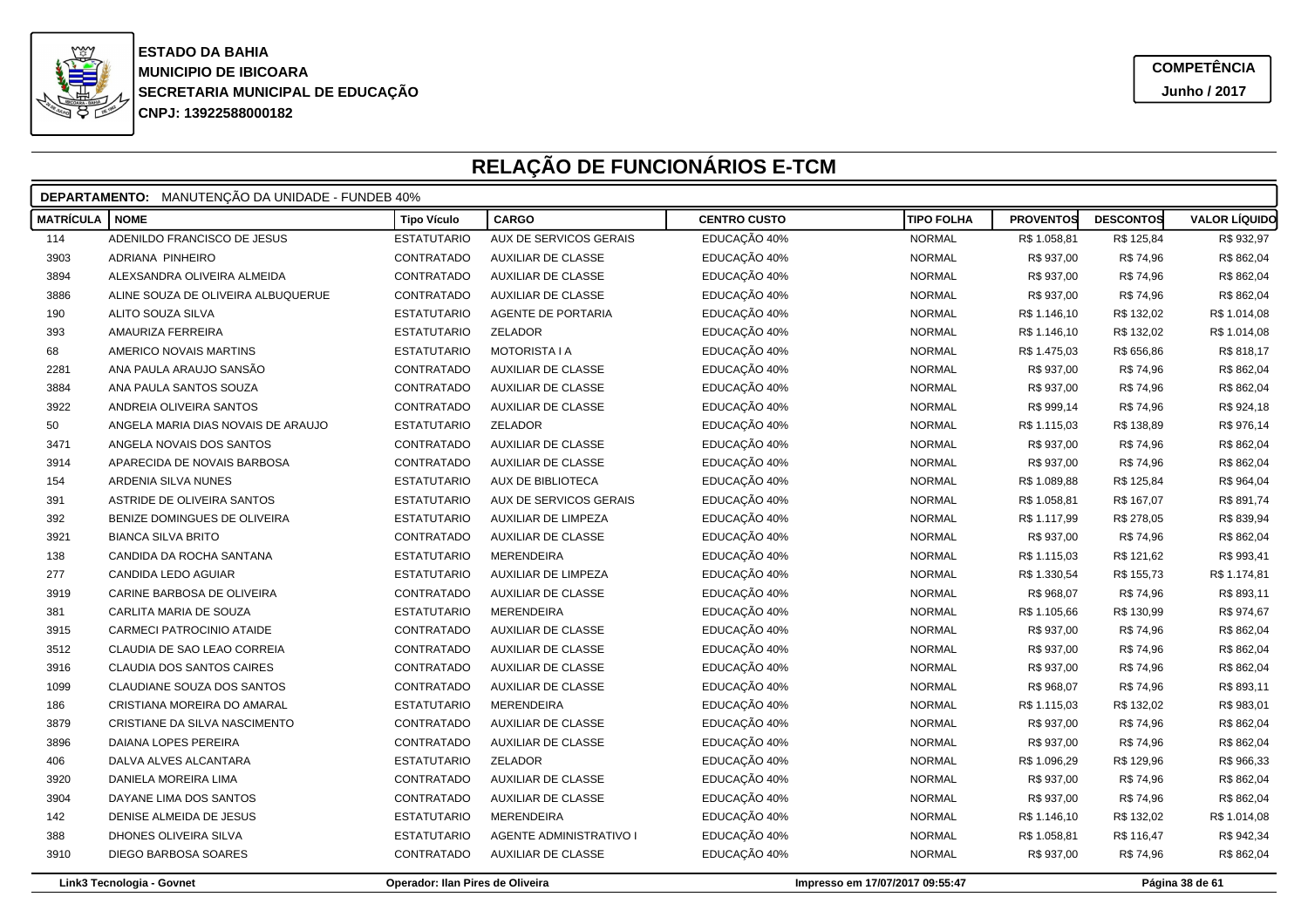

**COMPETÊNCIAJunho / 2017**

## **RELAÇÃO DE FUNCIONÁRIOS E-TCM**

| 134  | <b>DIONE AGUIAR DOMINGUES</b>          | <b>ESTATUTARIO</b> | SECRETARIO ESCOLAR I A         | EDUCAÇÃO 40% | <b>NORMAL</b> | R\$ 1.255,58 | R\$ 138,11 | R\$ 1.117,47 |
|------|----------------------------------------|--------------------|--------------------------------|--------------|---------------|--------------|------------|--------------|
| 3902 | <b>EDILENE LOPES PEREIRA</b>           | CONTRATADO         | <b>AUXILIAR DE CLASSE</b>      | EDUCAÇÃO 40% | <b>NORMAL</b> | R\$ 937,00   | R\$ 74,96  | R\$ 862,04   |
| 372  | EDILEUSA FERREIRA LIMA                 | <b>ESTATUTARIO</b> | AUX DE SERVICOS GERAIS         | EDUCAÇÃO 40% | <b>NORMAL</b> | R\$ 1.058,81 | R\$ 116,47 | R\$ 942,34   |
| 260  | EDNA DOS REIS OLIVEIRA CARDOSO         | <b>ESTATUTARIO</b> | AUX DE SERVICOS GERAIS         | EDUCAÇÃO 40% | <b>NORMAL</b> | R\$ 1.058,81 | R\$ 125,84 | R\$ 932,97   |
| 209  | EDNA LUZ ALMEIDA SANTANA               | <b>ESTATUTARIO</b> | AUX DE SERVICOS GERAIS         | EDUCAÇÃO 40% | <b>NORMAL</b> | R\$ 1.049,44 | R\$ 317,26 | R\$ 732,18   |
| 3882 | ELAINE DE OLIVEIRA SANTOS              | CONTRATADO         | <b>AUXILIAR DE CLASSE</b>      | EDUCAÇÃO 40% | <b>NORMAL</b> | R\$ 937,00   | R\$ 103,69 | R\$ 833,31   |
| 2962 | ELAINE SILVA OLIVEIRA                  | CONTRATADO         | <b>AUXILIAR DE CLASSE</b>      | EDUCAÇÃO 40% | <b>NORMAL</b> | R\$ 968,07   | R\$ 74,96  | R\$ 893,11   |
| 2227 | ELINEIDE PESSOA DA SILVA               | CONTRATADO         | <b>AUXILIAR DE CLASSE</b>      | EDUCAÇÃO 40% | <b>NORMAL</b> | R\$ 999,14   | R\$ 74,96  | R\$ 924,18   |
| 130  | ELIZABETE SOUZA AGUIAR                 | <b>ESTATUTARIO</b> | <b>AUXILIAR DE LIMPEZA</b>     | EDUCAÇÃO 40% | <b>NORMAL</b> | R\$ 1.115,03 | R\$ 122,65 | R\$ 992,38   |
| 3890 | ELOISY DE ALMEIDA MOURA                | CONTRATADO         | <b>AUXILIAR DE CLASSE</b>      | EDUCAÇÃO 40% | <b>NORMAL</b> | R\$ 999,14   | R\$ 74,96  | R\$ 924,18   |
| 276  | ENISELMA MEIRA LUZ                     | <b>ESTATUTARIO</b> | MERENDEIRA                     | EDUCAÇÃO 40% | <b>NORMAL</b> | R\$ 1.105,66 | R\$ 130,99 | R\$ 974,67   |
| 155  | ERENI ALVES DA SILVA                   | <b>ESTATUTARIO</b> | ZELADOR                        | EDUCAÇÃO 40% | <b>NORMAL</b> | R\$ 1.115,03 | R\$ 132,02 | R\$ 983,01   |
| 274  | EUCLIZIA DE JESUS DOURADO              | <b>ESTATUTARIO</b> | MERENDEIRA                     | EDUCAÇÃO 40% | <b>NORMAL</b> | R\$ 1.115,03 | R\$ 132,02 | R\$ 983,01   |
| 171  | EULALIA AGUIAR SILVA                   | <b>ESTATUTARIO</b> | ZELADOR                        | EDUCAÇÃO 40% | <b>NORMAL</b> | R\$ 1.146,10 | R\$ 132,02 | R\$ 1.014,08 |
| 256  | EULITA DE JESUS SILVA                  | <b>ESTATUTARIO</b> | ZELADOR                        | EDUCAÇÃO 40% | <b>NORMAL</b> | R\$ 1.040,07 | R\$ 128,93 | R\$ 911,14   |
| 367  | EUZENI FERREIRA LUZ                    | <b>ESTATUTARIO</b> | <b>MERENDEIRA</b>              | EDUCAÇÃO 40% | <b>NORMAL</b> | R\$ 1.058,81 | R\$ 384,44 | R\$ 674,37   |
| 390  | EVA MENDES DE SOUZA                    | <b>ESTATUTARIO</b> | MERENDEIRA                     | EDUCAÇÃO 40% | <b>NORMAL</b> | R\$408,85    | R\$ 366,78 | R\$42,07     |
| 3900 | EVA OLIVEIRA SANTOS                    | CONTRATADO         | <b>AUXILIAR DE CLASSE</b>      | EDUCAÇÃO 40% | <b>NORMAL</b> | R\$ 937,00   | R\$ 74,96  | R\$ 862,04   |
| 3929 | FABIANA ALCANTARA OLIVEIRA             | CONTRATADO         | <b>AUXILIAR DE CLASSE</b>      | EDUCAÇÃO 40% | <b>NORMAL</b> | R\$ 937,00   | R\$ 74,96  | R\$ 862,04   |
| 3909 | FABIANA ALMEIDA DE SOUSA               | CONTRATADO         | AUXILIAR DE CLASSE             | EDUCAÇÃO 40% | <b>NORMAL</b> | R\$ 937,00   | R\$ 74,96  | R\$ 862,04   |
| 55   | GEANE DANTAS SOARES DOS SANTOS         | <b>ESTATUTARIO</b> | SECRETARIA ESCOLAR             | EDUCAÇÃO 40% | <b>NORMAL</b> | R\$ 1.089,88 | R\$ 116,47 | R\$ 973,41   |
| 3887 | <b>GESICA PROFETA DE SOUZA</b>         | CONTRATADO         | <b>AUXILIAR DE CLASSE</b>      | EDUCAÇÃO 40% | <b>NORMAL</b> | R\$ 937,00   | R\$ 74,96  | R\$ 862,04   |
| 3918 | GILMARA ROCHA DOS SANTOS               | CONTRATADO         | <b>AUXILIAR DE CLASSE</b>      | EDUCAÇÃO 40% | <b>NORMAL</b> | R\$ 937,00   | R\$ 74,96  | R\$ 862,04   |
| 133  | <b>GLAUCINEIDE AGUIAR E SILVA</b>      | <b>ESTATUTARIO</b> | ZELADOR                        | EDUCAÇÃO 40% | <b>NORMAL</b> | R\$ 1.115,03 | R\$ 132,02 | R\$ 983,01   |
| 3913 | GLEIVA DE DEUS LIMA                    | CONTRATADO         | AUXILIAR DE CLASSE             | EDUCAÇÃO 40% | <b>NORMAL</b> | R\$ 937,00   | R\$ 74,96  | R\$ 862,04   |
| 3876 | <b>IRACI SOUZA LOPES</b>               | CONTRATADO         | <b>AUXILIAR DE CLASSE</b>      | EDUCAÇÃO 40% | <b>NORMAL</b> | R\$ 937,00   | R\$ 74,96  | R\$ 862,04   |
| 108  | <b>IRANI RIBEIRO ALBUQUERQUE SILVA</b> | <b>ESTATUTARIO</b> | AUX DE SERVICOS GERAIS         | EDUCAÇÃO 40% | <b>NORMAL</b> | R\$ 1.049,44 | R\$ 364,10 | R\$ 685,34   |
| 1140 | ITAMIRES DOS SANTOS OLIVEIRA           | CONTRATADO         | <b>AUXILIAR DE CLASSE</b>      | EDUCAÇÃO 40% | <b>NORMAL</b> | R\$ 937,00   | R\$ 74,96  | R\$ 862,04   |
| 3930 | IVALETE DE SOUZA SANTOS                | CONTRATADO         | <b>AUXILIAR DE CLASSE</b>      | EDUCAÇÃO 40% | <b>NORMAL</b> | R\$ 937,00   | R\$ 74,96  | R\$ 862,04   |
| 400  | <b>IVANI FIRMO LIMA</b>                | <b>ESTATUTARIO</b> | <b>MERENDEIRA</b>              | EDUCAÇÃO 40% | <b>NORMAL</b> | R\$ 1.115,03 | R\$ 122,65 | R\$ 992,38   |
| 3883 | <b>JAMILE PEREIRA XAVIER</b>           | CONTRATADO         | <b>AUXILIAR DE CLASSE</b>      | EDUCAÇÃO 40% | <b>NORMAL</b> | R\$ 937,00   | R\$ 74,96  | R\$ 862,04   |
| 368  | <b>JANDACI AGUIAR</b>                  | <b>ESTATUTARIO</b> | <b>MERENDEIRA</b>              | EDUCAÇÃO 40% | <b>NORMAL</b> | R\$ 1.115,03 | R\$ 122,65 | R\$ 992,38   |
| 3885 | JESSICA SILVA SOUZA                    | CONTRATADO         | <b>AUXILIAR DE CLASSE</b>      | EDUCAÇÃO 40% | <b>NORMAL</b> | R\$ 937,00   | R\$ 74,96  | R\$ 862,04   |
| 2486 | <b>JOICE AGUIAR NUNES</b>              | <b>ESTATUTARIO</b> | <b>AGENTE ADMINISTRATIVO I</b> | EDUCAÇÃO 40% | <b>NORMAL</b> | R\$ 1.058,81 | R\$ 125,84 | R\$ 932,97   |
| 3897 | JUCELIA CRUZ DOS SANTOS                | CONTRATADO         | <b>AUXILIAR DE CLASSE</b>      | EDUCAÇÃO 40% | <b>NORMAL</b> | R\$ 937,00   | R\$ 74,96  | R\$ 862,04   |
| 42   | JURLENE MARIA DOS SANTOS RODRIGUES     | <b>ESTATUTARIO</b> | ZELADOR                        | EDUCAÇÃO 40% | <b>NORMAL</b> | R\$ 1.058,81 | R\$ 121,62 | R\$ 937,19   |
|      |                                        |                    |                                |              |               |              |            |              |

**Operador: Ilan Pires de Oliveira**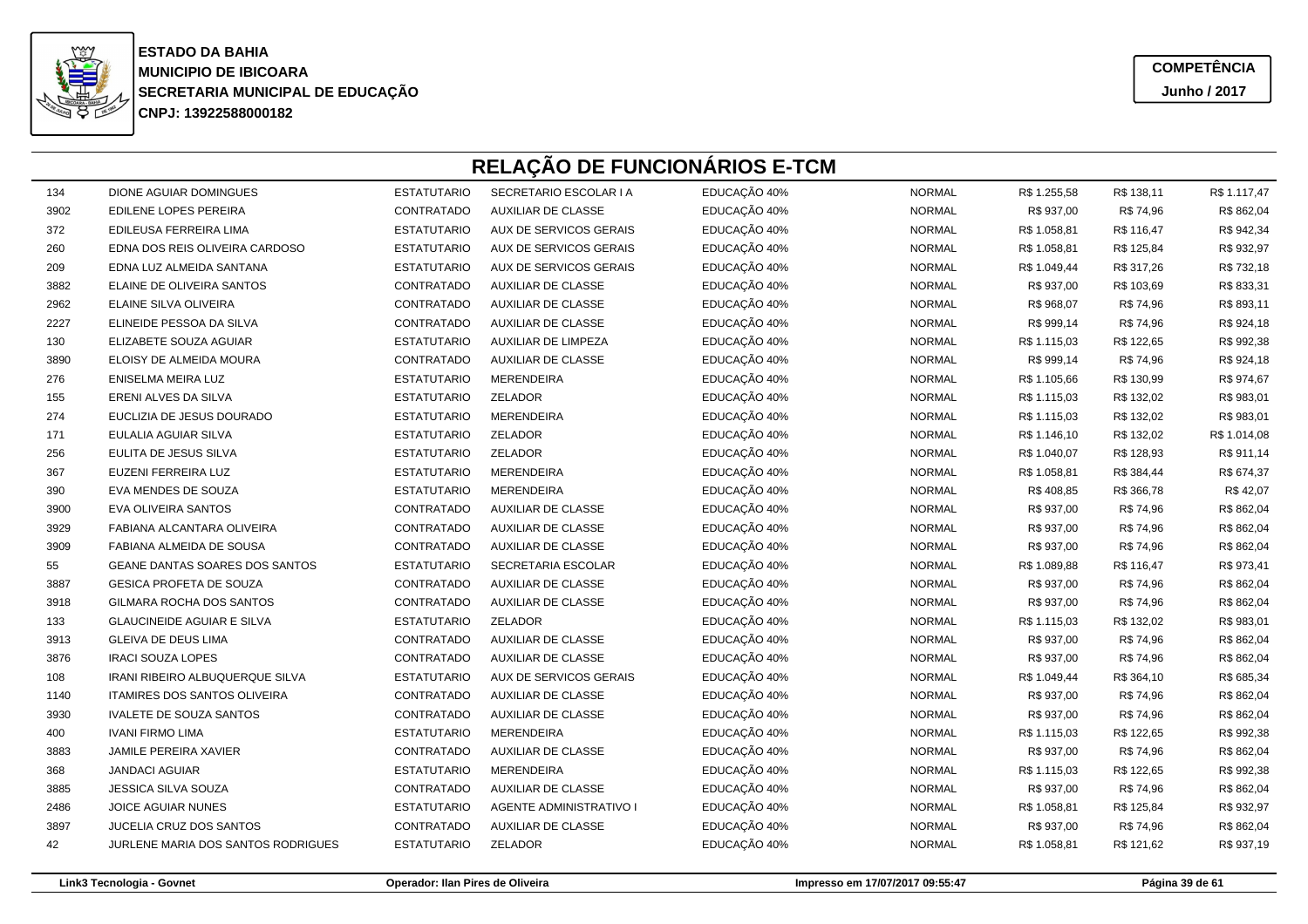

| 136  | <b>JUSILEI MACEDO SILVA CAIRES</b> | <b>ESTATUTARIO</b>               | AUX DE SERVICOS GERAIS                       | EDUCAÇÃO 40% | <b>NORMAL</b>                   | R\$ 1.080,51 | R\$ 124,81 | R\$ 955,70      |  |  |
|------|------------------------------------|----------------------------------|----------------------------------------------|--------------|---------------------------------|--------------|------------|-----------------|--|--|
| 3912 | LAURA AMELIA TEIXEIRA CRUZ         | CONTRATADO                       | <b>AUXILIAR DE CLASSE</b>                    | EDUCAÇÃO 40% | <b>NORMAL</b>                   | R\$ 937,00   | R\$ 74,96  | R\$ 862,04      |  |  |
| 384  | <b>LAURA RIBEIRO LUZ</b>           | <b>ESTATUTARIO</b>               | <b>MERENDEIRA</b>                            | EDUCAÇÃO 40% | <b>NORMAL</b>                   | R\$ 1.115,03 | R\$ 312,02 | R\$803,01       |  |  |
| 3878 | LELIANE SANTOS DA SILVA NUNES      | CONTRATADO                       | <b>AUXILIAR DE CLASSE</b>                    | EDUCAÇÃO 40% | <b>NORMAL</b>                   | R\$ 968,07   | R\$ 74,96  | R\$ 893,11      |  |  |
| 3892 | LETICIA PEREIRA DA SILVA           | CONTRATADO                       | <b>AUXILIAR DE CLASSE</b>                    | EDUCAÇÃO 40% | <b>NORMAL</b>                   | R\$ 937,00   | R\$ 74,96  | R\$ 862,04      |  |  |
| 3907 | LETICIA RIBEIRO PEREIRA            | CONTRATADO                       | <b>AUXILIAR DE CLASSE</b>                    | EDUCAÇÃO 40% | <b>NORMAL</b>                   | R\$ 937,00   | R\$ 74,96  | R\$ 862,04      |  |  |
| 247  | LILIANE TELES DA SILVA             | <b>ESTATUTARIO</b>               | AGENTE ADMINISTRATIVO N4<br>GRAU 7 CLASSE 2H | EDUCAÇÃO 40% | <b>NORMAL</b>                   | R\$ 1.196,06 | R\$ 131,57 | R\$ 1.064,49    |  |  |
| 91   | <b>LORIMAR SOUZA</b>               | <b>ESTATUTARIO</b>               | <b>MERENDEIRA</b>                            | EDUCAÇÃO 40% | <b>NORMAL</b>                   | R\$ 1.115,03 | R\$ 122,65 | R\$ 992,38      |  |  |
| 3877 | LUANA GENTIL NASCIMENTO            | CONTRATADO                       | <b>AUXILIAR DE CLASSE</b>                    | EDUCAÇÃO 40% | <b>NORMAL</b>                   | R\$ 937,00   | R\$ 74,96  | R\$ 862,04      |  |  |
| 3923 | LUANA SILVA AMURIM                 | CONTRATADO                       | <b>AUXILIAR DE CLASSE</b>                    | EDUCAÇÃO 40% | <b>NORMAL</b>                   | R\$ 968,07   | R\$ 74,96  | R\$ 893,11      |  |  |
| 244  | LUCIA OLIVEIRA SOUZA               | <b>ESTATUTARIO</b>               | <b>MERENDEIRA</b>                            | EDUCAÇÃO 40% | <b>NORMAL</b>                   | R\$ 1.115,03 | R\$ 362,72 | R\$752,31       |  |  |
| 290  | LUCIDALVA AGUIAR E SILVA NUNES     | <b>ESTATUTARIO</b>               | <b>ZELADOR</b>                               | EDUCAÇÃO 40% | <b>NORMAL</b>                   | R\$408,85    | R\$ 126,09 | R\$ 282,76      |  |  |
| 56   | LUCIELMA ALMEIDA MATOS             | <b>ESTATUTARIO</b>               | AUX DE SERVICOS GERAIS                       | EDUCAÇÃO 40% | <b>NORMAL</b>                   | R\$ 1.058,81 | R\$ 116,47 | R\$ 942,34      |  |  |
| 383  | LUCILENE RIBEIRO SANTIAGO          | <b>ESTATUTARIO</b>               | AUXILIAR DE LIMPEZA                          | EDUCAÇÃO 40% | <b>NORMAL</b>                   | R\$ 1.086,92 | R\$ 322,82 | R\$764,10       |  |  |
| 158  | LUCINEIA DA SILVA XAVIER           | <b>ESTATUTARIO</b>               | <b>MERENDEIRA</b>                            | EDUCAÇÃO 40% | <b>NORMAL</b>                   | R\$ 1.096,29 | R\$400,14  | R\$ 696,15      |  |  |
| 3917 | LUDMILA PEIXOTO DE OLIVEIRA        | CONTRATADO                       | <b>AUXILIAR DE CLASSE</b>                    | EDUCAÇÃO 40% | <b>NORMAL</b>                   | R\$ 937,00   | R\$ 74,96  | R\$ 862,04      |  |  |
| 3905 | MAICON GIL SILVA DE SOUZA          | CONTRATADO                       | <b>AUXILIAR DE CLASSE</b>                    | EDUCAÇÃO 40% | <b>NORMAL</b>                   | R\$ 937,00   | R\$ 74,96  | R\$862,04       |  |  |
| 3893 | MANUELA SOUZA DE OLIVEIRA          | CONTRATADO                       | <b>AUXILIAR DE CLASSE</b>                    | EDUCAÇÃO 40% | <b>NORMAL</b>                   | R\$ 1.030,21 | R\$ 74,96  | R\$ 955,25      |  |  |
| 3891 | MARCELA ANUNCIACAO SILVA PORCENA   | CONTRATADO                       | <b>AUXILIAR DE CLASSE</b>                    | EDUCAÇÃO 40% | <b>NORMAL</b>                   | R\$ 999,14   | R\$ 74,96  | R\$ 924,18      |  |  |
| 387  | MARCIA BARBOSA DOS SANTOS          | <b>ESTATUTARIO</b>               | AUX DE SERVICOS GERAIS                       | EDUCAÇÃO 40% | <b>NORMAL</b>                   | R\$ 1.152,02 | R\$ 125,84 | R\$ 1.026,18    |  |  |
| 2966 | MARCIA CRISTINA DA SILVA SANTOS    | CONTRATADO                       | <b>AUXILIAR DE CLASSE</b>                    | EDUCAÇÃO 40% | <b>NORMAL</b>                   | R\$ 999,14   | R\$ 74,96  | R\$ 924,18      |  |  |
| 3881 | MARCIELI CARDOSO DE AMORIM         | CONTRATADO                       | <b>AUXILIAR DE CLASSE</b>                    | EDUCAÇÃO 40% | <b>NORMAL</b>                   | R\$ 937,00   | R\$ 74,96  | R\$ 862,04      |  |  |
| 281  | MARIA CELIA ATAIDES ABREU          | <b>ESTATUTARIO</b>               | AUX DE SERVICOS GERAIS                       | EDUCAÇÃO 40% | <b>NORMAL</b>                   | R\$ 1.058,81 | R\$ 190,86 | R\$ 867,95      |  |  |
| 82   | MARIA CONCEICAO DA SILVA           | <b>ESTATUTARIO</b>               | <b>MERENDEIRA</b>                            | EDUCAÇÃO 40% | <b>NORMAL</b>                   | R\$408,85    | R\$ 354,39 | R\$ 54,46       |  |  |
| 1804 | MARIA DA CONCEICAO SILVA ALMEIDA   | CONTRATADO                       | <b>AUXILIAR DE CLASSE</b>                    | EDUCAÇÃO 40% | <b>NORMAL</b>                   | R\$ 937,00   | R\$ 74,96  | R\$ 862,04      |  |  |
| 267  | MARIA DA GLORIA TEIXEIRA           | <b>ESTATUTARIO</b>               | AUX DE SERVICOS GERAIS                       | EDUCAÇÃO 40% | <b>NORMAL</b>                   | R\$ 1.120,95 | R\$ 125,84 | R\$ 995,11      |  |  |
| 376  | MARIA DAS NEVES ALMEIDA NASCIMENTO | <b>ESTATUTARIO</b>               | AUX DE SERVICOS GERAIS                       | EDUCAÇÃO 40% | <b>NORMAL</b>                   | R\$ 1.058,81 | R\$ 125,84 | R\$ 932,97      |  |  |
| 252  | MARIA DO PRADO SOUZA               | <b>ESTATUTARIO</b>               | AUX DE SERVICOS GERAIS                       | EDUCAÇÃO 40% | <b>NORMAL</b>                   | R\$ 1.218,10 | R\$ 133,99 | R\$ 1.084,11    |  |  |
| 401  | <b>MARIA LIMA</b>                  | <b>ESTATUTARIO</b>               | <b>MERENDEIRA</b>                            | EDUCAÇÃO 40% | <b>NORMAL</b>                   | R\$408,85    | R\$ 122,65 | R\$ 286,20      |  |  |
| 251  | MARIA NILZA LINA DOS SANTOS        | <b>ESTATUTARIO</b>               | <b>MERENDEIRA</b>                            | EDUCAÇÃO 40% | <b>NORMAL</b>                   | R\$ 1.177,17 | R\$ 132,02 | R\$ 1.045,15    |  |  |
| 3899 | MARIA PAIXAO FEITOSA FARIAS        | CONTRATADO                       | <b>AUXILIAR DE CLASSE</b>                    | EDUCAÇÃO 40% | <b>NORMAL</b>                   | R\$ 937,00   | R\$ 74,96  | R\$ 862,04      |  |  |
| 3863 | MARILIA AMORIM DA SILVA MARTINS    |                                  | COMISSIONADO DIRETORIA DE ENSINO             | EDUCAÇÃO 40% | <b>NORMAL</b>                   | R\$ 1.500,00 | R\$ 120,00 | R\$ 1.380,00    |  |  |
| 363  | MARIZETE AGUIAR DOS SANTOS         | <b>ESTATUTARIO</b>               | <b>MERENDEIRA</b>                            | EDUCAÇÃO 40% | <b>NORMAL</b>                   | R\$ 1.115,03 | R\$ 132,02 | R\$ 983,01      |  |  |
| 257  | MARLENE OLIVEIRA DE SOUZA          | <b>ESTATUTARIO</b>               | <b>MERENDEIRA</b>                            | EDUCAÇÃO 40% | <b>NORMAL</b>                   | R\$ 1.115,03 | R\$ 132,02 | R\$ 983,01      |  |  |
| 3898 | MIRIAN RIOS SILVA LUZ RIBEIRO      | CONTRATADO                       | <b>AUXILIAR DE CLASSE</b>                    | EDUCAÇÃO 40% | <b>NORMAL</b>                   | R\$ 937,00   | R\$ 74,96  | R\$ 862,04      |  |  |
| 3906 | MIRLEI JOICE NOVAIS PURIFICAÇÃO    | CONTRATADO                       | <b>AUXILIAR DE CLASSE</b>                    | EDUCAÇÃO 40% | <b>NORMAL</b>                   | R\$ 937,00   | R\$74,96   | R\$ 862,04      |  |  |
|      | Link3 Tecnologia - Govnet          | Operador: Ilan Pires de Oliveira |                                              |              | Impresso em 17/07/2017 09:55:47 |              |            | Página 40 de 61 |  |  |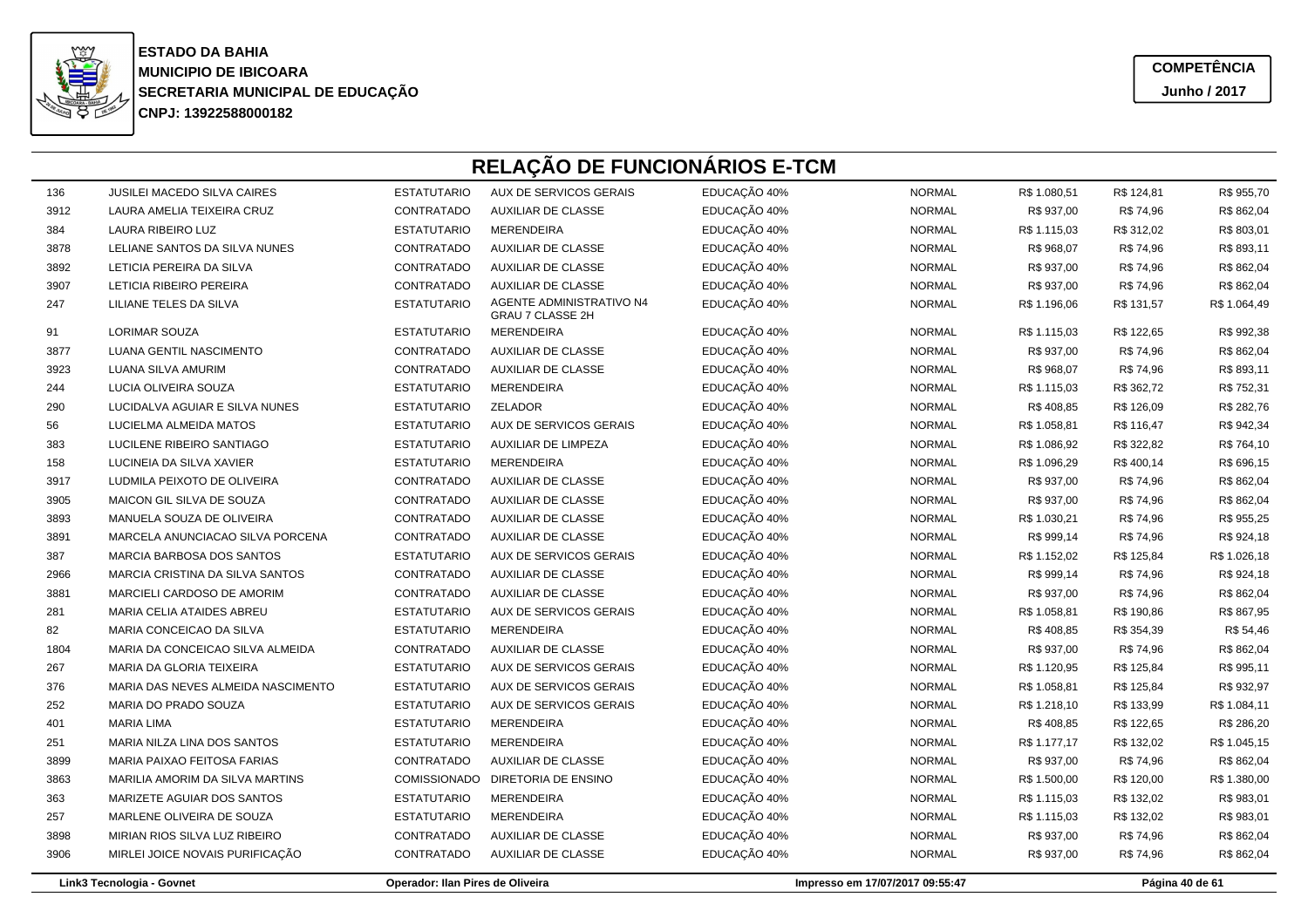

**COMPETÊNCIAJunho / 2017**

| 356  | NADIANE SILLES SILVA LUZ             | <b>ESTATUTARIO</b>               | AUX DE SERVICOS GERAIS                  | EDUCAÇÃO 40% | <b>NORMAL</b>                   | R\$ 1.089,88 | R\$ 125,84 | R\$ 964,04      |
|------|--------------------------------------|----------------------------------|-----------------------------------------|--------------|---------------------------------|--------------|------------|-----------------|
| 3888 | NAILZA LOPES SANTOS                  | CONTRATADO                       | <b>AUXILIAR DE CLASSE</b>               | EDUCAÇÃO 40% | <b>NORMAL</b>                   | R\$ 937,00   | R\$ 74,96  | R\$ 862,04      |
| 364  | NEIDE LUZ SILVA                      | <b>ESTATUTARIO</b>               | <b>MERENDEIRA</b>                       | EDUCAÇÃO 40% | <b>NORMAL</b>                   | R\$ 1.115,03 | R\$ 137,18 | R\$ 977,85      |
| 288  | NEILDE DOS SANTOS MATOS              | <b>ESTATUTARIO</b>               | AUX DE SERVICOS GERAIS                  | EDUCAÇÃO 40% | <b>NORMAL</b>                   | R\$ 1.142,65 | R\$405,53  | R\$ 737,12      |
| 394  | NILDA DOS SANTOS ANDRADE DA SILVA    | <b>ESTATUTARIO</b>               | <b>MERENDEIRA</b>                       | EDUCAÇÃO 40% | <b>NORMAL</b>                   | R\$ 1.105,66 | R\$ 388,07 | R\$ 717,59      |
| 358  | NILDA SOUZA SILVA                    | <b>ESTATUTARIO</b>               | ZELADOR                                 | EDUCAÇÃO 40% | <b>NORMAL</b>                   | R\$ 1.177,17 | R\$459,08  | R\$ 718,09      |
| 92   | NOELIA SILVA DOS SANTOS              | <b>ESTATUTARIO</b>               | <b>MERENDEIRA</b>                       | EDUCAÇÃO 40% | <b>NORMAL</b>                   | R\$ 1.115,03 | R\$ 132,02 | R\$ 983,01      |
| 1755 | NUZILEIDE OLIVEIRA SILVA             | CONTRATADO                       | <b>AUXILIAR DE CLASSE</b>               | EDUCAÇÃO 40% | <b>NORMAL</b>                   | R\$ 937,00   | R\$ 74,96  | R\$ 862,04      |
| 253  | ORLEIDE SANTOS ALVES                 | <b>ESTATUTARIO</b>               | SECRETARIO ESCOLAR                      | EDUCAÇÃO 40% | <b>NORMAL</b>                   | R\$ 1.058,81 | R\$404,47  | R\$ 654,34      |
| 2956 | OTAVIANA DE JESUS AMARAL CRUZ        | CONTRATADO                       | AUXILIAR DE CLASSE                      | EDUCAÇÃO 40% | <b>NORMAL</b>                   | R\$ 937,00   | R\$ 74,96  | R\$ 862,04      |
| 93   | PAULA ANGELICA AGUIAR DA ROSA        | <b>ESTATUTARIO</b>               | <b>AUX DE ENSINO</b>                    | EDUCAÇÃO 40% | <b>NORMAL</b>                   | R\$ 1.105,66 | R\$ 121,62 | R\$ 984,04      |
| 3862 | PAULO CAIRES DE SOUZA                | COMISSIONADO                     | DIRETOR DE DIREITO A<br><b>EDUCACAO</b> | EDUCAÇÃO 40% | <b>NORMAL</b>                   | R\$ 1.500,00 | R\$ 120,00 | R\$ 1.380,00    |
| 2937 | PRISCILA SILVA DE SOUZA              | CONTRATADO                       | <b>AUXILIAR DE CLASSE</b>               | EDUCAÇÃO 40% | <b>NORMAL</b>                   | R\$ 937,00   | R\$ 74,96  | R\$862,04       |
| 417  | ROSANA AGUIAR BISPO                  | <b>ESTATUTARIO</b>               | MERENDEIRA                              | EDUCAÇÃO 40% | <b>NORMAL</b>                   | R\$ 1.146,10 | R\$442,51  | R\$703,59       |
| 52   | ROSANGELA XAVIER SILVA NOVAIS        | <b>ESTATUTARIO</b>               | AUXILIAR DE SERVICOS GERAIS             | EDUCAÇÃO 40% | <b>NORMAL</b>                   | R\$ 1.120,95 | R\$ 452,54 | R\$ 668,41      |
| 2724 | ROSELI REIS ARRUDA DA SILVA          | CONTRATADO                       | <b>AUXILIAR DE CLASSE</b>               | EDUCAÇÃO 40% | <b>NORMAL</b>                   | R\$ 937,00   | R\$ 74,96  | R\$862,04       |
| 3889 | ROSIANE OLIVEIRA CRUZ                | CONTRATADO                       | <b>AUXILIAR DE CLASSE</b>               | EDUCAÇÃO 40% | <b>NORMAL</b>                   | R\$ 968,07   | R\$ 74,96  | R\$ 893,11      |
| 365  | ROSINEI SANTOS DE SOUZA              | <b>ESTATUTARIO</b>               | AUX DE SERVICOS GERAIS                  | EDUCAÇÃO 40% | <b>NORMAL</b>                   | R\$ 1.058,81 | R\$ 125,84 | R\$ 932,97      |
| 176  | RUBENIA XAVIER DA SILVA              | <b>ESTATUTARIO</b>               | <b>MERENDEIRA</b>                       | EDUCAÇÃO 40% | <b>NORMAL</b>                   | R\$ 1.146,10 | R\$ 132,02 | R\$ 1.014,08    |
| 262  | RUDNEI NONATO                        | <b>ESTATUTARIO</b>               | AUX DE SERVICOS GERAIS                  | EDUCAÇÃO 40% | <b>NORMAL</b>                   | R\$ 1.089,88 | R\$ 364,07 | R\$ 725,81      |
| 250  | SEBASTIANA DE OLIVEIRA BRITO         | <b>ESTATUTARIO</b>               | <b>MERENDEIRA</b>                       | EDUCAÇÃO 40% | <b>NORMAL</b>                   | R\$ 1.303,60 | R\$441,86  | R\$ 861,74      |
| 3527 | SEBASTIANA NOVAIS DOS SANTOS         | CONTRATADO                       | <b>AUXILIAR DE CLASSE</b>               | EDUCAÇÃO 40% | <b>NORMAL</b>                   | R\$ 937,00   | R\$ 74,96  | R\$862,04       |
| 273  | SILVANA ALCANTARA VIEIRA             | <b>ESTATUTARIO</b>               | <b>MERENDEIRA</b>                       | EDUCAÇÃO 40% | <b>NORMAL</b>                   | R\$ 1.146,10 | R\$ 130,99 | R\$ 1.015,11    |
| 173  | SIMONE SILES NOVAIS                  | <b>ESTATUTARIO</b>               | AUX DE SERVICOS GERAIS                  | EDUCAÇÃO 40% | <b>NORMAL</b>                   | R\$ 1.089,88 | R\$ 340,65 | R\$ 749,23      |
| 96   | SIMONY OLIVEIRA DA SILVA AGUIAR      | <b>ESTATUTARIO</b>               | AUXILIAR ADMINISTRATIVO                 | EDUCAÇÃO 40% | <b>NORMAL</b>                   | R\$ 1.530,02 | R\$ 369,33 | R\$ 1.160,69    |
| 385  | SOLANGE DOS SANTOS PAIXAO CARDOSO    | <b>ESTATUTARIO</b>               | AUX DE SERVICOS GERAIS                  | EDUCAÇÃO 40% | <b>NORMAL</b>                   | R\$ 1.152,02 | R\$ 333,39 | R\$ 818,63      |
| 3142 | SUELEN SILVA AGUIAR                  | CONTRATADO                       | <b>AUXILIAR DE CLASSE</b>               | EDUCAÇÃO 40% | <b>NORMAL</b>                   | R\$ 937,00   | R\$ 74,96  | R\$ 862,04      |
| 3911 | SULAMITA LOPES OLIVEIRA              | CONTRATADO                       | <b>AUXILIAR DE CLASSE</b>               | EDUCAÇÃO 40% | <b>NORMAL</b>                   | R\$ 937,00   | R\$ 74,96  | R\$ 862,04      |
| 3298 | SUZANA DOS SANTOS BARBOSA            | CONTRATADO                       | <b>AUXILIAR DE CLASSE</b>               | EDUCAÇÃO 40% | <b>NORMAL</b>                   | R\$ 937,00   | R\$ 74,96  | R\$ 862,04      |
| 3895 | TAIS SANTOS DE JESUS                 | CONTRATADO                       | <b>AUXILIAR DE CLASSE</b>               | EDUCAÇÃO 40% | <b>NORMAL</b>                   | R\$ 937,00   | R\$ 74,96  | R\$ 862,04      |
| 2347 | TAMARA DE DEUS LIMA                  | CONTRATADO                       | AUXILIAR DE CLASSE                      | EDUCAÇÃO 40% | <b>NORMAL</b>                   | R\$ 937,00   | R\$ 74,96  | R\$ 862,04      |
| 83   | TEREZINHA ASSUNCAO DOS REIS DE SOUZA | <b>ESTATUTARIO</b>               | <b>MERENDEIRA</b>                       | EDUCAÇÃO 40% | <b>NORMAL</b>                   | R\$408,85    | R\$ 126,09 | R\$ 282,76      |
| 125  | TEREZINHA CRISTINA RIBEIRO LIMA      | <b>ESTATUTARIO</b>               | <b>MERENDEIRA</b>                       | EDUCAÇÃO 40% | <b>NORMAL</b>                   | R\$ 1.115,03 | R\$ 122,65 | R\$ 992,38      |
| 289  | TEREZINHA LUZ FERREIRA               | <b>ESTATUTARIO</b>               | <b>MERENDEIRA</b>                       | EDUCAÇÃO 40% | <b>NORMAL</b>                   | R\$ 1.115,03 | R\$ 339,78 | R\$ 775,25      |
| 3880 | <b>THAMILLES LIMA BISPO</b>          | CONTRATADO                       | AUXILIAR DE CLASSE                      | EDUCAÇÃO 40% | <b>NORMAL</b>                   | R\$ 937,00   | R\$ 74,96  | R\$ 862,04      |
| 53   | VALDENICE SANTOS DA CRUZ             | <b>ESTATUTARIO</b>               | ZELADOR                                 | EDUCAÇÃO 40% | <b>NORMAL</b>                   | R\$ 1.115,03 | R\$ 394,38 | R\$720,65       |
|      | Link3 Tecnologia - Govnet            | Operador: Ilan Pires de Oliveira |                                         |              | Impresso em 17/07/2017 09:55:47 |              |            | Página 41 de 61 |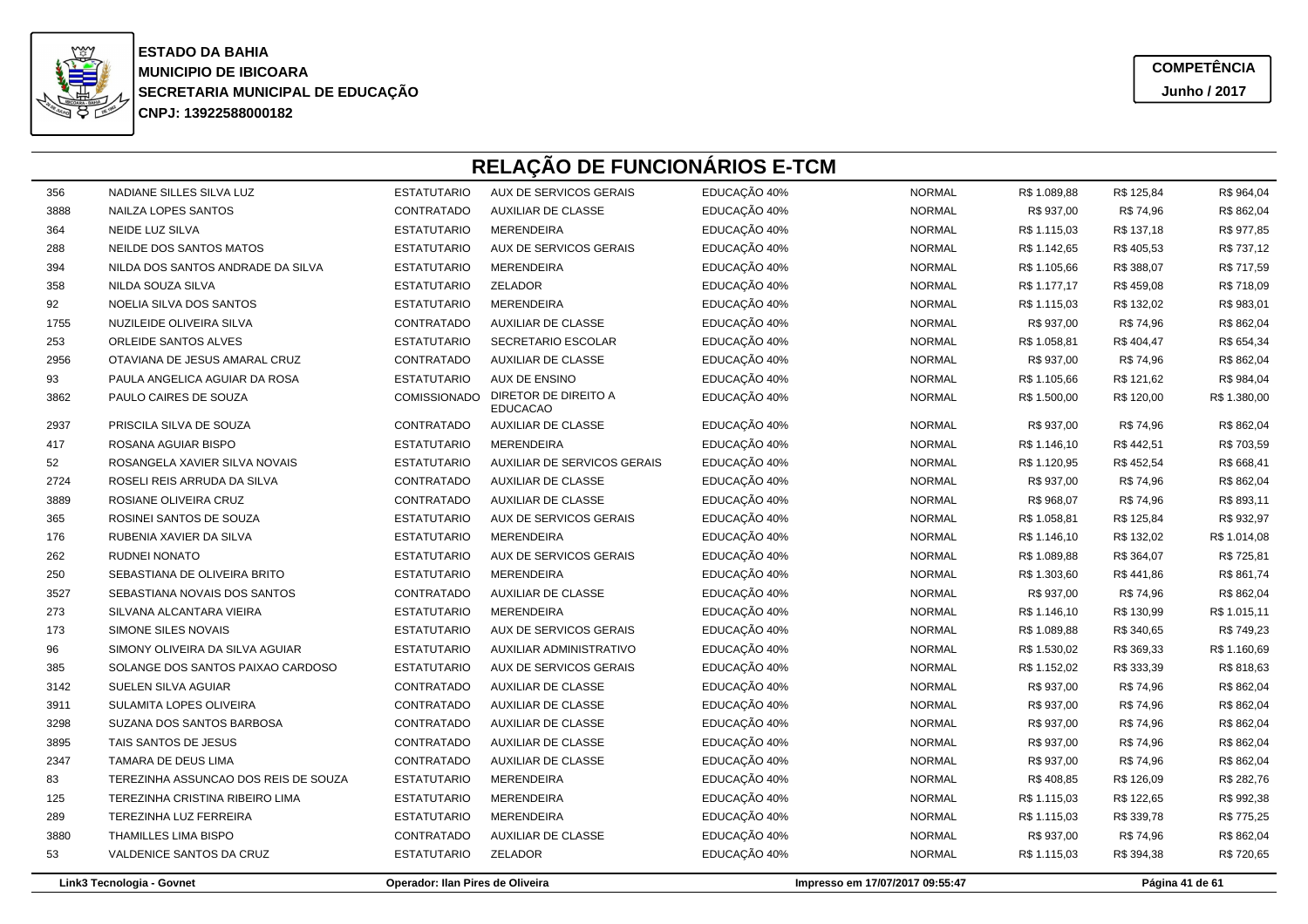

| 361  | VALDETE BATISTA DA SILVA   | <b>ESTATUTARIO</b> | <b>MERENDEIRA</b>         | EDUCAÇÃO 40% | <b>NORMAL</b>    | R\$ 1.161,88   | R\$ 132,02    | R\$ 1.029,86   |
|------|----------------------------|--------------------|---------------------------|--------------|------------------|----------------|---------------|----------------|
| 3901 | VANESSA SANTOS DA SILVA    | CONTRATADO         | AUXILIAR DE CLASSE        | EDUCAÇÃO 40% | <b>NORMAL</b>    | R\$ 937,00     | R\$ 74,96     | R\$ 862,04     |
| 51   | VANUSA SANTOS              | <b>ESTATUTARIO</b> | ZELADOR                   | EDUCAÇÃO 40% | <b>NORMAL</b>    | R\$ 1.115,03   | R\$ 132,02    | R\$ 983,01     |
| 162  | VERA LUCIA SANTOS DOURADO  | <b>ESTATUTARIO</b> | <b>ZELADOR</b>            | EDUCAÇÃO 40% | <b>NORMAL</b>    | R\$ 1.115,03   | R\$ 122,65    | R\$ 992,38     |
| 458  | VIRIDIANA SILVA FERREIRA   | <b>ESTATUTARIO</b> | <b>MERENDEIRA</b>         | EDUCAÇÃO 40% | <b>NORMAL</b>    | R\$ 1.227,47   | R\$ 135,02    | R\$ 1.092,45   |
| 366  | <b>VIVIANE ALVES SILVA</b> | <b>ESTATUTARIO</b> | <b>ZELADOR</b>            | EDUCAÇÃO 40% | <b>NORMAL</b>    | R\$ 1.146,10   | R\$ 132,02    | R\$ 1.014,08   |
| 3908 | VIVIANE SANTOS DA SILVA    | CONTRATADC         | <b>AUXILIAR DE CLASSE</b> | EDUCAÇÃO 40% | <b>NORMAL</b>    | R\$ 937,00     | R\$ 74,96     | R\$ 862,04     |
| 187  | ZELIA APARECIDA MACHADO    | <b>ESTATUTARIO</b> | AUXILIAR DE LIMPEZA       | EDUCAÇÃO 40% | <b>NORMAL</b>    | R\$ 1.115,03   | R\$ 351,33    | R\$ 763,70     |
| 545  | ZELIA PESSOA XAVIER        | <b>ESTATUTARIO</b> | <b>MERENDEIRA</b>         | EDUCAÇÃO 40% | <b>NORMAL</b>    | R\$ 1.011,96   | R\$ 111,32    | R\$ 900,64     |
| 193  | <b>ZELITA SELES AGUIAR</b> | <b>ESTATUTARIO</b> | <b>MERENDEIRA</b>         | EDUCAÇÃO 40% | <b>NORMAL</b>    | R\$ 1.115,03   | R\$ 132,02    | R\$ 983,01     |
| 245  | ZENILDA CAIRES DE SOUZA    | <b>ESTATUTARIO</b> | AUX DE SERVICOS GERAIS    | EDUCAÇÃO 40% | <b>NORMAL</b>    | R\$ 1.058,81   | R\$400,92     | R\$ 657,89     |
|      | <b>153 FUNCIONÁRIOS</b>    |                    |                           |              | <b>SUBTOTAL:</b> | R\$ 157.293,57 | R\$ 22.833.32 | R\$ 134.460,25 |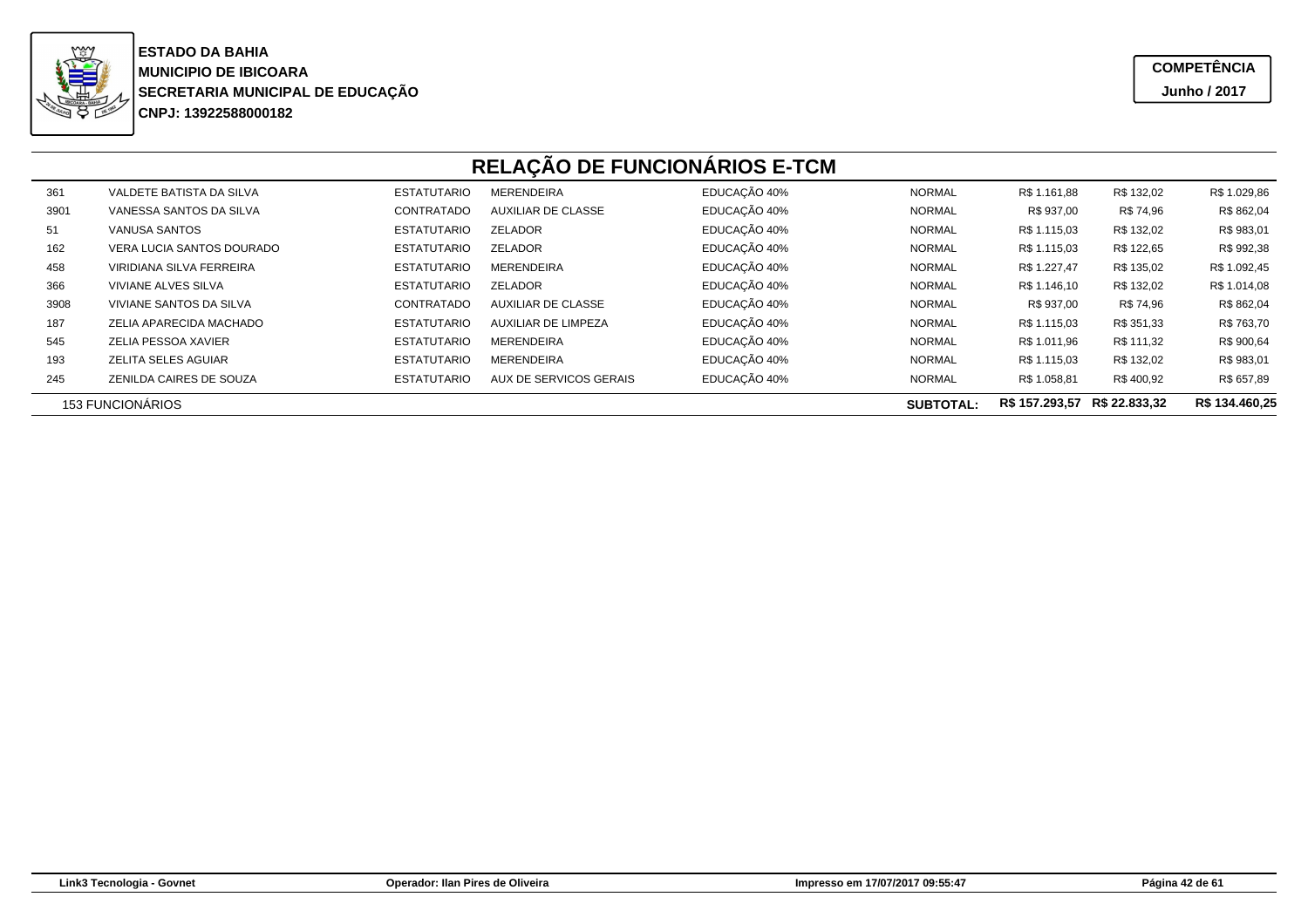

|                  | <b>DEPARTAMENTO:</b> MANUTENÇÃO DA UNIDADE - FUNDEB 60% |                                  |                                          |                     |                                 |                  |                  |                      |  |  |  |
|------------------|---------------------------------------------------------|----------------------------------|------------------------------------------|---------------------|---------------------------------|------------------|------------------|----------------------|--|--|--|
| <b>MATRÍCULA</b> | <b>NOME</b>                                             | <b>Tipo Vículo</b>               | <b>CARGO</b>                             | <b>CENTRO CUSTO</b> | <b>TIPO FOLHA</b>               | <b>PROVENTOS</b> | <b>DESCONTOS</b> | <b>VALOR LÍQUIDO</b> |  |  |  |
| 59               | ACHIRLE SILVA DE OLIVEIRA                               | <b>ESTATUTARIO</b>               | PROFESSOR NIVEL A CLASSE III             | EDUCAÇÃO 60%        | <b>NORMAL</b>                   | R\$ 1.944,03     | R\$863,12        | R\$ 1.080,91         |  |  |  |
| 150              | ADILSON SILVA SANTOS                                    | <b>ESTATUTARIO</b>               | PROFESSOR CLASSE B NIVEL II              | EDUCAÇÃO 60%        | <b>NORMAL</b>                   | R\$ 1.718,07     | R\$ 187,33       | R\$ 1.530,74         |  |  |  |
| 3326             | ADRIANA CRISTINA SILVEIRA GONZAGA                       | CONTRATADO                       | PROFESSOR A NIVEL I                      | EDUCAÇÃO 60%        | <b>NORMAL</b>                   | R\$ 1.149,40     | R\$ 91,95        | R\$ 1.057,45         |  |  |  |
| 3310             | ADRIANA NETO SANTOS                                     | CONTRATADO                       | PROFESSOR A NIVEL I                      | EDUCAÇÃO 60%        | <b>NORMAL</b>                   | R\$ 1.149,40     | R\$ 91,95        | R\$ 1.057,45         |  |  |  |
| 3847             | AFRA MACIEL MATOS NETA CHAMUSCA                         | CONTRATADO                       | PROFESSOR CLASSE A N II                  | EDUCAÇÃO 60%        | <b>NORMAL</b>                   | R\$ 2.790,88     | R\$ 350,49       | R\$ 2.440,39         |  |  |  |
| 43               | ALBERTO AGUIAR E SILVA                                  | <b>ESTATUTARIO</b>               | PROFESSOR CLASSE C NIVEL III             | EDUCAÇÃO 60%        | <b>NORMAL</b>                   | R\$ 3.479,69     | R\$ 472,68       | R\$ 3.007,01         |  |  |  |
| 14               | ALCINEIA OLIVEIRA MACEDO                                | <b>ESTATUTARIO</b>               | PROFESSOR CLASSE A N II                  | EDUCAÇÃO 60%        | <b>NORMAL</b>                   | R\$ 1.576,85     | R\$427,94        | R\$ 1.148,91         |  |  |  |
| 3925             | ALDAIR DE JESUS ALMEIDA                                 | CONTRATADO                       | PROFESSOR CLASSE A N II                  | EDUCAÇÃO 60%        | <b>NORMAL</b>                   | R\$ 1.395,44     | R\$ 111,64       | R\$ 1.283,80         |  |  |  |
| 3590             | ALINE BONFIM SILVA                                      | COMISSIONADO                     | VICE DIRETOR CLASSE A                    | EDUCAÇÃO 60%        | <b>NORMAL</b>                   | R\$ 2.816,03     | R\$ 354,93       | R\$ 2.461,10         |  |  |  |
| 143              | ALLAN CARLOS GOMES AGUIAR                               | <b>ESTATUTARIO</b>               | PROFESSOR CLASSE C NIVEL II              | EDUCAÇÃO 60%        | <b>NORMAL</b>                   | R\$ 1.845,33     | R\$ 233,59       | R\$ 1.611,74         |  |  |  |
| 184              | ALMERINDO REIS COUTO                                    | <b>ESTATUTARIO</b>               | PROFESSOR CLASSE C NIVEL III             | EDUCAÇÃO 60%        | <b>NORMAL</b>                   | R\$ 2.110,96     | R\$ 249,51       | R\$ 1.861,45         |  |  |  |
| 3853             | ALMIR LUZ CAIRES JUNIOR                                 | CONTRATADO                       | PROFESSOR CLASSE A N II                  | EDUCAÇÃO 60%        | <b>NORMAL</b>                   | R\$ 1.395,44     | R\$ 154,42       | R\$ 1.241,02         |  |  |  |
| 2958             | ANALICE LELIS SILVA SANTOS                              | CONTRATADO                       | PROFESSOR A NIVEL I                      | EDUCAÇÃO 60%        | <b>NORMAL</b>                   | R\$ 3.448,20     | R\$484,83        | R\$ 2.963,37         |  |  |  |
| 3756             | ANA LUCIA DOS REIS OLIVEIRA                             | COMISSIONADO                     | VICE-DIRETOR ESCOLAR A III               | EDUCAÇÃO 60%        | <b>NORMAL</b>                   | R\$ 3.541,64     | R\$ 507,59       | R\$ 3.034,05         |  |  |  |
| 332              | ANA MARGARETE AGUIAR NERI                               | <b>ESTATUTARIO</b>               | PROFESSOR CLASSE B NIVEL II              | EDUCAÇÃO 60%        | <b>NORMAL</b>                   | R\$ 1.703,00     | R\$ 217,47       | R\$ 1.485,53         |  |  |  |
| 3561             | ANA PAULA ASSUNCAO DE SOUZA                             | COMISSIONADO                     | VICE-DIRETOR ESCOLAR A III               | EDUCAÇÃO 60%        | <b>NORMAL</b>                   | R\$ 3.466,28     | R\$489,24        | R\$ 2.977,04         |  |  |  |
| 2561             | ANA PAULA VILLELA FERREIRA DA SILVA                     | CONTRATADO                       | PROFESSOR CLASSE A N II                  | EDUCAÇÃO 60%        | <b>NORMAL</b>                   | R\$ 1.604,72     | R\$ 128,38       | R\$ 1.476,34         |  |  |  |
| 344              | ANA SELMA BONFIM SANTOS                                 | <b>ESTATUTARIO</b>               | PROFESSOR CLASSE C NIVEL III             | EDUCAÇÃO 60%        | <b>NORMAL</b>                   | R\$ 3.479,69     | R\$ 677,35       | R\$ 2.802,34         |  |  |  |
| 294              | ANCELMO AMORIM SANTANA                                  | <b>ESTATUTARIO</b>               | PROFESSOR CLASSE C NIVEL III             | EDUCAÇÃO 60%        | <b>NORMAL</b>                   | R\$ 3.479,69     | R\$ 959,24       | R\$ 2.520,45         |  |  |  |
| 3721             | ANDREA PEREIRA FREITAS                                  | <b>COMISSIONADO</b>              | COORDENADOR PEDAGOCICO A<br>$\mathbf{H}$ | EDUCAÇÃO 60%        | <b>NORMAL</b>                   | R\$4.325,89      | R\$705,98        | R\$ 3.619,91         |  |  |  |
| 298              | ANDREIA AGUIAR SANTANA                                  | <b>ESTATUTARIO</b>               | PROFESSOR CLASSE B NIVEL II              | EDUCAÇÃO 60%        | <b>NORMAL</b>                   | R\$ 3.113,51     | R\$ 1.304,97     | R\$ 1.808,54         |  |  |  |
| 3552             | ANDRE SILVA NOVAIS                                      |                                  | COMISSIONADO VICE DIRETOR A NIVEL II     | EDUCAÇÃO 60%        | <b>NORMAL</b>                   | R\$ 3.558,37     | R\$ 511,66       | R\$ 3.046,71         |  |  |  |
| 3552             | ANDRE SILVA NOVAIS                                      |                                  | COMISSIONADO VICE DIRETOR A NIVEL II     | EDUCAÇÃO 60%        | <b>COMPLEMENTA</b><br>R         | R\$ 937,00       | R\$ 74,96        | R\$ 862,04           |  |  |  |
| 3387             | ANGELA MARIA SALES CAIRES ROCHA                         | CONTRATADO                       | PROFESSOR CLASSE A NIVEL III             | EDUCAÇÃO 60%        | <b>NORMAL</b>                   | R\$ 3.014,16     | R\$ 375,74       | R\$ 2.638,42         |  |  |  |
| 312              | ANISIO XAVIER DE SOUZA                                  | <b>ESTATUTARIO</b>               | PROFESSOR A NIVEL I                      | EDUCAÇÃO 60%        | <b>NORMAL</b>                   | R\$ 1.367,79     | R\$ 516,36       | R\$ 851,43           |  |  |  |
| 45               | ANTONIA MARIA DOS SANTOS LIMA BISPO                     | <b>ESTATUTARIO</b>               | PROFESSOR CLASSE C NIVEL II              | EDUCAÇÃO 60%        | <b>NORMAL</b>                   | R\$ 3.240,77     | R\$ 829,70       | R\$ 2.411,07         |  |  |  |
| 2238             | ARLEIDE DA SILVA COSTA AGUIAR                           | CONTRATADO                       | PROFESSOR CLASSE A NIVEL III             | EDUCAÇÃO 60%        | <b>NORMAL</b>                   | R\$ 1.507,08     | R\$ 120,57       | R\$ 1.386,51         |  |  |  |
| 3848             | ARLEIDES CANGUSSU DE OLIVEIRA CRUZ                      | CONTRATADO                       | PROFESSOR A NIVEL I                      | EDUCAÇÃO 60%        | <b>NORMAL</b>                   | R\$ 2.298,80     | R\$ 220,98       | R\$ 2.077,82         |  |  |  |
| 49               | AURENI SILVA DOS SANTOS                                 | <b>ESTATUTARIO</b>               | PROFESSOR CLASSE C NIVEL III             | EDUCAÇÃO 60%        | <b>NORMAL</b>                   | R\$ 1.972,61     | R\$ 232,38       | R\$ 1.740,23         |  |  |  |
| 296              | AUZENI CANGUSSU DE OLIVEIRA ALCANTARA                   | <b>ESTATUTARIO</b>               | PROFESSOR CLASSE C NIVEL I               | EDUCAÇÃO 60%        | <b>NORMAL</b>                   | R\$ 2.676,57     | R\$ 668,96       | R\$ 2.007,61         |  |  |  |
| 1292             | BETANIA DE JESUS PINHEIRO SANTOS                        | CONTRATADO                       | PROFESSOR CLASSE A N II                  | EDUCAÇÃO 60%        | <b>NORMAL</b>                   | R\$ 1.395,44     | R\$ 111,64       | R\$ 1.283,80         |  |  |  |
| 3305             | CAMILA AGUIAR SILVA                                     | CONTRATADO                       | PROFESSOR CLASSE A NIVEL III             | EDUCAÇÃO 60%        | <b>NORMAL</b>                   | R\$ 3.014,16     | R\$ 361,52       | R\$ 2.652,64         |  |  |  |
| 2631             | CARLA AGUIAR RAMOS                                      | CONTRATADO                       | PROFESSOR CLASSE A N II                  | EDUCAÇÃO 60%        | <b>NORMAL</b>                   | R\$ 1.395,44     | R\$ 111,64       | R\$ 1.283,80         |  |  |  |
|                  | Link3 Tecnologia - Govnet                               | Operador: Ilan Pires de Oliveira |                                          |                     | Impresso em 17/07/2017 09:55:47 |                  |                  | Página 43 de 61      |  |  |  |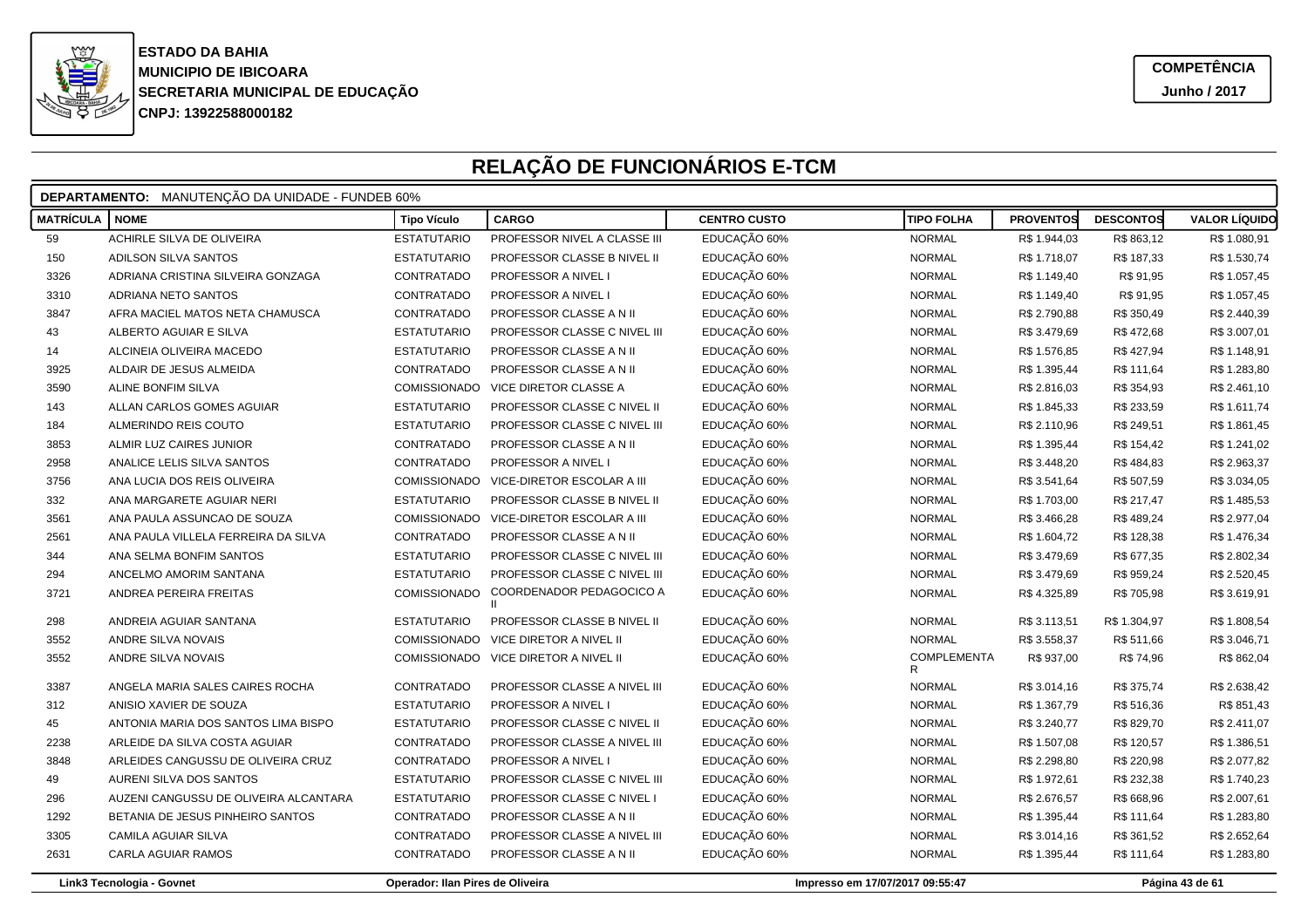

**COMPETÊNCIAJunho / 2017**

| 346  | CARLOS ARAUJO SANTANA                | <b>ESTATUTARIO</b> | PROFESSOR CLASSE C NIVEL II                   | EDUCAÇÃO 60% | <b>NORMAL</b> | R\$ 1.910,08 | R\$ 242,49   | R\$ 1.667,59 |
|------|--------------------------------------|--------------------|-----------------------------------------------|--------------|---------------|--------------|--------------|--------------|
| 272  | CARLOS ROCHA AGUIAR                  | <b>ESTATUTARIO</b> | PROFESSOR CLASSE C NIVEL III                  | EDUCAÇÃO 60% | <b>NORMAL</b> | R\$ 1.972,61 | R\$ 642,31   | R\$ 1.330,30 |
| 259  | CEDENILDES PEREIRA SILVA PIRES       | <b>ESTATUTARIO</b> | PROFESSOR CLASSE C NIVEL III                  | EDUCAÇÃO 60% | <b>NORMAL</b> | R\$ 1.972,61 | R\$ 232,38   | R\$ 1.740,23 |
| 191  | CELIA BARBOSA GAMA                   | <b>ESTATUTARIO</b> | DIR COLEGIO- CLASSE C-NIVEL II                | EDUCAÇÃO 60% | <b>NORMAL</b> | R\$4.754,82  | R\$ 643,13   | R\$4.111,69  |
| 292  | <b>CELIO AMORIM SANTANA</b>          | <b>ESTATUTARIO</b> | PROFESSOR CLASSE C NIVEL III                  | EDUCAÇÃO 60% | <b>NORMAL</b> | R\$ 3.479,69 | R\$ 1.054,08 | R\$ 2.425,61 |
| 88   | CERES DA PAIXAO OLIVEIRA COSTA       | <b>ESTATUTARIO</b> | PROFESSOR CLASSE C NIVEL III                  | EDUCAÇÃO 60% | <b>NORMAL</b> | R\$ 3.548,90 | R\$467,27    | R\$ 3.081,63 |
| 161  | CIRLANE PEREIRA AGUIAR PRAXEDES      | <b>ESTATUTARIO</b> | PROFESSOR CLASSE C NIVEL III                  | EDUCAÇÃO 60% | <b>NORMAL</b> | R\$ 2.059,13 | R\$ 261,10   | R\$ 1.798,03 |
| 3381 | CLAUDINEIA MACHADO DOS ANJOS AGUIAR  | CONTRATADO         | PROFESSOR CLASSE A N II                       | EDUCAÇÃO 60% | <b>NORMAL</b> | R\$ 1.627,99 | R\$ 130,24   | R\$ 1.497,75 |
| 304  | <b>CLEBSON GUIMARAES BARBOSA</b>     | <b>ESTATUTARIO</b> | PROFESSOR CLASSE C NIVEL II                   | EDUCAÇÃO 60% | <b>NORMAL</b> | R\$ 1.845,33 | R\$ 233,59   | R\$ 1.611,74 |
| 357  | CLEIDE DOMINGUES DA SILVA            | <b>ESTATUTARIO</b> | PROFESSOR NIVEL A CLASSE III                  | EDUCAÇÃO 60% | <b>NORMAL</b> | R\$ 1.703,00 | R\$ 202,40   | R\$ 1.500,60 |
| 3388 | CLEOCLACTIA AGUIAR DE SOUZA          | CONTRATADO         | PROFESSOR CLASSE A N II                       | EDUCAÇÃO 60% | <b>NORMAL</b> | R\$ 1.395,44 | R\$ 111,64   | R\$ 1.283,80 |
| 3800 | CRISTIANA SOUZA DA SILVA LUZ         | CONTRATADO         | PROFESSOR CLASSE A N II                       | EDUCAÇÃO 60% | <b>NORMAL</b> | R\$ 2.790,89 | R\$ 350,49   | R\$ 2.440,40 |
| 3573 | CRISTIANE SANTOS COSTA               | COMISSIONADO       | DIRETOR DE ESCOLA NIVEL II<br><b>CLASSE A</b> | EDUCAÇÃO 60% | <b>NORMAL</b> | R\$ 3.767,69 | R\$ 562,64   | R\$ 3.205,05 |
| 3799 | DAMIANA GALVAO DO NASCIMENTO SANTANA | CONTRATADO         | PROFESSOR CLASSE A NIVEL III                  | EDUCAÇÃO 60% | <b>NORMAL</b> | R\$ 3.014,16 | R\$ 389,95   | R\$ 2.624,21 |
| 3353 | DANIELA CARVALHO MEDEIROS            | CONTRATADO         | PROFESSOR A NIVEL I                           | EDUCAÇÃO 60% | <b>NORMAL</b> | R\$ 1.149,40 | R\$ 91,95    | R\$ 1.057,45 |
| 3364 | DANIELA SILVA DE OLIVEIRA            | CONTRATADO         | PROFESSOR A NIVEL I                           | EDUCAÇÃO 60% | <b>NORMAL</b> | R\$ 1.149,40 | R\$ 91,95    | R\$ 1.057,45 |
| 3348 | DARMIÇON NETO AGUIAR                 | CONTRATADO         | PROFESSOR CLASSE A N II                       | EDUCAÇÃO 60% | <b>NORMAL</b> | R\$ 1.395,44 | R\$ 111,64   | R\$ 1.283,80 |
| 349  | DEBORA AGUIAR SANTOS                 | <b>ESTATUTARIO</b> | PROFESSOR CLASSE C NIVEL III                  | EDUCAÇÃO 60% | <b>NORMAL</b> | R\$ 1.972,61 | R\$ 232,38   | R\$ 1.740,23 |
| 3846 | DEBORA MORAES DE OLIVEIRA            | CONTRATADO         | PROFESSOR CLASSE A N II                       | EDUCAÇÃO 60% | <b>NORMAL</b> | R\$ 1.639,60 | R\$ 131,17   | R\$ 1.508,43 |
| 334  | DEGMAR SILVA GOUVEIA                 | <b>ESTATUTARIO</b> | PROFESSOR CLASSE C NIVEL III                  | EDUCAÇÃO 60% | <b>NORMAL</b> | R\$ 1.955,31 | R\$ 792,70   | R\$ 1.162,61 |
| 3384 | DEISY LUCY MARTINS AGUIAR            | CONTRATADO         | PROFESSOR CLASSE A N II                       | EDUCAÇÃO 60% | <b>NORMAL</b> | R\$ 1.395,44 | R\$ 111,64   | R\$ 1.283,80 |
| 3729 | DEIVISON AGUIAR MARTINS              | CONTRATADO         | PROFESSOR CLASSE A N II                       | EDUCAÇÃO 60% | <b>NORMAL</b> | R\$ 2.790,89 | R\$ 350,49   | R\$ 2.440,40 |
| 3415 | DENILSON SOARES DA ROCHA             | CONTRATADO         | PROFESSOR A NIVEL I                           | EDUCAÇÃO 60% | <b>NORMAL</b> | R\$ 2.298,80 | R\$ 206,89   | R\$ 2.091,91 |
| 2096 | DENILZA PESSOA NOVAIS                | <b>ESTATUTARIO</b> | PROFESSOR CLASSE D NIVEL I                    | EDUCAÇÃO 60% | <b>NORMAL</b> | R\$ 3.889,47 | R\$485,46    | R\$ 3.404,01 |
| 3350 | DENISE SOUZA DE MIRANDA              | CONTRATADO         | PROFESSOR A NIVEL I                           | EDUCAÇÃO 60% | <b>NORMAL</b> | R\$ 1.180,47 | R\$ 91,95    | R\$ 1.088,52 |
| 323  | DENISVALDO SILVA LUZ                 | <b>ESTATUTARIO</b> | PROFESSOR CLASSE C NIVEL I                    | EDUCAÇÃO 60% | <b>NORMAL</b> | R\$ 1.527,17 | R\$ 181,39   | R\$ 1.345,78 |
| 333  | DEUSDEDITH SANTANA                   | <b>ESTATUTARIO</b> | PROFESSOR CLASSE C NIVEL III                  | EDUCAÇÃO 60% | <b>NORMAL</b> | R\$ 3.566,21 | R\$730,51    | R\$ 2.835,70 |
| 3859 | DIANA SANTOS RIBEIRO BARRETO         | CONTRATADO         | PROFESSOR A NIVEL I                           | EDUCAÇÃO 60% | <b>NORMAL</b> | R\$ 1.149,40 | R\$ 91,95    | R\$ 1.057,45 |
| 3390 | DILMA ROCHA SANTOS AGUIAR            | CONTRATADO         | PROFESSOR CLASSE A NIVEL III                  | EDUCAÇÃO 60% | <b>NORMAL</b> | R\$ 1.507,08 | R\$ 120,57   | R\$ 1.386,51 |
| 375  | DILONETE DE OLIVEIRA CARDOSO         | <b>ESTATUTARIO</b> | PROFESSOR CLASSE B NIVEL III                  | EDUCAÇÃO 60% | <b>NORMAL</b> | R\$ 3.240,77 | R\$413,33    | R\$ 2.827,44 |
| 3809 | DIONE LUZ OLIVEIRA                   | COMISSIONADO       | VICE DIRETOR A NIVEL II                       | EDUCAÇÃO 60% | <b>NORMAL</b> | R\$ 3.209,51 | R\$426,72    | R\$ 2.782,79 |
| 314  | <b>DIRCE AGUIAR</b>                  | <b>ESTATUTARIO</b> | SUPERVISORA DE ENSINO CLASSE<br>D.            | EDUCAÇÃO 60% | <b>NORMAL</b> | R\$ 5.605,98 | R\$ 1.566,52 | R\$4.039,46  |
| 337  | DIVANOLIA PEREIRA DE SOUZA           | <b>ESTATUTARIO</b> | PROFESSOR CLASSE C NIVEL III                  | EDUCAÇÃO 60% | <b>NORMAL</b> | R\$ 3.566,21 | R\$ 1.156,25 | R\$ 2.409,96 |
| 249  | DORILEIDE SILES LEDO                 | <b>ESTATUTARIO</b> | PROFESSOR CLASSE A N II                       | EDUCAÇÃO 60% | <b>NORMAL</b> | R\$ 1.576,85 | R\$ 322,33   | R\$ 1.254,52 |
| 3382 | DORILEI SILES LEDO                   | CONTRATADO         | PROFESSOR CLASSE A NIVEL III                  | EDUCAÇÃO 60% | <b>NORMAL</b> | R\$ 1.507,08 | R\$ 120,57   | R\$ 1.386,51 |
|      |                                      |                    |                                               |              |               |              |              |              |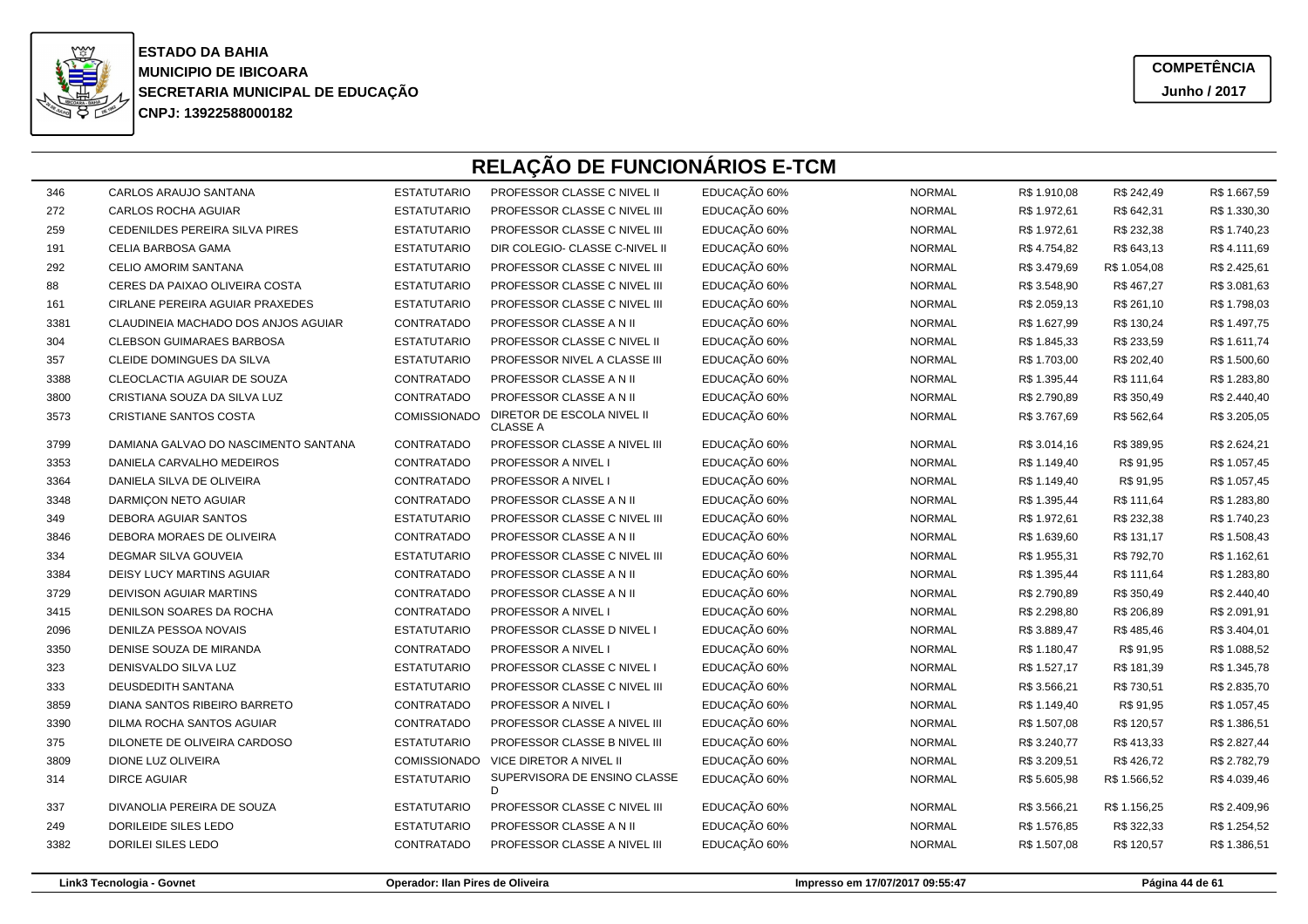

**COMPETÊNCIAJunho / 2017**

|      | RELAÇÃO DE FUNCIONÁRIOS E-TCM      |                    |                                         |              |               |              |              |              |  |  |  |
|------|------------------------------------|--------------------|-----------------------------------------|--------------|---------------|--------------|--------------|--------------|--|--|--|
| 3288 | DORILENE OLIVEIRA SANTOS PIRES     | CONTRATADO         | PROFESSOR CLASSE A N II                 | EDUCAÇÃO 60% | <b>NORMAL</b> | R\$ 1.395,44 | R\$ 111,64   | R\$ 1.283,80 |  |  |  |
| 3240 | DOUGLAS FERREIRA SILVA             | CONTRATADO         | PROFESSOR CLASSE A NIVEL III            | EDUCAÇÃO 60% | <b>NORMAL</b> | R\$ 1.507,08 | R\$ 120,57   | R\$ 1.386,51 |  |  |  |
| 303  | DUSCELI AGUIAR DE OLIVEIRA         | <b>ESTATUTARIO</b> | PROFESSOR CLASSE C NIVEL III            | EDUCAÇÃO 60% | <b>NORMAL</b> | R\$ 1.972,61 | R\$ 757,03   | R\$ 1.215,58 |  |  |  |
| 373  | EDEZIA LUCIA RODRIGUES AGUIAR      | <b>ESTATUTARIO</b> | DIR DE COLEGIO CLASSE C-<br>NIVEL III   | EDUCAÇÃO 60% | <b>NORMAL</b> | R\$ 5.123,53 | R\$ 871,42   | R\$4.252,11  |  |  |  |
| 291  | EDGARD FERREIRA DA SILVA           | <b>ESTATUTARIO</b> | PROFESSOR CLASSE C NIVEL II             | EDUCAÇÃO 60% | <b>NORMAL</b> | R\$ 1.926,26 | R\$ 228,08   | R\$ 1.698,18 |  |  |  |
| 3351 | <b>EDILAINE SILVA NOVAIS</b>       | CONTRATADO         | PROFESSOR CLASSE A N II                 | EDUCAÇÃO 60% | <b>NORMAL</b> | R\$ 1.395,44 | R\$ 111,64   | R\$ 1.283,80 |  |  |  |
| 3289 | EDILA PINHEIRO DE MELO SANTANA     | CONTRATADO         | PROFESSOR A NIVEL I                     | EDUCAÇÃO 60% | <b>NORMAL</b> | R\$ 1.180,47 | R\$ 91,95    | R\$ 1.088,52 |  |  |  |
| 3419 | EDILENE DE JESUS MATOS PINHEIRO    | CONTRATADO         | PROFESSOR A NIVEL I                     | EDUCAÇÃO 60% | <b>NORMAL</b> | R\$ 1.194,83 | R\$ 93,10    | R\$ 1.101,73 |  |  |  |
| 3316 | EDILENE MARINHO DE SOUZA           | CONTRATADO         | PROFESSOR CLASSE A NIVEL III            | EDUCAÇÃO 60% | <b>NORMAL</b> | R\$ 1.507,08 | R\$ 120,57   | R\$ 1.386,51 |  |  |  |
| 3318 | EDINALDO CANDIDO DA SILVA          | CONTRATADO         | PROFESSOR CLASSE A NIVEL III            | EDUCAÇÃO 60% | <b>NORMAL</b> | R\$ 1.507,08 | R\$ 120,57   | R\$ 1.386,51 |  |  |  |
| 3432 | EDINEIA OLIVEIRA FAUSTINO ARAGAO   | CONTRATADO         | PROFESSOR A NIVEL I                     | EDUCAÇÃO 60% | <b>NORMAL</b> | R\$ 1.180,47 | R\$ 91,95    | R\$ 1.088,52 |  |  |  |
| 351  | <b>EDNAR SANTOS CAIRES</b>         | <b>ESTATUTARIO</b> | PROFESSOR NIVEL A CLASSE III            | EDUCAÇÃO 60% | <b>NORMAL</b> | R\$ 1.703,00 | R\$ 202,40   | R\$ 1.500,60 |  |  |  |
| 124  | <b>ELAINE NETO SANTOS</b>          | <b>ESTATUTARIO</b> | PROFESSOR CLASSE C NIVEL III            | EDUCAÇÃO 60% | <b>NORMAL</b> | R\$ 3.479,69 | R\$ 661,69   | R\$ 2.818,00 |  |  |  |
| 3604 | ELANDIA SANTOS SOARES              | CONTRATADO         | PROFESSOR CLASSE A NIVEL III            | EDUCAÇÃO 60% | <b>NORMAL</b> | R\$ 1.507,08 | R\$ 120,57   | R\$ 1.386,51 |  |  |  |
| 3391 | ELIANA SOUZA MARQUES ALMEIDA       | CONTRATADO         | PROFESSOR CLASSE A N II                 | EDUCAÇÃO 60% | <b>NORMAL</b> | R\$ 1.796,56 | R\$ 161,69   | R\$ 1.634,87 |  |  |  |
| 456  | ELIANE PIRES DE OLIVEIRA           | <b>ESTATUTARIO</b> | PROFESSOR NIVEL A CLASSE III            | EDUCAÇÃO 60% | <b>NORMAL</b> | R\$ 1.703,00 | R\$ 202,40   | R\$ 1.500,60 |  |  |  |
| 3849 | ELIANE RIBEIRO DE SOUZA FREITAS    | CONTRATADO         | PROFESSOR CLASSE A NIVEL III            | EDUCAÇÃO 60% | <b>NORMAL</b> | R\$ 3.014,16 | R\$ 389,95   | R\$ 2.624,21 |  |  |  |
| 2481 | ELICARLOS LUZ AGUIAR               | <b>ESTATUTARIO</b> | PROFESSOR CLASSE C NIVEL III            | EDUCAÇÃO 60% | <b>NORMAL</b> | R\$ 1.972,61 | R\$ 811,16   | R\$ 1.161,45 |  |  |  |
| 3332 | ELIENE CAIRES DE SOUZA             | CONTRATADO         | PROFESSOR CLASSE A NIVEL III            | EDUCAÇÃO 60% | <b>NORMAL</b> | R\$ 3.014,16 | R\$ 389,95   | R\$ 2.624,21 |  |  |  |
| 3420 | ELIETE ALVES SOUZA                 | CONTRATADO         | PROFESSOR A NIVEL I                     | EDUCAÇÃO 60% | <b>NORMAL</b> | R\$ 1.149,40 | R\$ 91,95    | R\$ 1.057,45 |  |  |  |
| 199  | ELINALVA CONCEICAO DOS SANTOS      | <b>ESTATUTARIO</b> | PROFESSOR A NIVEL I                     | EDUCAÇÃO 60% | <b>NORMAL</b> | R\$ 1.298,82 | R\$ 154,36   | R\$ 1.144,46 |  |  |  |
| 3352 | ELISANGELA OLIVEIRA BASTOS         | CONTRATADO         | PROFESSOR A NIVEL I                     | EDUCAÇÃO 60% | <b>NORMAL</b> | R\$ 1.149,40 | R\$ 91,95    | R\$ 1.057,45 |  |  |  |
| 58   | ELISANGELA PIRES AMORIM LEDO       | <b>ESTATUTARIO</b> | PROFESSOR CLASSE C NIVEL III            | EDUCAÇÃO 60% | <b>NORMAL</b> | R\$ 3.479,69 | R\$444,25    | R\$ 3.035,44 |  |  |  |
| 261  | ELISANGELA SILVA LUZ               | <b>ESTATUTARIO</b> | DIRETOR ESCOLA CLASSE N III             | EDUCAÇÃO 60% | <b>NORMAL</b> | R\$4.323,64  | R\$ 993,74   | R\$ 3.329,90 |  |  |  |
| 3290 | ELIZABETE AGUIAR NETO              | CONTRATADO         | PROFESSOR CLASSE A NIVEL III            | EDUCAÇÃO 60% | <b>NORMAL</b> | R\$ 3.014,16 | R\$ 389,95   | R\$ 2.624,21 |  |  |  |
| 378  | <b>ELOISIA SANTOS</b>              | <b>ESTATUTARIO</b> | PROFESSOR CLASSE C NIVEL III            | EDUCAÇÃO 60% | <b>NORMAL</b> | R\$ 2.059,13 | R\$ 862,18   | R\$ 1.196,95 |  |  |  |
| 311  | EMILIA FREITAS DA SILVA            | <b>ESTATUTARIO</b> | PROFESSOR CLASSE C NIVEL II             | EDUCAÇÃO 60% | <b>NORMAL</b> | R\$ 1.926,26 | R\$ 228,08   | R\$ 1.698,18 |  |  |  |
| 341  | ERALDO PEREIRA AGUIAR              | <b>ESTATUTARIO</b> | VICE-DIRETOR NIVEL CLASSE C<br>NIVEL II | EDUCAÇÃO 60% | <b>NORMAL</b> | R\$4.050,11  | R\$ 1.076,79 | R\$ 2.973,32 |  |  |  |
| 3855 | <b>ERALDO RODRIGUES TRINDADE</b>   | CONTRATADO         | <b>PROFESSOR A NIVEL I</b>              | EDUCAÇÃO 60% | <b>NORMAL</b> | R\$ 1.508,40 | R\$ 120,67   | R\$ 1.387,73 |  |  |  |
| 185  | ERIVALDO APARECIDO AGUIAR          | <b>ESTATUTARIO</b> | PROFESSOR CLASSE C NIVEL II             | EDUCAÇÃO 60% | <b>NORMAL</b> | R\$ 3.240,77 | R\$ 957,06   | R\$ 2.283,71 |  |  |  |
| 301  | EUDIMAR CANDIDO DA SILVA           | <b>ESTATUTARIO</b> | PROFESSOR CLASSE C NIVEL I              | EDUCAÇÃO 60% | <b>NORMAL</b> | R\$ 1.500,37 | R\$ 545,29   | R\$ 955,08   |  |  |  |
| 379  | EUNIDES DE JESUS SILVA             | <b>ESTATUTARIO</b> | PROFESSOR CLASSE C NIVEL III            | EDUCAÇÃO 60% | <b>NORMAL</b> | R\$ 2.059,13 | R\$ 261,10   | R\$ 1.798,03 |  |  |  |
| 84   | EVALDO DE SOUZA ARAGAO FAUSTINO    | <b>ESTATUTARIO</b> | PROFESSOR CLASSE C NIVEL II             | EDUCAÇÃO 60% | <b>NORMAL</b> | R\$ 1.845,33 | R\$ 217,40   | R\$ 1.627,93 |  |  |  |
| 189  | EVERALDO PEREIRA AGUIAR            | <b>ESTATUTARIO</b> | PROFESSOR CLASSE C NIVEL I              | EDUCAÇÃO 60% | <b>NORMAL</b> | R\$ 1.527,17 | R\$ 575,77   | R\$ 951,40   |  |  |  |
| 402  | FABIANA DOS SANTOS AGUIAR FERREIRA | <b>ESTATUTARIO</b> | PROFESSOR NIVEL A CLASSE III            | EDUCAÇÃO 60% | <b>NORMAL</b> | R\$ 1.703,00 | R\$ 187,33   | R\$ 1.515,67 |  |  |  |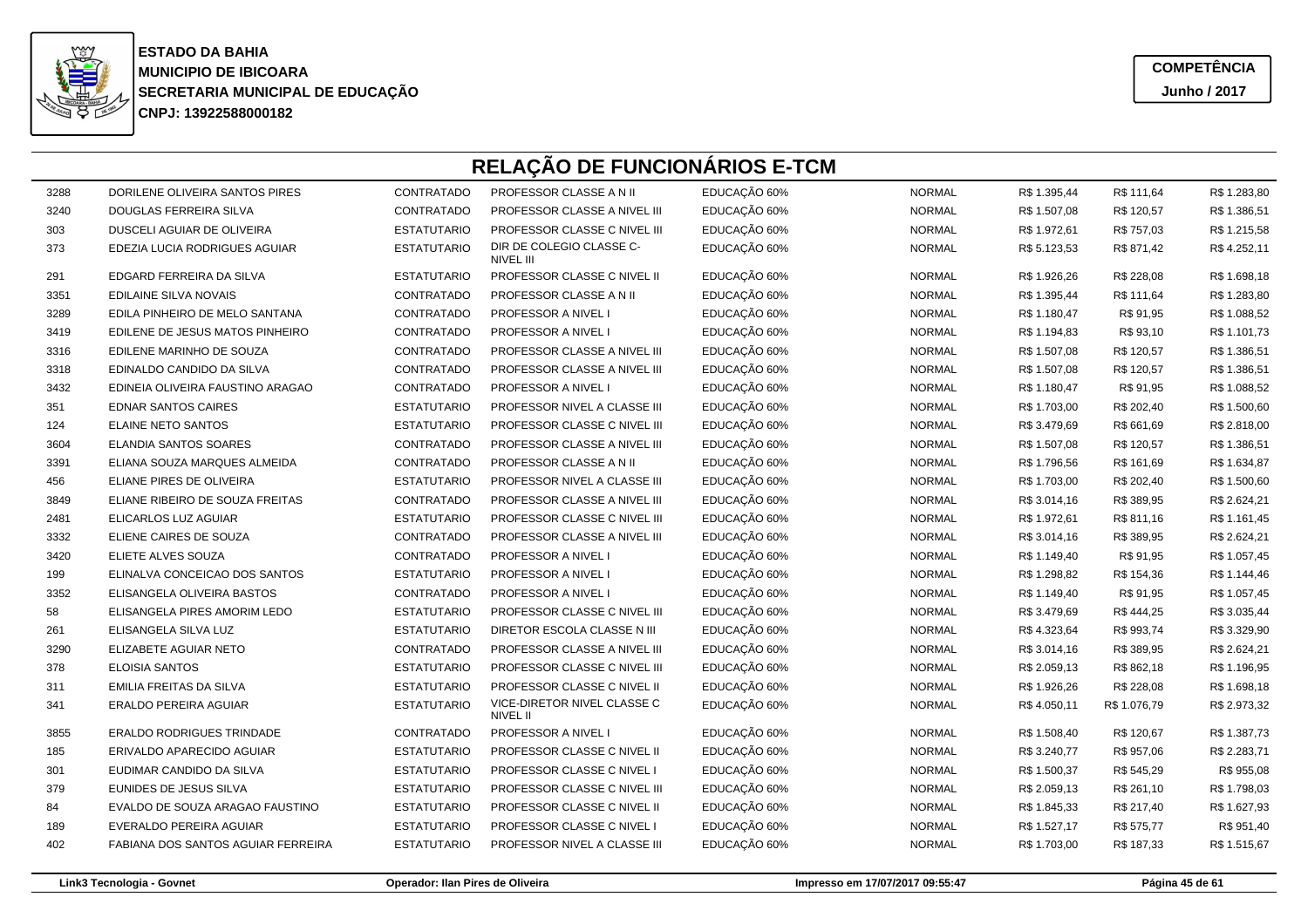

**COMPETÊNCIAJunho / 2017**

# **RELAÇÃO DE FUNCIONÁRIOS E-TCM**

| 2751 | <b>FABIANA PEREIRA BARBOSA</b>           | CONTRATADO          | <b>PROFESSOR A NIVEL I</b>                   | EDUCAÇÃO 60% | <b>NORMAL</b> | R\$ 1.211,54 | R\$ 91,95  | R\$ 1.119,59 |
|------|------------------------------------------|---------------------|----------------------------------------------|--------------|---------------|--------------|------------|--------------|
| 352  | <b>FABIO JUNIOR NOVAIS SILVA</b>         | <b>ESTATUTARIO</b>  | PROFESSOR NIVEL A CLASSE III                 | EDUCAÇÃO 60% | <b>NORMAL</b> | R\$ 1.703,00 | R\$ 187,33 | R\$ 1.515,67 |
| 3825 | <b>FABRICIO SILVA FERREIRA</b>           | <b>COMISSIONADO</b> | VICE-DIRETOR CLASSE A NIVEL II               | EDUCAÇÃO 60% | <b>NORMAL</b> | R\$ 3.279,28 | R\$443,70  | R\$ 2.835,58 |
| 3292 | FATIMA SILVA DE BRITO                    | CONTRATADO          | PROFESSOR CLASSE A NIVEL III                 | EDUCAÇÃO 60% | <b>NORMAL</b> | R\$ 1.507,08 | R\$ 120,57 | R\$ 1.386,51 |
| 3393 | <b>FLAVIA GUIMARAES SANTOS</b>           | <b>CONTRATADO</b>   | PROFESSOR CLASSE A N II                      | EDUCAÇÃO 60% | <b>NORMAL</b> | R\$ 2.790,88 | R\$ 350,49 | R\$ 2.440,39 |
| 63   | FRANCISCO ALVES SOUZA                    | <b>ESTATUTARIO</b>  | PROFESSOR CLASSE A N II                      | EDUCAÇÃO 60% | <b>NORMAL</b> | R\$ 1.590,81 | R\$ 595,48 | R\$ 995,33   |
| 3394 | FRANCISCO GERALDO DE OLIVEIRA            | CONTRATADO          | PROFESSOR CLASSE A N II                      | EDUCAÇÃO 60% | <b>NORMAL</b> | R\$ 1.887,52 | R\$ 169,88 | R\$ 1.717,64 |
| 258  | FRANCISCO NASCIMENTO AGUIAR E SILVA      | <b>ESTATUTARIO</b>  | PROFESSOR CLASSE C NIVEL III                 | EDUCAÇÃO 60% | <b>NORMAL</b> | R\$ 3.566,21 | R\$498,85  | R\$ 3.067,36 |
| 416  | <b>FRANCISCO OLIVEIRA SA</b>             | <b>ESTATUTARIO</b>  | PROFESSOR CLASSE C NIVEL I                   | EDUCAÇÃO 60% | <b>NORMAL</b> | R\$ 2.743,55 | R\$ 981,66 | R\$ 1.761,89 |
| 2562 | <b>FRANKLAND SILES SILVA</b>             | CONTRATADO          | PROFESSOR A NIVEL I                          | EDUCAÇÃO 60% | <b>NORMAL</b> | R\$ 1.149,40 | R\$ 91,95  | R\$ 1.057,45 |
| 434  | GABRIELA LEDO MACENA SILVA               | <b>ESTATUTARIO</b>  | DIRETOR DE COLEGIO CLASSE B<br>N III         | EDUCAÇÃO 60% | <b>NORMAL</b> | R\$4.776,88  | R\$ 710,11 | R\$4.066,77  |
| 2529 | GABRIELA MARIA MARTINEZ GRILLE           | CONTRATADO          | PROFESSOR CLASSE A NIVEL III                 | EDUCAÇÃO 60% | <b>NORMAL</b> | R\$ 1.507,08 | R\$ 120,57 | R\$ 1.386,51 |
| 316  | <b>GEISA AGUIAR NUNES</b>                | <b>ESTATUTARIO</b>  | DIR DE COLEGIO CLASSE C-<br><b>NIVEL III</b> | EDUCAÇÃO 60% | <b>NORMAL</b> | R\$4.691,21  | R\$ 755,72 | R\$ 3.935,49 |
| 182  | GENESIO ALVES DE OLIVEIRA                | <b>ESTATUTARIO</b>  | PROFESSOR CLASSE B NIVEL III                 | EDUCAÇÃO 60% | <b>NORMAL</b> | R\$ 2.395,58 | R\$ 233,59 | R\$ 2.161,99 |
| 3927 | <b>GEOVANIA DOS SANTOS RIBEIRO</b>       | CONTRATADO          | PROFESSOR A NIVEL I                          | EDUCAÇÃO 60% | <b>NORMAL</b> | R\$ 1.149,40 | R\$ 91,95  | R\$ 1.057,45 |
| 3395 | <b>GEOVINA ANTONIA ROCHA MIRANDA</b>     | CONTRATADO          | PROFESSOR CLASSE A NIVEL III                 | EDUCAÇÃO 60% | <b>NORMAL</b> | R\$ 1.507,08 | R\$ 874,11 | R\$ 632,97   |
| 377  | GERUZA OLIVEIRA DA SILVA ANDRADE         | <b>ESTATUTARIO</b>  | PROFESSOR CLASSE C NIVEL III                 | EDUCAÇÃO 60% | <b>NORMAL</b> | R\$ 2.059,13 | R\$ 832,94 | R\$ 1.226,19 |
| 3856 | <b>GESIA CASSIA LIMA SALES</b>           | CONTRATADO          | PROFESSOR CLASSE A NIVEL III                 | EDUCAÇÃO 60% | <b>NORMAL</b> | R\$ 3.014,16 | R\$ 389,95 | R\$ 2.624,21 |
| 287  | GILDETE AGUIAR NETO                      | <b>ESTATUTARIO</b>  | PROFESSOR CLASSE C NIVEL III                 | EDUCAÇÃO 60% | <b>NORMAL</b> | R\$ 1.972,61 | R\$ 232,38 | R\$ 1.740,23 |
| 178  | <b>GILMARA NETO FERREIRA</b>             | <b>ESTATUTARIO</b>  | PROFESSOR CLASSE C NIVEL II                  | EDUCAÇÃO 60% | <b>NORMAL</b> | R\$ 1.845,33 | R\$ 217,40 | R\$ 1.627,93 |
| 315  | GILMARA SILVA MOREIRA PAIXAO             | <b>ESTATUTARIO</b>  | PROFESSOR NIVEL A CLASSE III                 | EDUCAÇÃO 60% | <b>NORMAL</b> | R\$ 3.210,08 | R\$ 382,30 | R\$ 2.827,78 |
| 325  | <b>GILSON FREITAS LUZ</b>                | <b>ESTATUTARIO</b>  | PROFESSOR CLASSE C NIVEL I                   | EDUCAÇÃO 60% | <b>NORMAL</b> | R\$ 1.594,15 | R\$ 188,76 | R\$ 1.405,39 |
| 324  | <b>GILSON SILVA PAIXAO</b>               | <b>ESTATUTARIO</b>  | <b>VICE DIRETOR N II</b>                     | EDUCAÇÃO 60% | <b>NORMAL</b> | R\$ 3.212,42 | R\$ 763,55 | R\$ 2.448,87 |
| 3334 | GILVANDA DA SILVA JESUS                  | CONTRATADO          | PROFESSOR CLASSE A N II                      | EDUCAÇÃO 60% | <b>NORMAL</b> | R\$ 1.395,44 | R\$ 111,64 | R\$ 1.283,80 |
| 369  | GILVANETE DE OLIVEIRA MACEDO             | <b>ESTATUTARIO</b>  | PROFESSOR CLASSE A N II                      | EDUCAÇÃO 60% | <b>NORMAL</b> | R\$ 2.972,30 | R\$ 382,90 | R\$ 2.589,40 |
| 300  | <b>GLACE LUCIA DA SILVA AGUIAR</b>       | <b>ESTATUTARIO</b>  | PROFESSOR CLASSE C NIVEL III                 | EDUCAÇÃO 60% | <b>NORMAL</b> | R\$ 3.479,69 | R\$ 793,07 | R\$ 2.686,62 |
| 3396 | GLEIDSON CARLOS DE ALMEIDA SILVA         | CONTRATADO          | PROFESSOR CLASSE A NIVEL III                 | EDUCAÇÃO 60% | <b>NORMAL</b> | R\$ 3.014,16 | R\$ 333,08 | R\$ 2.681,08 |
| 3845 | <b>GRACIANE SILVA DE OLIVEIRA JARDIM</b> | CONTRATADO          | PROFESSOR CLASSE A N II                      | EDUCAÇÃO 60% | <b>NORMAL</b> | R\$ 1.395,44 | R\$ 111,64 | R\$ 1.283,80 |
| 3312 | GRACIENE RIBEIRO DE OLIVEIRA AGUIAR      | CONTRATADO          | PROFESSOR CLASSE A NIVEL III                 | EDUCAÇÃO 60% | <b>NORMAL</b> | R\$ 1.507,08 | R\$ 120,57 | R\$ 1.386,51 |
| 3397 | <b>GUSTAVO SILVA GOMES</b>               | CONTRATADO          | PROFESSOR CLASSE A N II                      | EDUCAÇÃO 60% | <b>NORMAL</b> | R\$ 1.395,44 | R\$ 111,64 | R\$ 1.283,80 |
| 3850 | <b>HELENILDA CAIRES BARBOSA</b>          | CONTRATADO          | PROFESSOR CLASSE A NIVEL III                 | EDUCAÇÃO 60% | <b>NORMAL</b> | R\$ 3.767,70 | R\$ 562,64 | R\$ 3.205,06 |
| 139  | IARA FERREIRA DE ALMEIDA                 | <b>ESTATUTARIO</b>  | PROFESSOR CLASSE A N II                      | EDUCAÇÃO 60% | <b>NORMAL</b> | R\$ 2.972,29 | R\$ 340,90 | R\$ 2.631,39 |
| 3354 | <b>IARA FERREIRA SILVA</b>               | CONTRATADO          | PROFESSOR CLASSE A NIVEL III                 | EDUCAÇÃO 60% | <b>NORMAL</b> | R\$ 3.014,16 | R\$ 389,95 | R\$ 2.624,21 |
| 3370 | <b>IDENILDA LIMA DOS SANTOS</b>          | CONTRATADO          | PROFESSOR CLASSE A NIVEL III                 | EDUCAÇÃO 60% | <b>NORMAL</b> | R\$ 1.959,00 | R\$ 176,31 | R\$ 1.782,69 |
| 3861 | <b>ILDA NOVAIS MENDES DE OLIVEIRA</b>    | CONTRATADO          | PROFESSOR CLASSE A N II                      | EDUCAÇÃO 60% | <b>NORMAL</b> | R\$ 1.395,44 | R\$ 111,64 | R\$ 1.283,80 |
|      |                                          |                     |                                              |              |               |              |            |              |

**Operador: Ilan Pires de Oliveira**

**Impresso em 17/07/2017 09:55:47 Página 46 de 61**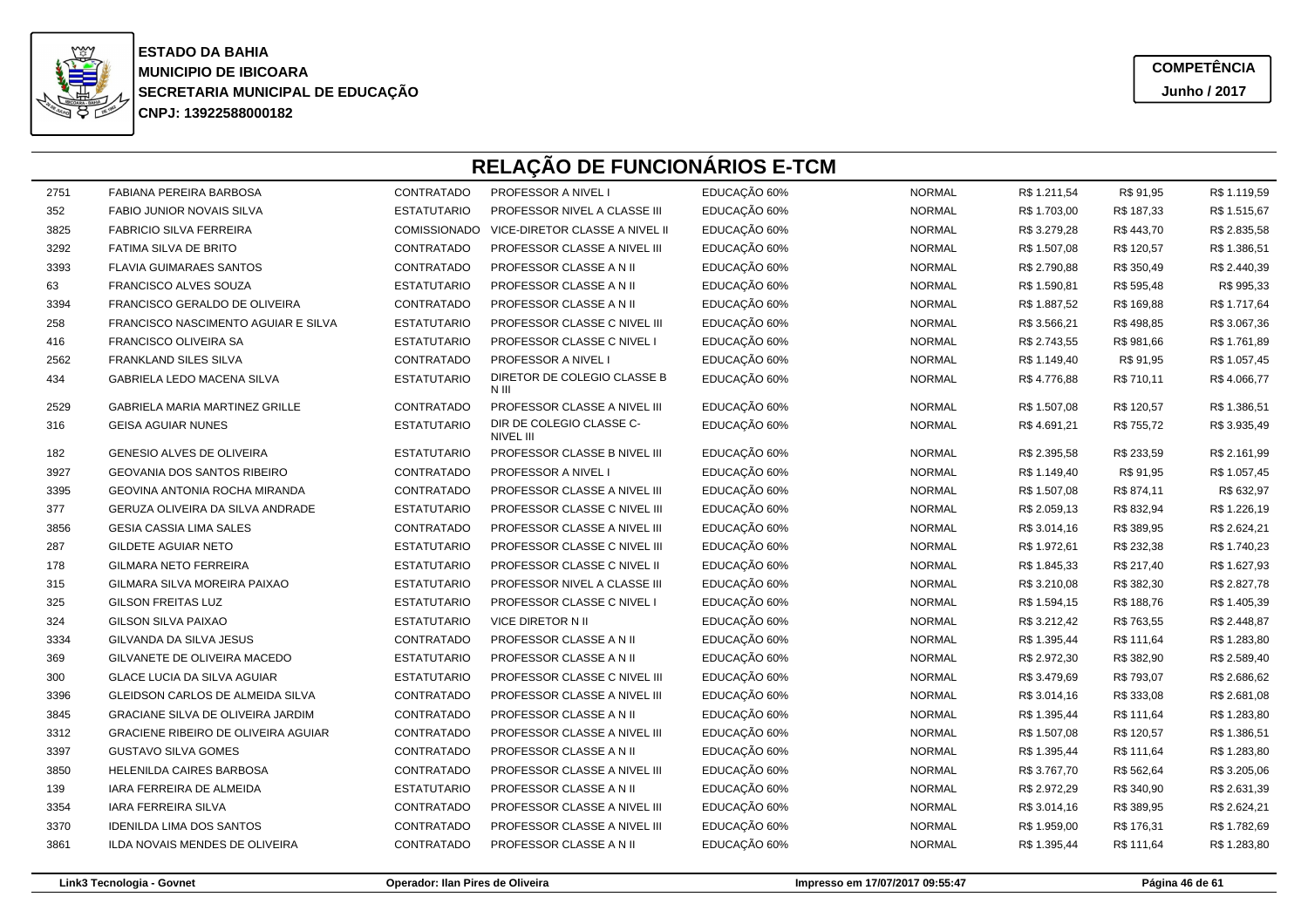

**COMPETÊNCIAJunho / 2017**

| Link3 Tecnologia - Govnet |                                      |                    | Operador: Ilan Pires de Oliveira          |              | Impresso em 17/07/2017 09:55:47 |              |              | Página 47 de 61 |
|---------------------------|--------------------------------------|--------------------|-------------------------------------------|--------------|---------------------------------|--------------|--------------|-----------------|
| 148                       | KLEBER PAIXAO SANTANA                | <b>ESTATUTARIO</b> | PROFESSOR CLASSE C NIVEL I                | EDUCAÇÃO 60% | <b>NORMAL</b>                   | R\$ 2.649,77 | R\$ 304,87   | R\$ 2.344,90    |
| 3762                      | KELLYANNE FONSECA BARBALHO           | <b>CONTRATADO</b>  | PROFESSOR CLASSE A NIVEL III              | EDUCAÇÃO 60% | <b>NORMAL</b>                   | R\$ 3.014,16 | R\$ 389,95   | R\$ 2.624,21    |
| 3938                      | KASSIA MARIA SANTOS AGUIAR           | CONTRATADO         | PROFESSOR A NIVEL I                       | EDUCAÇÃO 60% | <b>NORMAL</b>                   | R\$ 1.149,40 | R\$ 91,95    | R\$ 1.057,45    |
| 2153                      | JUSSARA ALVES SANTOS                 | CONTRATADO         | PROFESSOR A NIVEL I                       | EDUCAÇÃO 60% | <b>NORMAL</b>                   | R\$ 1.180,47 | R\$ 91,95    | R\$ 1.088,52    |
| 44                        | <b>JUSSARA AGUIAR NUNES</b>          | <b>ESTATUTARIO</b> | PROFESSOR CLASSE C NIVEL III              | EDUCAÇÃO 60% | <b>NORMAL</b>                   | R\$ 1.972,61 | R\$ 415,46   | R\$ 1.557,15    |
| 282                       | <b>JUSCELIA SILVA LUZ SANTOS</b>     | <b>ESTATUTARIO</b> | PROFESSOR CLASSE C NIVEL III              | EDUCAÇÃO 60% | <b>NORMAL</b>                   | R\$ 2.059,13 | R\$ 1.134,57 | R\$ 924,56      |
| 165                       | JUCELIA DOS SANTOS OLIVEIRA          | <b>ESTATUTARIO</b> | PROFESSOR CLASSE C NIVEL III              | EDUCAÇÃO 60% | <b>NORMAL</b>                   | R\$ 1.972,61 | R\$ 249,68   | R\$ 1.722,93    |
| 3337                      | <b>JUAREZ SILVA</b>                  | CONTRATADO         | PROFESSOR CLASSE A N II                   | EDUCAÇÃO 60% | <b>NORMAL</b>                   | R\$ 1.674,48 | R\$ 150,70   | R\$ 1.523,78    |
| 264                       | JOSSEANE NETO AGUIAR                 | <b>ESTATUTARIO</b> | PROFESSOR CLASSE C NIVEL III              | EDUCAÇÃO 60% | <b>NORMAL</b>                   | R\$ 3.462,39 | R\$ 553,79   | R\$ 2.908,60    |
| 3368                      | JOSILENE DE OLIVEIRA RODRIGUES GOMES | CONTRATADO         | PROFESSOR CLASSE A N II                   | EDUCAÇÃO 60% | <b>NORMAL</b>                   | R\$ 1.395,44 | R\$ 111,64   | R\$ 1.283,80    |
| 2192                      | JOSEVALDO JOAQUIM DOS SANTOS         | CONTRATADO         | PROFESSOR CLASSE A N II                   | EDUCAÇÃO 60% | <b>NORMAL</b>                   | R\$ 1.395,44 | R\$ 111,64   | R\$ 1.283,80    |
| 3801                      | JOSE ROBERTO GOMES DE JESUS          | CONTRATADO         | PROFESSOR CLASSE A NIVEL III              | EDUCAÇÃO 60% | <b>NORMAL</b>                   | R\$ 3.014,16 | R\$ 389,95   | R\$ 2.624,21    |
| 374                       | <b>JOSE MARCOS LUZ</b>               | <b>ESTATUTARIO</b> | PROFESSOR CLASSE C NIVEL II               | EDUCAÇÃO 60% | <b>NORMAL</b>                   | R\$ 1.845,33 | R\$ 217,40   | R\$ 1.627,93    |
| 156                       | JOSELITO ALVES DOS SANTOS            | <b>ESTATUTARIO</b> | PROFESSOR CLASSE C NIVEL I                | EDUCAÇÃO 60% | <b>NORMAL</b>                   | R\$ 1.500,37 | R\$ 590,05   | R\$ 910,32      |
| 3401                      | JOSEANE FREITAS CAIRES               | CONTRATADO         | PROFESSOR CLASSE A NIVEL III              | EDUCAÇÃO 60% | <b>NORMAL</b>                   | R\$ 1.507,08 | R\$ 120,57   | R\$ 1.386,51    |
| 3399                      | <b>JOICE LEA AGUIAR</b>              | CONTRATADO         | PROFESSOR A NIVEL I                       | EDUCAÇÃO 60% | <b>NORMAL</b>                   | R\$ 2.298,80 | R\$ 206,89   | R\$ 2.091,91    |
| 320                       | JOAO CELIO PESSOA DA CRUZ            | <b>ESTATUTARIO</b> | DIRETOR CLASSE B N I                      | EDUCAÇÃO 60% | <b>NORMAL</b>                   | R\$ 3.273,82 | R\$ 773,41   | R\$ 2.500,41    |
| 3441                      | <b>JISLANDA RIBEIRO DE DEUS</b>      | <b>CONTRATADO</b>  | PROFESSOR CLASSE A NIVEL III              | EDUCAÇÃO 60% | <b>NORMAL</b>                   | R\$ 1.507,08 | R\$ 120,57   | R\$ 1.386,51    |
| 2539                      | JISELDA CANDIDA DE JESUS BISPO       | CONTRATADO         | PROFESSOR A NIVEL I                       | EDUCAÇÃO 60% | <b>NORMAL</b>                   | R\$ 1.180,47 | R\$ 91,95    | R\$ 1.088,52    |
| 2621                      | JEANE PEREIRA GALVAO                 | CONTRATADO         | PROFESSOR A NIVEL I                       | EDUCAÇÃO 60% | <b>NORMAL</b>                   | R\$ 1.149,40 | R\$ 91,95    | R\$ 1.057,45    |
| 2551                      | <b>JANIARIA SANTOS REIS</b>          | CONTRATADO         | PROFESSOR CLASSE A N II                   | EDUCAÇÃO 60% | <b>NORMAL</b>                   | R\$ 2.790,88 | R\$ 350,49   | R\$ 2.440,39    |
| 3314                      | JANETE RIBEIRO DOS SANTOS            | CONTRATADO         | PROFESSOR CLASSE A N II                   | EDUCAÇÃO 60% | <b>NORMAL</b>                   | R\$ 1.395,44 | R\$ 111,64   | R\$ 1.283,80    |
| 3434                      | JANETE LEDO SILVA BRANDAO            | CONTRATADO         | <b>PROFESSOR A NIVEL I</b>                | EDUCAÇÃO 60% | <b>NORMAL</b>                   | R\$ 1.340,95 | R\$ 107,28   | R\$ 1.233,67    |
| 255                       | JANETE AGUIAR NUNES DE MELO          | <b>ESTATUTARIO</b> | NIVEL III<br>PROFESSOR CLASSE C NIVEL III | EDUCAÇÃO 60% | <b>NORMAL</b>                   | R\$ 2.059,13 | R\$ 802,61   | R\$ 1.256,52    |
| 319                       | JAILTON NOVAIS LUZ                   | <b>ESTATUTARIO</b> | DIRETOR DE COLEGIO CLASSE C               | EDUCAÇÃO 60% | <b>NORMAL</b>                   | R\$ 5.754,36 | R\$ 971,23   | R\$4.783,13     |
| 181                       | <b>JAILSON FREITAS SANTOS</b>        | <b>ESTATUTARIO</b> | PROFESSOR CLASSE C NIVEL III              | EDUCAÇÃO 60% | <b>NORMAL</b>                   | R\$ 1.938,00 | R\$ 587,74   | R\$ 1.350,26    |
| 3398                      | JACO DA SILVA PEIXOTO                | CONTRATADO         | PROFESSOR CLASSE A N II                   | EDUCAÇÃO 60% | <b>NORMAL</b>                   | R\$ 1.412,88 | R\$ 113,03   | R\$ 1.299,85    |
| 175                       | <b>JACKSON ROCHA AGUIAR</b>          | <b>ESTATUTARIO</b> | PROFESSOR CLASSE A N II                   | EDUCAÇÃO 60% | <b>NORMAL</b>                   | R\$ 1.576,85 | R\$ 173,45   | R\$ 1.403,40    |
| 279                       | JACIMAR BATISTA BARBOSA              | <b>ESTATUTARIO</b> | PROFESSOR CLASSE C NIVEL III              | EDUCAÇÃO 60% | <b>NORMAL</b>                   | R\$ 1.972,61 | R\$ 249,68   | R\$ 1.722,93    |
| 3423                      | <b>JACIENE SILVA BRITO</b>           | CONTRATADO         | PROFESSOR A NIVEL I                       | EDUCAÇÃO 60% | <b>NORMAL</b>                   | R\$ 1.149,40 | R\$ 91,95    | R\$ 1.057,45    |
| 3932                      | <b>IVONETE CAIRES DUTRA</b>          | CONTRATADO         | PROFESSOR CLASSE A N II                   | EDUCAÇÃO 60% | <b>NORMAL</b>                   | R\$ 2.790,88 | R\$ 350,49   | R\$ 2.440,39    |
| 2524                      | <b>ISABEL FAUSTINO SILVA</b>         | CONTRATADO         | PROFESSOR CLASSE A N II                   | EDUCAÇÃO 60% | <b>NORMAL</b>                   | R\$ 1.395,44 | R\$ 111,64   | R\$ 1.283,80    |
| 99                        | <b>IRONILDA DE OLIVEIRA SILVA</b>    | <b>ESTATUTARIO</b> | PROFESSOR CLASSE B NIVEL III              | EDUCAÇÃO 60% | <b>NORMAL</b>                   | R\$ 1.845,33 | R\$ 217,40   | R\$ 1.627,93    |
| 305                       | <b>IRENE MARTINS DE ARAUJO</b>       | <b>ESTATUTARIO</b> | PROFESSOR CLASSE B NIVEL III              | EDUCAÇÃO 60% | <b>NORMAL</b>                   | R\$ 1.845,33 | R\$ 1.116,17 | R\$ 729,16      |
| 3654                      | IRAILDO DOS REIS ROCHA DA SILVA      | CONTRATADO         | <b>PROFESSOR A NIVEL I</b>                | EDUCAÇÃO 60% | <b>NORMAL</b>                   | R\$ 2.400,80 | R\$ 216,07   | R\$ 2.184,73    |
| 3819                      | <b>IONE DE JESUS RIBEIRO</b>         | CONTRATADO         | PROFESSOR CLASSE A N II                   | EDUCAÇÃO 60% | <b>NORMAL</b>                   | R\$ 2.790,89 | R\$ 350,49   | R\$ 2.440,40    |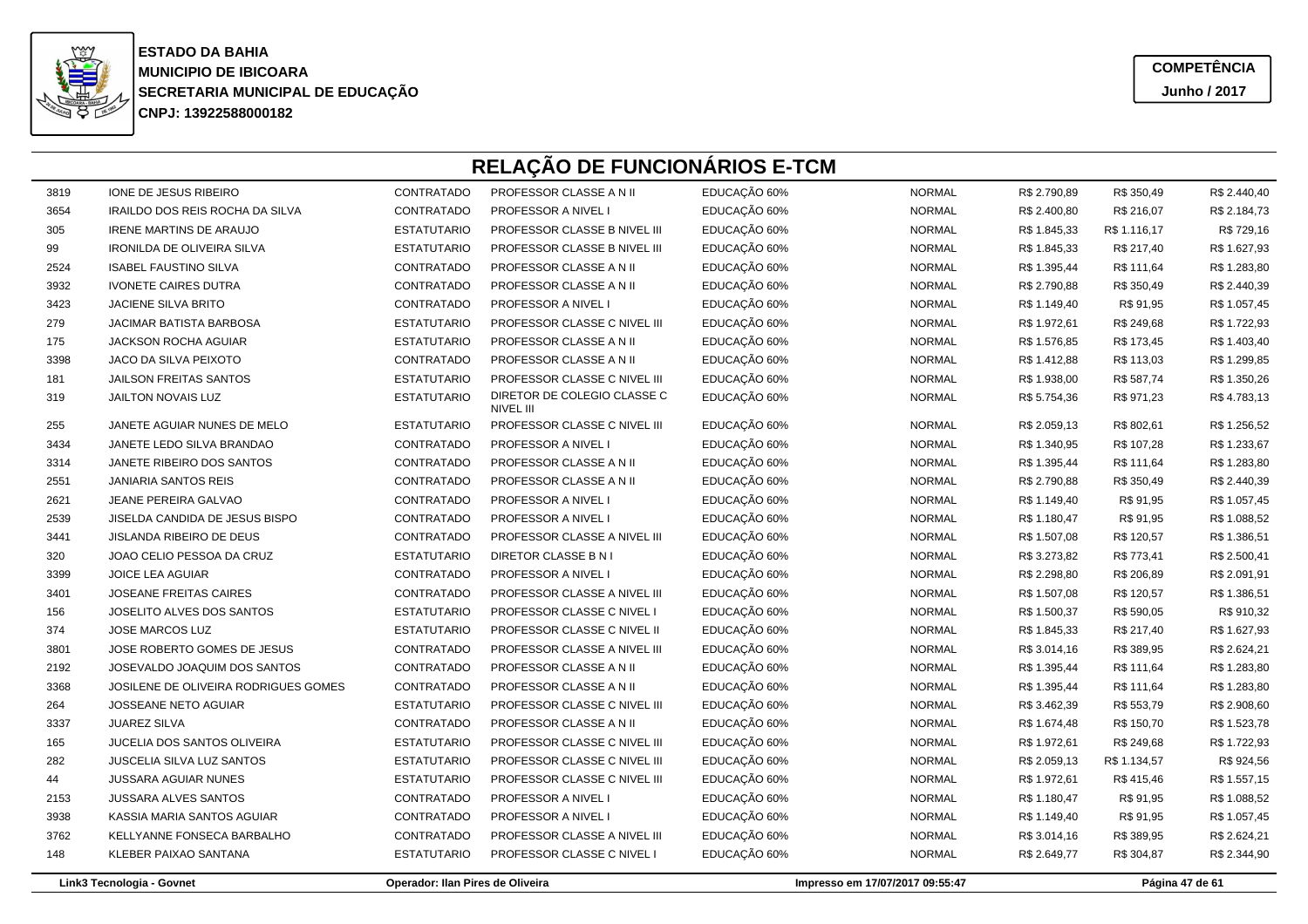

| 3293 | LEILA SANTOS RIBEIRO               | CONTRATADO                       | PROFESSOR CLASSE A NIVEL III          | EDUCAÇÃO 60% | <b>NORMAL</b>                   | R\$ 1.507,08 | R\$ 120,57   | R\$ 1.386,51    |
|------|------------------------------------|----------------------------------|---------------------------------------|--------------|---------------------------------|--------------|--------------|-----------------|
| 268  | LEODEGARIO DE OLIVEIRA MELO        | <b>ESTATUTARIO</b>               | PROFESSOR CLASSE C NIVEL III          | EDUCAÇÃO 60% | <b>NORMAL</b>                   | R\$ 3.566,21 | R\$ 934,86   | R\$ 2.631,35    |
| 3283 | LILIANE DOS SANTOS BARBOSA AGUIAR  | CONTRATADO                       | PROFESSOR CLASSE A N II               | EDUCAÇÃO 60% | <b>NORMAL</b>                   | R\$ 3.488,58 | R\$494,67    | R\$ 2.993,91    |
| 3285 | LINDIOMARA SILVA MOREIRA           | <b>CONTRATADO</b>                | PROFESSOR CLASSE A NIVEL III          | EDUCAÇÃO 60% | <b>NORMAL</b>                   | R\$ 3.014,16 | R\$ 389,95   | R\$ 2.624,21    |
| 328  | LIVIA MARIA RODRIGUES CAIRES       | <b>ESTATUTARIO</b>               | PROFESSOR CLASSE B NIVEL I            | EDUCAÇÃO 60% | <b>NORMAL</b>                   | R\$ 2.537,03 | R\$ 293,64   | R\$ 2.243,39    |
| 3583 | LIVIA MARTINS DANTAS KLETKE        | COMISSIONADO                     | VICE DIRETOR CLASSE A                 | EDUCAÇÃO 60% | <b>NORMAL</b>                   | R\$ 2.701,09 | R\$ 284,65   | R\$ 2.416,44    |
| 3369 | LUANA COELHO SANTOS                | CONTRATADO                       | PROFESSOR A NIVEL I                   | EDUCAÇÃO 60% | <b>NORMAL</b>                   | R\$ 1.180,47 | R\$ 91,95    | R\$ 1.088,52    |
| 3404 | LUCAS COSTA DA SILVA               | CONTRATADO                       | PROFESSOR A NIVEL I                   | EDUCAÇÃO 60% | <b>NORMAL</b>                   | R\$ 2.298,80 | R\$ 220,98   | R\$ 2.077,82    |
| 3294 | LUCELIA AGUIAR E SILVA             | CONTRATADO                       | PROFESSOR CLASSE A N II               | EDUCAÇÃO 60% | <b>NORMAL</b>                   | R\$ 1.395,44 | R\$ 111,64   | R\$ 1.283,80    |
| 3383 | LUCIANA ASSUNÇÃO SILVA             | CONTRATADO                       | PROFESSOR CLASSE A NIVEL III          | EDUCAÇÃO 60% | <b>NORMAL</b>                   | R\$ 1.507,08 | R\$ 120,57   | R\$ 1.386,51    |
| 329  | LUCIANA COSTA LIMA                 | <b>ESTATUTARIO</b>               | PROFESSOR CLASSE C NIVEL III          | EDUCAÇÃO 60% | <b>NORMAL</b>                   | R\$ 3.479,69 | R\$441,16    | R\$ 3.038,53    |
| 128  | LUCIANA SILVA DOS SANTOS           | <b>ESTATUTARIO</b>               | PROFESSOR CLASSE C NIVEL III          | EDUCAÇÃO 60% | <b>NORMAL</b>                   | R\$ 1.972,61 | R\$ 249,68   | R\$ 1.722,93    |
| 3385 | LUCICLEIDE SANTOS ALVES            | CONTRATADO                       | PROFESSOR CLASSE A N II               | EDUCAÇÃO 60% | <b>NORMAL</b>                   | R\$ 1.395,44 | R\$ 111,64   | R\$ 1.283,80    |
| 196  | <b>LUCIDALIA AGUIAR</b>            | <b>ESTATUTARIO</b>               | PROFESSOR CLASSE C NIVEL III          | EDUCAÇÃO 60% | <b>NORMAL</b>                   | R\$ 2.059,13 | R\$ 261,10   | R\$ 1.798,03    |
| 338  | LUCIEDES FERREIRA RODRIGUES JARDIM | <b>ESTATUTARIO</b>               | PROFESSOR CLASSE C NIVEL III          | EDUCAÇÃO 60% | <b>NORMAL</b>                   | R\$ 2.059,13 | R\$ 261,10   | R\$ 1.798,03    |
| 3933 | LUCIENE DE JESUS SILVA             | CONTRATADO                       | PROFESSOR CLASSE A N II               | EDUCAÇÃO 60% | <b>NORMAL</b>                   | R\$ 1.395,44 | R\$ 111,64   | R\$ 1.283,80    |
| 452  | LUCIENE SOUZA AGUIAR               | <b>ESTATUTARIO</b>               | PROFESSOR CLASSE C NIVEL III          | EDUCAÇÃO 60% | <b>NORMAL</b>                   | R\$ 3.566,21 | R\$ 1.058,21 | R\$ 2.508,00    |
| 3338 | LUCILEDA RAMOS DE SOUZA            | CONTRATADO                       | PROFESSOR CLASSE A NIVEL III          | EDUCAÇÃO 60% | <b>NORMAL</b>                   | R\$ 3.014,16 | R\$ 389,95   | R\$ 2.624,21    |
| 343  | LUCILENE RAMOS DE SOUZA            | <b>ESTATUTARIO</b>               | PROFESSOR CLASSE C NIVEL III          | EDUCAÇÃO 60% | <b>NORMAL</b>                   | R\$ 3.479,69 | R\$441,16    | R\$ 3.038,53    |
| 141  | LUCIMAGNA FERREIRA RODRIGUES       | <b>ESTATUTARIO</b>               | PROFESSOR CLASSE C NIVEL III          | EDUCAÇÃO 60% | <b>NORMAL</b>                   | R\$ 1.955,31 | R\$ 249,68   | R\$ 1.705,63    |
| 271  | LUCINEIA RAMOS DE SOUZA            | <b>ESTATUTARIO</b>               | PROFESSOR CLASSE C NIVEL III          | EDUCAÇÃO 60% | <b>NORMAL</b>                   | R\$ 1.972,61 | R\$ 232,38   | R\$ 1.740,23    |
| 194  | LUCINELIA PAIXAO SANTANA           | <b>ESTATUTARIO</b>               | PROFESSOR CLASSE C NIVEL II           | EDUCAÇÃO 60% | <b>NORMAL</b>                   | R\$ 3.305,52 | R\$407,35    | R\$ 2.898,17    |
| 3403 | LUCINETE ASSUNÇÃO DE SOUZA         | CONTRATADO                       | PROFESSOR CLASSE A NIVEL III          | EDUCAÇÃO 60% | <b>NORMAL</b>                   | R\$ 1.507,08 | R\$ 120,57   | R\$ 1.386,51    |
| 3865 | LUDIMILA MIRANDA DOS SANTOS        | CONTRATADO                       | PROFESSOR CLASSE A N II               | EDUCAÇÃO 60% | <b>NORMAL</b>                   | R\$ 2.790,88 | R\$ 350,49   | R\$ 2.440,39    |
| 278  | LUIS CLAUDIO OLIVEIRA DE JESUS     | <b>ESTATUTARIO</b>               | PROFESSOR CLASSE C NIVEL II           | EDUCAÇÃO 60% | <b>NORMAL</b>                   | R\$ 1.926,26 | R\$ 517,42   | R\$ 1.408,84    |
| 3349 | LUIZA JESUS DA SILVA               | CONTRATADO                       | PROFESSOR CLASSE A NIVEL III          | EDUCAÇÃO 60% | <b>NORMAL</b>                   | R\$ 1.507,08 | R\$ 120,57   | R\$ 1.386,51    |
| 3582 | <b>LURDES AGUIAR</b>               | <b>COMISSIONADO</b>              | DIRETOR CLASSE A NIVEL I              | EDUCAÇÃO 60% | <b>NORMAL</b>                   | R\$ 3.103,38 | R\$ 405,72   | R\$ 2.697,66    |
| 3425 | LUZIMAR SILVA XAVIER               | CONTRATADO                       | PROFESSOR CLASSE A NIVEL III          | EDUCAÇÃO 60% | <b>NORMAL</b>                   | R\$ 1.507,08 | R\$ 120,57   | R\$ 1.386,51    |
| 90   | LUZINETE PEREIRA BISPO             | <b>ESTATUTARIO</b>               | PROFESSOR CLASSE C NIVEL III          | EDUCAÇÃO 60% | <b>NORMAL</b>                   | R\$ 1.972,61 | R\$ 1.201,81 | R\$ 770,80      |
| 2183 | LUZINETE SANTOS COELHO             | CONTRATADO                       | PROFESSOR A NIVEL I                   | EDUCAÇÃO 60% | <b>NORMAL</b>                   | R\$ 1.211,54 | R\$ 91,95    | R\$ 1.119,59    |
| 335  | MAGNA RODRIGUES NOVAIS AGUIAR      | <b>ESTATUTARIO</b>               | DIR DE COLEGIO CLASSE C-<br>NIVEL III | EDUCAÇÃO 60% | <b>NORMAL</b>                   | R\$4.690,94  | R\$ 727,21   | R\$ 3.963,73    |
| 48   | MAGNO AGUIAR DOMINGUES             | <b>ESTATUTARIO</b>               | PROFESSOR CLASSE C NIVEL II           | EDUCAÇÃO 60% | <b>NORMAL</b>                   | R\$ 3.321,70 | R\$453,63    | R\$ 2.868,07    |
| 3946 | MANACI DE SANTANA SANTOS           | <b>CONTRATADO</b>                | PROFESSOR A NIVEL I                   | EDUCAÇÃO 60% | <b>NORMAL</b>                   | R\$ 2.298,80 | R\$ 220,98   | R\$ 2.077,82    |
| 3851 | MARCIA ANDREA SOARES DE OLIVEIRA   | CONTRATADO                       | PROFESSOR CLASSE A N II               | EDUCAÇÃO 60% | <b>NORMAL</b>                   | R\$ 2.790,88 | R\$ 350,49   | R\$ 2.440,39    |
| 322  | MARCIA CRISTINA BOTELHO BRAGA      | <b>ESTATUTARIO</b>               | PROFESSOR CLASSE C NIVEL III          | EDUCAÇÃO 60% | <b>NORMAL</b>                   | R\$4.844,68  | R\$ 1.158,99 | R\$ 3.685,69    |
| 147  | MARCIA DOMINGUES LEAL              | <b>ESTATUTARIO</b>               | PROFESSOR CLASSE C NIVEL III          | EDUCAÇÃO 60% | <b>NORMAL</b>                   | R\$ 2.059,13 | R\$ 261,10   | R\$ 1.798,03    |
|      | Link3 Tecnologia - Govnet          | Operador: Ilan Pires de Oliveira |                                       |              | Impresso em 17/07/2017 09:55:47 |              |              | Página 48 de 61 |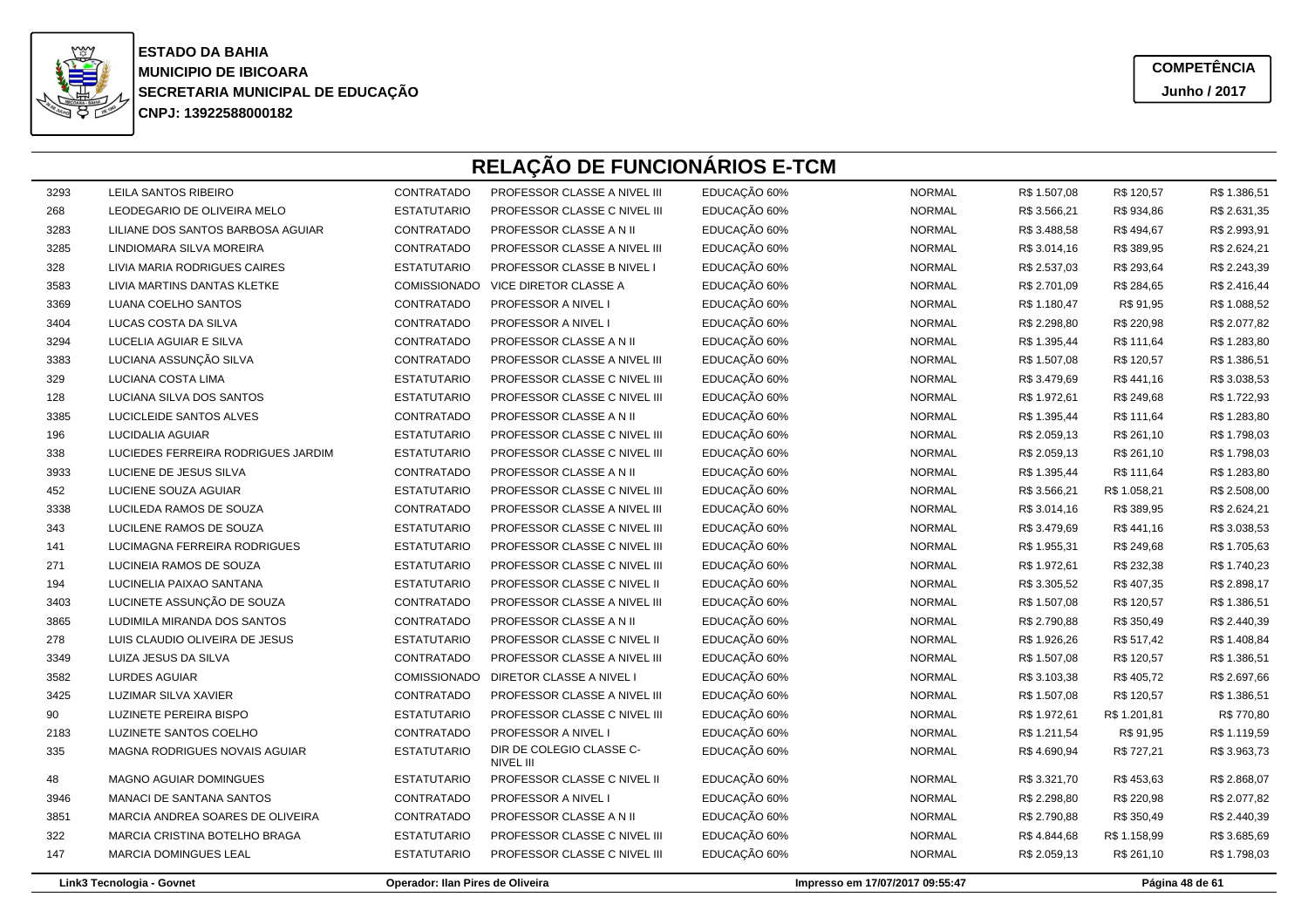

**COMPETÊNCIAJunho / 2017**

| 97   | <b>MARCIA MARQUES SILVA SANTOS</b>     | <b>ESTATUTARIO</b>               | PROFESSOR CLASSE B NIVEL II             | EDUCAÇÃO 60% | <b>NORMAL</b>                   | R\$ 1.703,00 | R\$ 1.493,54 | R\$ 209,46      |
|------|----------------------------------------|----------------------------------|-----------------------------------------|--------------|---------------------------------|--------------|--------------|-----------------|
| 3299 | <b>MARCIA SUFIA DE LIMA</b>            | CONTRATADO                       | PROFESSOR CLASSE A NIVEL III            | EDUCAÇÃO 60% | <b>NORMAL</b>                   | R\$ 1.507,08 | R\$ 120,57   | R\$ 1.386,51    |
| 46   | MARCIO GENUINO NOVAIS DA SILVA         | <b>ESTATUTARIO</b>               | PROFESSOR CLASSE C NIVEL III            | EDUCAÇÃO 60% | <b>NORMAL</b>                   | R\$ 3.479,69 | R\$471,85    | R\$ 3.007,84    |
| 47   | MARCOS PAULO LUZ AGUIAR                | <b>ESTATUTARIO</b>               | PROFESSOR CLASSE C NIVEL III            | EDUCAÇÃO 60% | <b>NORMAL</b>                   | R\$ 1.972,61 | R\$ 249,68   | R\$ 1.722,93    |
| 3941 | <b>MARCOS SANTOS MACHADO</b>           | CONTRATADO                       | <b>PROFESSOR A NIVEL I</b>              | EDUCAÇÃO 60% | <b>NORMAL</b>                   | R\$ 1.149,40 | R\$ 91,95    | R\$ 1.057,45    |
| 339  | MARIA ALOISIA NASCIMENTO DOS SANTOS    | <b>ESTATUTARIO</b>               | PROFESSOR CLASSE C NIVEL II             | EDUCAÇÃO 60% | <b>NORMAL</b>                   | R\$ 3.240,77 | R\$ 1.041,06 | R\$ 2.199,71    |
| 348  | MARIA APARECIDA DOS SANTOS             | <b>ESTATUTARIO</b>               | PROFESSOR CLASSE C NIVEL III            | EDUCAÇÃO 60% | <b>NORMAL</b>                   | R\$ 3.566,21 | R\$498,85    | R\$ 3.067,36    |
| 283  | MARIA DA CONCEICAO NOVAIS LUZ DE SOUZA | <b>ESTATUTARIO</b>               | PROFESSOR CLASSE C NIVEL III            | EDUCAÇÃO 60% | <b>NORMAL</b>                   | R\$ 1.972,61 | R\$ 249,68   | R\$ 1.722,93    |
| 3281 | MARIA DILZA PORTUGAL OLIVEIRA          | CONTRATADO                       | PROFESSOR CLASSE A N II                 | EDUCAÇÃO 60% | <b>NORMAL</b>                   | R\$ 1.395,44 | R\$ 111,64   | R\$ 1.283,80    |
| 3426 | MARIA DO CARMO DA CONCEIÇÃO SILVA      | CONTRATADO                       | PROFESSOR CLASSE A NIVEL III            | EDUCAÇÃO 60% | <b>NORMAL</b>                   | R\$ 1.507,08 | R\$ 120,57   | R\$ 1.386,51    |
| 174  | MARIA GUIMARAES BARBOSA                | <b>ESTATUTARIO</b>               | PROFESSOR CLASSE C NIVEL III            | EDUCAÇÃO 60% | <b>NORMAL</b>                   | R\$ 1.972,61 | R\$ 249,68   | R\$ 1.722,93    |
| 3278 | MARIA HELENA CARDOSO                   | CONTRATADO                       | PROFESSOR A NIVEL I                     | EDUCAÇÃO 60% | <b>NORMAL</b>                   | R\$ 1.149,40 | R\$ 91,95    | R\$ 1.057,45    |
| 3371 | MARIA HELENA SANTOS DA SILVA           | CONTRATADO                       | PROFESSOR A NIVEL I                     | EDUCAÇÃO 60% | <b>NORMAL</b>                   | R\$ 1.211,54 | R\$ 91,95    | R\$ 1.119,59    |
| 254  | MARIA INES OLIVEIRA DA SILVA COUTO     | <b>ESTATUTARIO</b>               | PROFESSOR CLASSE C NIVEL III            | EDUCAÇÃO 60% | <b>NORMAL</b>                   | R\$ 2.059,13 | R\$ 261,10   | R\$ 1.798,03    |
| 299  | MARIA IRLA DOURADO GUIMARAES LIMA      | <b>ESTATUTARIO</b>               | VICE-DIRETOR CLASSE C NIVEL III         | EDUCAÇÃO 60% | <b>NORMAL</b>                   | R\$4.223,74  | R\$ 1.399,07 | R\$ 2.824,67    |
| 3405 | MARIA JANAINA FERREIRA                 | CONTRATADO                       | PROFESSOR CLASSE A N II                 | EDUCAÇÃO 60% | <b>NORMAL</b>                   | R\$ 1.395,44 | R\$ 111,64   | R\$ 1.283,80    |
| 192  | <b>MARIA LUCIA PEREIRA MARINHO</b>     | <b>ESTATUTARIO</b>               | PROFESSOR NIVEL A CLASSE III            | EDUCAÇÃO 60% | <b>NORMAL</b>                   | R\$ 3.787,79 | R\$ 1.290,00 | R\$ 2.497,79    |
| 2244 | MARIA LUZIA DA SILVA LEDO MATOS        | CONTRATADO                       | <b>PROFESSOR A NIVEL I</b>              | EDUCAÇÃO 60% | <b>NORMAL</b>                   | R\$ 1.149,40 | R\$ 91,95    | R\$ 1.057,45    |
| 3367 | <b>MARIA MONICA SANTOS AGUIAR</b>      | CONTRATADO                       | PROFESSOR CLASSE A NIVEL III            | EDUCAÇÃO 60% | <b>NORMAL</b>                   | R\$ 1.507,08 | R\$ 120,57   | R\$ 1.386,51    |
| 3386 | MARIA NILDA JESUS DA MERCES            | CONTRATADO                       | PROFESSOR CLASSE A NIVEL III            | EDUCAÇÃO 60% | <b>NORMAL</b>                   | R\$ 3.014,16 | R\$ 389,95   | R\$ 2.624,21    |
| 2439 | MARIA REGINA LIMA DE OLIVEIRA          | <b>CONTRATADO</b>                | PROFESSOR A NIVEL I                     | EDUCAÇÃO 60% | <b>NORMAL</b>                   | R\$ 1.149,40 | R\$ 91,95    | R\$ 1.057,45    |
| 3339 | MARILAINE DE OLIVEIRA SOUZA            | CONTRATADO                       | PROFESSOR CLASSE A NIVEL III            | EDUCAÇÃO 60% | <b>NORMAL</b>                   | R\$ 3.390,76 | R\$428,27    | R\$ 2.962,49    |
| 321  | MARILEIDE AGUIAR LEDO PAIXAO           | <b>ESTATUTARIO</b>               | PROFESSOR CLASSE C NIVEL III            | EDUCAÇÃO 60% | <b>NORMAL</b>                   | R\$ 1.972,61 | R\$ 249,68   | R\$ 1.722,93    |
| 2121 | MARILEIDE PEREIRA SILVA WITECH         | CONTRATADO                       | PROFESSOR CLASSE A NIVEL III            | EDUCAÇÃO 60% | <b>NORMAL</b>                   | R\$ 3.014,16 | R\$ 375,74   | R\$ 2.638,42    |
| 286  | <b>MARILENE OLIVEIRA</b>               | <b>ESTATUTARIO</b>               | PROFESSOR CLASSE C NIVEL III            | EDUCAÇÃO 60% | <b>NORMAL</b>                   | R\$ 755,02   | R\$ 226,50   | R\$ 528,52      |
| 266  | MARILUZA PEREIRA AGUIAR COSTA          | <b>ESTATUTARIO</b>               | PROFESSOR CLASSE C NIVEL III            | EDUCAÇÃO 60% | <b>NORMAL</b>                   | R\$ 1.972,61 | R\$ 215,08   | R\$ 1.757,53    |
| 2275 | MARINAIDE CALAZANS DE SOUZA            | CONTRATADO                       | PROFESSOR A NIVEL I                     | EDUCAÇÃO 60% | <b>NORMAL</b>                   | R\$ 2.298,80 | R\$ 220,98   | R\$ 2.077,82    |
| 183  | MARINA SILVA BARBOSA                   | <b>ESTATUTARIO</b>               | PROFESSOR CLASSE A N II                 | EDUCAÇÃO 60% | <b>NORMAL</b>                   | R\$ 2.972,29 | R\$ 789,19   | R\$ 2.183,10    |
| 197  | MARISINE NEVES DOS SANTOS              | <b>ESTATUTARIO</b>               | PROFESSOR CLASSE C NIVEL III            | EDUCAÇÃO 60% | <b>NORMAL</b>                   | R\$ 3.566,21 | R\$483,25    | R\$ 3.082,96    |
| 140  | MARIZANE DE OLIVEIRA SOUZA             | <b>ESTATUTARIO</b>               | PROFESSOR CLASSE C NIVEL III            | EDUCAÇÃO 60% | <b>NORMAL</b>                   | R\$ 1.972,61 | R\$ 249,68   | R\$ 1.722,93    |
| 284  | MARLEIDE OLIVEIRA SILVA                | <b>ESTATUTARIO</b>               | PROFESSOR CLASSE C NIVEL III            | EDUCAÇÃO 60% | <b>NORMAL</b>                   | R\$ 1.972,61 | R\$ 232,38   | R\$ 1.740,23    |
| 3363 | MARLENE BONFIM GOUVEIA                 | CONTRATADO                       | PROFESSOR CLASSE A N II                 | EDUCAÇÃO 60% | <b>NORMAL</b>                   | R\$ 2.790,88 | R\$ 350,49   | R\$ 2.440,39    |
| 3581 | MARLI BARBOSA CABRAL                   | <b>COMISSIONADO</b>              | DIRETOR DE COLEGIO CLASSE A<br>NIVEL II | EDUCAÇÃO 60% | <b>NORMAL</b>                   | R\$4.325,86  | R\$ 670,10   | R\$ 3.655,76    |
| 95   | MARLUCE AGUIAR DOMINGUES               | <b>ESTATUTARIO</b>               | PROFESSOR CLASSE C NIVEL III            | EDUCAÇÃO 60% | <b>NORMAL</b>                   | R\$ 1.972,61 | R\$ 232,38   | R\$ 1.740,23    |
| 98   | <b>MARTA NOVAIS SILVA</b>              | <b>ESTATUTARIO</b>               | PROFESSOR CLASSE C NIVEL III            | EDUCAÇÃO 60% | <b>NORMAL</b>                   | R\$ 3.479,69 | R\$ 1.021,01 | R\$ 2.458,68    |
| 146  | <b>MARTA PRADO SILVA</b>               | <b>ESTATUTARIO</b>               | PROFESSOR CLASSE C NIVEL III            | EDUCAÇÃO 60% | <b>NORMAL</b>                   | R\$ 2.059,13 | R\$ 243,80   | R\$ 1.815,33    |
|      | Link3 Tecnologia - Govnet              | Operador: Ilan Pires de Oliveira |                                         |              | Impresso em 17/07/2017 09:55:47 |              |              | Página 49 de 61 |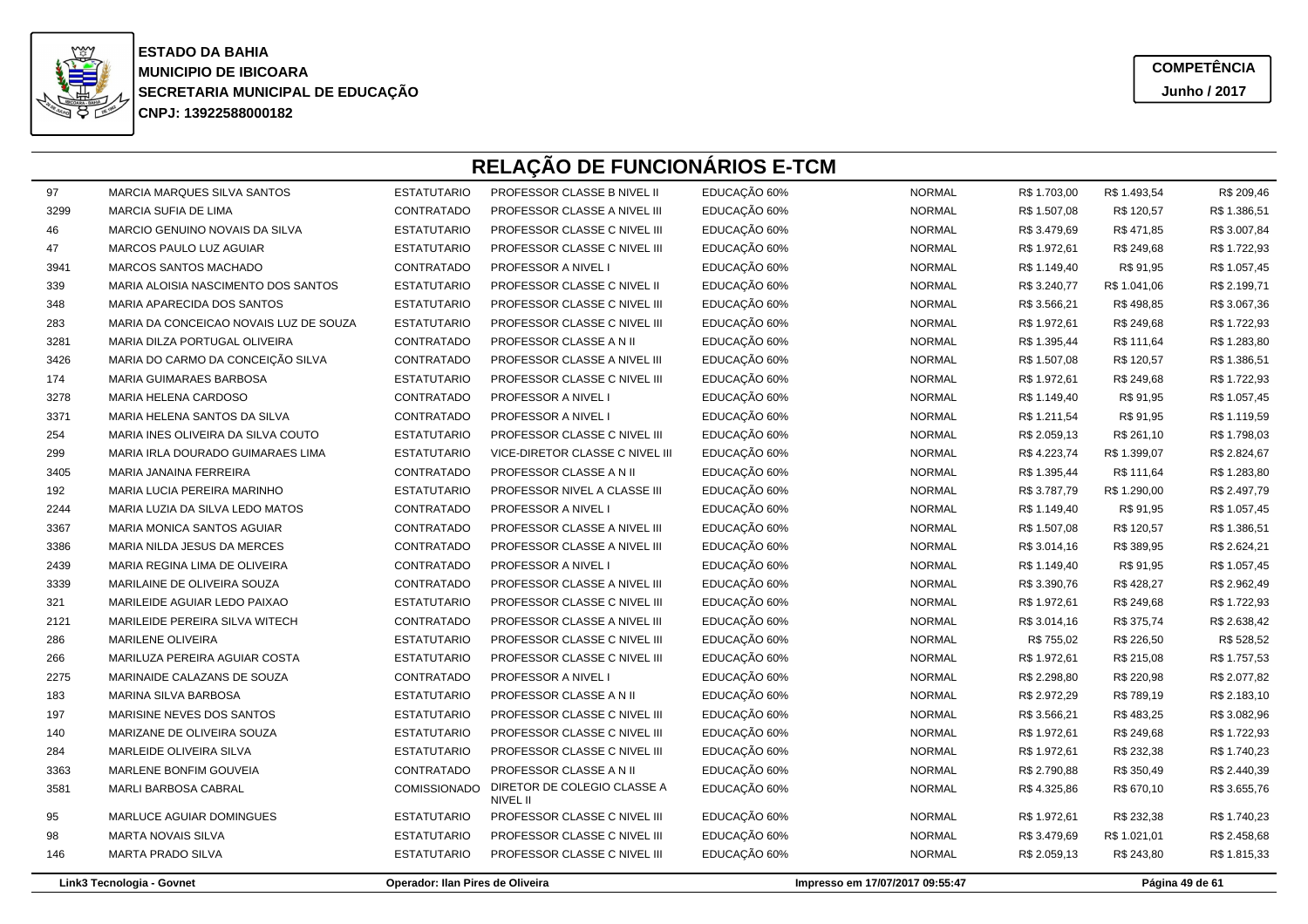

**COMPETÊNCIAJunho / 2017**

| 3937 | <b>MAURICIO BARBOSA DOS SANTOS</b> | CONTRATADO                       | <b>PROFESSOR A NIVEL I</b>                    | EDUCAÇÃO 60%                    | <b>NORMAL</b>   | R\$ 1.407,88 | R\$ 112,63   | R\$ 1.295,25 |  |
|------|------------------------------------|----------------------------------|-----------------------------------------------|---------------------------------|-----------------|--------------|--------------|--------------|--|
| 336  | MAURIZA ROCHA DE OLIVEIRA SILVA    | <b>ESTATUTARIO</b>               | PROFESSOR CLASSE C NIVEL III                  | EDUCAÇÃO 60%                    | <b>NORMAL</b>   | R\$ 2.059,13 | R\$ 243,80   | R\$ 1.815,33 |  |
| 3437 | MERUSKA ALVES SOUZA                | CONTRATADO                       | PROFESSOR CLASSE A N II                       | EDUCAÇÃO 60%                    | <b>NORMAL</b>   | R\$ 1.395,44 | R\$ 111,64   | R\$ 1.283,80 |  |
| 331  | MIRAILZA OLIVEIRA SANTOS SOUZA     | <b>ESTATUTARIO</b>               | PROFESSOR CLASSE B NIVEL II                   | EDUCAÇÃO 60%                    | <b>NORMAL</b>   | R\$ 1.687,93 | R\$ 200,74   | R\$ 1.487,19 |  |
| 80   | <b>MOACIR PEREIRA AGUIAR</b>       | <b>ESTATUTARIO</b>               | VICE- DIRETOR CLASSE- C NIVEL<br>$\mathbf{H}$ | EDUCAÇÃO 60%                    | <b>NORMAL</b>   | R\$4.050,12  | R\$ 544,58   | R\$ 3.505,54 |  |
| 347  | MONICA BRAGA SILVA AGUIAR          | <b>ESTATUTARIO</b>               | DIRETOR ESCOLA CLASSE N III                   | EDUCAÇÃO 60%                    | <b>NORMAL</b>   | R\$4.067,82  | R\$ 562,39   | R\$ 3.505,43 |  |
| 310  | <b>MONICA SANTOS FERREIRA</b>      | <b>ESTATUTARIO</b>               | PROFESSOR CLASSE C NIVEL III                  | EDUCAÇÃO 60%                    | <b>NORMAL</b>   | R\$ 1.955,31 | R\$ 232,38   | R\$ 1.722,93 |  |
| 248  | NARUZA OLIVEIRA SCHINDLER          | <b>ESTATUTARIO</b>               | PROFESSOR CLASSE A NIVEL III                  | EDUCAÇÃO 60%                    | <b>NORMAL</b>   | R\$ 1.703,00 | R\$ 202,40   | R\$ 1.500,60 |  |
| 3852 | NATALIA SILVA AMORIM               | CONTRATADO                       | PROFESSOR CLASSE A N II                       | EDUCAÇÃO 60%                    | <b>NORMAL</b>   | R\$ 2.790,88 | R\$ 350,49   | R\$ 2.440,39 |  |
| 3340 | NATANAEL PEREIRA DA SILVA          | CONTRATADO                       | PROFESSOR CLASSE A N II                       | EDUCAÇÃO 60%                    | <b>NORMAL</b>   | R\$ 1.395,44 | R\$ 111,64   | R\$ 1.283,80 |  |
| 418  | NEIDE CHAGAS PIRES SA              | <b>ESTATUTARIO</b>               | PROFESSOR CLASSE C NIVEL III                  | EDUCAÇÃO 60%                    | <b>NORMAL</b>   | R\$ 2.059,13 | R\$ 827,58   | R\$ 1.231,55 |  |
| 3377 | NEILTON BATISTA DE JESUS           | CONTRATADO                       | PROFESSOR A NIVEL I                           | EDUCAÇÃO 60%                    | <b>NORMAL</b>   | R\$ 1.242,61 | R\$ 91,95    | R\$ 1.150,66 |  |
| 409  | NILSON OLIVEIRA DE JESUS           | <b>ESTATUTARIO</b>               | PROFESSOR CLASSE B NIVEL III                  | EDUCAÇÃO 60%                    | <b>NORMAL</b>   | R\$ 1.845,33 | R\$ 217,40   | R\$ 1.627,93 |  |
| 198  | NILZETE XAVIER DA SILVA            | <b>ESTATUTARIO</b>               | PROFESSOR CLASSE C NIVEL III                  | EDUCAÇÃO 60%                    | <b>NORMAL</b>   | R\$ 1.972,61 | R\$ 232,38   | R\$ 1.740,23 |  |
| 2175 | NORLEY GUIMARAES SILVA             | CONTRATADO                       | PROFESSOR A NIVEL I                           | EDUCAÇÃO 60%                    | <b>NORMAL</b>   | R\$ 1.149,40 | R\$ 91,95    | R\$ 1.057,45 |  |
| 86   | NORMA MARIA RODRIGUES              | <b>ESTATUTARIO</b>               | PROFESSOR CLASSE C NIVEL III                  | EDUCAÇÃO 60%                    | <b>NORMAL</b>   | R\$ 3.566,21 | R\$465,95    | R\$ 3.100,26 |  |
| 238  | PATRICIA DE JESUS SANTOS           | <b>ESTATUTARIO</b>               | PROFESSOR CLASSE A N II                       | EDUCAÇÃO 60%                    | <b>NORMAL</b>   | R\$ 2.972,30 | R\$ 368,68   | R\$ 2.603,62 |  |
| 3599 | PATRICIA MACEDO ROCHA DE SOUSA     | <b>COMISSIONADO</b>              | VICE-DIRETOR CLASSE A NIVEL II                | EDUCAÇÃO 60%                    | <b>NORMAL</b>   | R\$ 3.558,37 | R\$483,22    | R\$ 3.075,15 |  |
| 280  | PATRICIA SOUZA AGUIAR              | <b>ESTATUTARIO</b>               | PROFESSOR CLASSE C NIVEL II                   | EDUCAÇÃO 60%                    | <b>NORMAL</b>   | R\$ 3.240,77 | R\$401,08    | R\$ 2.839,69 |  |
| 285  | PAULA PEREIRA AGUIAR               | <b>ESTATUTARIO</b>               | PROFESSOR CLASSE C NIVEL III                  | EDUCAÇÃO 60%                    | <b>NORMAL</b>   | R\$ 3.566,21 | R\$481,55    | R\$ 3.084,66 |  |
| 172  | PAULO CESAR NOVAIS MARTINS         | <b>ESTATUTARIO</b>               | PROFESSOR CLASSE C NIVEL II                   | EDUCAÇÃO 60%                    | <b>NORMAL</b>   | R\$ 3.321,70 | R\$ 980,47   | R\$ 2.341,23 |  |
| 2098 | POLIANA NEVES DOS SANTOS           | CONTRATADO                       | PROFESSOR A NIVEL I                           | EDUCAÇÃO 60%                    | <b>NORMAL</b>   | R\$ 1.180,47 | R\$ 91,95    | R\$ 1.088,52 |  |
| 3854 | POLIANE SOUZA DANTAS               | CONTRATADO                       | PROFESSOR A NIVEL I                           | EDUCAÇÃO 60%                    | <b>NORMAL</b>   | R\$ 1.149,40 | R\$ 91,95    | R\$ 1.057,45 |  |
| 3483 | POLYANA SOUZA AGUIAR               | <b>ESTATUTARIO</b>               | PROFESSOR CLASSE C NIVEL III                  | EDUCAÇÃO 60%                    | <b>NORMAL</b>   | R\$ 1.972,61 | R\$ 1.508,96 | R\$463,65    |  |
| 151  | RAICLE DA SILVA AGUIAR             | <b>ESTATUTARIO</b>               | PROFESSOR CLASSE C NIVEL II                   | EDUCAÇÃO 60%                    | <b>NORMAL</b>   | R\$ 1.926,26 | R\$ 211,89   | R\$ 1.714,37 |  |
| 419  | RAILDA AGUIAR E SILVA              | <b>ESTATUTARIO</b>               | PROFESSOR CLASSE C NIVEL III                  | EDUCAÇÃO 60%                    | <b>NORMAL</b>   | R\$ 1.972,61 | R\$ 249,68   | R\$ 1.722,93 |  |
| 87   | REGIANE ALVES FERREIRA AGUIAR      | <b>ESTATUTARIO</b>               | PROFESSOR CLASSE C NIVEL III                  | EDUCAÇÃO 60%                    | <b>NORMAL</b>   | R\$ 3.479,69 | R\$426,95    | R\$ 3.052,74 |  |
| 54   | REGINALDO LIMA PEREIRA             | <b>ESTATUTARIO</b>               | PROFESSOR CLASSE C NIVEL III                  | EDUCAÇÃO 60%                    | <b>NORMAL</b>   | R\$ 3.566,21 | R\$465,95    | R\$ 3.100,26 |  |
| 3857 | RENATA SHERON DA SILVA             | CONTRATADO                       | PROFESSOR CLASSE A N II                       | EDUCAÇÃO 60%                    | <b>NORMAL</b>   | R\$ 1.395,44 | R\$ 111,64   | R\$ 1.283,80 |  |
| 3844 | RENICIO BARBOSA SOARES             | CONTRATADO                       | PROFESSOR CLASSE A NIVEL I                    | EDUCAÇÃO 60%                    | <b>NORMAL</b>   | R\$ 1.149,40 | R\$ 91,95    | R\$ 1.057,45 |  |
| 157  | REUBER PEREIRA BISPO               | <b>ESTATUTARIO</b>               | PROFESSOR CLASSE C NIVEL I                    | EDUCAÇÃO 60%                    | <b>NORMAL</b>   | R\$ 2.676,57 | R\$ 327,44   | R\$ 2.349,13 |  |
| 3866 | RICARDO SOUZA SILVA                | CONTRATADO                       | PROFESSOR CLASSE A N II                       | EDUCAÇÃO 60%                    | <b>NORMAL</b>   | R\$ 1.395,44 | R\$ 111,64   | R\$ 1.283,80 |  |
| 302  | RILZENEIDE DOMINGUES DE SOUZA      | <b>ESTATUTARIO</b>               | PROFESSOR CLASSE C NIVEL III                  | EDUCAÇÃO 60%                    | <b>NORMAL</b>   | R\$ 3.479,69 | R\$ 1.329,11 | R\$ 2.150,58 |  |
| 318  | RISALVA DA SILVA FREITAS           | <b>ESTATUTARIO</b>               | PROFESSOR CLASSE C NIVEL I                    | EDUCAÇÃO 60%                    | <b>NORMAL</b>   | R\$ 1.594,15 | R\$ 287,67   | R\$ 1.306,48 |  |
| 3296 | RITA DE CACIA REGO PESSOA          | CONTRATADO                       | PROFESSOR A NIVEL I                           | EDUCAÇÃO 60%                    | <b>NORMAL</b>   | R\$ 1.149,40 | R\$ 91,95    | R\$ 1.057,45 |  |
| 309  | ROBERIO SILVA DE OLIVEIRA          | <b>ESTATUTARIO</b>               | PROFESSOR CLASSE B NIVEL I                    | EDUCAÇÃO 60%                    | <b>NORMAL</b>   | R\$ 1.399,91 | R\$ 152,64   | R\$ 1.247,27 |  |
|      | Link3 Tecnologia - Govnet          | Operador: Ilan Pires de Oliveira |                                               | Impresso em 17/07/2017 09:55:47 | Página 50 de 61 |              |              |              |  |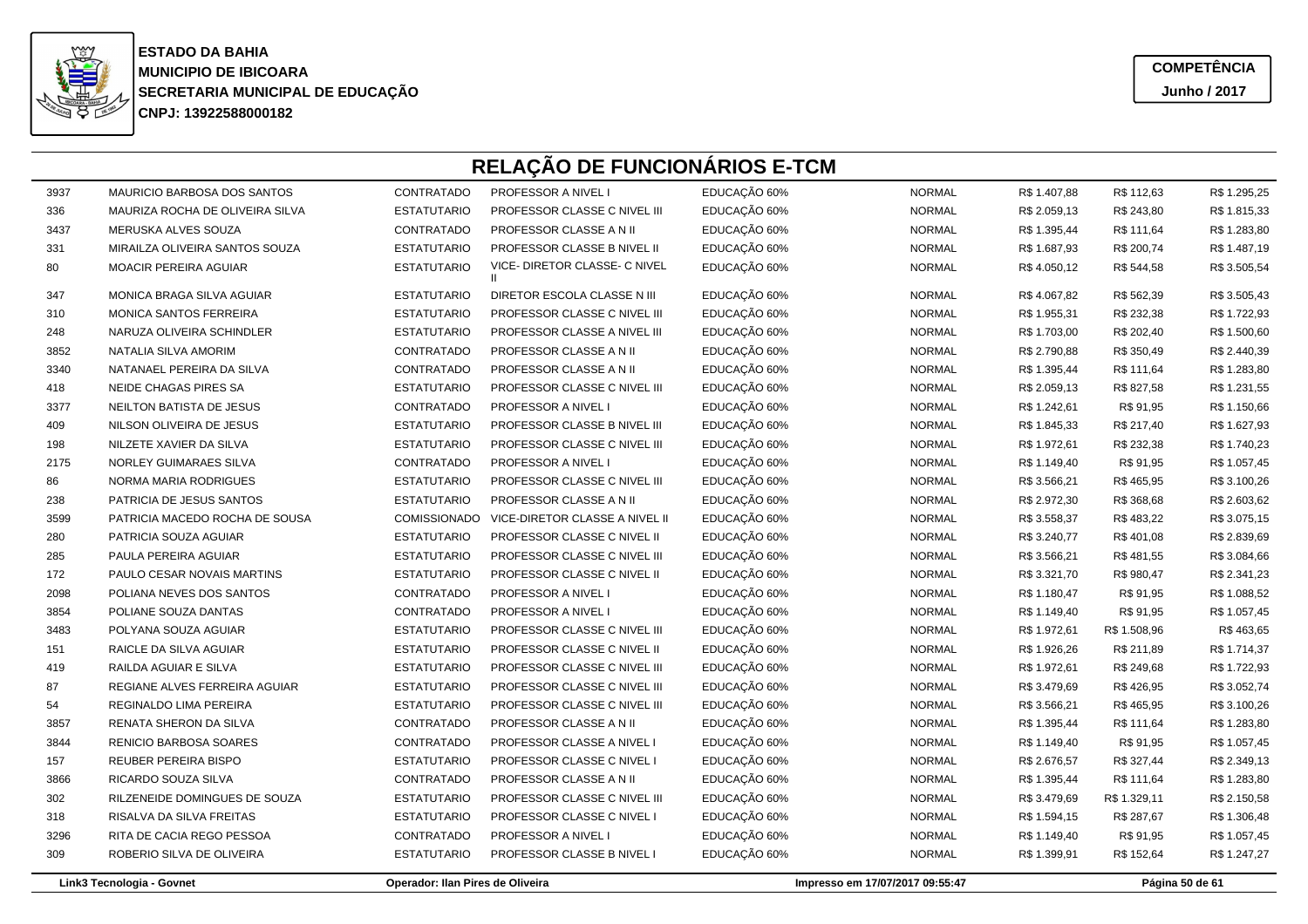

**COMPETÊNCIAJunho / 2017**

| 345  | ROBERTO CANGUSSU RAMOS             | <b>ESTATUTARIO</b> | PROFESSOR CLASSE C NIVEL I        | EDUCAÇÃO 60% | <b>NORMAL</b> | R\$ 1.994,15 | R\$ 188,76   | R\$ 1.805,39 |
|------|------------------------------------|--------------------|-----------------------------------|--------------|---------------|--------------|--------------|--------------|
| 3341 | ROBERTO MENDES FERNANDES           | CONTRATADO         | <b>PROFESSOR A NIVEL I</b>        | EDUCAÇÃO 60% | <b>NORMAL</b> | R\$ 1.180,47 | R\$ 127,20   | R\$ 1.053,27 |
| 152  | ROBERVAL MARTINS AGUIAR            | <b>ESTATUTARIO</b> | PROFESSOR CLASSE B NIVEL I        | EDUCAÇÃO 60% | <b>NORMAL</b> | R\$ 1.387,63 | R\$ 152,64   | R\$ 1.234,99 |
| 297  | ROBSON OLIVEIRA NOVAIS             | <b>ESTATUTARIO</b> | <b>PROFESSOR CLASSE C NIVEL I</b> | EDUCAÇÃO 60% | <b>NORMAL</b> | R\$ 1.927,17 | R\$ 179,91   | R\$ 1.747,26 |
| 3357 | ROBSON SILVA DE OLIVEIRA           | CONTRATADO         | PROFESSOR A NIVEL I               | EDUCAÇÃO 60% | <b>NORMAL</b> | R\$ 1.149,40 | R\$ 91,95    | R\$ 1.057,45 |
| 122  | RONALDO ADRIANE SILES SILVA        | <b>ESTATUTARIO</b> | PROFESSOR CLASSE C NIVEL I        | EDUCAÇÃO 60% | <b>NORMAL</b> | R\$ 1.500,37 | R\$ 178,44   | R\$ 1.321,93 |
| 313  | RONIVAL MARTINS AGUIAR             | <b>ESTATUTARIO</b> | PROFESSOR CLASSE C NIVEL II       | EDUCAÇÃO 60% | <b>NORMAL</b> | R\$ 3.321,70 | R\$439,41    | R\$ 2.882,29 |
| 180  | ROSANGELA DA SILVA FREITAS         | <b>ESTATUTARIO</b> | PROFESSOR CLASSE C NIVEL I        | EDUCAÇÃO 60% | <b>NORMAL</b> | R\$ 1.594,15 | R\$ 634,20   | R\$ 959,95   |
| 330  | ROSANGELA DE CASTRO AMORIM         | <b>ESTATUTARIO</b> | PROFESSOR CLASSE B NIVEL II       | EDUCAÇÃO 60% | <b>NORMAL</b> | R\$ 1.687,93 | R\$ 680,25   | R\$ 1.007,68 |
| 269  | ROSELI DOS ANJOS AGUIAR MELO       | <b>ESTATUTARIO</b> | PROFESSOR CLASSE C NIVEL III      | EDUCAÇÃO 60% | <b>NORMAL</b> | R\$ 3.566,21 | R\$483,25    | R\$ 3.082,96 |
| 188  | ROSELI JESUS SILVA                 | <b>ESTATUTARIO</b> | PROFESSOR CLASSE C NIVEL III      | EDUCAÇÃO 60% | <b>NORMAL</b> | R\$ 3.566,21 | R\$469,03    | R\$ 3.097,18 |
| 3429 | ROSIMEIRE SOUZA DA SILVA           | CONTRATADO         | PROFESSOR CLASSE A N II           | EDUCAÇÃO 60% | <b>NORMAL</b> | R\$ 1.395,44 | R\$ 111,64   | R\$ 1.283,80 |
| 2287 | ROSIMERI NOVAIS RODRIGUES          | CONTRATADO         | PROFESSOR CLASSE A N II           | EDUCAÇÃO 60% | <b>NORMAL</b> | R\$ 2.790,88 | R\$ 307,83   | R\$ 2.483,05 |
| 307  | ROSINEIDE BATISTA DE SOUZA         | <b>ESTATUTARIO</b> | PROFESSOR CLASSE C NIVEL III      | EDUCAÇÃO 60% | <b>NORMAL</b> | R\$ 1.972,61 | R\$ 617,36   | R\$ 1.355,25 |
| 3358 | ROZALIA PEREIRA DOS SANTOS         | CONTRATADO         | <b>PROFESSOR A NIVEL I</b>        | EDUCAÇÃO 60% | <b>NORMAL</b> | R\$ 1.242,61 | R\$ 91,95    | R\$ 1.150,66 |
| 2874 | ROZENILDA MEIRA DE SOUZA           | CONTRATADO         | PROFESSOR CLASSE A N II           | EDUCAÇÃO 60% | <b>NORMAL</b> | R\$ 1.395,44 | R\$ 111,64   | R\$ 1.283,80 |
| 3272 | RUDINEI FONSECA ALVES              | CONTRATADO         | PROFESSOR CLASSE A NIVEL III      | EDUCAÇÃO 60% | <b>NORMAL</b> | R\$ 1.507,08 | R\$ 120,57   | R\$ 1.386,51 |
| 3280 | RUTE DOS SANTOS ASSUNCAO           | CONTRATADO         | PROFESSOR CLASSE A N II           | EDUCAÇÃO 60% | <b>NORMAL</b> | R\$ 1.395,44 | R\$ 111,64   | R\$ 1.283,80 |
| 3858 | RUTE LEIA SANTOS DA SILVA          | CONTRATADO         | PROFESSOR A NIVEL I               | EDUCAÇÃO 60% | <b>NORMAL</b> | R\$ 1.149,40 | R\$ 91,95    | R\$ 1.057,45 |
| 3324 | RUTNEIA MORAIS SOARES              | CONTRATADO         | PROFESSOR CLASSE A NIVEL III      | EDUCAÇÃO 60% | <b>NORMAL</b> | R\$ 1.507,08 | R\$ 120,57   | R\$ 1.386,51 |
| 382  | SANDRA BARBOSA MARINHO             | <b>ESTATUTARIO</b> | PROFESSOR NIVEL A CLASSE III      | EDUCAÇÃO 60% | <b>NORMAL</b> | R\$ 1.703,00 | R\$ 202,40   | R\$ 1.500,60 |
| 3297 | SANDRA ROSA DA SILVA               | CONTRATADO         | PROFESSOR CLASSE A N II           | EDUCAÇÃO 60% | <b>NORMAL</b> | R\$ 1.395,44 | R\$ 111,64   | R\$ 1.283,80 |
| 3559 | <b>SANDRO AGUIAR</b>               | CONTRATADO         | PROFESSOR CLASSE A NIVEL III      | EDUCAÇÃO 60% | <b>NORMAL</b> | R\$ 1.507,08 | R\$ 120,57   | R\$ 1.386,51 |
| 168  | SEBASTIANA CRISTINA MARTINS AGUIAR | <b>ESTATUTARIO</b> | PROFESSOR CLASSE C NIVEL II       | EDUCAÇÃO 60% | <b>NORMAL</b> | R\$ 3.321,70 | R\$425,19    | R\$ 2.896,51 |
| 3940 | SHIRLEI SILVA LIMA CAMPOS          | CONTRATADO         | PROFESSOR CLASSE A N II           | EDUCAÇÃO 60% | <b>NORMAL</b> | R\$ 1.395,44 | R\$ 111,64   | R\$ 1.283,80 |
| 135  | SIDNEIA DA SILVA CHAVES            | <b>ESTATUTARIO</b> | PROFESSOR CLASSE C NIVEL III      | EDUCAÇÃO 60% | <b>NORMAL</b> | R\$ 3.479,69 | R\$ 1.580,44 | R\$ 1.899,25 |
| 3376 | SIDNEI ROCHA AGUIAR                | CONTRATADO         | PROFESSOR CLASSE A NIVEL III      | EDUCAÇÃO 60% | <b>NORMAL</b> | R\$ 1.507,08 | R\$ 120,57   | R\$ 1.386,51 |
| 145  | SIDNEI SILVA RIBEIRO               | <b>ESTATUTARIO</b> | PROFESSOR CLASSE C NIVEL III      | EDUCAÇÃO 60% | <b>NORMAL</b> | R\$ 1.972,61 | R\$ 232,38   | R\$ 1.740,23 |
| 164  | SIMONE APARECIDA GUIMARAES SANTOS  | <b>ESTATUTARIO</b> | PROFESSOR CLASSE A N II           | EDUCAÇÃO 60% | <b>NORMAL</b> | R\$ 2.972,29 | R\$ 368,68   | R\$ 2.603,61 |
| 3936 | SIMONE BASTOS LIMA                 | CONTRATADO         | PROFESSOR CLASSE A N II           | EDUCAÇÃO 60% | <b>NORMAL</b> | R\$ 1.395,44 | R\$ 111,64   | R\$ 1.283,80 |
| 137  | SIRLEI SILVA CARDOSO DA SILVA      | <b>ESTATUTARIO</b> | PROFESSOR CLASSE A N II           | EDUCAÇÃO 60% | <b>NORMAL</b> | R\$ 1.576,85 | R\$ 173,45   | R\$ 1.403,40 |
| 89   | SOLANGE AMORIM SANTANA PASSOS      | <b>ESTATUTARIO</b> | PROFESSOR CLASSE C NIVEL III      | EDUCAÇÃO 60% | <b>NORMAL</b> | R\$ 3.720,97 | R\$ 1.148,70 | R\$ 2.572,27 |
| 2814 | SUELI AGUIAR ALVES                 | CONTRATADO         | PROFESSOR CLASSE A NIVEL III      | EDUCAÇÃO 60% | <b>NORMAL</b> | R\$ 1.507,08 | R\$ 120,57   | R\$ 1.386,51 |
| 293  | SUELI AMORIM SANTANA               | <b>ESTATUTARIO</b> | PROFESSOR CLASSE C NIVEL III      | EDUCAÇÃO 60% | <b>NORMAL</b> | R\$ 3.566,21 | R\$ 1.110,85 | R\$ 2.455,36 |
| 3309 | SUELI SOUZA DA SILVA               | CONTRATADO         | PROFESSOR CLASSE A NIVEL III      | EDUCAÇÃO 60% | <b>NORMAL</b> | R\$ 1.507,08 | R\$ 120,57   | R\$ 1.386,51 |
| 3864 | SUZEL LIMA DOS SANTOS              | CONTRATADO         | PROFESSOR A NIVEL I               | EDUCAÇÃO 60% | <b>NORMAL</b> | R\$ 1.149,40 | R\$ 91,95    | R\$ 1.057,45 |
|      |                                    |                    |                                   |              |               |              |              |              |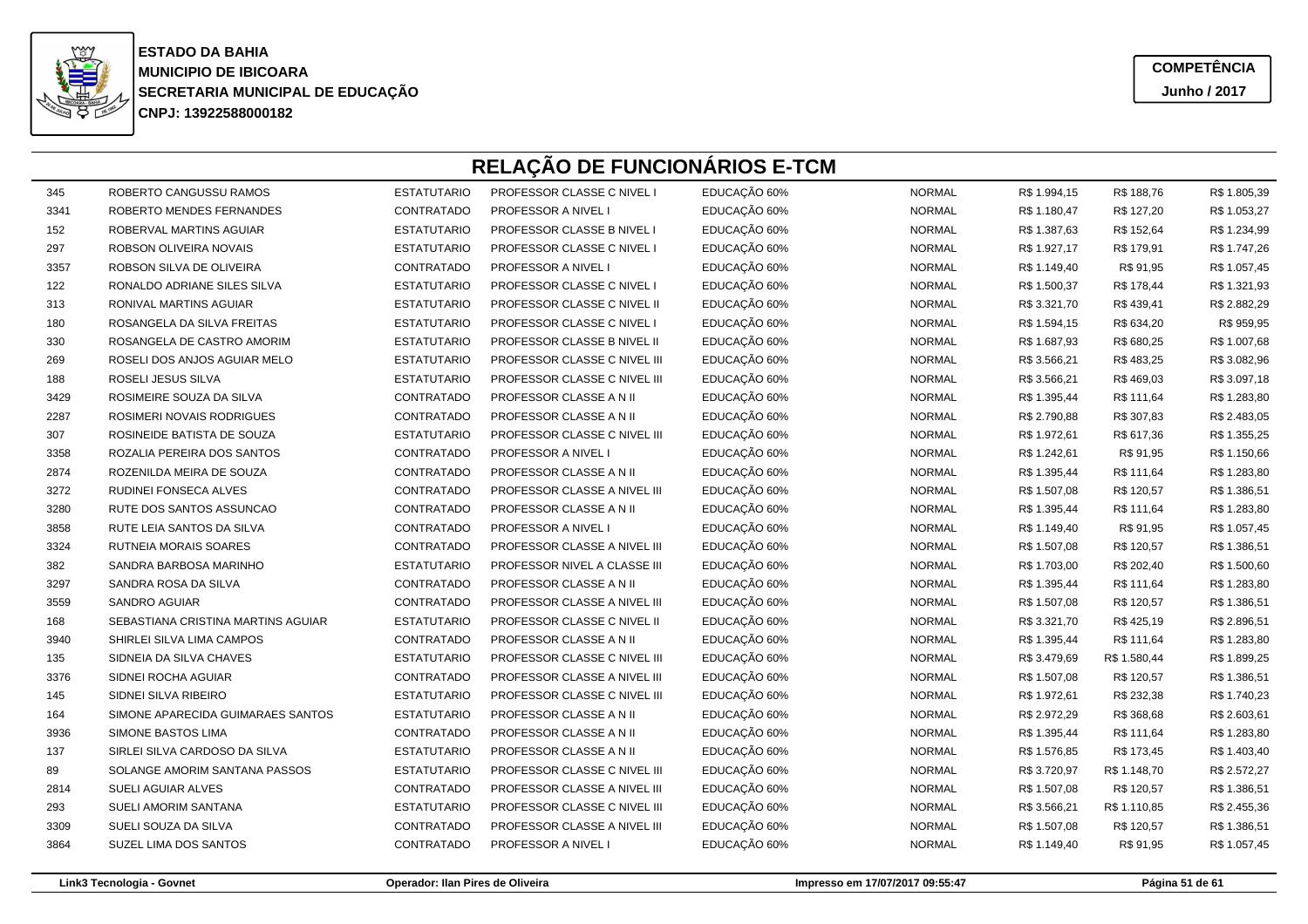

**COMPETÊNCIAJunho / 2017**

| 166  | SUZETE SOUZA FERREIRA RIBEIRO          | <b>ESTATUTARIO</b>  | PROFESSOR CLASSE C NIVEL III   | EDUCAÇÃO 60% | <b>NORMAL</b>    | R\$ 1.972,61   | R\$ 1.213,80 | R\$758,81      |
|------|----------------------------------------|---------------------|--------------------------------|--------------|------------------|----------------|--------------|----------------|
| 3562 | <b>TADEANE PIRES MATOS</b>             | <b>COMISSIONADO</b> | VICE-DIRETOR CLASSE A NIVEL II | EDUCAÇÃO 60% | <b>NORMAL</b>    | R\$ 3.279,28   | R\$443,70    | R\$ 2.835,58   |
| 159  | TAINARA AGUIAR DOMINGUES               | <b>ESTATUTARIO</b>  | PROFESSOR CLASSE A N II        | EDUCAÇÃO 60% | <b>NORMAL</b>    | R\$ 2.972,29   | R\$ 340,90   | R\$ 2.631,39   |
| 3924 | TAMARA SIBELE AGUIAR JARDIM            | CONTRATADO          | PROFESSOR CLASSE A NIVEL III   | EDUCAÇÃO 60% | <b>NORMAL</b>    | R\$ 1.507,08   | R\$ 120,57   | R\$ 1.386,51   |
| 3304 | TAMISA MIRANDA MENDES                  | CONTRATADO          | PROFESSOR CLASSE A NIVEL III   | EDUCAÇÃO 60% | <b>NORMAL</b>    | R\$ 1.395,44   | R\$ 111,64   | R\$ 1.283,80   |
| 34   | THAIS APARECIDA LUZ PEREIRA            | <b>ESTATUTARIO</b>  | PROFESSOR CLASSE A N II        | EDUCAÇÃO 60% | <b>NORMAL</b>    | R\$ 1.521,03   | R\$ 201,54   | R\$ 1.319,49   |
| 3360 | TIAGO MESSIAS PEREIRA                  | CONTRATADO          | PROFESSOR CLASSE A NIVEL III   | EDUCAÇÃO 60% | <b>NORMAL</b>    | R\$ 3.014,16   | R\$ 389,95   | R\$ 2.624,21   |
| 3372 | <b>TIAGO MORAIS SOARES</b>             | CONTRATADO          | PROFESSOR CLASSE A N II        | EDUCAÇÃO 60% | <b>NORMAL</b>    | R\$ 2.790,88   | R\$ 350,49   | R\$ 2.440,39   |
| 340  | <b>TIAGO NETO PINA</b>                 | <b>ESTATUTARIO</b>  | PROFESSOR CLASSE C NIVEL III   | EDUCAÇÃO 60% | <b>NORMAL</b>    | R\$ 3.479,69   | R\$ 1.623,31 | R\$ 1.856,38   |
| 195  | VALDECI DOS SANTOS NASCIMENTO          | <b>ESTATUTARIO</b>  | PROFESSOR CLASSE C NIVEL III   | EDUCAÇÃO 60% | <b>NORMAL</b>    | R\$ 1.955,31   | R\$ 232,38   | R\$ 1.722,93   |
| 308  | VALDECI TRINDADE DOS ANJOS             | <b>ESTATUTARIO</b>  | PROFESSOR CLASSE B NIVEL I     | EDUCAÇÃO 60% | <b>NORMAL</b>    | R\$ 1.375,35   | R\$ 526,79   | R\$ 848,56     |
| 342  | VALDIRENE OLIVEIRA SANTOS DE ALCANTARA | <b>ESTATUTARIO</b>  | PROFESSOR CLASSE C NIVEL III   | EDUCAÇÃO 60% | <b>NORMAL</b>    | R\$ 2.059,13   | R\$ 243,80   | R\$ 1.815,33   |
| 3260 | VALDIRENE SANTANA SANTOS COELHO        | <b>ESTATUTARIO</b>  | PROFESSOR CLASSE C NIVEL III   | EDUCAÇÃO 60% | <b>NORMAL</b>    | R\$ 1.972,61   | R\$ 829,28   | R\$ 1.143,33   |
| 3359 | VANEIDE BERNARDO SANTOS                | CONTRATADO          | PROFESSOR A NIVEL I            | EDUCAÇÃO 60% | <b>NORMAL</b>    | R\$ 1.149,40   | R\$ 91,95    | R\$ 1.057,45   |
| 3470 | VANESSA BENTO DOS SANTOS               | CONTRATADO          | PROFESSOR CLASSE A NIVEL III   | EDUCAÇÃO 60% | <b>NORMAL</b>    | R\$ 3.014,16   | R\$ 389,95   | R\$ 2.624,21   |
| 3279 | VIVIA DOMINGUES DE OLIVEIRA FERREIRA   | CONTRATADO          | PROFESSOR CLASSE A NIVEL III   | EDUCAÇÃO 60% | <b>NORMAL</b>    | R\$ 1.507,08   | R\$ 120,57   | R\$ 1.386,51   |
| 389  | <b>WAGNER OLIVEIRA SANTOS</b>          | <b>ESTATUTARIO</b>  | PROFESSOR CLASSE A N II        | EDUCAÇÃO 60% | <b>NORMAL</b>    | R\$ 2.972,29   | R\$ 694,17   | R\$ 2.278,12   |
| 3413 | WALDILENE NOVAIS DOMINGUES DA SILVA    | CONTRATADO          | PROFESSOR CLASSE A N II        | EDUCAÇÃO 60% | <b>NORMAL</b>    | R\$ 2.790,88   | R\$ 322,05   | R\$ 2.468,83   |
| 121  | <b>WANDERSON ALVES SANTOS</b>          | <b>ESTATUTARIO</b>  | PROFESSOR NIVEL A CLASSE III   | EDUCAÇÃO 60% | <b>NORMAL</b>    | R\$ 1.703,00   | R\$ 202,40   | R\$ 1.500,60   |
| 3414 | <b>WARLY DANTAS SILVA</b>              | CONTRATADO          | PROFESSOR CLASSE A NIVEL III   | EDUCAÇÃO 60% | <b>NORMAL</b>    | R\$ 3.466,32   | R\$435,96    | R\$ 3.030,36   |
| 3344 | WERDLEI GUDEMBERG DOS SANTOS ASSUNCAO  | CONTRATADO          | PROFESSOR CLASSE A N II        | EDUCAÇÃO 60% | <b>NORMAL</b>    | R\$ 1.918,64   | R\$ 172,68   | R\$ 1.745,96   |
| 270  | ZEILDE SUFIA LIMA LEDO                 | <b>ESTATUTARIO</b>  | PROFESSOR CLASSE C NIVEL III   | EDUCAÇÃO 60% | <b>NORMAL</b>    | R\$ 2.059,13   | R\$ 243,80   | R\$ 1.815,33   |
| 57   | ZELIA DA ROCHA FREITAS                 | <b>ESTATUTARIO</b>  | PROFESSOR CLASSE C NIVEL III   | EDUCAÇÃO 60% | <b>NORMAL</b>    | R\$ 2.501,69   | R\$ 317,23   | R\$ 2.184,46   |
| 3345 | ZELITO AMARO DA SILVA                  | CONTRATADO          | PROFESSOR CLASSE A NIVEL III   | EDUCAÇÃO 60% | <b>NORMAL</b>    | R\$ 1.507,08   | R\$ 120,57   | R\$ 1.386,51   |
|      | 342 FUNCIONÁRIOS                       |                     |                                |              | <b>SUBTOTAL:</b> | R\$ 767.537,64 | R\$          | R\$ 641.052,25 |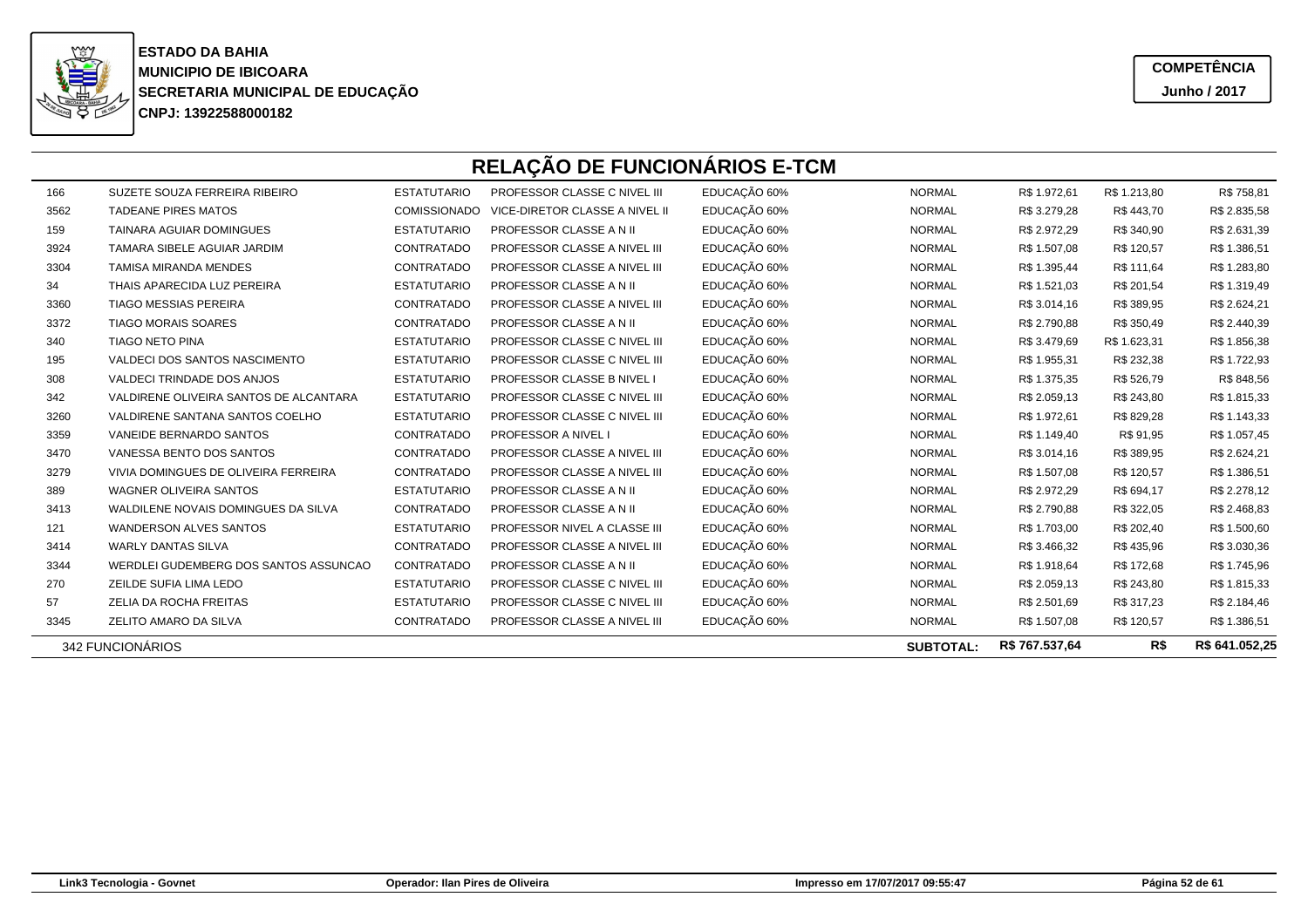

|                                                                             | SEC MUNICIPAL DE EDUCACAO<br><b>DEPARTAMENTO:</b> |                    |                              |                     |                   |                  |                  |                      |  |  |  |
|-----------------------------------------------------------------------------|---------------------------------------------------|--------------------|------------------------------|---------------------|-------------------|------------------|------------------|----------------------|--|--|--|
| <b>MATRÍCULA</b>                                                            | <b>NOME</b>                                       | <b>Tipo Vículo</b> | <b>CARGO</b>                 | <b>CENTRO CUSTO</b> | <b>TIPO FOLHA</b> | <b>PROVENTOS</b> | <b>DESCONTOS</b> | <b>VALOR LÍQUIDO</b> |  |  |  |
| 3718                                                                        | <b>BRUNA CANGUSSU DE OLIVEIRA</b>                 | CONTRATADO         | SECRETARIA ESCOLAR           | EDUCAÇÃO 40%        | <b>NORMAL</b>     | R\$ 937,00       | R\$ 74,96        | R\$ 862,04           |  |  |  |
| 3843                                                                        | EDELZUITO PEREIRA DE SOUZA                        | CONTRATADO         | <b>VIGIA</b>                 | EDUCAÇÃO 40%        | <b>NORMAL</b>     | R\$ 937,00       | R\$ 74,96        | R\$ 862,04           |  |  |  |
| 3842                                                                        | ELTON LIMA ALMEIDA                                | CONTRATADO         | <b>VIGIA</b>                 | EDUCAÇÃO 40%        | <b>NORMAL</b>     | R\$ 937,00       | R\$ 74,96        | R\$ 862,04           |  |  |  |
| 3727                                                                        | <b>GENICARLOS MENDES DA SILVA</b>                 | CONTRATADO         | <b>INSTRUTOR DE ESPORTES</b> | EDUCAÇÃO 40%        | <b>NORMAL</b>     | R\$ 937,00       | R\$ 74,96        | R\$ 862,04           |  |  |  |
| 3808                                                                        | <b>IANCA SILVA AMORIM</b>                         | CONTRATADO         | SECRETARIA ESCOLAR           | EDUCAÇÃO 40%        | <b>NORMAL</b>     | R\$ 937,00       | R\$ 74,96        | R\$ 862,04           |  |  |  |
| 3779                                                                        | JARDIRENE NOVAIS DE ARAUJO                        | CONTRATADO         | SECRETARIA ESCOLAR           | EDUCAÇÃO 40%        | <b>NORMAL</b>     | R\$ 937,00       | R\$ 74,96        | R\$ 862,04           |  |  |  |
| 3780                                                                        | JOELMA AZEVEDO DOS SANTOS                         | CONTRATADO         | SECRETARIA ESCOLAR           | EDUCAÇÃO 40%        | <b>NORMAL</b>     | R\$ 937,00       | R\$ 74,96        | R\$ 862,04           |  |  |  |
| 3822                                                                        | JOSEANE SILVA DANTAS                              | CONTRATADO         | SECRETARIA ESCOLAR           | EDUCAÇÃO 40%        | <b>NORMAL</b>     | R\$ 937,00       | R\$ 74,96        | R\$ 862,04           |  |  |  |
| 3807                                                                        | RAIZIA FONSECA DOS SANTOS                         | CONTRATADO         | SECRETARIA ESCOLAR           | EDUCAÇÃO 40%        | <b>NORMAL</b>     | R\$ 937,00       | R\$ 74,96        | R\$ 862,04           |  |  |  |
| 3761                                                                        | ROBERTA ALMEIDA SILVA                             | CONTRATADO         | <b>NUTRICIONISTA</b>         | EDUCAÇÃO 40%        | <b>NORMAL</b>     | R\$ 2.250,87     | R\$ 213,40       | R\$ 2.037,47         |  |  |  |
| 3759                                                                        | <b>SIRLEI PIRES AGUIAR</b>                        | CONTRATADO         | SECRETARIA ESCOLAR           | EDUCAÇÃO 40%        | <b>NORMAL</b>     | R\$ 937,00       | R\$ 74,96        | R\$ 862,04           |  |  |  |
| 3813                                                                        | VAN ROBERTO NASCIMENTO DE SOUZA                   | CONTRATADO         | <b>VIGIA</b>                 | EDUCAÇÃO 40%        | <b>NORMAL</b>     | R\$ 937,00       | R\$ 74,96        | R\$ 862,04           |  |  |  |
| R\$ 12.557,87<br>R\$ 1.037.96<br><b>12 FUNCIONÁRIOS</b><br><b>SUBTOTAL:</b> |                                                   |                    |                              |                     |                   |                  |                  | R\$ 11.519,91        |  |  |  |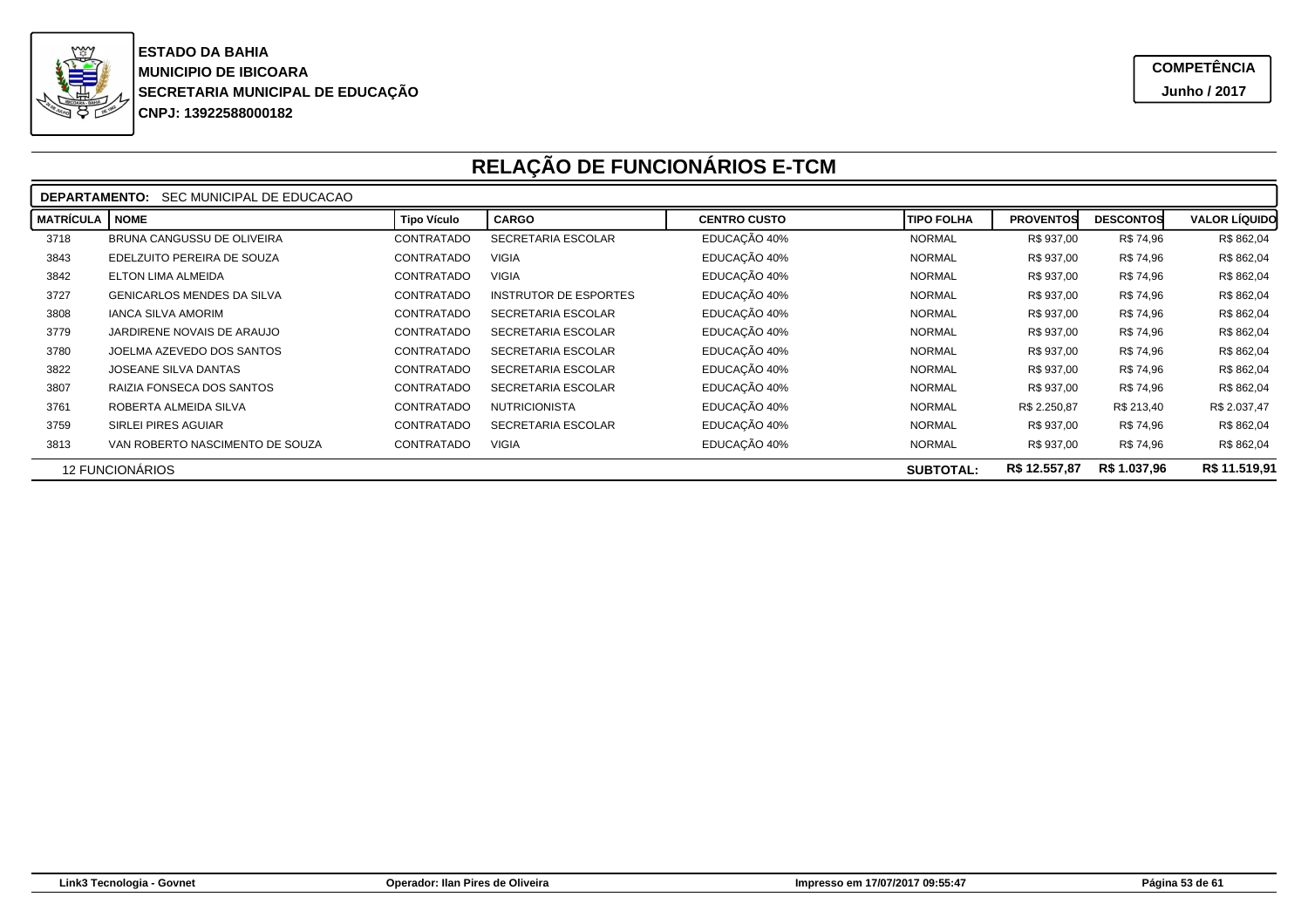

| <b>DEPARTAMENTO:</b> MANUTENCÃO DA SECRETARIA DE TURISMO E MEIO AMBIENT |                            |                                  |                                      |                                |               |                  |                  |                      |  |
|-------------------------------------------------------------------------|----------------------------|----------------------------------|--------------------------------------|--------------------------------|---------------|------------------|------------------|----------------------|--|
| MATRÍCULA I NOME                                                        |                            | <b>Tipo Vículo</b>               | <b>CARGO</b>                         | <b>CENTRO CUSTO</b>            | I TIPO FOLHA  | <b>PROVENTOS</b> | <b>DESCONTOS</b> | <b>VALOR LIQUIDO</b> |  |
| 1003                                                                    | ARISTOTELES MARTINS XAVIER | <b>COMISSIONADO</b>              | DIRETOR DE FISCALIZACAO<br>AMBIENTAL | SEC DE TURISMO E MEIO AMBIENTE | <b>NORMAL</b> | R\$ 1.500,00     | R\$ 120.00       | R\$ 1.380,00         |  |
| 3870                                                                    | DARA OLIVEIRA MARTINS      | CONTRATADO                       | AUXILIAR ADMINISTRATIVO              | SEC DE TURISMO E MEIO AMBIENTE | <b>NORMAL</b> | R\$ 937.00       | R\$ 74.96        | R\$ 862,04           |  |
| 3569                                                                    | LUIZ PIMENTA DRUMOND BESSA | <b>AGENTE</b><br><b>POLITICO</b> | SECRETARIO TUR E MEIO<br>AMBIENTE    | SEC DE TURISMO E MEIO AMBIENTE | <b>NORMAL</b> | R\$ 6.000.00     | R\$ 1.221.76     | R\$ 4.778.24         |  |
| R\$ 1.416.72<br>R\$ 8.437,00<br>3 FUNCIONARIOS<br><b>SUBTOTAL:</b>      |                            |                                  |                                      |                                |               | R\$ 7.020,28     |                  |                      |  |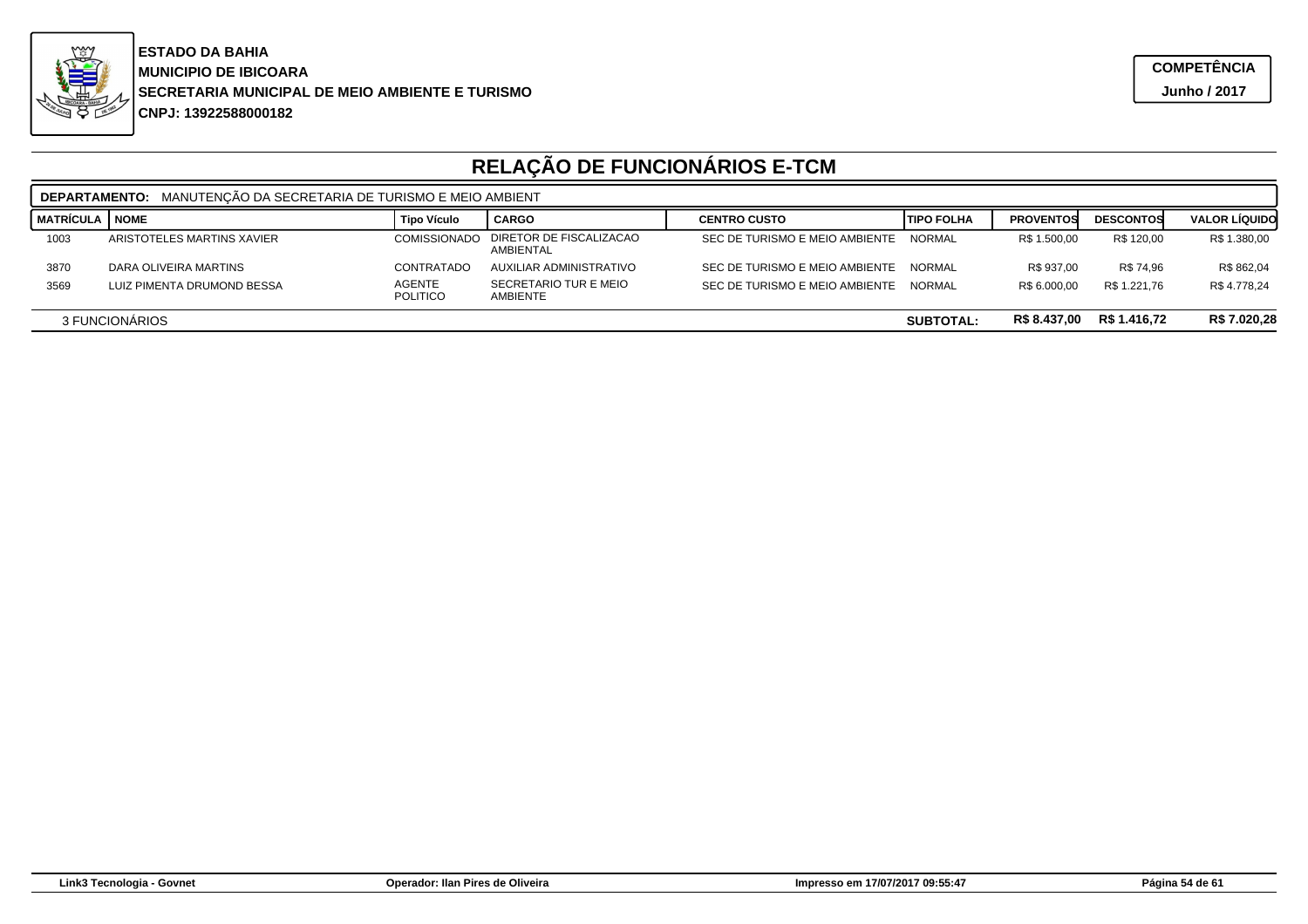

|                                                                  | <b>DEPARTAMENTO: MANUTENCÃO DO DEPARTAMENTO DE TURISMO</b> |                    |                                  |                                |                    |                  |                  |                      |  |  |
|------------------------------------------------------------------|------------------------------------------------------------|--------------------|----------------------------------|--------------------------------|--------------------|------------------|------------------|----------------------|--|--|
| I MATRÍCULA                                                      | I NOME                                                     | <b>Tipo Vículo</b> | <b>CARGO</b>                     | <b>CENTRO CUSTO</b>            | <b>ITIPO FOLHA</b> | <b>PROVENTOS</b> | <b>DESCONTOS</b> | <b>VALOR LÍQUIDO</b> |  |  |
| 72                                                               | NILTON CESAR AGUIAR SANTOS                                 | <b>ESTATUTARIO</b> | AUX DE SERVICOS GERAIS           | SEC DE TURISMO E MEIO AMBIENTE | NORMAL             | R\$ 1.120,95     | R\$ 261,28       | R\$ 859,67           |  |  |
| 3153                                                             | <b>TAYNE LUZ CAIRES</b>                                    |                    | COMISSIONADO DIRETORA DE TURISMO | SEC DE TURISMO E MEIO AMBIENTE | <b>NORMAL</b>      | R\$ 1.500.00     | R\$ 120.00       | R\$ 1.380,00         |  |  |
| R\$ 381,28<br>R\$ 2.620,95<br>2 FUNCIONARIOS<br><b>SUBTOTAL:</b> |                                                            |                    |                                  |                                |                    |                  |                  | R\$ 2.239,67         |  |  |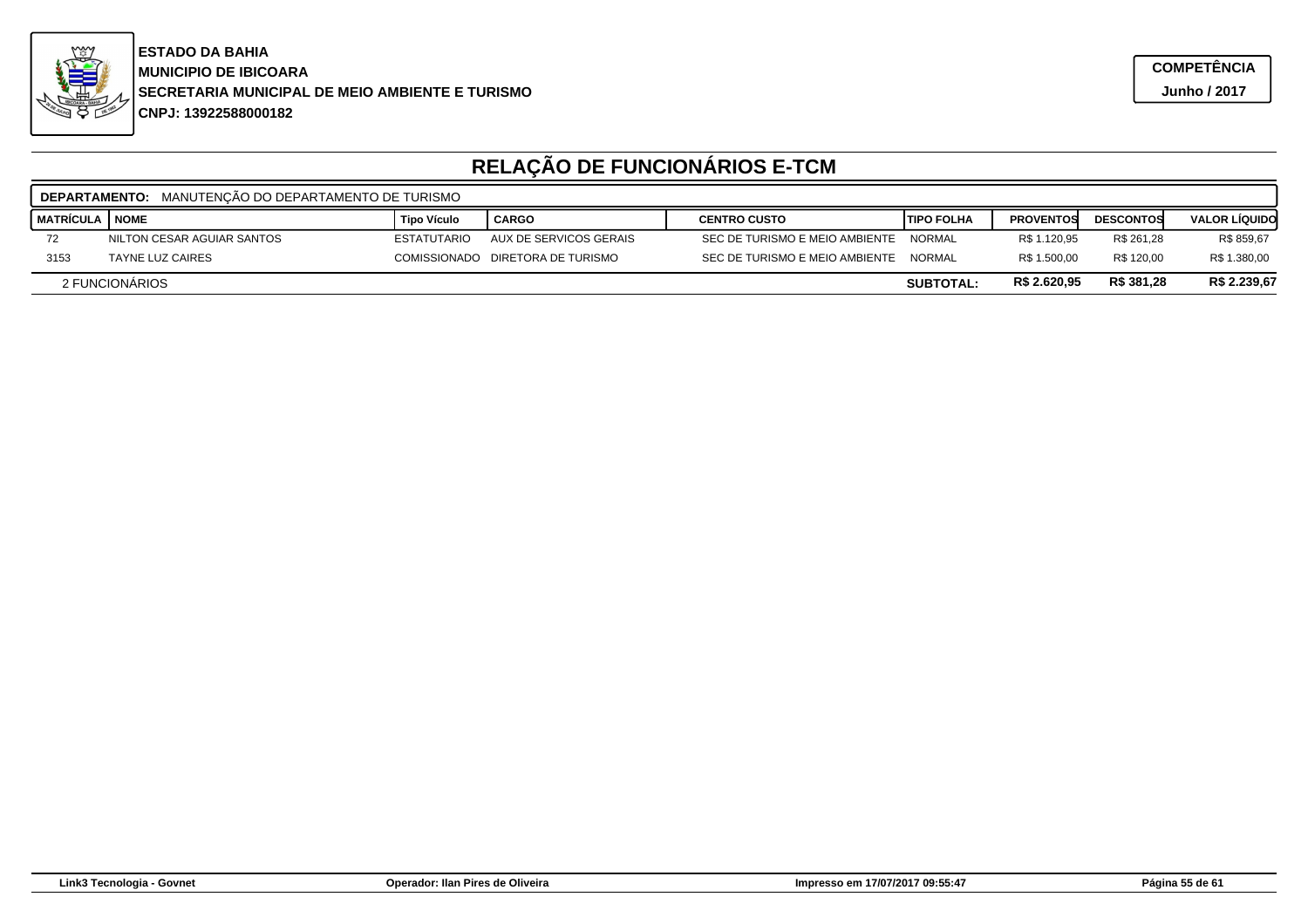

| MANUTENÇÃO DO DEPART DE AGRICULTURA E REC HIDRICOS<br><b>DEPARTAMENTO:</b> |                                                                    |                    |                                     |                           |                    |                  |                  |                      |  |
|----------------------------------------------------------------------------|--------------------------------------------------------------------|--------------------|-------------------------------------|---------------------------|--------------------|------------------|------------------|----------------------|--|
| <b>MATRÍCULA</b>                                                           | <b>NOME</b>                                                        | <b>Tipo Vículo</b> | <b>CARGO</b>                        | <b>CENTRO CUSTO</b>       | <b>ITIPO FOLHA</b> | <b>PROVENTOS</b> | <b>DESCONTOS</b> | <b>VALOR LÍQUIDO</b> |  |
| 15                                                                         | RAFAEL ALVES CONCEICAO FILHO                                       | <b>ESTATUTARIO</b> | TECNICO AGRICOLA GRAU 13 III        | <b>SEC DE AGRICULTURA</b> | <b>NORMAL</b>      | R\$ 2.174.16     | R\$ 739.16       | R\$ 1.435,00         |  |
| 414                                                                        | TATIANA VIANA PORTELA NEVES                                        | <b>ESTATUTARIO</b> | ENGENHEIRO AGRONOMO<br>CLASSE C III | <b>SEC DE AGRICULTURA</b> | <b>NORMAL</b>      | R\$ 3.346.71     | R\$437.50        | R\$ 2.909,21         |  |
|                                                                            | R\$ 1.176,66<br>R\$ 5.520,87<br>2 FUNCIONARIOS<br><b>SUBTOTAL:</b> |                    |                                     |                           |                    |                  |                  | R\$ 4.344,21         |  |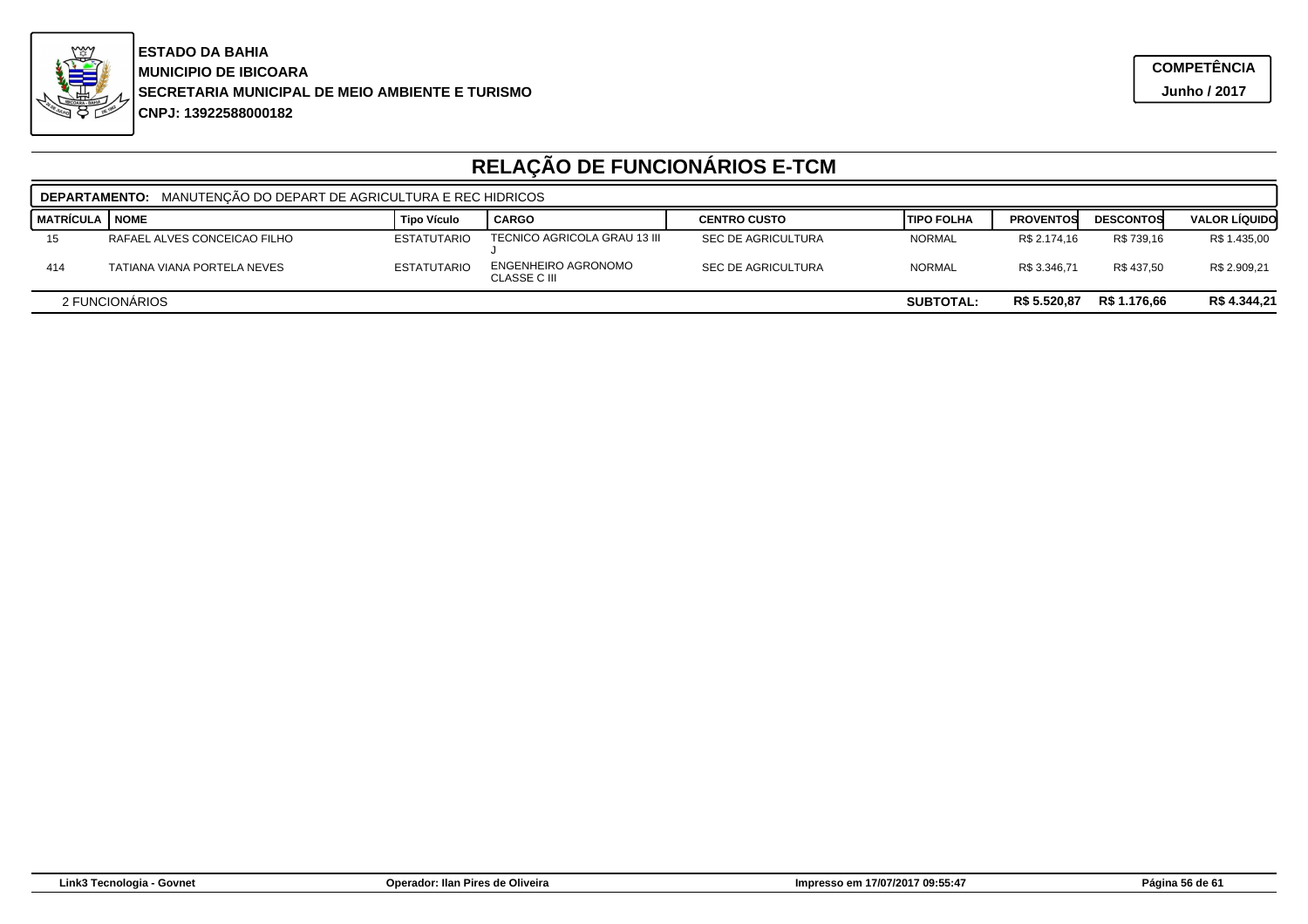

|           | <b>DEPARTAMENTO:</b> SEC DE AGRICULTURA |                           |                                                 |                           |                    |                  |                  |                      |  |  |
|-----------|-----------------------------------------|---------------------------|-------------------------------------------------|---------------------------|--------------------|------------------|------------------|----------------------|--|--|
| MATRÍCULA | <b>NOME</b>                             | Tipo Vículo               | <b>CARGO</b>                                    | <b>CENTRO CUSTO</b>       | <b>ITIPO FOLHA</b> | <b>PROVENTOS</b> | <b>DESCONTOS</b> | <b>VALOR LÍQUIDO</b> |  |  |
| 3766      | CLARICE ROCHA DA SILVA                  | CONTRATADO                | AUXILIAR DE SERVICOS GERAIS                     | SEC DE AGRICULTURA        | <b>NORMAL</b>      | R\$ 937,00       | R\$ 74,96        | R\$ 862,04           |  |  |
| 3603      | MANOEL LUZ DE ALCANTARA                 | <b>AGENTE</b><br>POLITICO | SECRETARIO DE DESEN.<br>ECONOMICO E SUSTENTAVEL | <b>SEC DE AGRICULTURA</b> | <b>NORMAL</b>      | R\$ 6.000.00     | R\$ 1.221.76     | R\$4.778,24          |  |  |
| 3758      | NAIARA SOUZA AGUIAR                     | <b>COMISSIONADO</b>       | ASSESSOR TECNICO                                | <b>SEC DE AGRICULTURA</b> | <b>NORMAL</b>      | R\$ 2.500.00     | R\$ 252.82       | R\$ 2.247,18         |  |  |
| 3594      | RONALDO SILVA FERREIRA                  | <b>COMISSIONADO</b>       | SUBSECRETARIO(A)                                | <b>SEC DE AGRICULTURA</b> | <b>NORMAL</b>      | R\$ 3.000.00     | R\$ 387.45       | R\$ 2.612,55         |  |  |
|           | 4 FUNCIONARIOS                          |                           |                                                 |                           | <b>SUBTOTAL:</b>   | R\$ 12.437,00    | R\$ 1.936,99     | R\$ 10.500,01        |  |  |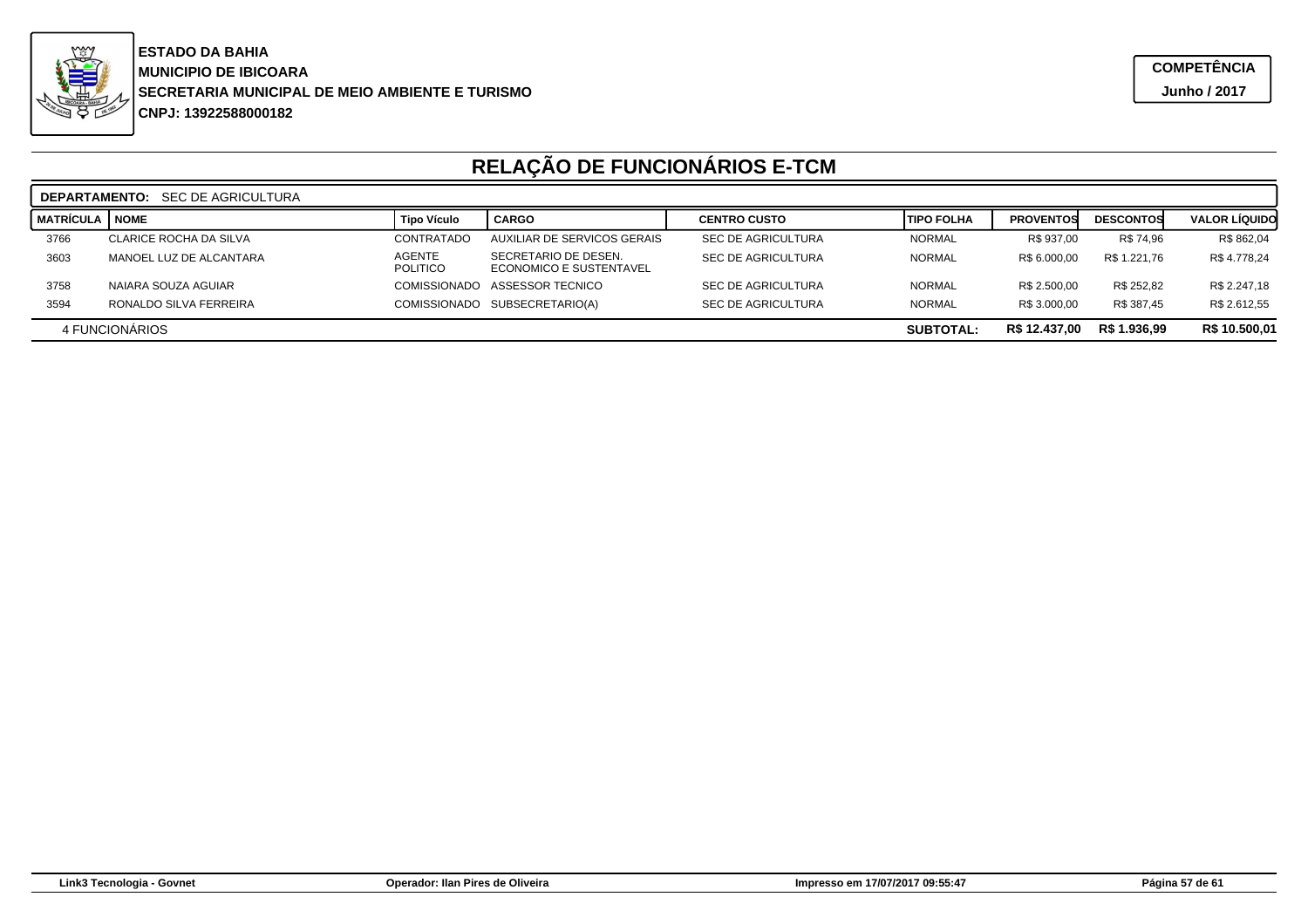

|                                                                  | <b>DEPARTAMENTO:</b> SEC DE TURISMO E MEIO AMBIENTE |                    |                                       |                                |                   |                  |                  |                      |  |  |  |
|------------------------------------------------------------------|-----------------------------------------------------|--------------------|---------------------------------------|--------------------------------|-------------------|------------------|------------------|----------------------|--|--|--|
| <b>MATRÍCULA</b>                                                 | <b>NOME</b>                                         | <b>Tipo Vículo</b> | <b>CARGO</b>                          | <b>CENTRO CUSTO</b>            | <b>TIPO FOLHA</b> | <b>PROVENTOS</b> | <b>DESCONTOS</b> | <b>VALOR LIQUIDO</b> |  |  |  |
| 3548                                                             | <b>GILSON NETO SOARES</b>                           |                    | COMISSIONADO DIRETOR DE MEIO AMBIENTE | SEC DE TURISMO E MEIO AMBIENTE | <b>NORMAL</b>     | R\$ 1.500,00     | R\$ 120,00       | R\$ 1.380,00         |  |  |  |
| 3545                                                             | LETICIA GUIMARAES NUNES BARBOSA                     |                    | COMISSIONADO SUBSECRETARIO(A)         | SEC DE TURISMO E MEIO AMBIENTE | <b>NORMAL</b>     | R\$ 3.000,00     | R\$ 387,45       | R\$ 2.612,55         |  |  |  |
| 3707                                                             | <b>WEDSON DOMINGUES SANTOS</b>                      | <b>CONTRATADO</b>  | AUX DE SERVICOS GERAIS                | SEC DE TURISMO E MEIO AMBIENTE | NORMAL            | R\$ 937.00       | R\$ 74.96        | R\$ 862,04           |  |  |  |
| R\$ 582,41<br>R\$ 5.437,00<br>3 FUNCIONARIOS<br><b>SUBTOTAL:</b> |                                                     |                    |                                       |                                |                   |                  | R\$ 4.854,59     |                      |  |  |  |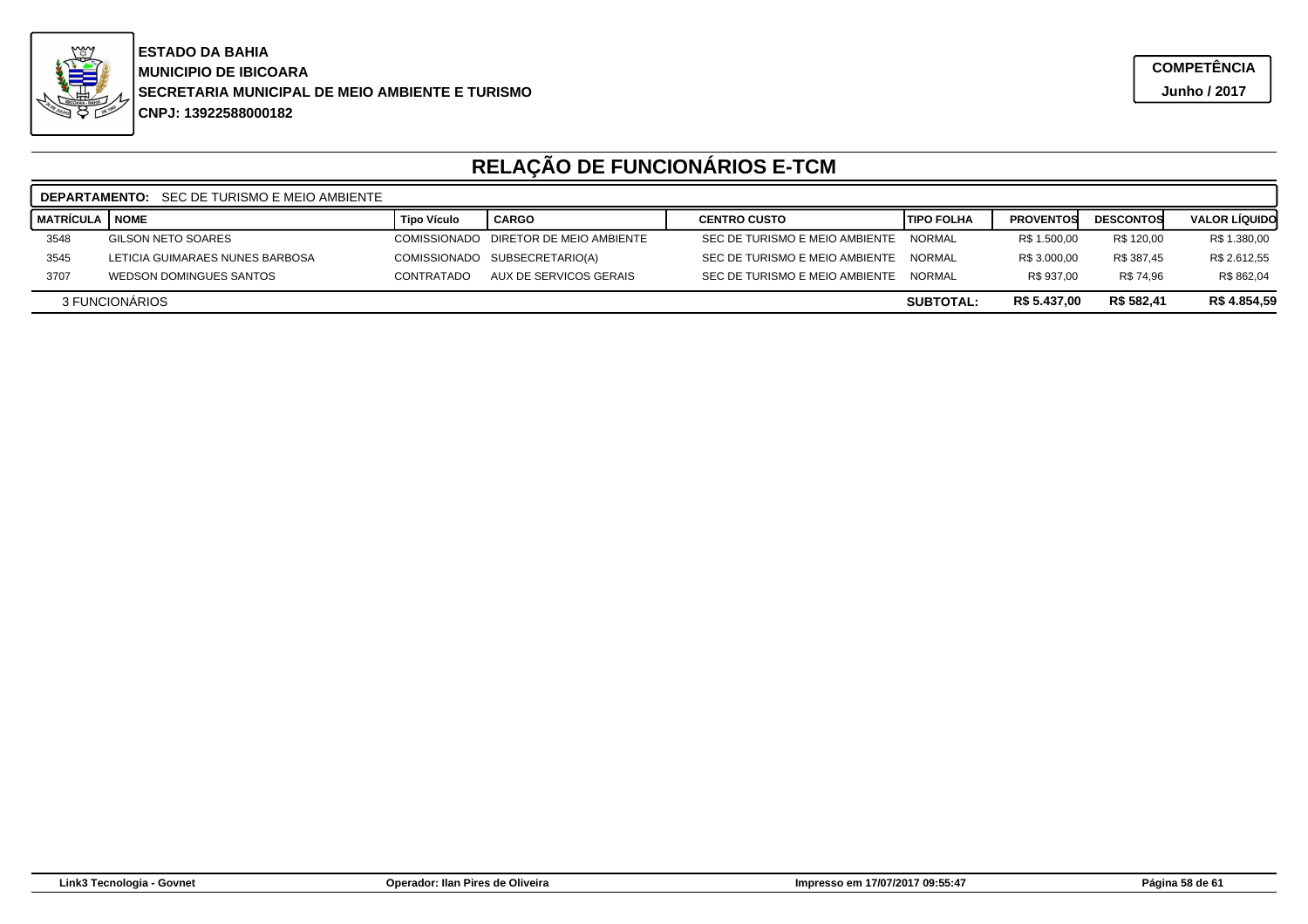

|                         | <b>DEPARTAMENTO:</b> MANUTENCAO DA UNIDADE NASF |                    |                              |                     |                    |                  |                  |                      |  |  |
|-------------------------|-------------------------------------------------|--------------------|------------------------------|---------------------|--------------------|------------------|------------------|----------------------|--|--|
| <b>MATRÍCULA I NOME</b> |                                                 | <b>Tipo Vículo</b> | <b>CARGO</b>                 | <b>CENTRO CUSTO</b> | <b>ITIPO FOLHA</b> | <b>PROVENTOS</b> | <b>DESCONTOS</b> | <b>VALOR LÍQUIDO</b> |  |  |
| 3786                    | CHARLEY SILVA ARAGAO                            | <b>CONTRATADO</b>  | <b>MOTORISTA CONTRATADO</b>  | <b>NASF</b>         | <b>NORMAL</b>      | R\$ 1.040.09     | R\$ 83.21        | R\$ 956,88           |  |  |
| 3875                    | JOHN KENNEDY DE MELO                            | CONTRATADO         | <b>TERAPEUTA OCUPACIONAL</b> | <b>NASF</b>         | <b>NORMAL</b>      | R\$ 2.505.88     | R\$ 225.53       | R\$ 2.280,35         |  |  |
|                         | 2 FUNCIONARIOS                                  |                    |                              |                     | <b>SUBTOTAL:</b>   | R\$ 3.545,97     | R\$ 308,74       | R\$ 3.237,23         |  |  |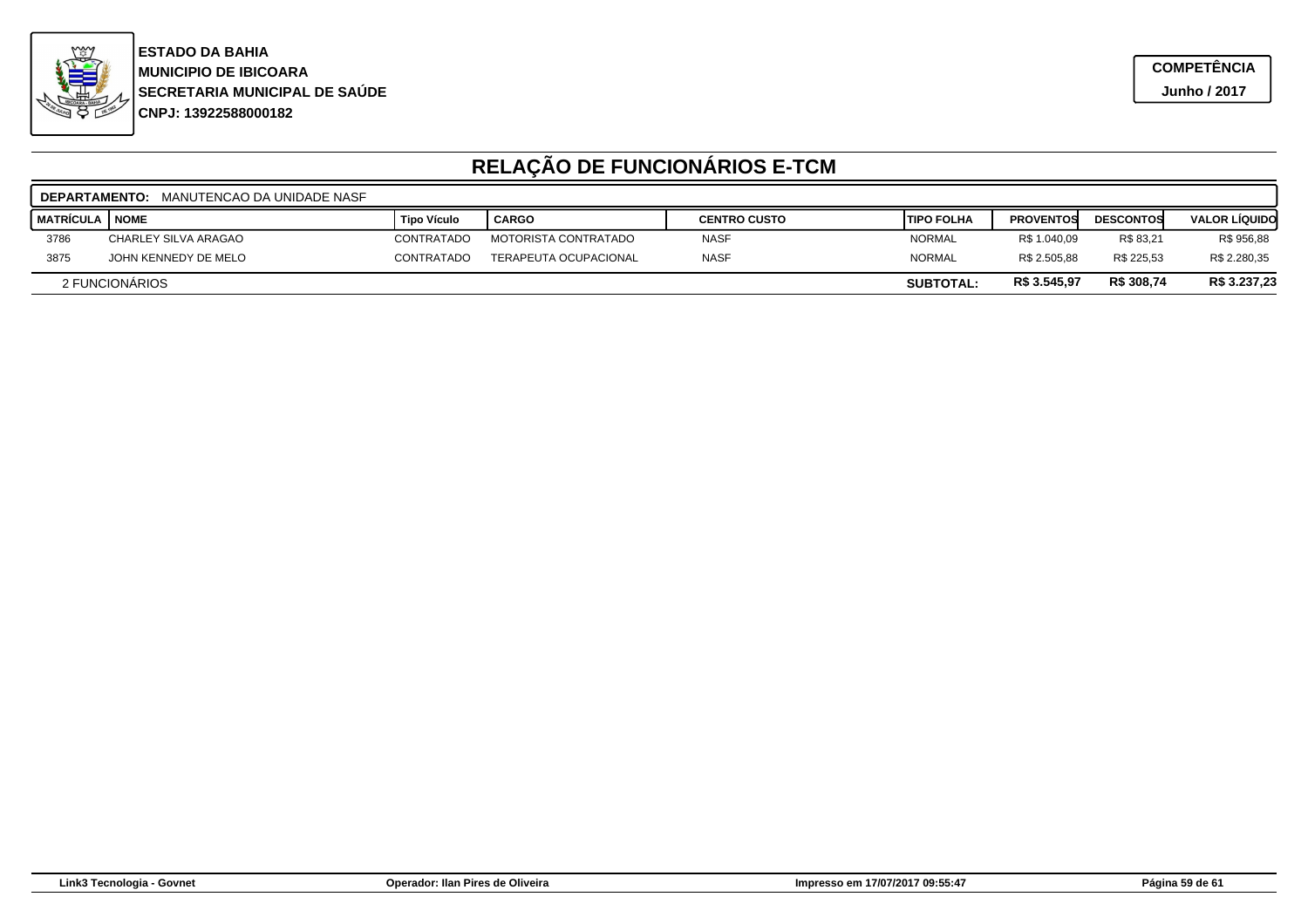

|             | <b>DEPARTAMENTO:</b> SEC MUNICIPAL DE SAUDE |                    |                                         |                     |                    |                  |                  |                      |  |  |  |
|-------------|---------------------------------------------|--------------------|-----------------------------------------|---------------------|--------------------|------------------|------------------|----------------------|--|--|--|
| I MATRÍCULA | <b>NOME</b>                                 | <b>Tipo Vículo</b> | <sup>1</sup> CARGO                      | <b>CENTRO CUSTO</b> | <b>ITIPO FOLHA</b> | <b>PROVENTOS</b> | <b>DESCONTOS</b> | <b>VALOR LÍQUIDO</b> |  |  |  |
| 3869        | ANA PAULA GOMES AGUIAR                      | COMISSIONADO       | COORDENADORA DE VIGILANCIA<br>SANITARIA | VIG. SANITARIA      | <b>NORMAL</b>      | R\$ 3.000.50     | R\$ 359.10       | R\$ 2.641,40         |  |  |  |
|             | 1 FUNCIONÁRIOS                              |                    |                                         |                     | <b>SUBTOTAL:</b>   | R\$ 3.000,50     | R\$ 359,10       | R\$ 2.641,40         |  |  |  |